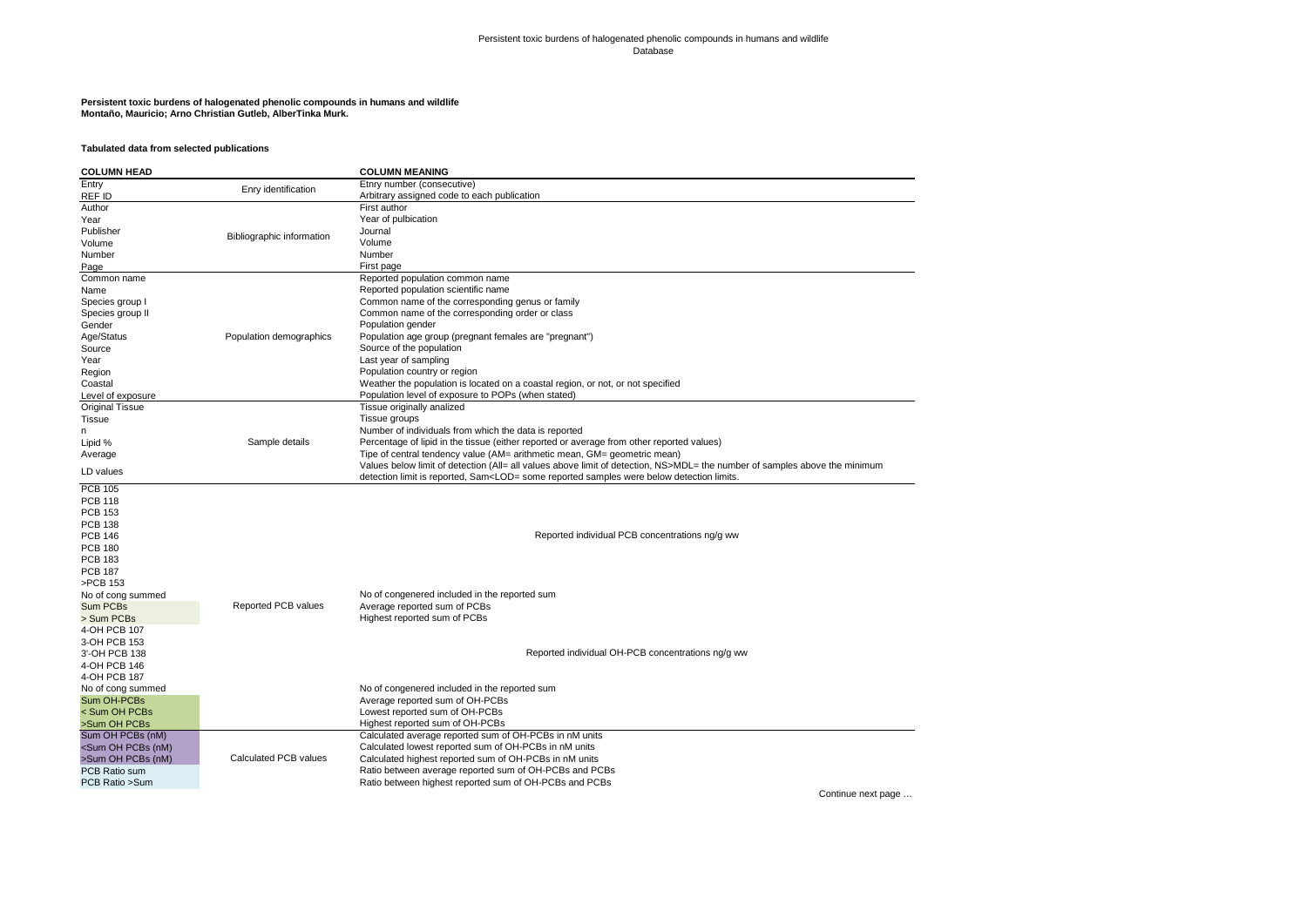# Persistent toxic burdens of halogenated phenolic compounds in humans and wildlife Database

Continuation from previous page…

### **Tabulated data from selected publications**

| <b>COLUMN HEAD</b>                                                                                     |                        | <b>COLUMN MEANING</b>                                                                                                                                                                                  |
|--------------------------------------------------------------------------------------------------------|------------------------|--------------------------------------------------------------------------------------------------------------------------------------------------------------------------------------------------------|
| <b>BDE-47</b><br><b>BDE 99</b><br><b>BDE 100</b><br><b>BDE 153</b><br>BDE 154-BB 153<br><b>BDE 209</b> |                        | Reported individual PBDEs concentrations ng/g ww                                                                                                                                                       |
| >BDE 47<br>No cong summed<br>Sum BDEs<br>>Sum BDEs                                                     |                        | No of congenered included in the reported sum<br>Average reported sum of PBDEs<br>Highest reported sum of PBDEs                                                                                        |
| 2'-OH BDE 68<br>4'-OH BDE 17<br>4-OH-BDE 42                                                            | Reported PBDE values   |                                                                                                                                                                                                        |
| 3-OH-BDE 47<br>6-OH BDE 47<br>4'-OH BDE 49                                                             |                        | Reported individual OH-PBDEs concentrations ng/g ww                                                                                                                                                    |
| 4-OH-BDE 90<br>No cong summed<br>Sum OH-BDEs<br>< Sum OH-BDEs                                          |                        | No of congenered included in the reported sum<br>Average reported sum of OH-PBDEs<br>Lowest reported sum of OH-PBDEs                                                                                   |
| >Sum OH-BDEs                                                                                           |                        | Highest reported sum of OH-PBDEs                                                                                                                                                                       |
| Sum OH PBDEs (nM)<br><sum (nm)<br="" oh="" pbdes="">&gt;Sum OH PBDEs (nM)</sum>                        | Calculated PBDE values | Calculated average reported sum of OH-PBDEs in nM units<br>Calculated lowest reported sum of OH-PBDEs in nM units<br>Calculated highest reported sum of OH-PBDEs in nM units                           |
| <b>BDE Ratio Sum</b><br><b>BDE Ratio &gt;Sum</b>                                                       |                        | Ratio between average reported sum of OH-PBDEs and PBDEs<br>Ratio between highest reported sum of OH-PBDEs and PBDEs                                                                                   |
| Sum MeSO4 PCB                                                                                          |                        | Average reported sum of MeSO4 PCBs ng/g ww                                                                                                                                                             |
| >Sum MeSO4 PCB<br>MeSO4 Ratio                                                                          | MeSO4 PCBs values      | Highest reported sum of MeSO4 PCBs ng/g ww<br>Ration between average reported sums of MeSO4 PCBs and PCBs                                                                                              |
| Sum MeO PBDE<br>>Sum MeO PBDE<br>MeO Ratio PBDE                                                        | MeO PCB values         | Average reported sum of MeO PCBs ng/g ww<br>Highest reported sum of MeO PCBs ng/g ww<br>Ration between average reported sums of MeO PCBs and PCBs                                                      |
| Sum PCP<br>>Sum PCP<br>Sum PCP nM<br>>Sum PCP nM                                                       | PCP values             | Average reported PCP concentration ng/g ww<br>Highest reported PCP concentration ng/g ww<br>Average calculated PCP concentration nM<br>Highest calculated PCP concentration nM                         |
| 2,4,5 TBP<br>2,4,6 TBP                                                                                 |                        | Reported individual concentration of TBPs ng/g ww                                                                                                                                                      |
| Sum TBP<br>>Sum TBP<br>Sum TBP nM                                                                      | <b>TBP</b> values      | Average reported sum of TBPs in ng/g ww<br>Highest reported sum of TBPs in ng/g ww<br>Calculated sum of TBPs in nM                                                                                     |
| Sum 4-OH HpCS<br>>Sum 4-OH HpCS<br>Sum 4-OH HpCS nM<br>>Sum 4-OH HpCS nM                               | 4-OH HpCS values       | Average reported 4-OH HpCS concentration ng/g ww<br>Highest reported 4-OH HpCS concentration ng/g ww<br>Average calculated 4-OH HpCS concentration nM<br>Highest calculated 4-OH HpCS concentration nM |
| < Sum of HPCs nM<br>Sum of HPCs nM<br>> Sum of HPCs nM                                                 | Total HPC sum in nM    | Sum of all calculated lowest sum of HPCs in nM<br>Sum of all calculated average sum of HPCs in nM<br>Sum of all calculated highest sum of HPCs in nM                                                   |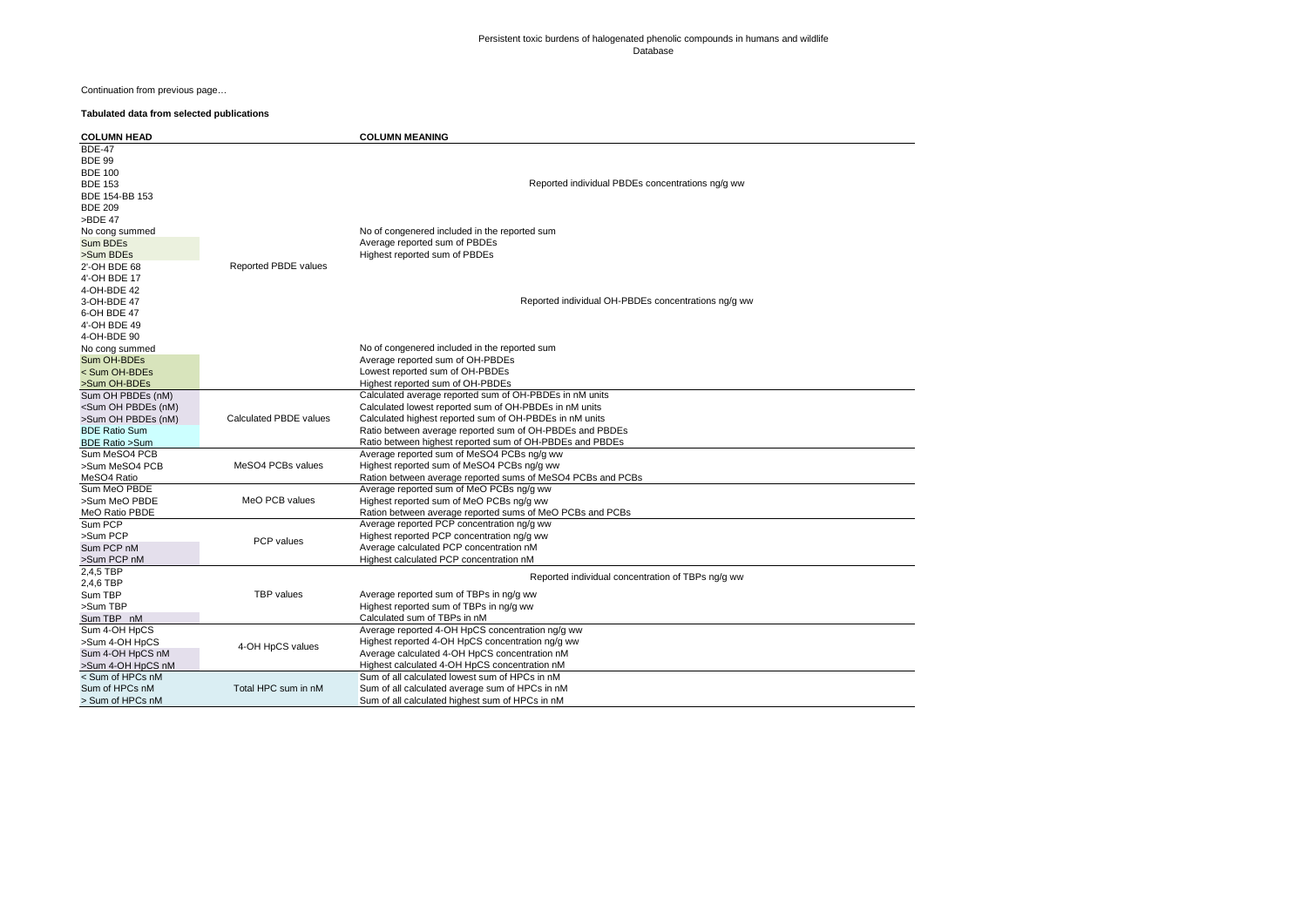| <b>Entry</b><br><b>No</b> | <b>REF ID</b> | <b>Author</b>        | Year | <b>Publisher</b>                            | Volume | <b>Number</b>    | Page |
|---------------------------|---------------|----------------------|------|---------------------------------------------|--------|------------------|------|
| $\mathbf{1}$              | Exp-OH-1      | Bergman A            |      | 1994 Environmental health perspectives      | 102    |                  | 464  |
| $\overline{c}$            | Exp-OH-1      | Bergman A            |      | 1994 Environmental health perspectives      | 102    |                  | 464  |
| 3                         | Exp-OH-33     | Klasson-Wehler       |      | 1998 Environmental toxicology and chemistry | 17     | 8                | 1620 |
| 4                         | Exp-OH-33     | Klasson-Wehler       |      | 1998 Environmental toxicology and chemistry | 17     | 8                | 1620 |
| 5                         | Exp-OH-33     | Klasson-Wehler       |      | 1998 Environmental toxicology and chemistry | 17     | 8                | 1620 |
| 6                         | Exp-OH-39     | Olsson A             |      | 2000 Environmental Science and Technology   | 34     |                  | 2733 |
| $\overline{7}$            | Exp-OH-8      | Sandau CD            |      | 2000 Environmental health perspectives      | 108    | $\overline{7}$   | 611  |
| 8                         | Exp-OH-8      | Sandau CD            |      | 2000 Environmental health perspectives      | 108    | $\overline{7}$   | 611  |
| 9                         | Exp-OH-8      | Sandau CD            |      | 2000 Environmental health perspectives      | 108    | $\overline{7}$   | 611  |
| 10                        | Exp-OH-51     | Sandau CD            |      | 2000 Environmental Science & Technology     | 34     | 18               | 3871 |
| 11                        | Exp-OH-51     | Sandau CD            |      | 2000 Environmental Science & Technology     | 34     | 18               | 3871 |
| 12                        | Exp-OH-34     | Sjödin               |      | 2000 Environmental health perspectives      | 108    | 11               | 1035 |
| 13                        | Exp-OH-34     | Sjödin               |      | 2000 Environmental health perspectives      | 108    | 11               | 1035 |
| 14                        | Exp-OH-34     | Sjödin               |      | 2000 Environmental health perspectives      | 108    | 11               | 1035 |
| 15                        | Exp-OH-34     | Sjödin               |      | 2000 Environmental health perspectives      | 108    | 11               | 1035 |
| 16                        | Exp-OH-34     | Sjödin               |      | 2000 Environmental health perspectives      | 108    | 11               | 1035 |
| 17                        | Exp-OH-34     | Sjödin               |      | 2000 Environmental health perspectives      | 108    | 11               | 1035 |
| 18                        | Exp-OH-57     | Hagmar               |      | 2001 Archives of environmental health       | 56     | $\overline{2}$   | 138  |
| 19                        | Exp-OH-3      | Fängström B          |      | 2002 Environmental health perspectives      | 110    | 9                | 895  |
| 20                        | Exp-OH-3      | Fängström B          |      | 2002 Environmental health perspectives      | 110    | $\boldsymbol{9}$ | 895  |
| 21                        | Exp-OH-4      | Meironité Guvenius D |      | 2002 Environmental toxicology and chemistry | 21     | 11               | 2264 |
| 22                        | Exp-OH-4      | Meironité Guvenius D |      | 2002 Environmental toxicology and chemistry | 21     | 11               | 2264 |
| 23                        | Exp-OH-7      | Sandau CD            |      | 2002 Environmental health perspectives      | 110    | $\overline{4}$   | 411  |
| 24                        | Exp-OH-7      | Sandau CD            |      | 2002 Environmental health perspectives      | 110    | 4                | 411  |
| 25                        | Exp-OH-7      | Sandau CD            |      | 2002 Environmental health perspectives      | 110    | 4                | 411  |
| 26                        | Exp-OH-2      | Campbell LM          |      | 2003 Environmental Science and Technology   | 37     |                  | 1720 |
| 27                        | Exp-OH-2      | Campbell LM          |      | 2003 Environmental Science and Technology   | 37     |                  | 1720 |
| 28                        | Exp-OH-2      | Campbell LM          |      | 2003 Environmental Science and Technology   | 37     |                  | 1720 |
| 29                        | Exp-OH-2      | Campbell LM          |      | 2003 Environmental Science and Technology   | 37     |                  | 1720 |
| 30                        | Exp-OH-5      | Hoekstra             |      | 2003 Environmental toxicology and chemistry | 22     | 11               | 2650 |
| 31                        | Exp-OH-5      | Hoekstra             |      | 2003 Environmental toxicology and chemistry | 22     | 11               | 2650 |
| 32                        | Exp-OH-46     | Li H                 |      | 2003 Environmental Science and Technology   | 37     |                  | 832  |
| 33                        | Exp-OH-46     | Li H                 |      | 2003 Environmental Science and Technology   | 37     |                  | 832  |
| 34                        | Exp-OH-46     | Li H                 |      | 2003 Environmental Science and Technology   | 37     |                  | 832  |
| 35                        | Exp-OH-46     | Li H                 |      | 2003 Environmental Science and Technology   | 37     |                  | 832  |
| 36                        | Exp-OH-46     | Li H                 |      | 2003 Environmental Science and Technology   | 37     |                  | 832  |
| 37                        | Exp-OH-46     | Li H                 |      | 2003 Environmental Science and Technology   | 37     |                  | 832  |
| 38                        | Exp-OH-46     | Li H                 |      | 2003 Environmental Science and Technology   | 37     |                  | 832  |
| 39                        | Exp-OH-58     | Meironité Guvenius D |      | 2003 Environmental health perspectives      | 111    | 9                | 1235 |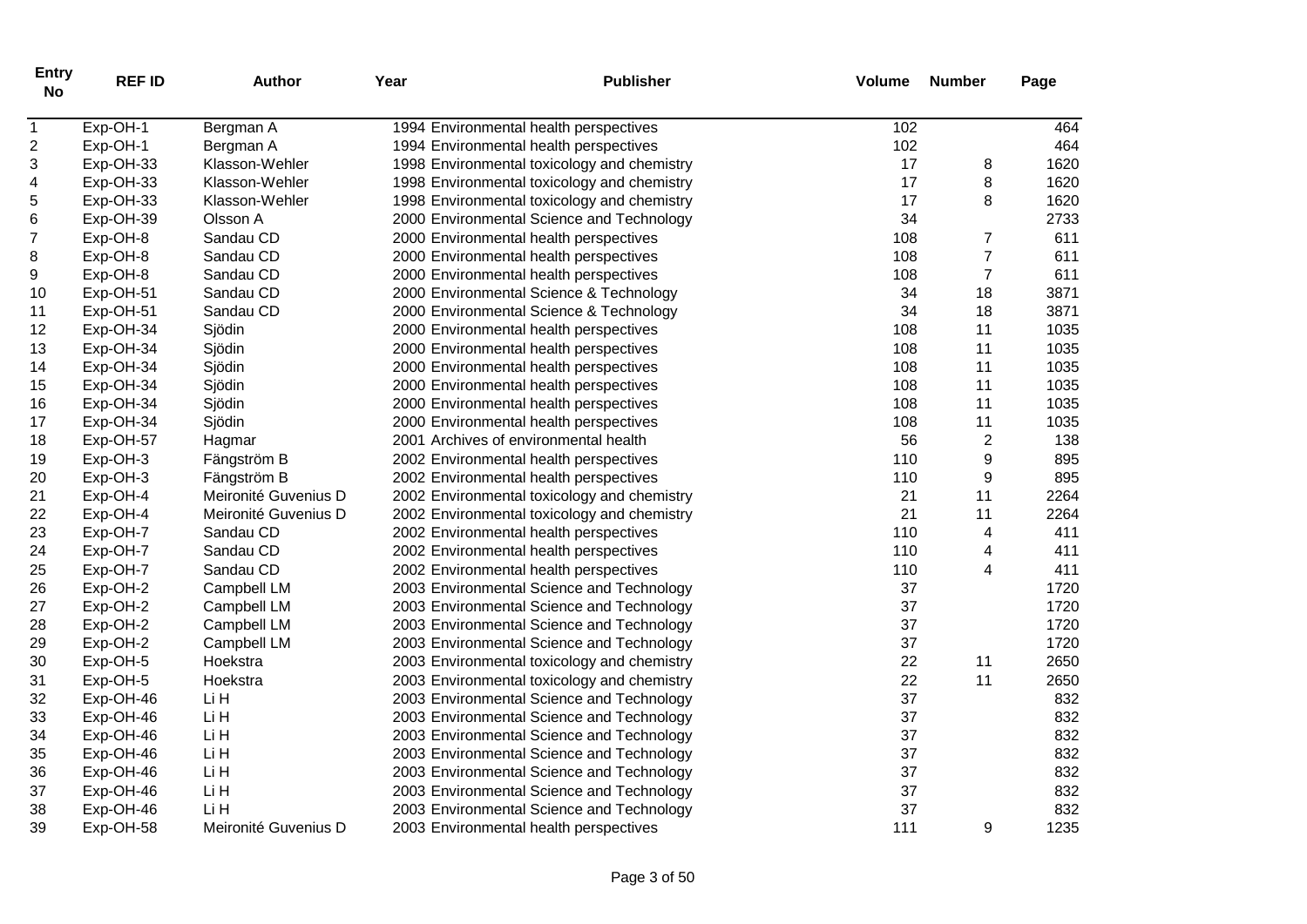| <b>Entry</b><br><b>No</b> | <b>Common name</b>               | <b>Name</b>           | <b>Species</b><br>group I | Species group II | Gender  | <b>Age/Status</b> | <b>Source</b>        | Year | <b>Entry</b><br><b>No</b> |
|---------------------------|----------------------------------|-----------------------|---------------------------|------------------|---------|-------------------|----------------------|------|---------------------------|
| $\mathbf{1}$              | Grey seal                        | Halichoerus grypus    | Seal                      | Mammals          | Females | Adult             | Survey               | 1994 | 1                         |
| 2                         | Human                            | Hommo Sapiens         | Human                     | Human            | Mixed   | Adult             | Survey               | 1994 | $\overline{2}$            |
| 3                         | Laysan albatrossess              | Diomedea immutabilis  | <b>Albatross</b>          | <b>Birds</b>     | Mixed   | Adult             | Survey               | 1993 | 3                         |
| 4                         | <b>Black-footed albatrossess</b> | Diomedea nigripes     | Albatross                 | <b>Birds</b>     | Mixed   | Adult             | Survey               | 1993 | $\overline{4}$            |
| 5                         | Laysan albatrossess              | Diomedea immutabilis  | Albatross                 | <b>Birds</b>     | Mixed   | Adult             | Survey               | 1993 | $\overline{5}$            |
| 6                         | White-Tailed sea Eagle           | Haliaeetus albicilla  | Eagle                     | <b>Birds</b>     | Mixed   | Juvenile          | Survey               | 1998 | $6\phantom{a}$            |
| $\overline{7}$            | Human                            | Hommo Sapiens         | Human                     | Human            | Females | Adult             | Survey               | 1992 | $\overline{7}$            |
| 8                         | Human                            | Hommo Sapiens         | Human                     | Human            | Males   | Adult             | Survey               | 1992 | 8                         |
| 9                         | Human                            | Hommo Sapiens         | Human                     | Human            | Mixed   | Adult             | Survey               | 1992 | 9                         |
| 10                        | Polar Bear                       | Ursus maritimus       | Polar Bear                | Mammals          | Mixed   | Adult             | Survey               | 1997 | 10                        |
| 11                        | Ringed seal                      | Phoca hispida         | Seal                      | Mammals          | Mixed   | Adult             | <b>Hunters</b>       | 1999 | 11                        |
| 12                        | Human                            | Hommo Sapiens         | Human                     | Human            | Males   | Adult             | Survey low fish      | 1991 | 12                        |
| 13                        | Human                            | Hommo Sapiens         | Human                     | Human            | Males   | Adult             | Survey low fish      | 1991 | 13                        |
| 14                        | Human                            | Hommo Sapiens         | Human                     | Human            | Males   | Adult             | Survey moderate fish | 1991 | 14                        |
| 15                        | Human                            | Hommo Sapiens         | Human                     | Human            | Males   | Adult             | Survey moderate fish | 1991 | 15                        |
| 16                        | Human                            | Hommo Sapiens         | Human                     | Human            | Males   | Adult             | Survey high fish     | 1991 | 16                        |
| 17                        | Human                            | Hommo Sapiens         | Human                     | Human            | Males   | Adult             | Survey high fish     | 1991 | 17                        |
| 18                        | Human                            | Hommo Sapiens         | Human                     | Human            | Males   | Adult             | Survey               | 1993 | 18                        |
| 19                        | Human                            | Hommo Sapiens         | Human                     | Human            | Females | Pregnant          | Cohort               | 1995 | 19                        |
| 20                        | Human                            | Hommo Sapiens         | Human                     | Human            | Females | Pregnant          | Cohort               | 1995 | 20                        |
| 21                        | Human                            | Hommo Sapiens         | Human                     | Human            | Mixed   | Adult             | Autopsy              | 1994 | 21                        |
| 22                        | Human                            | Hommo Sapiens         | Human                     | Human            | Mixed   | Adult             | Autopsy              | 1994 | 22                        |
| 23                        | Human                            | Hommo Sapiens         | Human                     | Human            | Mixed   | Fetus             | Survey               | 1996 | 23                        |
| 24                        | Human                            | Hommo Sapiens         | Human                     | Human            | Mixed   | Fetus             | Survey               | 1996 | 24                        |
| 25                        | Human                            | Hommo Sapiens         | Human                     | Human            | Mixed   | Fetus             | Survey               | 1996 | 25                        |
| 26                        | Lake trout                       | Salvelinus namaycush  | Trout                     | Fish             | Mixed   | Adult             | Survey               | 2001 | 26                        |
| 27                        | Lake trout                       | Salvelinus namaycush  | Trout                     | Fish             | Mixed   | Adult             | Survey               | 2001 | 27                        |
| 28                        | Lake trout                       | Salvelinus namaycush  | Trout                     | Fish             | Mixed   | Adult             | Survey               | 2001 | 28                        |
| 29                        | Lake trout                       | Salvelinus namaycush  | Trout                     | Fish             | Mixed   | Adult             | Survey               | 2001 | 29                        |
| 30                        | Bowhead whale                    | Balaena mysticetus    | Whale                     | Cetacean         | Mixed   | Adult             | Hunters              | 2000 | 30                        |
| 31                        | Bowhead whale                    | Balaena mysticetus    | Whale                     | Cetacean         | Mixed   | Adult             | <b>Hunters</b>       | 2000 | 31                        |
| 32                        | Common carp                      | Cyprinus caprio       | Carp                      | Fish             | Mixed   | Adult             | Survey               | 2002 | 32                        |
| 33                        | Bigmouth buffalo                 | Ictiobus cyprinellus  | <b>Buffalo</b>            | Fish             | Mixed   | Adult             | Survey               | 2002 | 33                        |
| 34                        | Brown bullhead                   | Ameiurus nebulosus    | <b>Bullhead</b>           | Fish             | Mixed   | Adult             | Survey               | 2002 | 34                        |
| 35                        | Lake sturgeon                    | Acipenser fulvescens  | Sturgeon                  | Fish             | Mixed   | Adult             | Survey               | 2002 | 35                        |
| 36                        | Largemouth bass                  | Micropterus salmoides | <b>Bass</b>               | Fish             | Mixed   | Adult             | Survey               | 2002 | 36                        |
| 37                        | <b>Bowfin</b>                    | Amia calva            | <b>Bowfin</b>             | Fish             | Mixed   | Adult             | Survey               | 2002 | 37                        |
| 38                        | Longnose gar                     | Lepisosteus osseus    | Gar                       | Fish             | Mixed   | Adult             | Survey               | 2002 | 38                        |
| 39                        | Human                            | Hommo Sapiens         | Human                     | Human            | Females | Pregnant          | Survey               | 2001 | 39                        |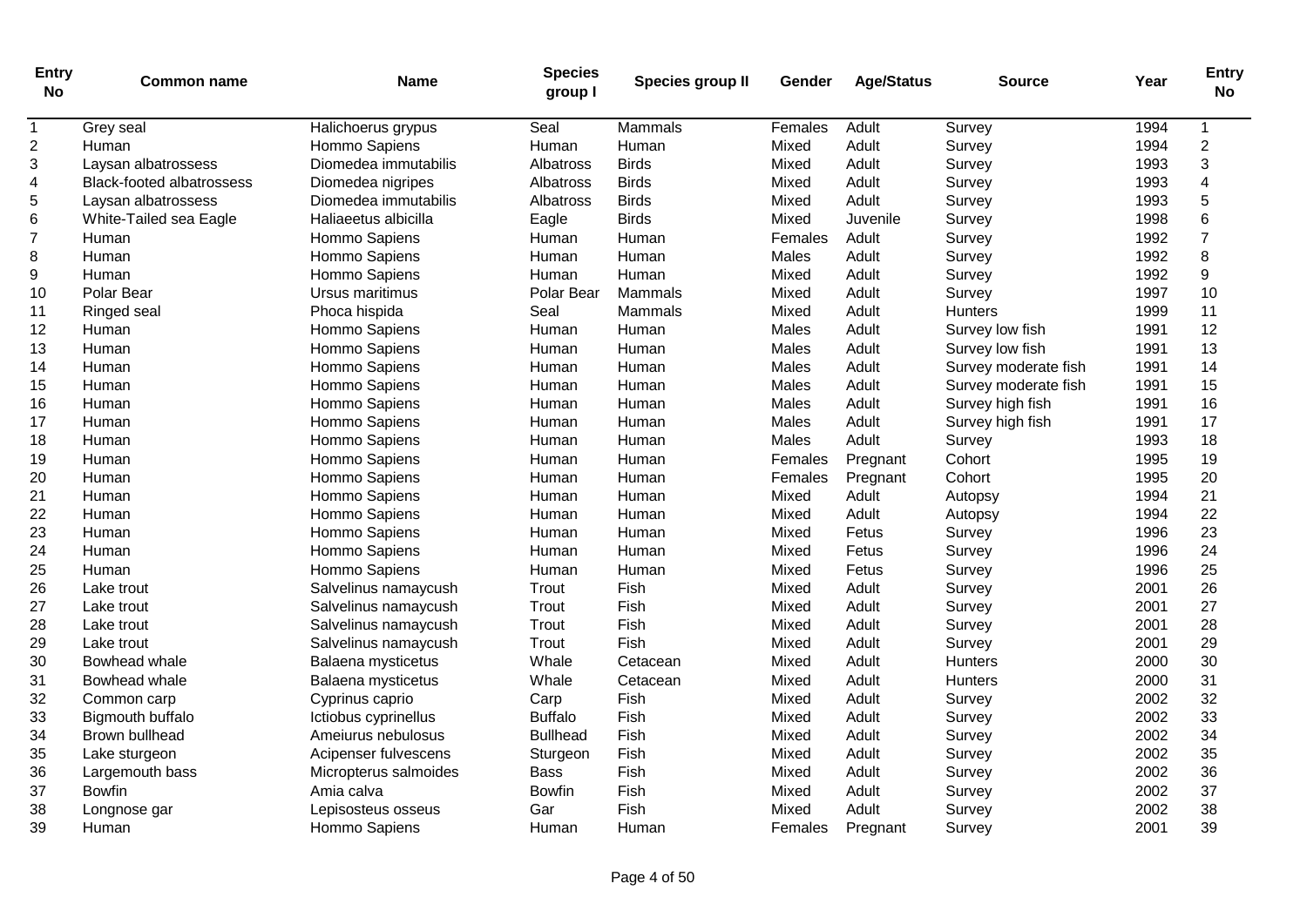| Region            | Coastal    | Level of<br>exposure | <b>Original Tissue</b> | <b>Tissue</b>  | n                       | Lipid %      | Average   | <b>LD</b> values        |
|-------------------|------------|----------------------|------------------------|----------------|-------------------------|--------------|-----------|-------------------------|
| Sweeden           | <b>YES</b> | Not especif          | Plasma                 | <b>Blood</b>   | $\,$ 5 $\,$             | 100.0        | AM        | $\overline{\text{NR}}$  |
| Sweeden           | <b>YES</b> | Not especif          | Plasma                 | <b>Blood</b>   | 5                       | 1.0          | AM        | <b>NR</b>               |
| <b>Mid Attoll</b> | <b>YES</b> | Medium               | Plasma                 | <b>Blood</b>   | 5                       | 1.4          | AM        | <b>NR</b>               |
| Mid Attoll        | <b>YES</b> | High                 | Plasma                 | <b>Blood</b>   | 5                       | 1.4          | AM        | <b>NR</b>               |
| Mid Attoll        | <b>YES</b> | Medium               | Liver                  | Liver          | 10                      | 3.5          | AM        | <b>NR</b>               |
| Sweden            | <b>YES</b> | High                 | W.Blood                | <b>Blood</b>   | 33                      | 0.5          | <b>GM</b> | All                     |
| Canada            | Not specif | High                 | W.Blood                | <b>Blood</b>   | 17                      | 1.0          | <b>GM</b> | <b>NR</b>               |
| Canada            | Not specif | High                 | W.Blood                | <b>Blood</b>   | 13                      | 1.0          | <b>GM</b> | <b>NR</b>               |
| Canada            | Not specif | Low                  | W.Blood                | <b>Blood</b>   | 1                       | 1.0          | Median    | <b>NR</b>               |
| Canada            | <b>YES</b> | Not especif          | Plasma                 | <b>Blood</b>   | 30                      | 1.0          | AM        | All                     |
| Canada            | <b>YES</b> | Not especif          | Plasma                 | <b>Blood</b>   | 5                       | 0.7          | AM        | All                     |
| Latvia            | <b>YES</b> | Low                  | Plasma                 | <b>Blood</b>   | 19                      | 0.7          | Median    | All                     |
| Sweeden           | <b>YES</b> | Low                  | Plasma                 | <b>Blood</b>   | 22                      | 1.0          | Median    | All                     |
| Latvia            | <b>YES</b> | Medium               | Plasma                 | <b>Blood</b>   | 26                      | 1.0          | Median    | All                     |
| Sweeden           | <b>YES</b> | Medium               | Plasma                 | <b>Blood</b>   | 20                      | 1.0          | Median    | All                     |
| Latvia            | <b>YES</b> | High                 | Plasma                 | <b>Blood</b>   | 11                      | 1.0          | Median    | All                     |
| Sweeden           | <b>YES</b> | High                 | Plasma                 | <b>Blood</b>   | 12                      | 1.0          | Median    | All                     |
| <b>Baltic</b>     | <b>YES</b> | Not especif          | Plasma                 | <b>Blood</b>   | 110                     | $\mathbf{1}$ | <b>GM</b> | <b>NR</b>               |
| Faroe Islands     | <b>YES</b> | High                 | Serum                  | <b>Blood</b>   | 21                      | 0.8          | AM        | All                     |
| Faroe Islands     | <b>YES</b> | Low                  | Serum                  | <b>Blood</b>   | 15                      | 0.8          | AM        | All                     |
| Sweeden           | Not specif | Not especif          | Adipose                | Adipose        | 5                       | 84.0         | AM        | <b>NR</b>               |
| Sweeden           | Not specif | Not especif          | Liver                  | Liver          | 5                       | 7.0          | AM        | <b>NR</b>               |
| Canada            | <b>YES</b> | High                 | Cord plasma            | <b>Blood</b>   | 10                      | 0.5          | <b>GM</b> | <b>NR</b>               |
| Canada            | <b>YES</b> | Medium               | Cord plasma            | <b>Blood</b>   | 10                      | 0.5          | <b>GM</b> | <b>NR</b>               |
| Canada            | Not specif | Low                  | Cord plasma            | <b>Blood</b>   | 10                      | 0.5          | <b>GM</b> | <b>NR</b>               |
| Lake Ontario      | <b>NO</b>  | High                 | Plasma                 | <b>Blood</b>   | 9                       | 0.2          | AM        | <b>NR</b>               |
| Lake Champlain    | <b>NO</b>  | Low                  | Plasma                 | <b>Blood</b>   | 1                       | 0.2          | AM        | <b>NR</b>               |
| Lake Ontario      | <b>NO</b>  | High                 | Plasma                 | <b>Blood</b>   | 2                       | 0.2          | AM        | <b>NR</b>               |
| Lake superior     | <b>NO</b>  | High                 | Plasma                 | <b>Blood</b>   | 4                       | 0.2          | AM        | <b>NR</b>               |
| <b>USA</b>        | <b>YES</b> | Not especif          | Plasma                 | <b>Blood</b>   | 19                      | 1.7          | AM        | NS>MDL                  |
| <b>USA</b>        | <b>YES</b> | Not especif          | <b>Blubber</b>         | <b>Blubber</b> | 20                      | 89.0         | AM        | NS>MDL                  |
| Detroit           | <b>NO</b>  | Not especif          | Plasma                 | <b>Blood</b>   | 5                       | 1.4          | AM        | <b>NR</b>               |
| Detroit           | <b>NO</b>  | Not especif          | Plasma                 | <b>Blood</b>   | 1                       | 0.9          | AM        | <b>NR</b>               |
| Detroit           | <b>NO</b>  | Not especif          | Plasma                 | <b>Blood</b>   | 2                       | 1.6          | AM        | <b>NR</b>               |
| Detroit           | <b>NO</b>  | Not especif          | Plasma                 | <b>Blood</b>   | 1                       | 0.6          | AM        | <b>NR</b>               |
| Detroit           | <b>NO</b>  | Not especif          | Plasma                 | <b>Blood</b>   | 3                       | 1.6          | AM        | <b>NR</b>               |
| Detroit           | <b>NO</b>  | Not especif          | Plasma                 | <b>Blood</b>   | $\overline{\mathbf{c}}$ | 1.0          | AM        | <b>NR</b>               |
| Detroit           | <b>NO</b>  | Not especif          | Plasma                 | <b>Blood</b>   | $\overline{c}$          | 2.0          | AM        | <b>NR</b>               |
| Swede             | Not specif | Not especif          | Plasma                 | <b>Blood</b>   | 15                      | 0.7          | Median    | Sam <lod< td=""></lod<> |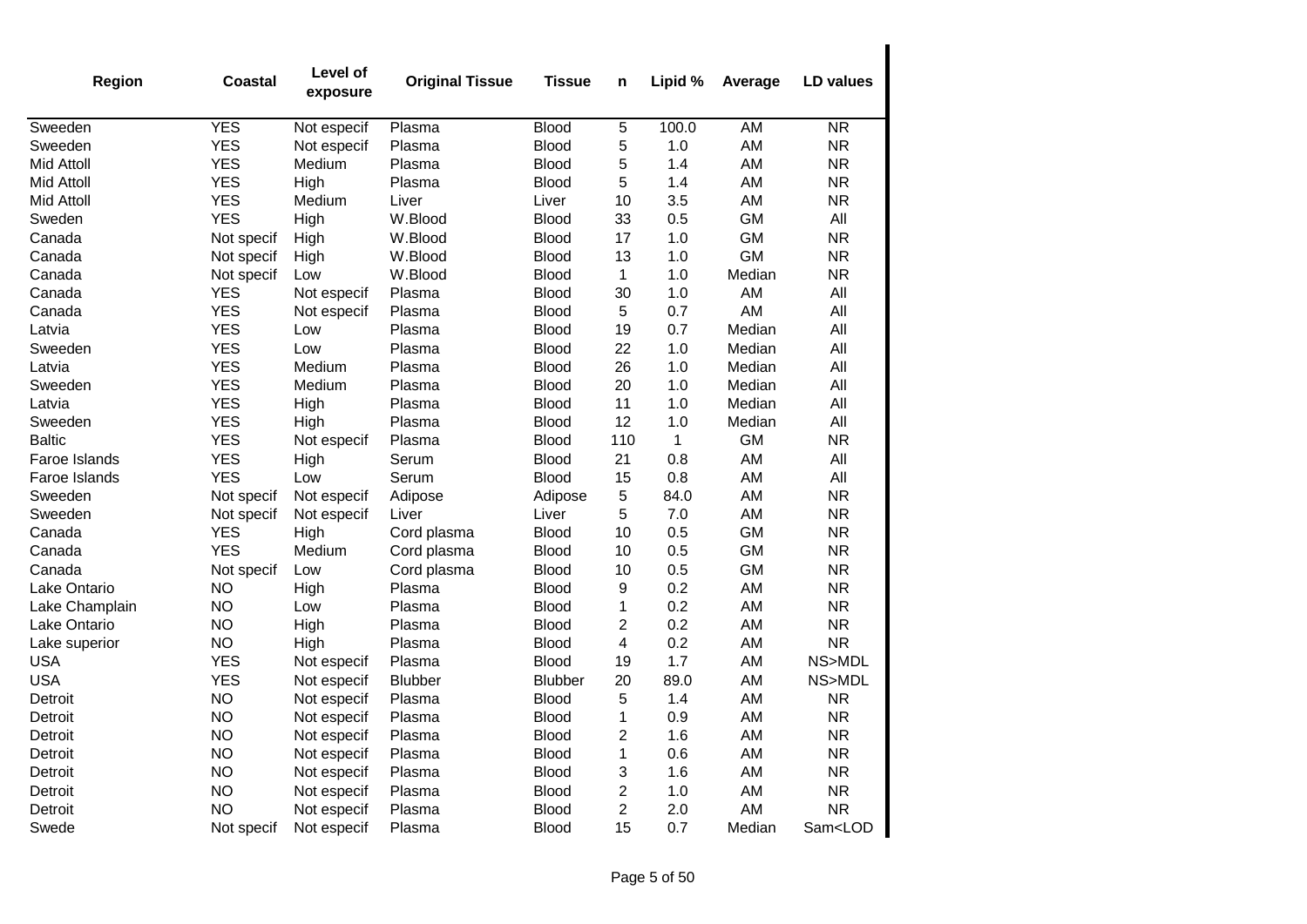| <b>Entry</b><br><b>No</b> |       | PCB 105 PCB 118 PCB 153 PCB 138 PCB 146 |         |       |       | <b>PCB</b><br>180 |        |           | PCB 183 PCB 187 >PCB 153 | No of cong<br>summed | <b>Sum PCBs</b> | > Sum<br><b>PCBs</b> |
|---------------------------|-------|-----------------------------------------|---------|-------|-------|-------------------|--------|-----------|--------------------------|----------------------|-----------------|----------------------|
| $\mathbf{1}$              |       |                                         |         |       |       |                   |        |           |                          |                      | 300             | 830                  |
| $\overline{\mathbf{c}}$   |       |                                         |         |       |       |                   |        |           |                          |                      | 36              | 53                   |
| 3                         | 0.7   | 3.5                                     | 6.1     | 1.4   |       |                   | 0.5    |           |                          | 9                    | 18.3            | 22.3                 |
| 4                         | 3.2   | 16.3                                    | 35.2    | 9.2   |       |                   | 2.9    |           |                          | 9                    | 83.8            | 160                  |
| 5                         | 5.95  | 26.6                                    | 45.5    | 10.15 | 0     |                   | 3.15   | $\pmb{0}$ | 84                       | 9                    | 148.75          | 286.73               |
| 6                         |       | 6.1                                     | 19      | 15    |       | 6.5               |        | 4.6       |                          | 14                   | 95              | 110                  |
| $\boldsymbol{7}$          |       |                                         | 1.96    |       |       |                   |        |           | 9.51                     | 6                    | 7.91            | 38.1                 |
| 8                         |       |                                         | 3.12    |       |       |                   |        |           | 13.9                     | 6                    | 12.9            | 65.9                 |
| 9                         |       |                                         | 0.74    |       |       |                   |        |           |                          | 6                    | 0.488           |                      |
| 10                        |       |                                         |         |       |       |                   |        |           |                          |                      | 46.9            | 161                  |
| 11                        |       |                                         |         |       |       |                   |        |           |                          |                      | 27.1            | 16.5                 |
| 12                        | 0.09  | 0.43                                    | 1.6     | 1.2   | 0.13  | 0.74              | 0.079  | 0.34      | 0.23                     | 14                   | 5.5             | 8.9                  |
| 13                        | 0.25  | 0.16                                    | 2.2     | 1.6   | 0.18  | 1.6               | 0.18   | 0.37      | 0.39                     | 14                   | 7.8             | 14                   |
| 14                        | 0.097 | 0.39                                    | 1.3     | 1.1   | 0.15  | 0.87              | 0.084  | 0.58      | 0.66                     | 14                   | 5.2             | 21                   |
| 15                        | 0.13  | 0.56                                    | 4.1     | 3.6   | 0.46  | 2.8               | 0.34   | 0.78      | 0.73                     | 14                   | 15              | 28                   |
| 16                        | 0.43  | $\overline{2}$                          | 9.2     | 7.3   | 0.95  | 4.2               | 0.43   | 1.2       | 1.7                      | 14                   | 30              | 53                   |
| 17                        | 0.16  | 0.67                                    | 4.5     | 3.6   | 0.49  | 2.6               | 0.38   | 0.9       | $\mathbf{1}$             | 14                   | 16              | 36                   |
| 18                        |       |                                         | 3.28    |       |       |                   |        |           |                          | 18                   | 11.37           | 36.17                |
| 19                        | 0.65  | 3.02                                    | 12.45   | 9.13  | 1.74  | 7.39              | 1.079  | 4.316     | 24.9                     | 18                   | 49.0            | 99.6                 |
| 20                        | 0.09  | 0.40                                    | 1.577   | 1.162 | 0.22  | 1.00              | 0.1079 | 0.5478    | 12.45                    | 18                   | 6.2             | 48.97                |
| 21                        | 6.7   | 37.8                                    | 165.5   | 109.2 |       |                   |        |           | 520.8                    |                      | 630.0           | 1751.4               |
| 22                        | 0.7   | 1.4                                     | 16.9    | 10.57 |       |                   |        |           | 53.7                     |                      | 65.5            | 164.0                |
| 23                        | 0.019 | 0.067                                   | 0.262   | 0.157 | 0.023 | 0.118             | 0.014  | 0.039     | 1.34                     | 50                   | 1.51            | 6.23                 |
| 24                        | 0.037 | 0.155                                   | 0.43    | 0.232 | 0.054 | 0.146             | 0.023  | 0.102     | 1.35                     | 50                   | 2.71            | 7.72                 |
| 25                        | 0.011 | 0.035                                   | 0.104   | 0.054 | 0.011 | 0.04              | 0.007  | 0.038     | 0.199                    | 50                   | 0.843           | 1.65                 |
| 26                        | 3.78  |                                         | 9.7     | 10.95 |       |                   |        | $7.9$     | 13.1                     | 50                   | 136             | 257                  |
| 27                        | 1.67  |                                         | 4.1     | 4.91  |       |                   |        | 2.3       | 6.4                      | 50                   | 63              | 87                   |
| 28                        | 7.96  |                                         | 28.1    | 29.35 |       |                   |        | 11.4      | 42.7                     | 50                   | 511             | 1246                 |
| 29                        | 2.66  |                                         | 32.5    | 23.4  |       |                   |        | 8.8       | 97.5                     | 50                   | 101             | 234                  |
| 30                        |       |                                         | 0.46    |       |       |                   |        |           | 0.82                     | 120                  | 2.78            | 9.37                 |
| 31                        |       |                                         |         |       |       |                   |        |           |                          | 120                  | 401             |                      |
| 32                        |       |                                         | 3.98    |       |       |                   |        |           | $7.9$                    | <b>NR</b>            | 136.1           | 193.6                |
| 33                        |       |                                         | 0.72    |       |       |                   |        |           | 0.85                     | <b>NR</b>            | 50.72           | 70.35                |
| 34                        |       |                                         | $0.8\,$ |       |       |                   |        |           | 0.93                     | NR                   | 59.46           | 80.53                |
| 35                        |       |                                         | 0.36    |       |       |                   |        |           | 0.53                     | <b>NR</b>            | 10.41           | 11.25                |
| 36                        |       |                                         | 3.29    |       |       |                   |        |           | 3.75                     | NR                   | 163             | 210.6                |
| 37                        |       |                                         | 7.55    |       |       |                   |        |           | 8.31                     | <b>NR</b>            | 63.66           | 78.3                 |
| 38                        |       |                                         | 3.46    |       |       |                   |        |           | 5.82                     | NR                   | 118             | 134.87               |
| 39                        | 0.014 | 0.056                                   | 0.392   | 0.273 |       |                   |        |           | 1.421                    | 15                   | 1.56            | 3.128                |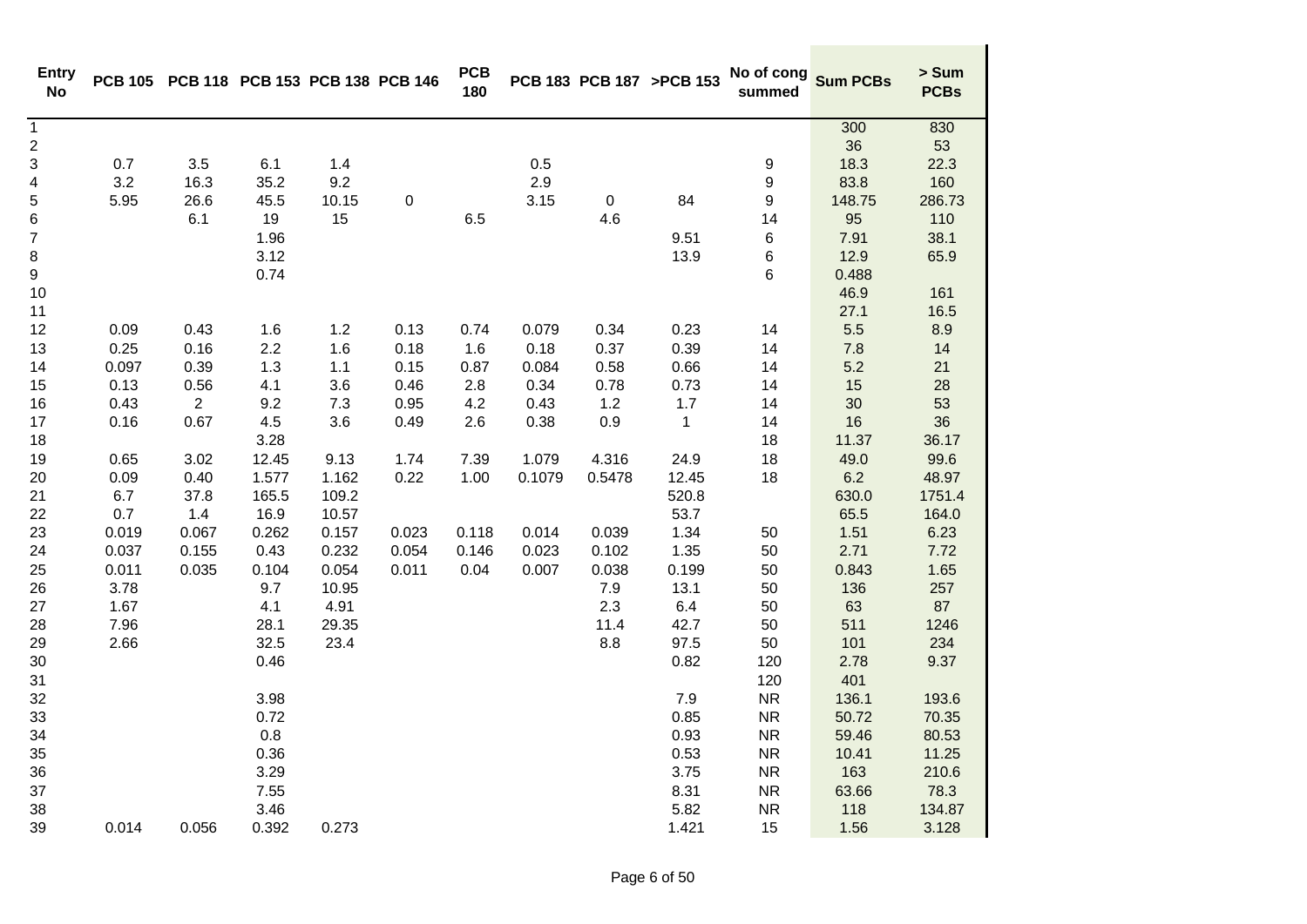| Entry<br>No                             | 4-OH   | $3-OH$ | $3'$ -OH | 4-OH<br>PCB 107 PCB 153 PCB 138 PCB 146 PCB 187 | 4-OH            | No of<br>cong<br>summed   | <b>Sum OH-PCBs</b> | < Sum OH<br><b>PCBs</b> | >Sum OH<br><b>PCBs</b> | <b>Sum OH</b><br>PCBs (nM) | <sum oh<br="">PCBs (nM)</sum> | >Sum OH<br>PCBs (nM) | <b>PCB</b><br><b>Ratio</b><br>sum | <b>PCB</b><br><b>Ratio</b><br>>Sum |
|-----------------------------------------|--------|--------|----------|-------------------------------------------------|-----------------|---------------------------|--------------------|-------------------------|------------------------|----------------------------|-------------------------------|----------------------|-----------------------------------|------------------------------------|
| $\mathbf{1}$<br>$\overline{\mathbf{c}}$ |        |        |          |                                                 |                 |                           | 3.6                |                         |                        | 9.5                        |                               |                      | 0.10                              | 0.000                              |
| 3                                       |        |        |          |                                                 |                 |                           | $11.5$             | 5.9                     | 18.5                   | 30.4                       | 15.6                          | 48.8                 | 0.57                              | 0.890                              |
| $\overline{\mathbf{4}}$                 |        |        |          |                                                 |                 |                           | 27.1               | 20                      | 33                     | 71.5                       | 52.8                          | 87.1                 | 0.39                              | 0.780                              |
| 5                                       |        |        |          |                                                 |                 |                           |                    |                         |                        |                            |                               |                      |                                   |                                    |
| 6                                       |        |        |          | 0.89                                            | 2.8             |                           | 3.69               | 3.4                     | 4.5                    | 9.7                        | 9.0                           | 11.9                 | 0.04                              | 0.041                              |
| $\boldsymbol{7}$                        | 0.234  | 0.049  | 0.02     | 0.111                                           | 0.152           | 11                        | 1.01               | 0.11                    | 11.6                   | 2.7                        | 0.3                           | 30.6                 | 0.13                              | 0.304                              |
| 8                                       | 0.314  | 0.085  | 0.038    | 0.219                                           | 0.293           | 11                        | 1.73               | 0.162                   | 10.1                   | 4.6                        | 0.4                           | 26.7                 | 0.13                              | 0.153                              |
| 9                                       | 0.025  | 0.002  | 0.002    | 0.008                                           | 0.031           | 11                        | 0.161              |                         |                        | 0.4                        | 0.0                           | 0.0                  | 0.33                              |                                    |
| 10                                      |        |        |          |                                                 |                 |                           | 92.6               | 26.4                    | 576                    | 244.5                      | 69.7                          | 1520.6               | 1.97                              | 3.578                              |
| 11                                      |        |        |          |                                                 |                 |                           | 0.081              |                         |                        | 0.2                        |                               |                      | 0.00                              | 0.000                              |
| 12                                      | 0.82   | 0.12   | 0.18     | 0.31                                            | 0.34            | 5                         | $\overline{2}$     | 1.05                    | 2.9                    | 5.3                        | 2.8                           | 7.7                  | 0.36                              | 0.326                              |
| 13                                      | 0.36   | 0.15   | 0.2      | 0.39                                            | 0.74            | 5                         | 1.8                | 0.95                    | 4.5                    | 4.8                        | 2.5                           | 11.9                 | 0.23                              | 0.321                              |
| 14                                      | 0.73   | 0.16   | 0.2      | 0.44                                            | 0.55            | 5                         | 2.3                | 0.11                    | 10                     | 6.1                        | 0.3                           | 26.4                 | 0.44                              | 0.476                              |
| 15                                      | 0.78   | 0.3    | 0.43     | $\mathbf{1}$                                    | 1.2             | 5                         | 3.5                | 0.18                    | 7.5                    | 9.2                        | 0.5                           | 19.8                 | 0.23                              | 0.268                              |
| 16                                      | 2.9    | 0.57   | 0.74     | 1.6                                             | 1.2             | 5                         | 7.5                | 0.75                    | 22                     | 19.8                       | 2.0                           | 58.1                 | 0.25                              | 0.415                              |
| 17                                      | 0.58   | 0.2    | 0.28     | 0.66                                            | 0.68            | 5                         | 2.4                | 0.24                    | 9.8                    | 6.3                        | 0.6                           | 25.9                 | 0.15                              | 0.272                              |
| 18                                      | 0.87   |        |          |                                                 |                 |                           | 2.55               | 1.21                    | 11.06                  | 6.7                        | 3.2                           | 29.2                 | 0.22                              | 0.306                              |
| 19                                      | 0.49   | 0.49   | 0.64     | 1.1                                             | 1.6             | 5                         | 5                  | 0.37                    | 8.1                    | 13.2                       | 1.0                           | 21.4                 | 0.10                              | 0.081                              |
| 20                                      | 0.084  | 0.1    | 0.11     | 0.15                                            | 0.27            | 5                         | 0.75               | 0.34                    | 4.6                    | 2.0                        | 0.9                           | 12.1                 | 0.12                              | 0.094                              |
| 21                                      | 0.084  | 0.084  | 0.504    | 0.084                                           | 0.168           |                           | 1.26               |                         | 7.2                    |                            |                               |                      | 0.00                              | 0.004                              |
| 22                                      | 0.14   | 0.14   | 3.5      | 0.0112                                          | 0.028           |                           | 4.06               |                         | 12.2                   |                            |                               |                      | 0.06                              | 0.074                              |
| 23                                      | 0.012  | 0.019  | 0.01     | 0.037                                           | 0.047           | 15                        | 0.286              | 0.103                   | 0.788                  | 0.8                        | 0.3                           | 2.1                  | 0.19                              | 0.126                              |
| 24                                      | 0.049  | 0.023  | 0.022    | 0.081                                           | 0.095           | 15                        | 0.553              | 0.238                   | 1.75                   | 1.5                        | 0.6                           | 4.6                  | 0.20                              | 0.227                              |
| 25                                      | 0.011  | 0.006  | 0.005    | 0.012                                           | 0.028<br>0.0755 | 15<br>17                  | 0.234<br>0.13      | 0.147<br>0.065          | 0.464<br>0.38          | 0.6                        | 0.4<br>0.2                    | 1.2                  | 0.28<br>0.00                      | 0.281<br>0.001                     |
| 26<br>27                                |        |        |          |                                                 | 0.0178          | 17                        | 0.031              | 0.015                   | 0.063                  | 0.3<br>0.1                 | 0.0                           | 1.0<br>0.2           | 0.00                              | 0.001                              |
| 28                                      | 0.0049 |        |          |                                                 | 0.104           | 17                        | 0.3                | 0.105                   | 0.48                   | 0.8                        | 0.3                           | 1.3                  | 0.00                              | 0.000                              |
| 29                                      | 0.0015 |        |          |                                                 | 0.061           | 17                        | 0.2                | 0.08                    | 0.48                   | 0.5                        | 0.2                           | 1.3                  | 0.00                              | 0.002                              |
| 30                                      |        |        |          |                                                 | 0.39            | $\ensuremath{\mathsf{3}}$ | 1.52               | 0.53                    | 3.8                    | 4.0                        | 1.4                           | 10.0                 | 0.55                              | 0.406                              |
| 31                                      |        |        |          |                                                 | 0.39            | $\ensuremath{\mathsf{3}}$ |                    |                         |                        |                            |                               |                      |                                   |                                    |
| 32                                      |        |        | 5.04     |                                                 | 1.16            | <b>NR</b>                 | 9.17               | 1.29                    | 29.49                  | 24.2                       | 3.4                           | 77.9                 | 0.07                              | 0.152                              |
| 33                                      |        |        | 37.71    |                                                 | 0.8             | <b>NR</b>                 | 42.09              | 14.48                   | 69.7                   | 111.1                      | 38.2                          | 184.0                | 0.83                              | 0.991                              |
| 34                                      |        |        | 0.001    |                                                 | 0.02            | <b>NR</b>                 | 0.57               | 0.47                    | 0.67                   | 1.5                        | 1.2                           | 1.8                  | 0.01                              | 0.008                              |
| 35                                      |        |        | 11.89    |                                                 | 1.66            | <b>NR</b>                 | 15.52              | 14.32                   | 16.72                  | 41.0                       | 37.8                          | 44.1                 | 1.49                              | 1.486                              |
| 36                                      |        |        | 2.94     |                                                 | 5.62            | <b>NR</b>                 | 11.33              | 1.4                     | 30.6                   | 29.9                       | 3.7                           | 80.8                 | 0.07                              | 0.145                              |
| 37                                      |        |        | 51.9     |                                                 | 6.24            | <b>NR</b>                 | 78.72              | 72.9                    | 84.5                   | 207.8                      | 192.4                         | 223.1                | 1.24                              | 1.079                              |
| 38                                      |        |        | 109.3    |                                                 | 14.2            | <b>NR</b>                 | 129.5              | 87.46                   | 171.6                  | 341.9                      | 230.9                         | 453.0                | 1.10                              | 1.272                              |
| 39                                      | 0.01   | 0.007  | 0.009    | 0.029                                           | 0.003           | 12                        | 0.124              | 0.082                   | 0.328                  | 0.3                        | 0.2                           | 0.9                  |                                   |                                    |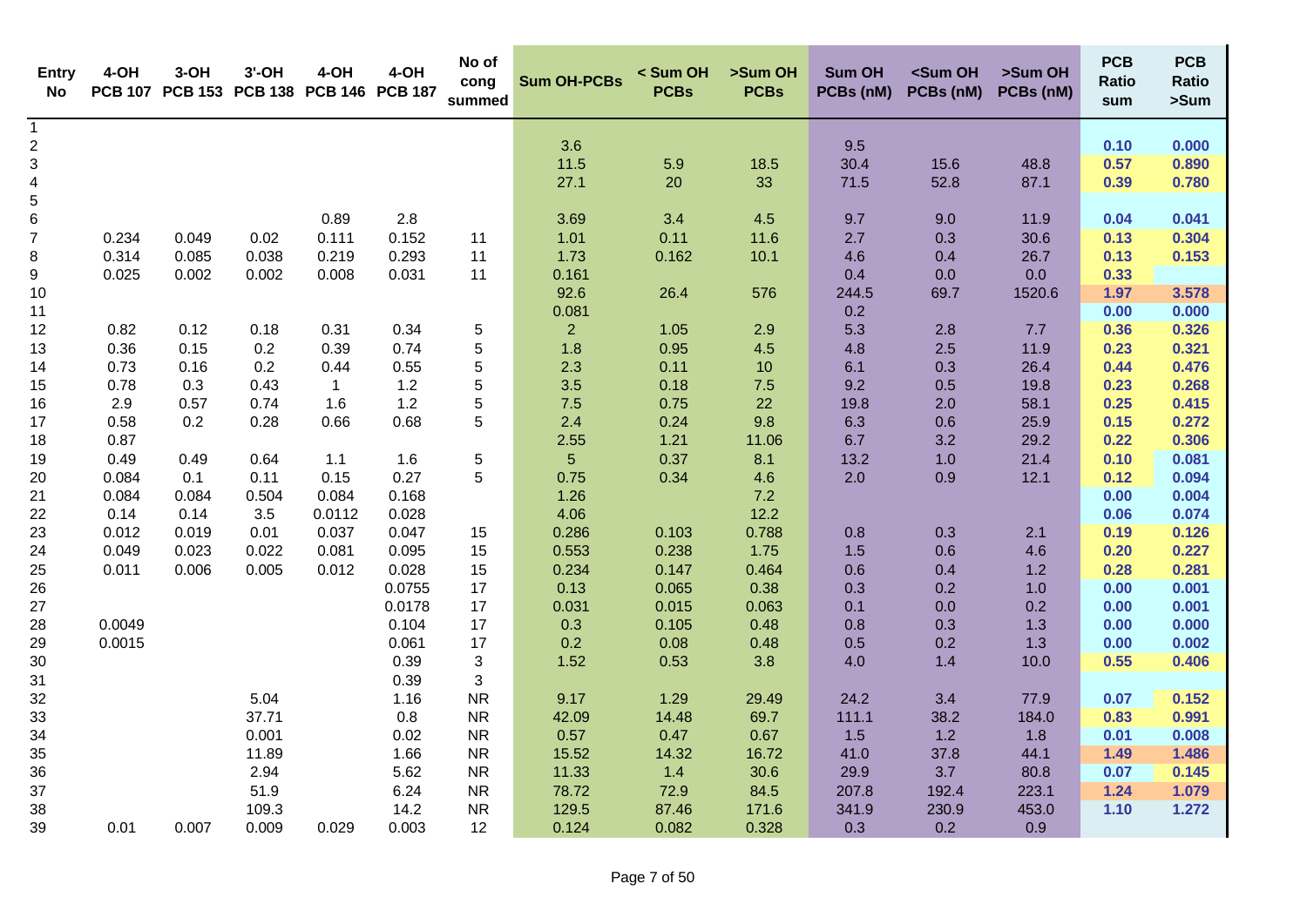| <b>Entry</b><br><b>No</b>                                                                                                                                                                                                                                                                                                                                                                                 | <b>BDE-47</b>                                        | BDE 99 BDE 100 BDE 153 | <b>BDE 154-<br/>BB 153</b> | <b>BDE 209 &gt;BDE 47</b> | No cong<br>summed | Sum BDEs >Sum BDEs | 68 | 2'-OH BDE 4'-OH BDE 4-OH-BDE<br>17 | 42 |
|-----------------------------------------------------------------------------------------------------------------------------------------------------------------------------------------------------------------------------------------------------------------------------------------------------------------------------------------------------------------------------------------------------------|------------------------------------------------------|------------------------|----------------------------|---------------------------|-------------------|--------------------|----|------------------------------------|----|
| $\overline{1}$<br>$\begin{array}{c} 2 \\ 3 \end{array}$<br>$\overline{\mathbf{4}}$<br>$\sqrt{5}$<br>$\,6\,$<br>$\boldsymbol{7}$<br>$\begin{array}{c} 8 \\ 9 \end{array}$<br>10<br>11<br>12<br>13<br>14<br>15<br>16<br>$17$<br>18<br>19<br>$20\,$<br>$21$<br>$22\,$<br>23<br>$\frac{24}{25}$<br>$26\,$<br>27<br>${\bf 28}$<br>29<br>$30\,$<br>31<br>$32\,$<br>$33\,$<br>34<br>35<br>$36\,$<br>$37\,$<br>38 | 0.0026<br>0.004<br>0.0065<br>0.018<br>0.024<br>0.022 |                        |                            |                           |                   |                    |    |                                    |    |
| 39                                                                                                                                                                                                                                                                                                                                                                                                        |                                                      |                        |                            |                           |                   |                    |    |                                    |    |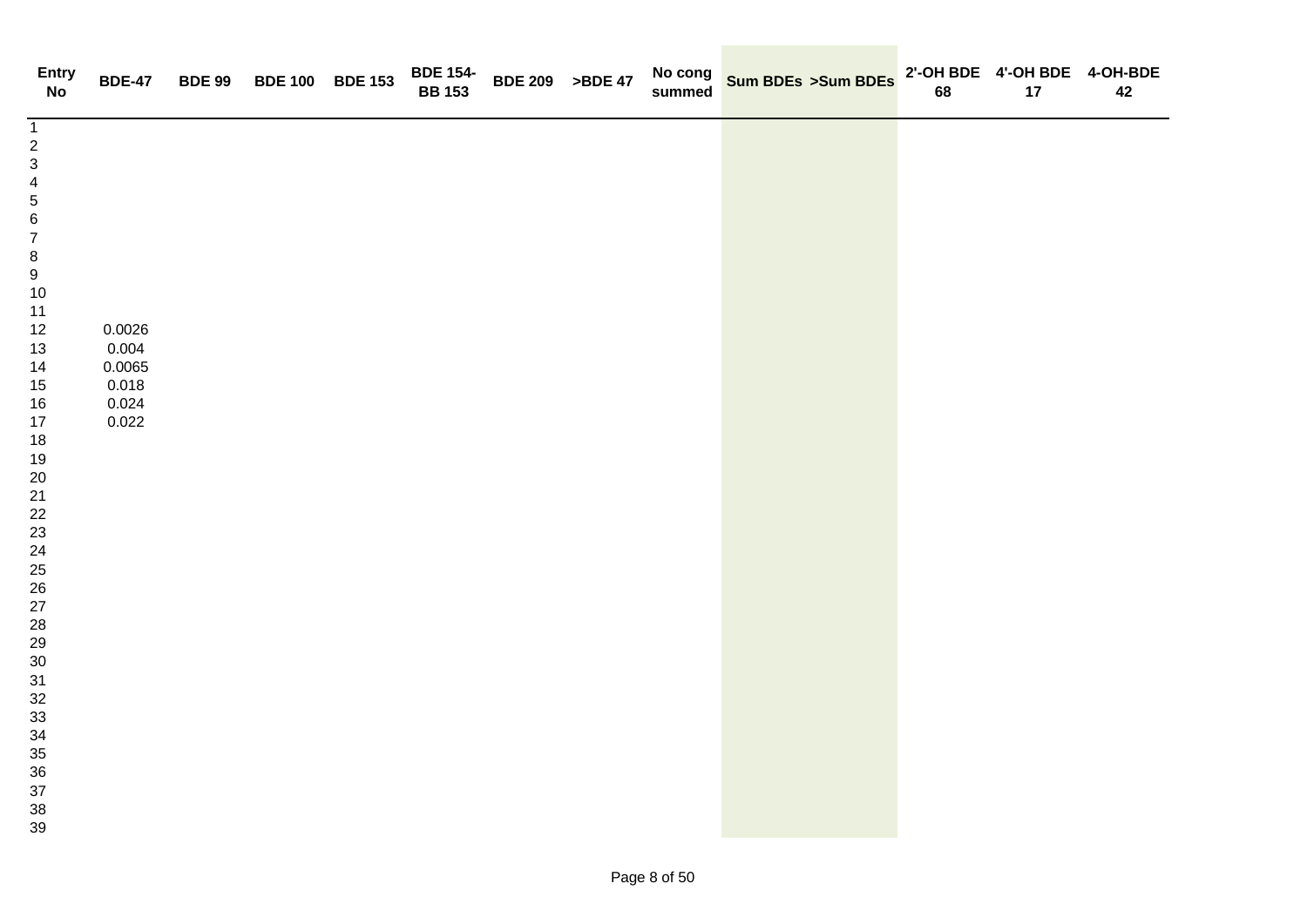| <b>No</b>                             | 47 | 47 | Entry 3-OH-BDE 6-OH BDE 4'-OH BDE 4-OH-<br>49 | <b>BDE 90</b> | No cong<br>summed | Sum OH-<br><b>BDEs</b> | < Sum OH-<br><b>BDEs</b> | >Sum OH-<br><b>BDEs</b> | Sum OH <sum oh="">Sum OH<br/>PBDEs (nM) PBDEs (nM) PBDEs (nM)</sum> | <b>BDE</b><br>Ratio<br><b>Sum</b> | <b>BDE</b><br>Ratio<br>>Sum |
|---------------------------------------|----|----|-----------------------------------------------|---------------|-------------------|------------------------|--------------------------|-------------------------|---------------------------------------------------------------------|-----------------------------------|-----------------------------|
| $\mathbf{1}$                          |    |    |                                               |               |                   |                        |                          |                         |                                                                     |                                   |                             |
| $\sqrt{2}$<br>$\mathbf{3}$            |    |    |                                               |               |                   |                        |                          |                         |                                                                     |                                   |                             |
|                                       |    |    |                                               |               |                   |                        |                          |                         |                                                                     |                                   |                             |
| $\frac{4}{5}$                         |    |    |                                               |               |                   |                        |                          |                         |                                                                     |                                   |                             |
| $\, 6$                                |    |    |                                               |               |                   |                        |                          |                         |                                                                     |                                   |                             |
| $\boldsymbol{7}$                      |    |    |                                               |               |                   |                        |                          |                         |                                                                     |                                   |                             |
|                                       |    |    |                                               |               |                   |                        |                          |                         |                                                                     |                                   |                             |
| $\begin{array}{c} 8 \\ 9 \end{array}$ |    |    |                                               |               |                   |                        |                          |                         |                                                                     |                                   |                             |
| $10$                                  |    |    |                                               |               |                   |                        |                          |                         |                                                                     |                                   |                             |
| 11                                    |    |    |                                               |               |                   |                        |                          |                         |                                                                     |                                   |                             |
| $12$                                  |    |    |                                               |               |                   |                        |                          |                         |                                                                     |                                   |                             |
| 13                                    |    |    |                                               |               |                   |                        |                          |                         |                                                                     |                                   |                             |
| 14                                    |    |    |                                               |               |                   |                        |                          |                         |                                                                     |                                   |                             |
| 15                                    |    |    |                                               |               |                   |                        |                          |                         |                                                                     |                                   |                             |
| $16\,$<br>17                          |    |    |                                               |               |                   |                        |                          |                         |                                                                     |                                   |                             |
| 18                                    |    |    |                                               |               |                   |                        |                          |                         |                                                                     |                                   |                             |
| 19                                    |    |    |                                               |               |                   |                        |                          |                         |                                                                     |                                   |                             |
| 20                                    |    |    |                                               |               |                   |                        |                          |                         |                                                                     |                                   |                             |
| 21                                    |    |    |                                               |               |                   |                        |                          |                         |                                                                     |                                   |                             |
| 22                                    |    |    |                                               |               |                   |                        |                          |                         |                                                                     |                                   |                             |
| 23                                    |    |    |                                               |               |                   |                        |                          |                         |                                                                     |                                   |                             |
| 24                                    |    |    |                                               |               |                   |                        |                          |                         |                                                                     |                                   |                             |
| $25\,$                                |    |    |                                               |               |                   |                        |                          |                         |                                                                     |                                   |                             |
| 26                                    |    |    |                                               |               |                   |                        |                          |                         |                                                                     |                                   |                             |
| $27\,$                                |    |    |                                               |               |                   |                        |                          |                         |                                                                     |                                   |                             |
| 28                                    |    |    |                                               |               |                   |                        |                          |                         |                                                                     |                                   |                             |
| 29                                    |    |    |                                               |               |                   |                        |                          |                         |                                                                     |                                   |                             |
| $30\,$<br>31                          |    |    |                                               |               |                   |                        |                          |                         |                                                                     |                                   |                             |
| 32                                    |    |    |                                               |               |                   |                        |                          |                         |                                                                     |                                   |                             |
| 33                                    |    |    |                                               |               |                   |                        |                          |                         |                                                                     |                                   |                             |
| 34                                    |    |    |                                               |               |                   |                        |                          |                         |                                                                     |                                   |                             |
| 35                                    |    |    |                                               |               |                   |                        |                          |                         |                                                                     |                                   |                             |
| 36                                    |    |    |                                               |               |                   |                        |                          |                         |                                                                     |                                   |                             |
| 37                                    |    |    |                                               |               |                   |                        |                          |                         |                                                                     |                                   |                             |
| $38\,$                                |    |    |                                               |               |                   |                        |                          |                         |                                                                     |                                   |                             |
| 39                                    |    |    |                                               |               |                   |                        |                          |                         |                                                                     |                                   |                             |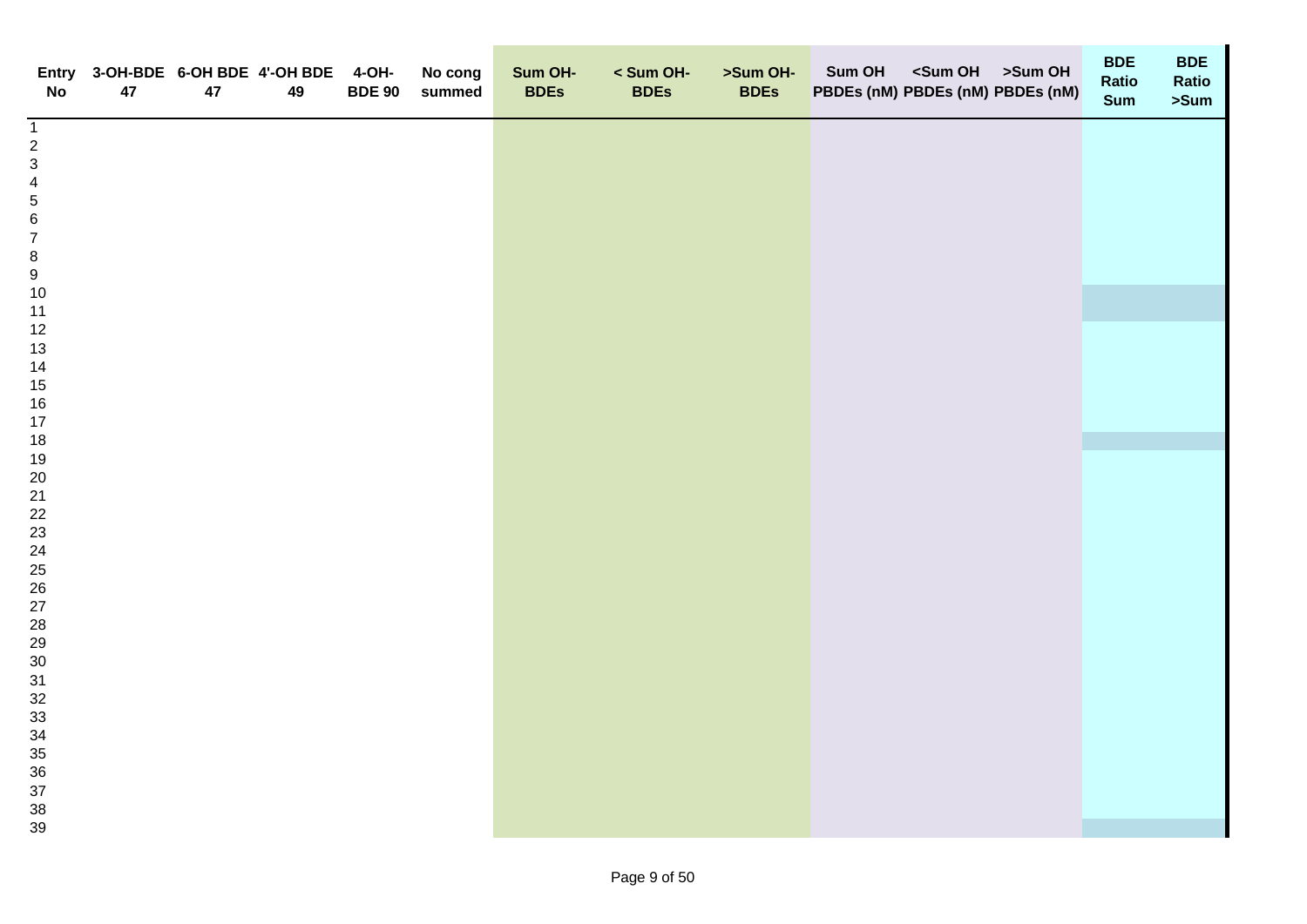| <b>Entry</b><br><b>No</b> | <b>Sum PCP</b> | >Sum<br><b>PCP</b> | <b>Sum PCP</b><br>nM | >Sum<br>PCP nM | 2,4,5 TBP 2,4,6 TBP Sum TBP | >Sum<br><b>TBP</b> | Sum TBP<br>nM | Sum 4- | >Sum 4-<br>OH HpCS OH HpCS | Sum 4- >Sum 4-<br>OH HpCS OH HpCS<br>nM | nM   |         |             | < Sum of Sum of > Sum of<br><b>HPCs nM HPCs nM HPCs nM</b> |
|---------------------------|----------------|--------------------|----------------------|----------------|-----------------------------|--------------------|---------------|--------|----------------------------|-----------------------------------------|------|---------|-------------|------------------------------------------------------------|
| $\mathbf{1}$              |                |                    |                      |                |                             |                    |               |        |                            |                                         |      |         |             |                                                            |
| $\overline{\mathbf{c}}$   |                |                    |                      |                |                             |                    |               |        |                            |                                         |      | 15.6    | 9.5<br>30.4 | 0.0<br>48.8                                                |
| $\mathbf{3}$<br>4         |                |                    |                      |                |                             |                    |               |        |                            |                                         |      | 52.8    | 71.5        | 87.1                                                       |
| 5                         |                |                    |                      |                |                             |                    |               |        |                            |                                         |      |         |             |                                                            |
| 6                         |                |                    |                      |                |                             |                    |               |        |                            |                                         |      | 9.0     | 9.7         | 11.9                                                       |
| $\overline{7}$            | 1.59           | 7.51               | 5.97                 | 28.2           |                             |                    |               |        |                            |                                         |      | 0.3     | 8.6         | 58.8                                                       |
| 8                         | 2.74           | 7.77               | 10.29                | 29.2           |                             |                    |               |        |                            |                                         |      | 0.4     | 14.9        | 55.8                                                       |
| 9                         | 6.29           |                    | 23.61                |                |                             |                    |               |        |                            |                                         |      |         | 24.0        | 0.0                                                        |
| 10                        | 0.21           | 0.531              | 0.79                 | 2.0            |                             |                    |               | 9.11   | 22.9                       | 25.20                                   | 6.33 | 69.7    | 270.4       | 1528.9                                                     |
| 11                        | 0.23           |                    | 0.86                 |                |                             |                    |               | 0.062  |                            | 0.17                                    |      |         | 1.2         | 0.0                                                        |
| 12                        | 6.1            | 34                 | 22.90                | 127.7          |                             |                    |               |        |                            |                                         |      | 2.8     | 28.2        | 135.3                                                      |
| 13                        | 16             | 50                 | 60.06                | 187.7          |                             |                    |               |        |                            |                                         |      | 2.5     | 64.8        | 199.6                                                      |
| 14                        | $4.2\,$        | 8.2                | 15.77                | 30.8           |                             |                    |               |        |                            |                                         |      | 0.3     | 21.8        | 57.2                                                       |
| 15                        | $7.2\,$        | 14                 | 27.03                | 52.6           |                             |                    |               |        |                            |                                         |      | 0.5     | 36.3        | 72.4                                                       |
| 16                        | 3.3            | 15                 | 12.39                | 56.3           |                             |                    |               |        |                            |                                         |      | 2.0     | 32.2        | 114.4                                                      |
| 17                        | 11             | 18                 | 41.29                | 67.6           |                             |                    |               |        |                            |                                         |      | 0.6     | 47.6        | 93.5                                                       |
| 18                        | 6.44           | 19.83              | 24.17                | 74.5           |                             |                    |               |        |                            |                                         |      | $3.2\,$ | 30.9        | 103.7                                                      |
| 19                        |                |                    |                      |                |                             |                    |               |        |                            |                                         |      | 1.0     | 13.2        | 21.4                                                       |
| 20                        |                |                    |                      |                |                             |                    |               |        |                            |                                         |      | 0.9     | 2.0         | 12.1                                                       |
| 21                        |                |                    |                      |                |                             |                    |               |        |                            |                                         |      |         |             |                                                            |
| 22                        |                |                    |                      |                |                             |                    |               |        |                            |                                         |      |         |             |                                                            |
| 23                        | 1.87           | 7.68               | 7.02                 | 28.8           |                             |                    |               | 0.031  | 0.177                      | 0.09                                    | 0.05 | 0.3     | 7.9         | 31.0                                                       |
| 24                        | 1.43           | 3.64               | 5.37                 | 13.7           |                             |                    |               | 0.034  | 0.139                      | 0.09                                    | 0.04 | 0.6     | 6.9         | 18.3                                                       |
| 25                        | 1.74           | 4.09               | 6.53                 | 15.4           |                             |                    |               | 0.005  | 0.021                      | 0.01                                    | 0.01 | 0.4     | $7.2$       | 16.6                                                       |
| 26                        |                |                    |                      |                |                             |                    |               |        |                            |                                         |      | 0.2     | 0.3         | 1.0                                                        |
| $27\,$                    |                |                    |                      |                |                             |                    |               |        |                            |                                         |      |         | 0.1         | 0.2                                                        |
| 28                        | 0.357          | 0.658              | 1.34                 | $2.5\,$        |                             |                    |               | 0.023  | 0.027                      | 0.06                                    | 0.01 | 0.3     | 2.2         | 3.7                                                        |
| 29                        | 0.244          | 0.451              | 0.92                 | 1.7            |                             |                    |               | 0.0006 | 0.009                      | 0.00                                    | 0.00 | 0.2     | 1.4         | 3.0                                                        |
| 30<br>31                  | 1.55           | 3.48               | 5.82                 | 13.1           |                             |                    |               |        |                            |                                         |      | 1.4     | 9.8         | 23.1                                                       |
| 32                        | 0.36           | 0.77               | 1.35                 | 2.9            |                             |                    |               | 0.07   | 0.18                       | 0.19                                    | 0.05 | 3.4     | 25.8        | 80.8                                                       |
| 33                        | 0.64           | $\mathbf{1}$       | 2.40                 | 3.8            |                             |                    |               | 0.02   | 0.04                       | 0.06                                    | 0.01 | 38.2    | 113.6       | 187.8                                                      |
| 34                        | 0.09           | 0.14               | 0.34                 | $0.5\,$        |                             |                    |               | 0.01   | 0.02                       | 0.03                                    | 0.01 | 1.2     | 1.9         | 2.3                                                        |
| 35                        | 0.06           | 0.06               | 0.23                 | 0.2            |                             |                    |               |        |                            |                                         |      | 37.8    | 41.2        | 44.4                                                       |
| 36                        | 1.62           | 1.63               | 6.08                 | 6.1            |                             |                    |               | 0.06   | 0.09                       | 0.17                                    | 0.02 | 3.7     | 36.2        | 86.9                                                       |
| 37                        | 0.23           | 0.3                | 0.86                 | 1.1            |                             |                    |               |        |                            |                                         |      | 192.4   | 208.7       | 224.2                                                      |
| 38                        | 0.21           | 0.25               | 0.79                 | 0.9            |                             |                    |               | 0.16   | 0.22                       | 0.44                                    | 0.06 | 230.9   | 343.1       | 454.0                                                      |
| 39                        | 2.83           | 13.2               | 10.62                | 49.6           |                             |                    |               |        |                            |                                         |      | 0.2     | 11.0        | 50.4                                                       |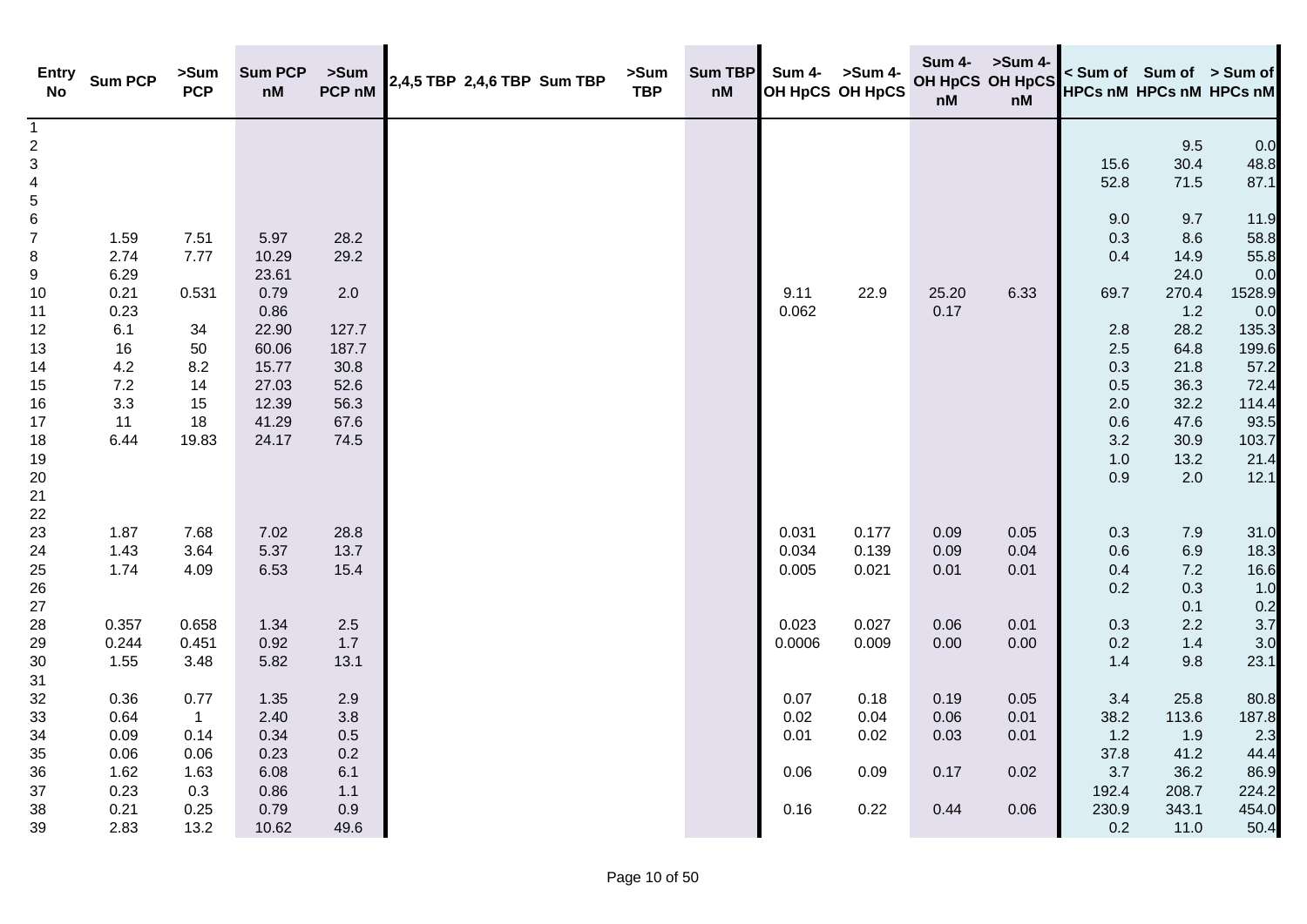| <b>Entry</b><br><b>No</b> | <b>REF ID</b> | <b>Author</b>        | Year              | <b>Publisher</b>                            | <b>Volume</b> | <b>Number</b> | Page |
|---------------------------|---------------|----------------------|-------------------|---------------------------------------------|---------------|---------------|------|
| 40                        | Exp-OH-58     | Meironité Guvenius D |                   | 2003 Environmental health perspectives      | 111           | 9             | 1235 |
| 41                        | Exp-OH-58     | Meironité Guvenius D |                   | 2003 Environmental health perspectives      | 111           | 9             | 1235 |
| 42                        | Exp-OH-52     | Sandager T M         |                   | 2004 Journal of environmental monitoring    | 6             |               | 758  |
| 43                        | Exp-OH-6      | Sandala GM           |                   | 2004 Science of the total environment       | 331           |               | 125  |
| 44                        | Exp-OH-6      | Sandala GM           |                   | 2004 Science of the total environment       | 331           |               | 125  |
| 45                        | Exp-OH-13     | Soechitram SD        |                   | 2004 Environmental health perspectives      | 112           | 11            | 1208 |
| 46                        | Exp-OH-13     | Soechitram SD        |                   | 2004 Environmental health perspectives      | 112           | 11            | 1208 |
| 47                        | Exp-OH-15     | Fängström B          |                   | 2005 Environmental Science and Technology   | 39            |               | 9457 |
| 48                        | Exp-OH-15     | Fängström B          |                   | 2005 Environmental Science and Technology   | 39            |               | 9457 |
| 49                        | Exp-OH-40     | Fängström B          | 2005 AMBIO        |                                             | 34            | 3             | 184  |
| 50                        | Exp-OH-47     | Valters K            |                   | 2005 Environmental Science and Technology   | 39            |               | 5612 |
| 51                        | Exp-OH-47     | Valters K            |                   | 2005 Environmental Science and Technology   | 39            |               | 5612 |
| 52                        | Exp-OH-47     | Valters K            |                   | 2005 Environmental Science and Technology   | 39            |               | 5612 |
| 53                        | Exp-OH-47     | Valters K            |                   | 2005 Environmental Science and Technology   | 39            |               | 5612 |
| 54                        | Exp-OH-47     | Valters K            |                   | 2005 Environmental Science and Technology   | 39            |               | 5612 |
| 55                        | Exp-OH-47     | Valters K            |                   | 2005 Environmental Science and Technology   | 39            |               | 5612 |
| 56                        | Exp-OH-47     | Valters K            |                   | 2005 Environmental Science and Technology   | 39            |               | 5612 |
| 57                        | Exp-OH-9      | Verreault J          |                   | 2005 Environmental toxicology and chemistry | 24            | 10            | 2486 |
| 58                        | Exp-OH-9      | Verreault J          |                   | 2005 Environmental toxicology and chemistry | 24            | 10            | 2486 |
| 59                        | Exp-OH-9      | Verreault J          |                   | 2005 Environmental toxicology and chemistry | 24            | 10            | 2486 |
| 60                        | Exp-OH-10     | Verreault J          |                   | 2005 Environmental Science and Technology   | 39            |               | 6021 |
| 61                        | Exp-OH-10     | Verreault J          |                   | 2005 Environmental Science and Technology   | 39            |               | 6021 |
| 62                        | Exp-OH-10     | Verreault J          |                   | 2005 Environmental Science and Technology   | 39            |               | 6021 |
| 63                        | Exp-OH-18     | Cuadra SN            | 2006 AMBIO        |                                             | 35            | 3             | 109  |
| 64                        | Exp-OH-18     | Cuadra SN            | <b>2006 AMBIO</b> |                                             | 35            | 3             | 109  |
| 65                        | Exp-OH-18     | Cuadra SN            | 2006 AMBIO        |                                             | 35            | 3             | 109  |
| 66                        | Exp-OH-18     | Cuadra SN            | 2006 AMBIO        |                                             | 35            | 3             | 109  |
| 67                        | Exp-OH-18     | Cuadra SN            | <b>2006 AMBIO</b> |                                             | 35            | 3             | 109  |
| 68                        | Exp-OH-18     | Cuadra SN            | 2006 AMBIO        |                                             | 35            | 3             | 109  |
| 69                        | Exp-OH-18     | Cuadra SN            | 2006 AMBIO        |                                             | 35            | 3             | 109  |
| 70                        | Exp-OH-18     | Cuadra SN            | <b>2006 AMBIO</b> |                                             | 35            | 3             | 109  |
| 71                        | Exp-OH-11     | Hoovander L          |                   | 2006 Environmental Science and Technology   | 40            |               | 3696 |
| 72                        | Exp-OH-11     | Hoovander L          |                   | 2006 Environmental Science and Technology   | 40            |               | 3696 |
| 73                        | Exp-OH-64     | Houde M              |                   | 2006 Environmental Science and Technology   | 40            |               | 5860 |
| 74                        | Exp-OH-64     | Houde M              |                   | 2006 Environmental Science and Technology   | 40            |               | 5860 |
| 75                        | Exp-OH-64     | Houde M              |                   | 2006 Environmental Science and Technology   | 40            |               | 5860 |
| 76                        | Exp-OH-64     | Houde M              |                   | 2006 Environmental Science and Technology   | 40            |               | 5860 |
| 77                        | Exp-OH-64     | Houde M              |                   | 2006 Environmental Science and Technology   | 40            |               | 5860 |
| 78                        | Exp-OH-64     | Houde M              |                   | 2006 Environmental Science and Technology   | 40            |               | 5860 |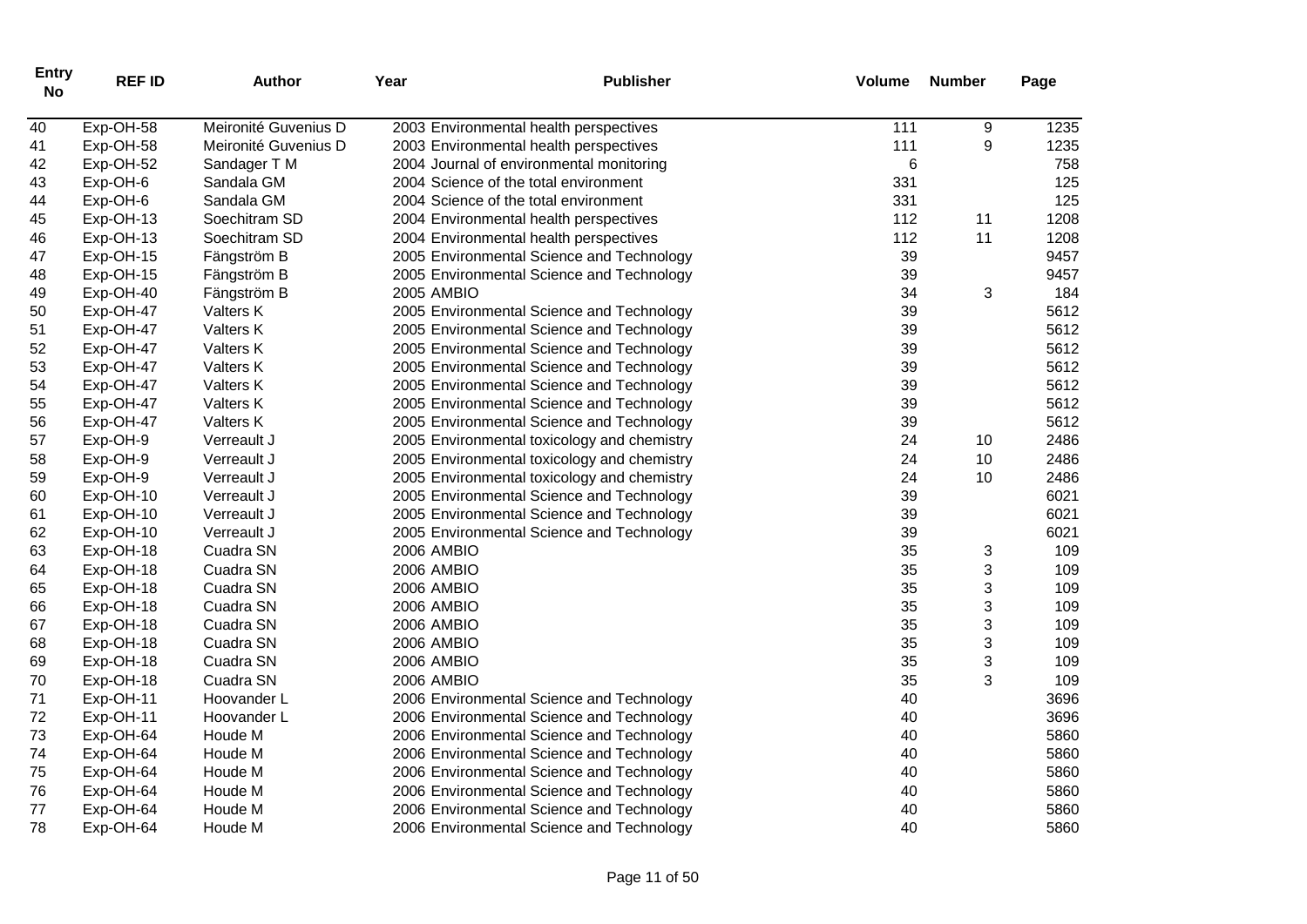| Entry<br><b>No</b> | <b>Common name</b>     | Name                  | <b>Species</b><br>group I | Species group II | Gender  | <b>Age/Status</b> | <b>Source</b>        | Year | <b>Entry</b><br>No |
|--------------------|------------------------|-----------------------|---------------------------|------------------|---------|-------------------|----------------------|------|--------------------|
| 40                 | Human                  | Hommo Sapiens         | Human                     | Human            | Mixed   | Fetus             | Survey               | 2001 | 40                 |
| 41                 | Human                  | Hommo Sapiens         | Human                     | Human            | Females | Pregnant          | Survey               | 2001 | 41                 |
| 42                 | Human                  | Hommo Sapiens         | Human                     | Human            | Mixed   | Adult             | Survey               | 2004 | 42                 |
| 43                 | Polar Bear             | Ursus maritimus       | Polar Bear                | Mammals          | Females | Adult             | Hunters              | 2001 | 43                 |
| 44                 | Polar Bear             | Ursus maritimus       | Polar Bear                | Mammals          | Mixed   | Adult             | Hunters              | 2001 | 44                 |
| 45                 | Human                  | Hommo Sapiens         | Human                     | Human            | Females | Adult             | Cohort               | 2000 | 45                 |
| 46                 | Human                  | Hommo Sapiens         | Human                     | Human            | Mixed   | Fetus             | Cohort               | 2000 | 46                 |
| 47                 | Human                  | Hommo Sapiens         | Human                     | Human            | Females | Pregnant          | Cohort               | 2001 | 47                 |
| 48                 | Human                  | Hommo Sapiens         | Human                     | Human            | Mixed   | Juvenile          | Cohort               | 2001 | 48                 |
| 49                 | Fulmar                 | Fulmarus glacialis    | Fulmar                    | <b>Birds</b>     | Eggs    | Fetus             | Survey               | 2001 | 49                 |
| 50                 | Common carp            | Cyprinus caprio       | Carp                      | Fish             | Mixed   | Adult             | Survey               | 2002 | 50                 |
| 51                 | Bigmouth buffalo       | Ictiobus cyprinellus  | <b>Buffalo</b>            | Fish             | Mixed   | Adult             | Survey               | 2002 | 51                 |
| 52                 | Brown bullhead         | Ameiurus nebulosus    | <b>Bullhead</b>           | Fish             | Mixed   | Adult             | Survey               | 2002 | 52                 |
| 53                 | Lake sturgeon          | Acipenser fulvescens  | Sturgeon                  | Fish             | Mixed   | Adult             | Survey               | 2002 | 53                 |
| 54                 | Largemouth bass        | Micropterus salmoides | <b>Bass</b>               | Fish             | Mixed   | Adult             | Survey               | 2002 | 54                 |
| 55                 | <b>Bowfin</b>          | Amia calva            | Bowfin                    | Fish             | Mixed   | Adult             | Survey               | 2002 | 55                 |
| 56                 | Longnose gar           | Lepisosteus osseus    | Gar                       | Fish             | Mixed   | Adult             | Survey               | 2002 | 56                 |
| 57                 | <b>Glaucouse Gulls</b> | Larus hyperboreus     | Gulls                     | <b>Birds</b>     | Eggs    | Fetus             | Survey               | 2004 | 57                 |
| 58                 | Glaucouse Gulls        | Larus hyperboreus     | Gulls                     | <b>Birds</b>     | Males   | Adult             | Survey               | 2004 | 58                 |
| 59                 | Glaucouse Gulls        | Larus hyperboreus     | Gulls                     | <b>Birds</b>     | Females | Adult             | Survey               | 2004 | 59                 |
| 60                 | <b>Glaucouse Gulls</b> | Larus hyperboreus     | Gulls                     | <b>Birds</b>     | Males   | Adult             | Survey               | 2004 | 60                 |
| 61                 | <b>Glaucouse Gulls</b> | Larus hyperboreus     | Gulls                     | <b>Birds</b>     | Females | Adult             | Survey               | 2004 | 61                 |
| 62                 | Polar Bear             | Ursus maritimus       | Polar Bear                | Mammals          | Females | Adult             | Survey               | 2004 | 62                 |
| 63                 | Human                  | Hommo Sapiens         | Human                     | Human            | Mixed   | Juvenile          | Survey work+liv exp  | 2002 | 63                 |
| 64                 | Human                  | Hommo Sapiens         | Human                     | Human            | Mixed   | Juvenile          | Survey work exp      | 2002 | 64                 |
| 65                 | Human                  | Hommo Sapiens         | Human                     | Human            | Mixed   | Juvenile          | Survey fish exp      | 2002 | 65                 |
| 66                 | Human                  | Hommo Sapiens         | Human                     | Human            | Mixed   | Juvenile          | Survey rural cotnrol | 2002 | 66                 |
| 67                 | Human                  | Hommo Sapiens         | Human                     | Human            | Mixed   | Juvenile          | Survey urban exp     | 2002 | 67                 |
| 68                 | Human                  | Hommo Sapiens         | Human                     | Human            | Females | Adult             | Rural                | 2002 | 68                 |
| 69                 | Human                  | Hommo Sapiens         | Human                     | Human            | Females | Adult             | Rural                | 2002 | 69                 |
| 70                 | Human                  | Hommo Sapiens         | Human                     | Human            | Females | Adult             | Urban                | 2002 | 70                 |
| 71                 | Human                  | Hommo Sapiens         | Human                     | Human            | Mixed   | Adult             | Survey contam        | 2000 | 71                 |
| 72                 | Human                  | Hommo Sapiens         | Human                     | Human            | Mixed   | Adult             | Survey control       | 2000 | 72                 |
| 73                 | Bottlenose dolphin     | Tursiops truncatus    | Dolphin                   | Cetacean         | Males   | Adult             | Survey               | 2003 | 73                 |
| 74                 | Bottlenose dolphin     | Tursiops truncatus    | Dolphin                   | Cetacean         | Females | Adult             | Survey               | 2003 | 74                 |
| 75                 | Bottlenose dolphin     | Tursiops truncatus    | Dolphin                   | Cetacean         | Males   | Adult             | Survey               | 2003 | 75                 |
| 76                 | Bottlenose dolphin     | Tursiops truncatus    | Dolphin                   | Cetacean         | Females | Adult             | Survey               | 2003 | 76                 |
| 77                 | Bottlenose dolphin     | Tursiops truncatus    | Dolphin                   | Cetacean         | Males   | Adult             | Survey               | 2003 | 77                 |
| 78                 | Bottlenose dolphin     | Tursiops truncatus    | Dolphin                   | Cetacean         | Females | Adult             | Survey               | 2003 | 78                 |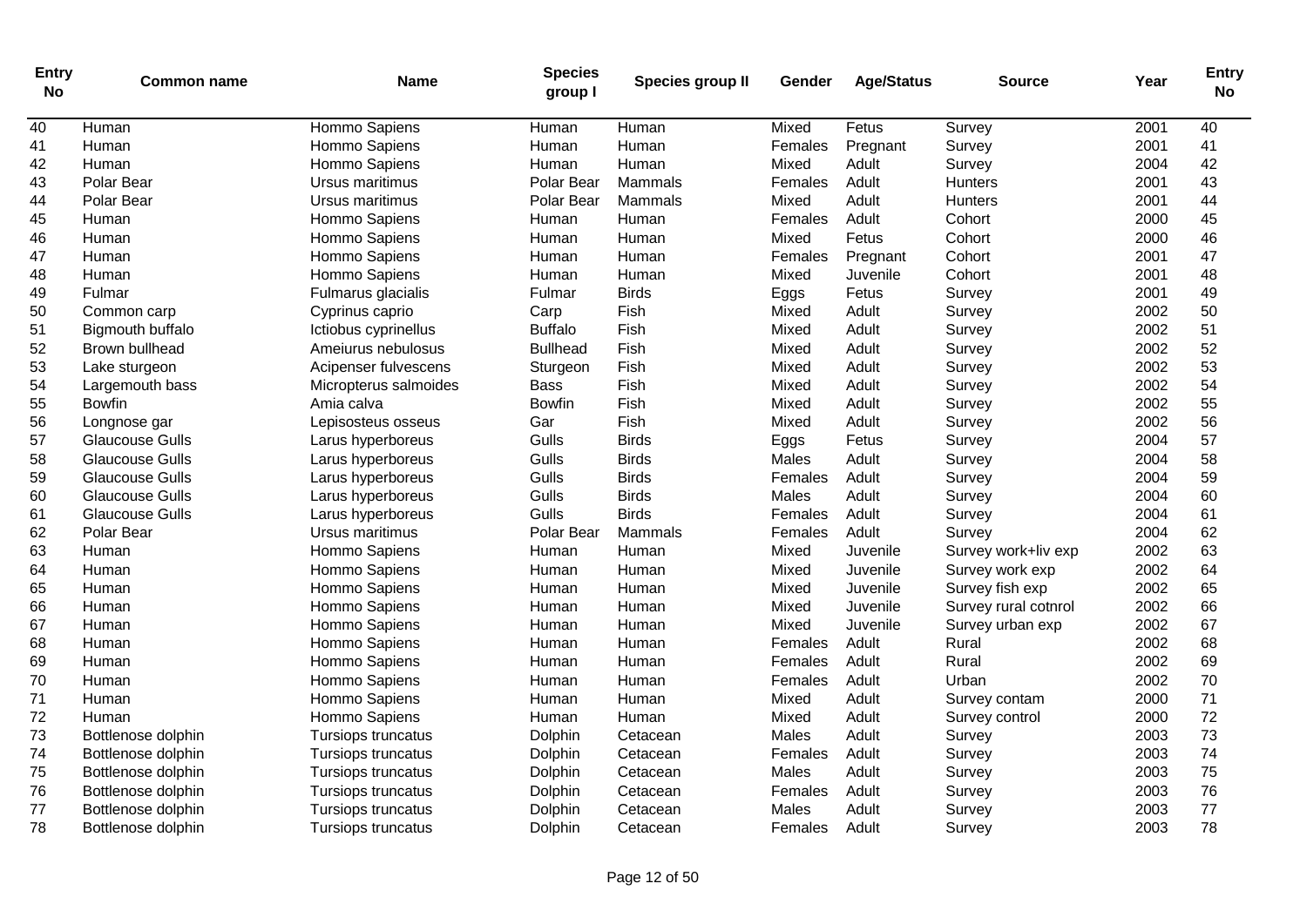| Region                | Coastal    | Level of<br>exposure | <b>Original Tissue</b> | <b>Tissue</b> | n                       | Lipid %   | Average | <b>LD values</b>        |
|-----------------------|------------|----------------------|------------------------|---------------|-------------------------|-----------|---------|-------------------------|
| Swede                 | Not specif | Not especif          | Cord plasma            | <b>Blood</b>  | 15                      | 0.2       | Median  | Sam <lod< td=""></lod<> |
| Swede                 | Not specif | Not especif          | Milk                   | Milk          | 15                      | 1.9       | Median  | Sam <lod< td=""></lod<> |
| Russia                | <b>YES</b> | High                 | Plasma                 | <b>Blood</b>  | 15                      | 0.70      | Median  | All                     |
| Greenland             | <b>YES</b> | Not especif          | W.Blood                | <b>Blood</b>  | 19                      | 1.0       | AM      | <b>NR</b>               |
| Greenland             | <b>YES</b> | Not especif          | Adipose                | Adipose       | 30                      | 88.0      | AM      | <b>NR</b>               |
| Netherlands           | Not specif | Background           | Plasma                 | <b>Blood</b>  | 51                      | 0.7       | AM      | <b>ND</b>               |
| Netherlands           | Not specif | Background           | Cord plasma            | <b>Blood</b>  | 51                      | 0.2       | AM      | <b>ND</b>               |
| Faroe Islands         | <b>YES</b> | Mixed                | Serum                  | Blood         | 57                      | 0.9       | AM      | <b>NR</b>               |
| Faroe Islands         | <b>YES</b> | Mixed                | Serum                  | <b>Blood</b>  | 42                      | 0.6       | AM      | <b>NR</b>               |
| Faroe Islands         | <b>YES</b> | Not especif          | Eggs                   | Eggs          | 19                      | 10.0      | Median  | All                     |
| Detroit               | <b>NO</b>  | Not especif          | Plasma                 | <b>Blood</b>  | 5                       | 1.4       | AM      | Sam <lod< td=""></lod<> |
| Detroit               | <b>NO</b>  | Not especif          | Plasma                 | <b>Blood</b>  | $\mathbf 1$             | 0.9       | AM      | Sam <lod< td=""></lod<> |
| Detroit               | <b>NO</b>  | Not especif          | Plasma                 | <b>Blood</b>  | 2                       | 1.6       | AM      | Sam <lod< td=""></lod<> |
| Detroit               | <b>NO</b>  | Not especif          | Plasma                 | <b>Blood</b>  | 1                       | 0.6       | AM      | Sam <lod< td=""></lod<> |
| Detroit               | <b>NO</b>  | Not especif          | Plasma                 | <b>Blood</b>  | 3                       | 1.6       | AM      | Sam <lod< td=""></lod<> |
| Detroit               | <b>NO</b>  | Not especif          | Plasma                 | <b>Blood</b>  | $\overline{\mathbf{c}}$ | 1.0       | AM      | Sam <lod< td=""></lod<> |
| Detroit               | <b>NO</b>  | Not especif          | Plasma                 | <b>Blood</b>  | $\overline{2}$          | 2.0       | AM      | Sam <lod< td=""></lod<> |
| Norway                | <b>YES</b> | Not especif          | Eggs                   | Eggs          | 30                      | 9.6       | AM      | NS>MDL                  |
| Norway                | <b>YES</b> | Not especif          | Plasma                 | <b>Blood</b>  | 45                      | 1.5       | AM      | NS>MDL                  |
| Norway                | <b>YES</b> | Not especif          | Plasma                 | <b>Blood</b>  | 42                      | 1.4       | AM      | NS>MDL                  |
| Svalbard              | <b>YES</b> | Not especif          | Plasma                 | <b>Blood</b>  | 12                      | 1.5       | AM      | NS>MDL                  |
| Svalbard              | <b>YES</b> | Not especif          | Plasma                 | <b>Blood</b>  | 15                      | 1.5       | AM      | NS>MDL                  |
| Svalbard              | <b>YES</b> | Not especif          | Plasma                 | <b>Blood</b>  | 15                      | 1.0       | AM      | NS>MDL                  |
| Nicaragua             | <b>NO</b>  | High                 | Serum                  | Blood         | 1                       | 0.4       | Single  | <b>NR</b>               |
| Nicaragua             | <b>NO</b>  | High                 | Serum                  | Blood         | 1                       | 0.4       | Single  | <b>NR</b>               |
| Nicaragua             | <b>NO</b>  | Medium               | Serum                  | <b>Blood</b>  | 1                       | 0.4       | Single  | <b>NR</b>               |
| Nicaragua             | <b>NO</b>  | Low                  | Serum                  | <b>Blood</b>  | 1                       | 0.4       | Single  | <b>NR</b>               |
| Nicaragua             | <b>NO</b>  | Low                  | Serum                  | <b>Blood</b>  | 1                       | 0.4       | Single  | <b>NR</b>               |
| Nicaragua             | <b>NO</b>  | Medium               | Serum                  | <b>Blood</b>  | 1                       | 0.5       | Median  | <b>NR</b>               |
| Nicaragua             | <b>NO</b>  | Medium               | Serum                  | <b>Blood</b>  | 1                       | 0.6       | Median  | <b>NR</b>               |
| Nicaragua             | <b>NO</b>  | Low                  | Serum                  | <b>Blood</b>  | 1                       | 0.4       | Median  | <b>NR</b>               |
| Slovakia              | <b>NO</b>  | High                 | Serum                  | <b>Blood</b>  | 122                     | 0.7       | Median  | All                     |
| Slovakia              | <b>NO</b>  | Low                  | Serum                  | Blood         | 175                     | 0.7       | Median  | All                     |
| <b>Gulf of Mexico</b> | <b>YES</b> | Not especif          | Plasma                 | <b>Blood</b>  | 7                       | <b>NR</b> | AM      | <b>NR</b>               |
| <b>Gulf of Mexico</b> | <b>YES</b> | Not especif          | Plasma                 | <b>Blood</b>  | 6                       | <b>NR</b> | AM      | <b>NR</b>               |
| Florida               | <b>YES</b> | Not especif          | Plasma                 | <b>Blood</b>  | 28                      | <b>NR</b> | AM      | <b>NR</b>               |
| Florida               | <b>YES</b> | Not especif          | Plasma                 | <b>Blood</b>  | 13                      | <b>NR</b> | AM      | <b>NR</b>               |
| Charleston            | <b>YES</b> | Not especif          | Plasma                 | Blood         | 29                      | <b>NR</b> | AM      | <b>NR</b>               |
| Charleston            | <b>YES</b> | Not especif          | Plasma                 | Blood         | 12                      | <b>NR</b> | AM      | <b>NR</b>               |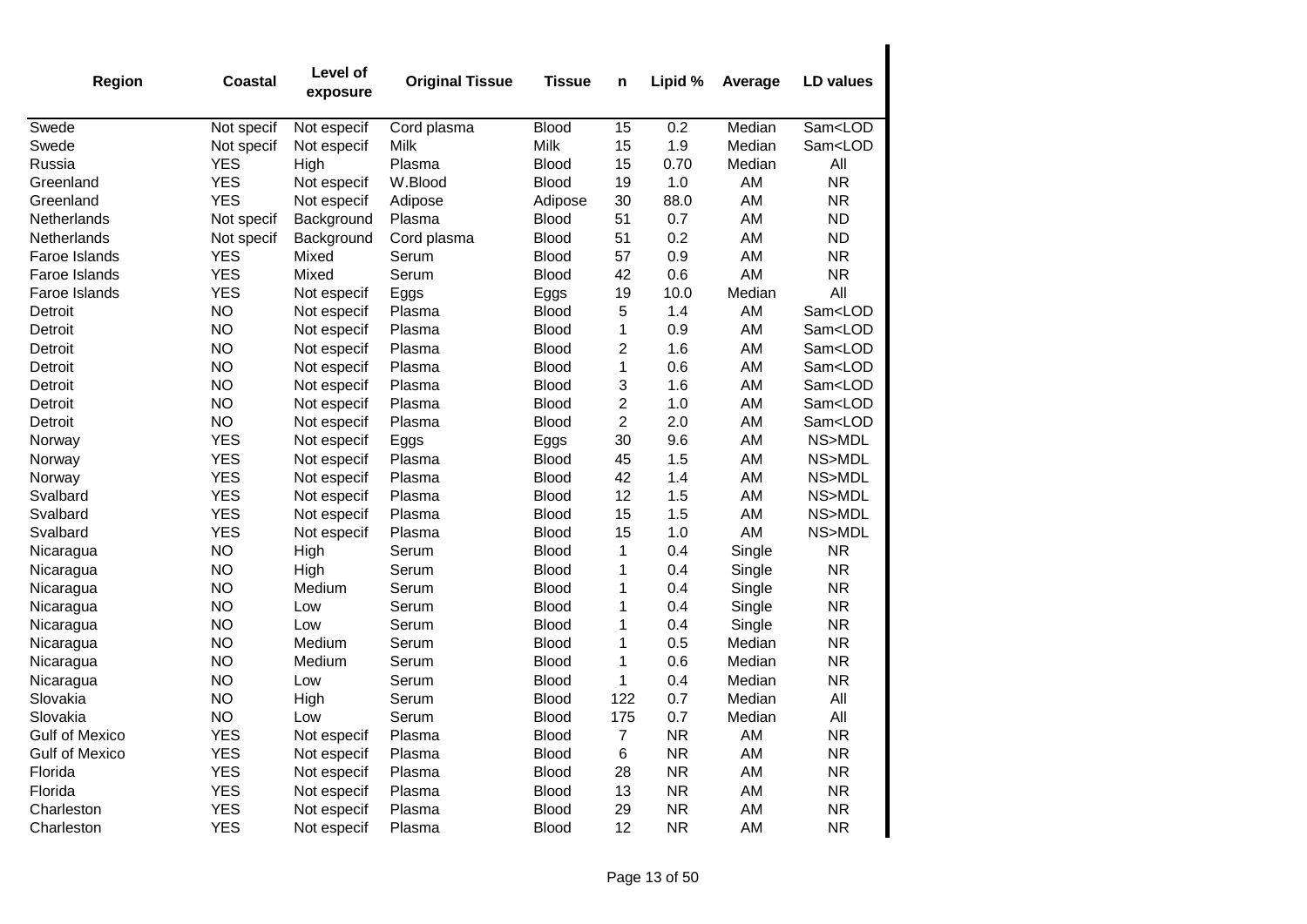| <b>Entry</b><br><b>No</b> |       | PCB 105 PCB 118 PCB 153 PCB 138 PCB 146 |       |       |       | <b>PCB</b><br>180 |      |      | PCB 183 PCB 187 >PCB 153 | No of cong<br>summed | <b>Sum PCBs</b> | > Sum<br><b>PCBs</b> |
|---------------------------|-------|-----------------------------------------|-------|-------|-------|-------------------|------|------|--------------------------|----------------------|-----------------|----------------------|
| 40                        | 0.001 | 0.008                                   | 0.088 | 0.068 |       |                   |      |      | 0.214                    | 15                   | 0.277           | 0.641                |
| 41                        | 0.038 | 0.133                                   | 1.159 | 0.741 |       |                   |      |      | 3.667                    | 15                   | 4.31            | 9.653                |
| 42                        |       |                                         |       |       |       |                   |      |      |                          |                      |                 | 39.27                |
| 43                        |       |                                         |       |       |       |                   |      |      |                          | 51                   | 46.1            | 204.2                |
| 44                        |       |                                         |       |       |       |                   |      |      |                          | 51                   | 6178            | 15970                |
| 45                        |       | 0.188                                   | 0.7   | 0.496 | 0.069 |                   |      |      | 3.514                    | 12                   | 1.837           | 7.432                |
| 46                        |       | 0.093                                   | 0.193 | 0.13  | 0.05  |                   |      |      | 0.412                    | 12                   | 0.585           | 1.37                 |
| 47                        | 0.23  | 0.83                                    | 3.83  | 3.12  | 0.61  |                   | 0.36 | 0.98 | 12.99                    | <b>NR</b>            | 14.75           | 50.1                 |
| 48                        | 0.08  | 0.34                                    | 1.74  | 1.40  | 0.29  |                   | 0.12 | 0.43 | 7.44                     | ${\sf NR}$           | 6.19            | 26.5                 |
| 49                        | 19    | 8.3                                     | 260   | 88    |       |                   | 19   |      | 760                      | 11                   | 710             | 1800                 |
| 50                        |       |                                         |       |       |       |                   |      |      |                          |                      |                 |                      |
| 51                        |       |                                         |       |       |       |                   |      |      |                          |                      |                 |                      |
| 52                        |       |                                         |       |       |       |                   |      |      |                          |                      |                 |                      |
| 53                        |       |                                         |       |       |       |                   |      |      |                          |                      |                 |                      |
| 54                        |       |                                         |       |       |       |                   |      |      |                          |                      |                 |                      |
| 55                        |       |                                         |       |       |       |                   |      |      |                          |                      |                 |                      |
| 56<br>57                  |       |                                         |       |       |       |                   |      |      |                          | 41                   | 1129.1          | 1838.0               |
| 58                        |       |                                         |       |       |       |                   |      |      |                          | 41                   | 335.0           | 995.0                |
| 59                        |       |                                         |       |       |       |                   |      |      |                          | 41                   | 224.0           | 525.0                |
| 60                        |       |                                         |       |       |       |                   |      |      |                          | 47                   | 1133            | 2548                 |
| 61                        |       |                                         |       |       |       |                   |      |      |                          | 47                   | 1091            | 2655                 |
| 62                        |       |                                         |       |       |       |                   |      |      |                          | 47                   | 56.9            | 115                  |
| 63                        | 0.26  | 0.62                                    | 1.48  | 1.49  |       |                   | 0.17 | 0.32 |                          | 8                    | 0.12            |                      |
| 64                        | 0.34  | 0.77                                    | 1.39  | 1.51  |       |                   | 0.13 | 0.29 |                          | $\bf8$               | 0.1             |                      |
| 65                        | 0.21  | 0.46                                    | 1.47  | 0.90  |       |                   | 0.10 | 0.17 |                          | 8                    | 0.08            |                      |
| 66                        | 0.25  | 0.38                                    | 0.52  | 0.64  |       |                   | 0.08 | 0.11 |                          | 8                    | 0.05            |                      |
| 67                        | 0.26  | 0.29                                    | 0.29  | 0.37  |       |                   | 0.04 | 0.05 |                          | 8                    | 0.03            |                      |
| 68                        | 0.16  | 0.40                                    | 1.01  | 1.00  |       |                   | 0.15 | 0.28 |                          | 8                    | 0.12            | 1.1                  |
| 69                        | 0.08  | 0.12                                    | 0.46  | 0.40  |       |                   | 0.07 | 0.17 |                          | 8                    | 8.9             | 18                   |
| $70\,$                    | 0.07  | 0.09                                    | 0.14  | 0.16  |       |                   | 0.03 | 0.03 |                          | 8                    | 2.8             | $\overline{7}$       |
| $71$                      | 0.073 | 0.48                                    | 4.5   | 2.8   |       |                   |      | 1.4  | 20.3                     | $\overline{7}$       | 7.6             | 52.5                 |
| 72                        | 0.018 | 0.17                                    | 1.9   | 1.1   |       |                   |      | 0.37 | 0.364                    | $\overline{7}$       | 4.2             | 7.7                  |
| 73                        |       |                                         |       |       |       |                   |      |      |                          | 92                   | 317             | 505                  |
| 74                        |       |                                         |       |       |       |                   |      |      |                          | 92                   | 149             | 378                  |
| 75                        |       |                                         |       |       |       |                   |      |      |                          | 92                   | 238             | 248                  |
| 76                        |       |                                         |       |       |       |                   |      |      |                          | 92                   | 184             | 319                  |
| 77                        |       |                                         |       |       |       |                   |      |      |                          | 92                   | 355             | 384                  |
| 78                        |       |                                         |       |       |       |                   |      |      |                          | 92                   | 189             | 252                  |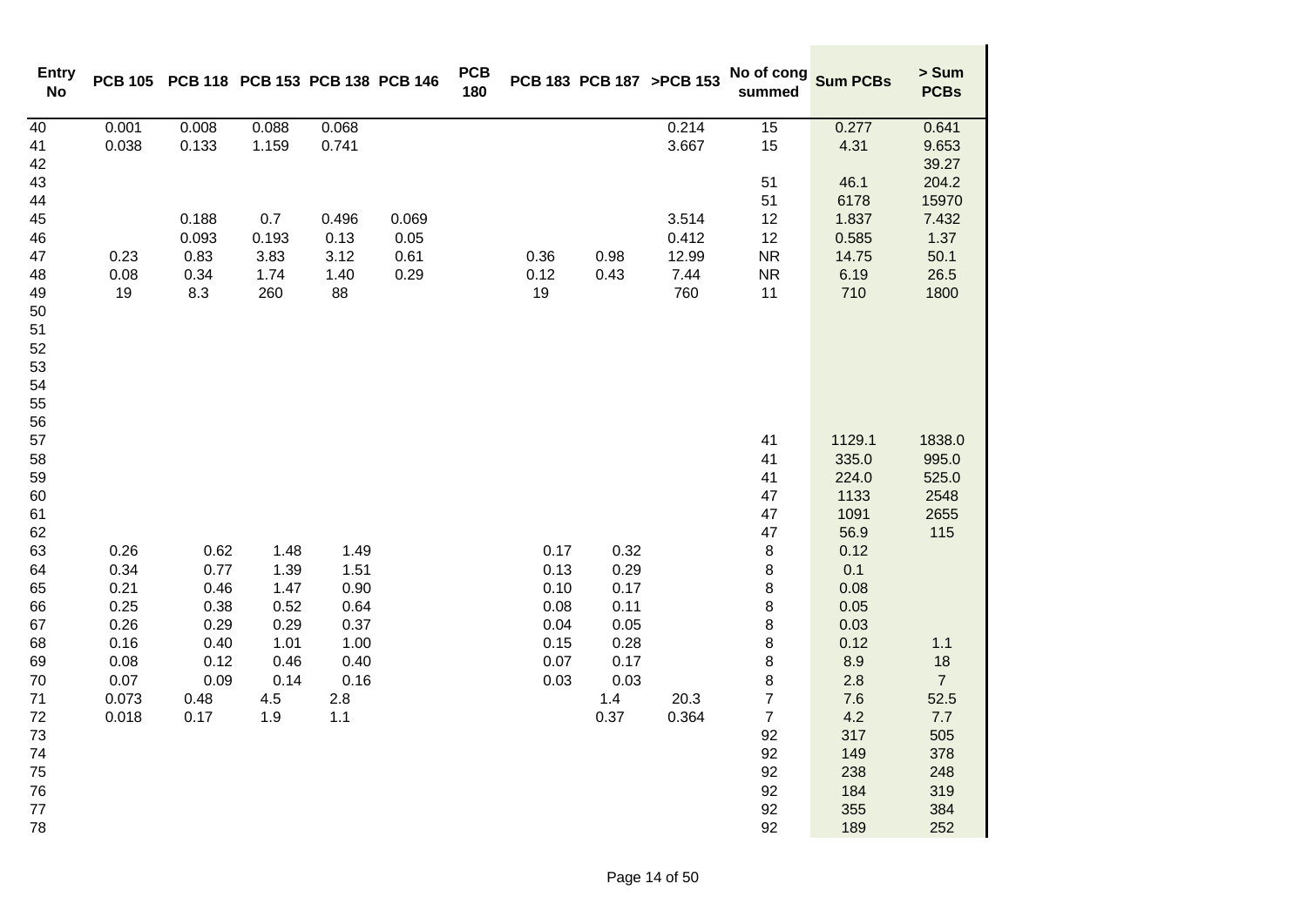| <b>Entry</b><br>No | 4-OH  | $3-OH$<br>PCB 107 PCB 153 | $3'$ -OH | 4-OH<br>PCB 138 PCB 146 PCB 187 | 4-OH           | No of<br>cong<br>summed      | <b>Sum OH-PCBs</b> | < Sum OH<br><b>PCBs</b> | >Sum OH<br><b>PCBs</b>   | <b>Sum OH</b><br>PCBs (nM) | <sum oh<br="">PCBs (nM)</sum> | >Sum OH<br>PCBs (nM) | <b>PCB</b><br>Ratio<br>sum | <b>PCB</b><br>Ratio<br>>Sum |
|--------------------|-------|---------------------------|----------|---------------------------------|----------------|------------------------------|--------------------|-------------------------|--------------------------|----------------------------|-------------------------------|----------------------|----------------------------|-----------------------------|
| $\overline{40}$    | 0.005 | 0.005                     | 0.009    | 0.021                           | 0.002          | 12                           | 0.088              | 0.035                   | 0.271                    | 0.2                        | 0.1                           | 0.7                  |                            |                             |
| 41                 | 0.001 | 0.0001                    | 0.0001   | 0.0002                          | 0.0001         | 12                           | 0.003              | 0.0001                  | 0.005                    |                            |                               |                      |                            |                             |
| 42                 | 1.67  | 1.31                      | 0.859    | 0.841                           | 0.786          | $10$                         | 5.92               | 3.3                     | 12.22                    | 15.6                       | 8.7                           | 32.3                 |                            | 0.311                       |
| 43<br>44           |       |                           |          |                                 |                | 23                           | 182.3              | 93.5                    | 382.1                    | 481.3                      | 246.8                         | 1008.7               | 3.95                       | 1.87<br>1.97                |
| 45                 | 0.06  | 0.035                     | 0.045    | 0.063                           | 0.022          | 6                            | 0.34               | $\pmb{0}$               | 0.622                    | 0.9                        | 0.0                           | 1.6                  | 0.19                       | 0.084                       |
| 46                 | 0.022 | 0.021                     | 0.028    | 0.036                           | 0.061          | 6                            | 0.18               | $\pmb{0}$               | 0.407                    | 0.5                        | 0.0                           | $1.1$                | 0.31                       | 0.297                       |
| 47                 | 0.47  | 0.29                      | 0.33     | 0.79                            | 1.5            | <b>NR</b>                    | 3.38               |                         | 13.5                     | 8.9                        |                               | 35.6                 | 0.23                       | 0.269                       |
| 48                 | 0.71  | 0.12                      | 0.16     | 0.38                            | 0.57           | <b>NR</b>                    | 1.94               |                         | $20\,$                   | 5.1                        |                               | 52.8                 | 0.31                       | 0.755                       |
| 49                 | 0.058 | 0.17                      | 0.3      | 0.44                            | 0.96           | 36                           | 1.9                | 0.92                    | $\overline{\mathcal{A}}$ |                            |                               |                      | 0.00                       | 0.002                       |
| 50                 |       |                           |          |                                 |                |                              |                    |                         |                          |                            |                               |                      |                            |                             |
| 51                 |       |                           |          |                                 |                |                              |                    |                         |                          |                            |                               |                      |                            |                             |
| 52                 |       |                           |          |                                 |                |                              |                    |                         |                          |                            |                               |                      |                            |                             |
| 53                 |       |                           |          |                                 |                |                              |                    |                         |                          |                            |                               |                      |                            |                             |
| 54<br>55           |       |                           |          |                                 |                |                              |                    |                         |                          |                            |                               |                      |                            |                             |
| 56                 |       |                           |          |                                 |                |                              |                    |                         |                          |                            |                               |                      |                            |                             |
| 57                 |       |                           | 0.02     |                                 |                | 13                           | 0.18               | 0.01                    | 0.5                      |                            |                               |                      | 0.00                       | 0.000                       |
| 58                 | 0.09  |                           |          | 0.86                            | 4.53           | 13                           | 7.11               | 1.44                    | 22.4                     | 18.8                       | 3.8                           | 59.1                 | 0.02                       | 0.023                       |
| 59                 | 0.06  |                           |          | 1.49                            | 2.02           | 13                           | 4.93               | 0.68                    | 12                       | 13.0                       | 1.8                           | 31.7                 | 0.02                       | 0.023                       |
| 60                 |       |                           |          |                                 |                | 12                           | 14.4               | 3.05                    | 37.9                     | 38.0                       | 8.1                           | 100.1                | 0.01                       | 0.015                       |
| 61                 |       |                           |          |                                 |                | 12                           | 8.46               | 2.54                    | 19.6                     | 22.3                       | 6.7                           | 51.7                 | 0.01                       | 0.007                       |
| 62                 |       |                           |          |                                 |                | 12                           | 173                | 4.15                    | 394                      | 456.7                      | 11.0                          | 1040.1               | 3.04                       | 3.426                       |
| 63                 |       |                           |          |                                 | 0.1            | $\mathbf{1}$                 | 0.1                |                         |                          | 0.3                        |                               |                      | 0.83                       |                             |
| 64                 |       |                           |          |                                 | 0.11           | $\mathbf{1}$                 | 0.11               |                         |                          | 0.3                        |                               |                      | 1.10                       |                             |
| 65                 |       |                           |          |                                 | 0.05           | $\mathbf{1}$                 | 0.05               |                         |                          | 0.1                        |                               |                      | 0.63                       |                             |
| 66                 |       |                           |          |                                 | 0.02           | $\mathbf{1}$                 | 0.02               |                         |                          | 0.1                        |                               |                      | 0.40                       |                             |
| 67<br>68           |       |                           |          |                                 | 0.01<br>0.07   | $\mathbf{1}$<br>$\mathbf{1}$ | 0.01<br>0.07       |                         |                          | 0.0<br>0.2                 |                               |                      | 0.33<br>0.58               |                             |
| 69                 |       |                           |          |                                 | 0.03           | $\mathbf{1}$                 | 0.03               |                         |                          | 0.1                        |                               |                      | 0.00                       |                             |
| 70                 |       |                           |          |                                 | 0.009          | $\mathbf{1}$                 | 0.009              |                         |                          | 0.0                        |                               |                      | 0.00                       |                             |
| 71                 | 0.47  |                           |          | 0.56                            | $\overline{1}$ | ${\sf NR}$                   | 2.03               | 0.15                    | 22.05                    | 5.4                        | 0.4                           | 58.2                 | 0.27                       | 0.420                       |
| $72\,$             | 0.18  |                           |          | 0.19                            | 0.41           | <b>NR</b>                    | 0.78               | 0.16                    | 3.052                    | 2.1                        | 0.4                           | 8.1                  | 0.19                       | 0.396                       |
| 73                 |       |                           |          |                                 |                | 46                           | 3.9                | 1.8                     | 6.8                      | 10.3                       | 4.8                           | 18.0                 | 0.01                       | 0.013                       |
| 74                 |       |                           |          |                                 |                | 46                           | 3.9                | 0.4                     | $\boldsymbol{9}$         | 10.3                       | 1.1                           | 23.8                 | 0.03                       | 0.024                       |
| ${\bf 75}$         |       |                           |          |                                 |                | 46                           | 20                 | $\boldsymbol{9}$        | 18                       | 52.8                       | 23.8                          | 47.5                 | 0.08                       | 0.073                       |
| 76                 |       |                           |          |                                 |                | 46                           | 16                 | $\overline{4}$          | 17                       | 42.2                       | 10.6                          | 44.9                 | 0.09                       | 0.053                       |
| $77\,$             |       |                           |          |                                 |                | 46                           | 281                | 146                     | 303                      | 741.8                      | 385.4                         | 799.9                | 0.79                       | 0.789                       |
| 78                 |       |                           |          |                                 |                | 46                           | 51.5               | 24                      | 68                       | 136.0                      | 63.4                          | 179.5                | 0.27                       | 0.270                       |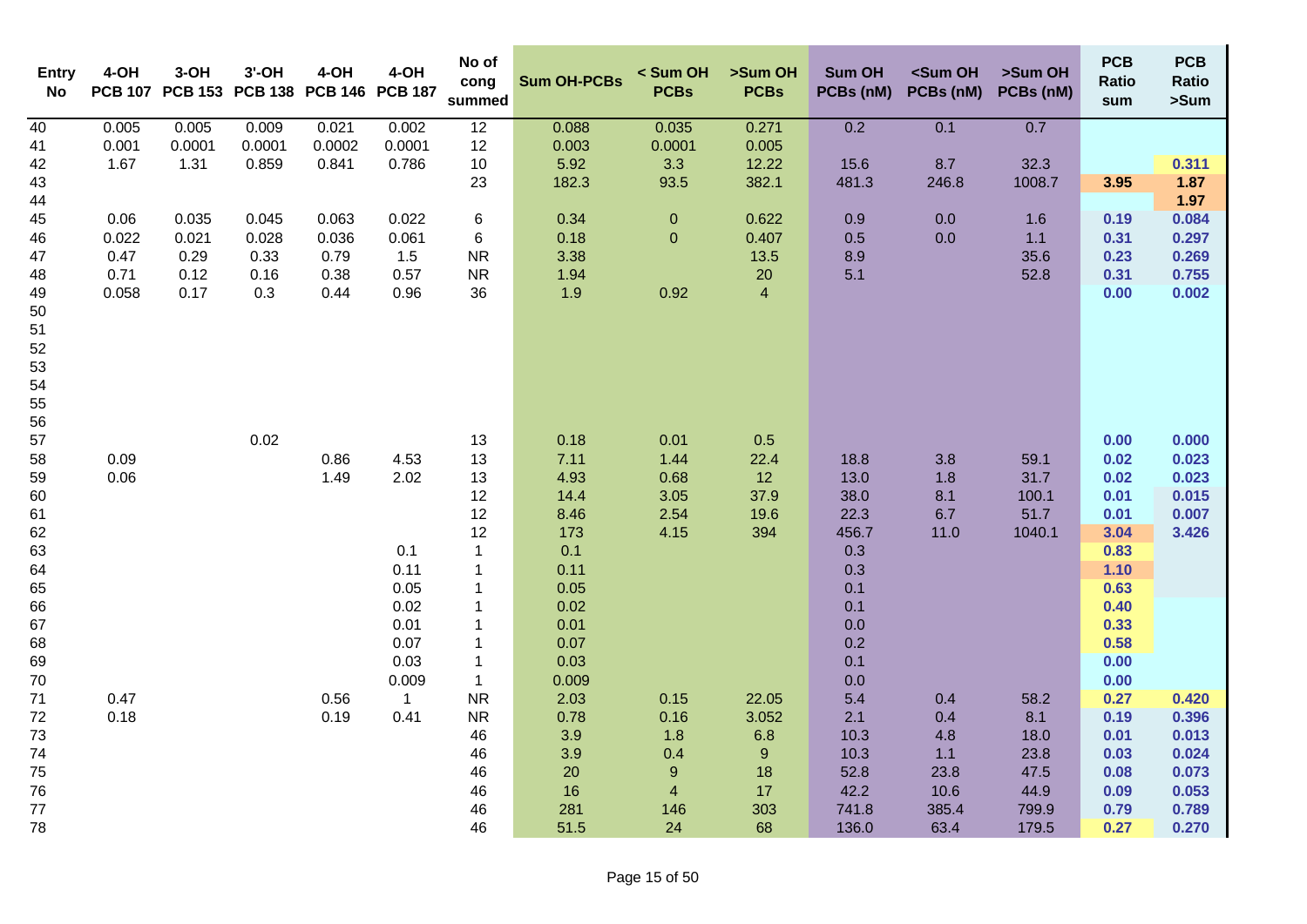| <b>Entry</b><br>$\mathop{\mathsf{No}}$ | <b>BDE-47</b>  | <b>BDE 99</b>  | <b>BDE 100</b> | <b>BDE 153</b> | <b>BDE 154-</b><br><b>BB 153</b> | <b>BDE 209</b> | >BDE 47        | No cong<br>summed |                | <b>Sum BDEs &gt;Sum BDEs</b> | 68      | 2'-OH BDE 4'-OH BDE 4-OH-BDE<br>17 | 42      |
|----------------------------------------|----------------|----------------|----------------|----------------|----------------------------------|----------------|----------------|-------------------|----------------|------------------------------|---------|------------------------------------|---------|
| 40<br>41                               |                |                |                |                |                                  |                |                |                   |                |                              |         |                                    |         |
| 42                                     |                |                |                |                |                                  |                |                |                   |                |                              |         |                                    |         |
| 43                                     |                |                |                |                |                                  |                |                |                   |                |                              |         |                                    |         |
| 44                                     |                |                |                |                |                                  |                |                |                   |                |                              |         |                                    |         |
| 45                                     |                |                |                |                |                                  |                |                |                   |                |                              |         |                                    |         |
| 46                                     |                |                |                |                |                                  |                |                |                   |                |                              |         |                                    |         |
| 47                                     | 0.012<br>0.008 | 0.003<br>0.004 | 0.005<br>0.002 | 0.009<br>0.022 | 0.012<br>0.007                   | 0.007<br>0.009 | 0.093<br>0.286 |                   | 0.040<br>0.043 |                              |         |                                    |         |
| 48<br>49                               |                |                |                |                |                                  |                |                |                   |                |                              |         |                                    |         |
| 50                                     | 2.438          | 0.066          | 0.304          | 0.01           | 0.096                            |                |                | 8                 | 2.906          |                              | 0.0015  |                                    | 0.00001 |
| 51                                     | 0.548          | 0.071          | 0.102          | 0.017          | 0.053                            |                |                | 8                 | 0.792          |                              | 0.0018  |                                    | 0.00001 |
| 52                                     | 0.518          | 0.821          | 0.163          | 0.131          | 0.085                            |                |                | 8                 | 2.398          |                              | 0.0009  |                                    | 0.0012  |
| 53                                     | 0.094          | 0.037          | 0.024          | 0.01           | 0.01                             |                |                | 8                 | 0.155          |                              | 0.00001 |                                    | 0.00001 |
| 54                                     | 5.161          | 2.563          | 0.94           | 0.194          | 0.267                            |                |                | 8                 | 9.124          |                              | 0.0007  |                                    | 0.003   |
| 55                                     | 0.549          | 0.242          | 0.083          | 0.03           | 0.027                            |                |                | 8                 | 0.932          |                              | 0.00001 |                                    | 0.00001 |
| 56<br>57                               | 1.282          | 0.348          | 0.264          | 0.00001        | 0.085                            |                |                | 8                 | 1.979          |                              | 0.006   |                                    | 0.0027  |
| 58                                     |                |                |                |                |                                  |                |                |                   |                |                              |         |                                    |         |
| 59                                     |                |                |                |                |                                  |                |                |                   |                |                              |         |                                    |         |
| 60                                     | 8.81           | 2.53           | 2.2            | 3.77           | 2.4                              | 0.21           | 24.3           | 12                | 20.2           | 67.5                         | 0.07    |                                    | 0.09    |
| 61                                     | 10.6           | 2.46           | 2.27           | 2.08           | 1.93                             | 0.33           | 17.1           | 12                | 19.8           | 35.4                         | 0.07    |                                    | 0.09    |
| 62                                     | 4.98           | 0.18           | 0.05           |                | 0.12                             |                | 8.79           | 12                | 5.78           | 9.72                         | 0.09    |                                    | 0.12    |
| 63                                     |                |                |                |                |                                  |                |                |                   |                |                              |         |                                    |         |
| 64                                     |                |                |                |                |                                  |                |                |                   |                |                              |         |                                    |         |
| 65<br>66                               |                |                |                |                |                                  |                |                |                   |                |                              |         |                                    |         |
| 67                                     |                |                |                |                |                                  |                |                |                   |                |                              |         |                                    |         |
| 68                                     |                |                |                |                |                                  |                |                |                   |                |                              |         |                                    |         |
| 69                                     |                |                |                |                |                                  |                |                |                   |                |                              |         |                                    |         |
| 70                                     |                |                |                |                |                                  |                |                |                   |                |                              |         |                                    |         |
| $71$                                   |                |                |                |                |                                  |                |                |                   |                |                              |         |                                    |         |
| 72                                     |                |                |                |                |                                  |                |                |                   |                |                              |         |                                    |         |
| 73<br>74                               |                |                |                |                |                                  |                |                |                   |                |                              |         |                                    |         |
| 75                                     |                |                |                |                |                                  |                |                |                   |                |                              |         |                                    |         |
| 76                                     |                |                |                |                |                                  |                |                |                   |                |                              |         |                                    |         |
| 77                                     |                |                |                |                |                                  |                |                |                   |                |                              |         |                                    |         |
| 78                                     |                |                |                |                |                                  |                |                |                   |                |                              |         |                                    |         |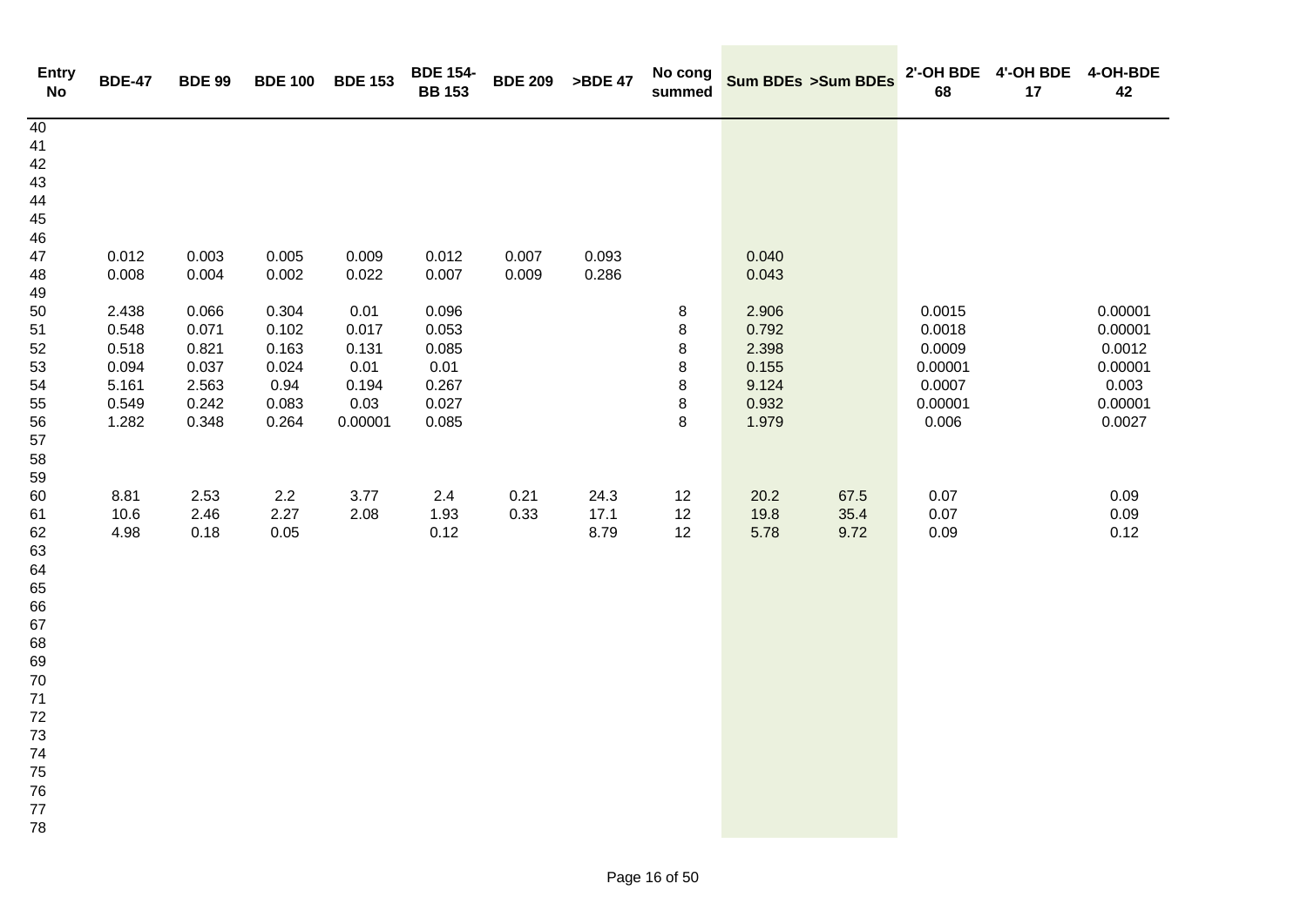| Entry<br>No    | 47                 | 47               | 3-OH-BDE 6-OH BDE 4'-OH BDE<br>49 | 4-OH-<br><b>BDE 90</b> | No cong<br>summed | Sum OH-<br><b>BDEs</b> | < Sum OH-<br><b>BDEs</b> | >Sum OH-<br><b>BDEs</b> | Sum OH       | <sum oh="">Sum OH<br/>PBDEs (nM) PBDEs (nM) PBDEs (nM)</sum> |              | <b>BDE</b><br>Ratio<br><b>Sum</b> | <b>BDE</b><br>Ratio<br>>Sum |
|----------------|--------------------|------------------|-----------------------------------|------------------------|-------------------|------------------------|--------------------------|-------------------------|--------------|--------------------------------------------------------------|--------------|-----------------------------------|-----------------------------|
| 40<br>41<br>42 |                    |                  |                                   |                        |                   |                        |                          |                         |              |                                                              |              |                                   |                             |
| 43<br>44       |                    |                  |                                   |                        |                   |                        |                          |                         |              |                                                              |              |                                   |                             |
| 45             |                    |                  |                                   |                        |                   |                        |                          |                         |              |                                                              |              |                                   |                             |
| 46             |                    |                  |                                   |                        |                   |                        |                          |                         |              |                                                              |              |                                   |                             |
| 47<br>48       |                    |                  |                                   |                        |                   |                        |                          |                         |              |                                                              |              |                                   |                             |
| 49             |                    |                  |                                   |                        |                   |                        |                          |                         |              |                                                              |              |                                   |                             |
| 50<br>51       | 0.00001<br>0.00001 | 0.0205<br>0.009  | 0.0016<br>0.00001                 |                        | 14<br>14          | 0.0235<br>0.0109       |                          |                         | 0.05<br>0.02 |                                                              |              | 0.01<br>0.01                      |                             |
| 52             | 0.00001            | 0.0026           | 0.0036                            |                        | 14                | 0.0128                 |                          |                         | 0.03         |                                                              |              | 0.01                              |                             |
| 53             | 0.00001            | 0.0032           | 0.00001                           |                        | 14                | 0.0032                 |                          |                         | 0.01         |                                                              |              | 0.02                              |                             |
| 54<br>55       | 0.001<br>0.00001   | 0.0058<br>0.0015 | 0.0018<br>0.0015                  |                        | 14<br>14          | 0.0223<br>0.003        |                          |                         | 0.04<br>0.01 |                                                              |              | 0.00<br>0.00                      |                             |
| 56             | 0.0053             | 0.0101           | 0.0073                            |                        | 14                | 0.0493                 |                          |                         | 0.10         |                                                              |              | 0.02                              |                             |
| 57<br>58       |                    |                  |                                   |                        |                   |                        |                          |                         |              |                                                              |              |                                   |                             |
| 59             |                    |                  |                                   |                        |                   |                        |                          |                         |              |                                                              |              |                                   |                             |
| 60             |                    | 0.14             | 0.2                               |                        | 15                | 0.43                   | 0.12                     | 0.79                    | 0.86         | 0.24                                                         | 1.58         | 0.02                              | 0.01                        |
| 61<br>62       |                    | 0.14<br>0.08     | 0.13<br>$0.2\,$                   |                        | 15<br>15          | 0.37<br>$0.07\,$       | $0.07\,$<br>0.07         | $1.05$<br>0.54          | 0.74<br>0.14 | 0.14<br>0.14                                                 | 2.10<br>1.08 | 0.02<br>0.01                      | 0.03<br>0.06                |
| 63             |                    |                  |                                   |                        |                   |                        |                          |                         |              |                                                              |              |                                   |                             |
| 64             |                    |                  |                                   |                        |                   |                        |                          |                         |              |                                                              |              |                                   |                             |
| 65<br>66       |                    |                  |                                   |                        |                   |                        |                          |                         |              |                                                              |              |                                   |                             |
| 67             |                    |                  |                                   |                        |                   |                        |                          |                         |              |                                                              |              |                                   |                             |
| 68<br>69       |                    |                  |                                   |                        |                   |                        |                          |                         |              |                                                              |              |                                   |                             |
| 70             |                    |                  |                                   |                        |                   |                        |                          |                         |              |                                                              |              |                                   |                             |
| $71$           |                    |                  |                                   |                        |                   |                        |                          |                         |              |                                                              |              |                                   |                             |
| $72\,$<br>73   |                    |                  |                                   |                        |                   |                        |                          |                         |              |                                                              |              |                                   |                             |
| 74             |                    |                  |                                   |                        |                   |                        |                          |                         |              |                                                              |              |                                   |                             |
| 75<br>76       |                    |                  |                                   |                        |                   |                        |                          |                         |              |                                                              |              |                                   |                             |
| 77             |                    |                  |                                   |                        |                   |                        |                          |                         |              |                                                              |              |                                   |                             |
| 78             |                    |                  |                                   |                        |                   |                        |                          |                         |              |                                                              |              |                                   |                             |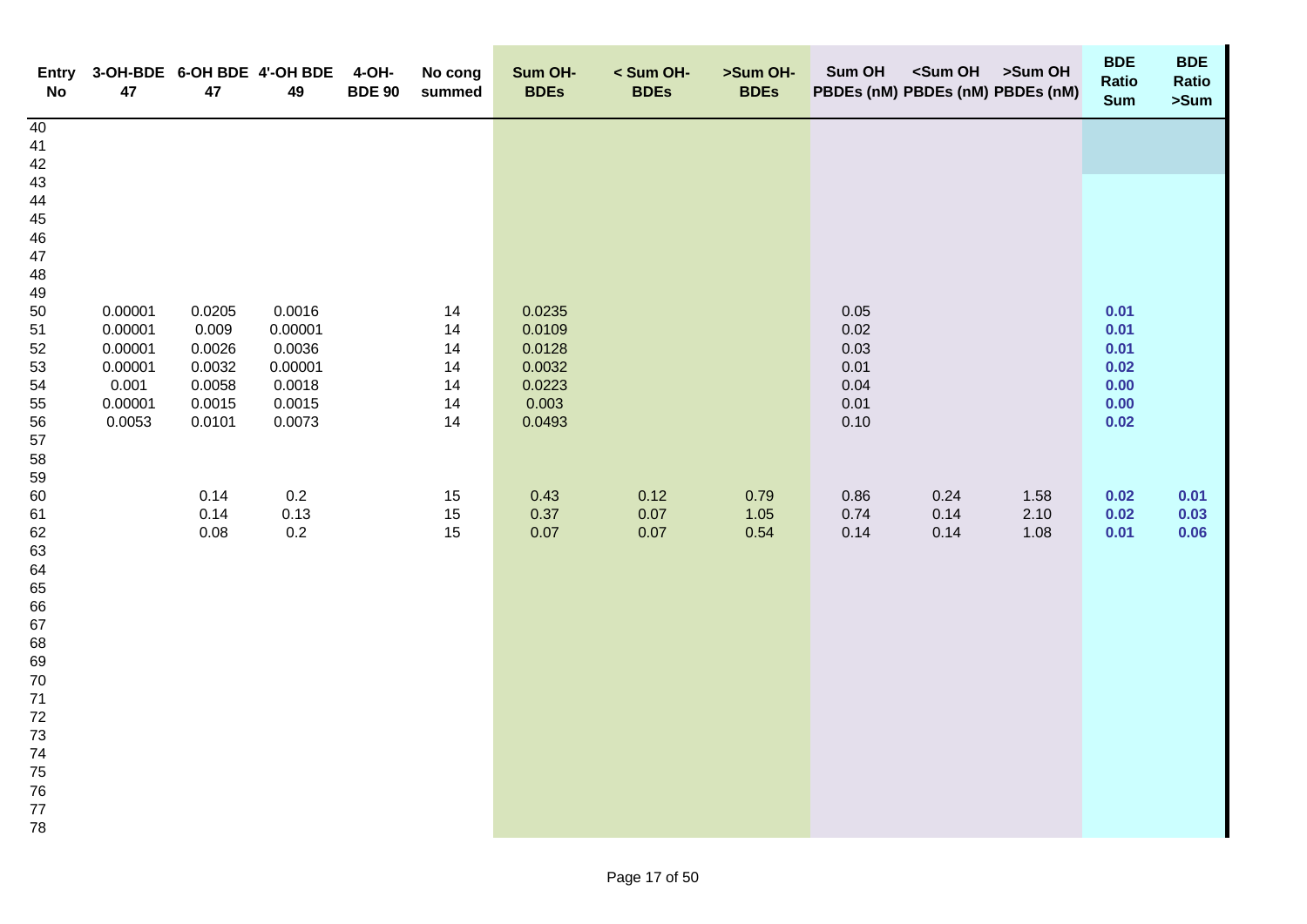| <b>Entry</b><br><b>No</b> | <b>Sum PCP</b> | >Sum<br><b>PCP</b> | <b>Sum PCP</b><br>$\mathsf{n}\mathsf{M}$ | >Sum<br>PCP nM | 2,4,5 TBP 2,4,6 TBP Sum TBP | >Sum<br><b>TBP</b> | <b>Sum TBP</b><br>nM |         | Sum 4- >Sum 4-<br>OH HpCS OH HpCS | OH HpCS OH HpCS<br>$\mathsf{n}\mathsf{M}$ | Sum 4- >Sum 4-<br>nM |            | < Sum of Sum of > Sum of<br><b>HPCs nM HPCs nM HPCs nM</b> |               |
|---------------------------|----------------|--------------------|------------------------------------------|----------------|-----------------------------|--------------------|----------------------|---------|-----------------------------------|-------------------------------------------|----------------------|------------|------------------------------------------------------------|---------------|
| 40                        | 1.96           | 7.58               | 7.36                                     | 28.5           |                             |                    |                      |         |                                   |                                           |                      | 0.1        | 7.6                                                        | 29.2          |
| 41                        | 0.02           | 0.57               |                                          |                |                             |                    |                      |         |                                   |                                           |                      |            |                                                            |               |
| 42                        | 0.642          | 1.19               | 2.41                                     | 4.5            |                             |                    |                      |         |                                   |                                           |                      | 8.7        | 18.0                                                       | 36.7          |
| 43<br>44                  | $0.3\,$        | $1.4$              | 1.13                                     | 5.26           |                             |                    |                      | $7.5\,$ | 15.8                              | 20.75                                     | 4.37                 | 246.8      | 503.1                                                      | 1018.3        |
| $45\,$                    |                |                    |                                          |                |                             |                    |                      |         |                                   |                                           |                      |            | 0.9                                                        | 1.6           |
| ${\bf 46}$                |                |                    |                                          |                |                             |                    |                      |         |                                   |                                           |                      |            | 0.5                                                        | 1.1           |
| 47                        |                |                    |                                          |                |                             |                    |                      |         |                                   |                                           |                      |            | 8.9                                                        | 35.6          |
| 48<br>49                  |                |                    |                                          |                |                             |                    |                      |         |                                   |                                           |                      |            | 5.1                                                        | 52.8          |
| 50                        |                |                    |                                          |                |                             |                    |                      |         |                                   |                                           |                      |            | 0.05                                                       | 0.00          |
| 51                        |                |                    |                                          |                |                             |                    |                      |         |                                   |                                           |                      |            | 0.02                                                       | 0.00          |
| 52                        |                |                    |                                          |                |                             |                    |                      |         |                                   |                                           |                      |            | 0.03                                                       | 0.00          |
| 53                        |                |                    |                                          |                |                             |                    |                      |         |                                   |                                           |                      |            | 0.01                                                       | 0.00          |
| 54                        |                |                    |                                          |                |                             |                    |                      |         |                                   |                                           |                      |            | 0.04                                                       | 0.00          |
| 55                        |                |                    |                                          |                |                             |                    |                      |         |                                   |                                           |                      |            | 0.01                                                       | 0.00          |
| 56                        |                |                    |                                          |                |                             |                    |                      |         |                                   |                                           |                      |            | 0.1                                                        | 0.0           |
| 57                        |                | 0.01               |                                          |                |                             |                    |                      |         | 0.05                              |                                           |                      |            |                                                            |               |
| 58                        |                | 0.13               |                                          | 0.49           |                             |                    |                      |         | 0.29                              |                                           | 0.08                 | $3.8\,$    | 18.8                                                       | 59.7          |
| 59                        |                | 0.48               |                                          | 1.80           |                             |                    |                      |         | 0.43                              |                                           | 0.12                 | 1.8        | 13.0                                                       | 33.6          |
| 60                        |                |                    |                                          |                |                             |                    |                      |         |                                   |                                           |                      | 8.3<br>6.8 | 38.9<br>23.1                                               | 101.6<br>53.8 |
| 61<br>62                  |                |                    |                                          |                |                             |                    |                      |         |                                   |                                           |                      | 11.1       | 456.8                                                      | 1041.2        |
| 63                        | 4.3            |                    | 16.14                                    |                |                             |                    |                      |         |                                   |                                           |                      |            | 16.4                                                       | 0.0           |
| 64                        | 1.9            |                    | 7.13                                     |                |                             |                    |                      |         |                                   |                                           |                      |            | 7.4                                                        | 0.0           |
| 65                        | 1.8            |                    | 6.76                                     |                |                             |                    |                      |         |                                   |                                           |                      |            | 6.9                                                        | 0.0           |
| 66                        | 1.3            |                    | 4.88                                     |                |                             |                    |                      |         |                                   |                                           |                      |            | 4.9                                                        | 0.0           |
| 67                        | 1.4            |                    | 5.26                                     |                |                             |                    |                      |         |                                   |                                           |                      |            | 5.3                                                        | 0.0           |
| 68                        | 0.6            |                    | 2.25                                     |                |                             |                    |                      |         |                                   |                                           |                      |            | 2.4                                                        | 0.0           |
| 69                        | 1.3            |                    | 4.88                                     |                |                             |                    |                      |         |                                   |                                           |                      |            | 5.0                                                        | 0.0           |
| 70                        | 0.9            |                    | 3.38                                     |                |                             |                    |                      |         |                                   |                                           |                      |            | 3.4                                                        |               |
| 71                        |                |                    |                                          |                |                             |                    |                      |         |                                   |                                           |                      | 0.4        | 5.4                                                        | 58.2          |
| $72\,$                    |                |                    |                                          |                |                             |                    |                      |         |                                   |                                           |                      | 0.4        | 2.1                                                        | 8.1           |
| $73\,$                    |                |                    |                                          |                |                             |                    |                      |         |                                   |                                           |                      | 4.8        | 10.3                                                       | 18.0          |
| $74\,$                    |                |                    |                                          |                |                             |                    |                      |         |                                   |                                           |                      | 1.1        | 10.3                                                       | 23.8          |
| ${\bf 75}$                |                |                    |                                          |                |                             |                    |                      |         |                                   |                                           |                      | 23.8       | 52.8                                                       | 47.5          |
| ${\bf 76}$                |                |                    |                                          |                |                             |                    |                      |         |                                   |                                           |                      | 10.6       | 42.2                                                       | 44.9          |
| 77                        |                |                    |                                          |                |                             |                    |                      |         |                                   |                                           |                      | 385.4      | 741.8                                                      | 799.9         |
| 78                        |                |                    |                                          |                |                             |                    |                      |         |                                   |                                           |                      | 63.4       | 136.0                                                      | 179.5         |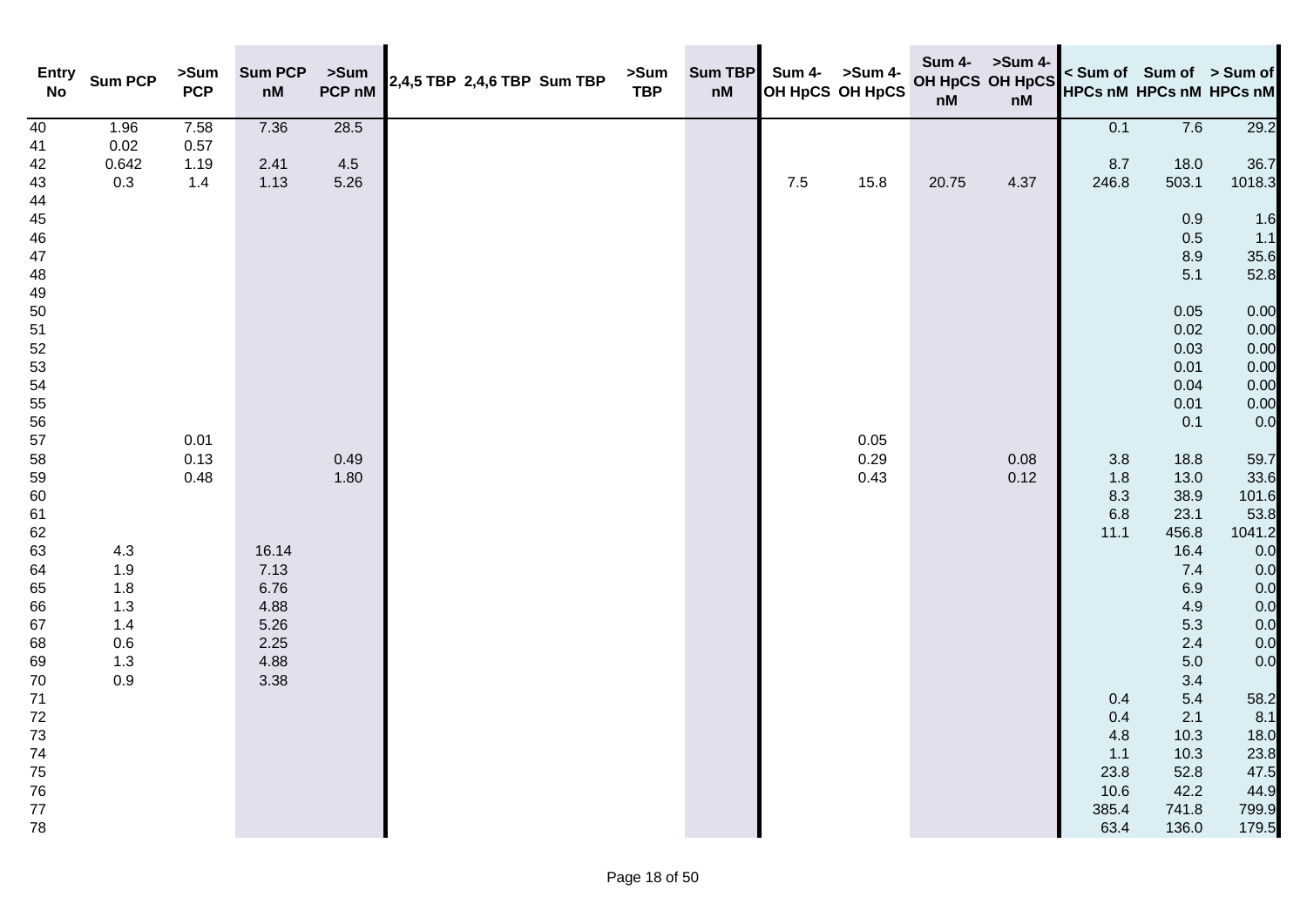| <b>Entry</b><br><b>No</b> | <b>REF ID</b> | <b>Author</b>      | Year                   | <b>Publisher</b>                            | <b>Volume</b> | <b>Number</b>    | Page |
|---------------------------|---------------|--------------------|------------------------|---------------------------------------------|---------------|------------------|------|
| 79                        | Exp-OH-12     | <b>McKinney MA</b> |                        | 2006 Environmental toxicology and chemistry | 25            | 5                | 1246 |
| 80                        | Exp-OH-12     | <b>McKinney MA</b> |                        | 2006 Environmental toxicology and chemistry | 25            | 5                | 1246 |
| 81                        | Exp-OH-72     | <b>McKinney MA</b> |                        | 2006 Environmental Science and Technology   | 40            |                  | 6275 |
| 82                        | Exp-OH-72     | <b>McKinney MA</b> |                        | 2006 Environmental Science and Technology   | 40            |                  | 6275 |
| 83                        | Exp-OH-72     | <b>McKinney MA</b> |                        | 2006 Environmental Science and Technology   | 40            |                  | 6275 |
| 84                        | Exp-OH-72     | McKinney MA        |                        | 2006 Environmental Science and Technology   | 40            |                  | 6275 |
| 85                        | Exp-OH-72     | <b>McKinney MA</b> |                        | 2006 Environmental Science and Technology   | 40            |                  | 6275 |
| 86                        | Exp-OH-72     | <b>McKinney MA</b> |                        | 2006 Environmental Science and Technology   | 40            |                  | 6275 |
| 87                        | Exp-OH-38     | Weiss J            |                        | 2006 Environmental Science and Technology   | 40            |                  | 6282 |
| 88                        | Exp-OH-54     | Kunise T           |                        | 2007 Marine Pollution Bulletin              | 54            |                  | 963  |
| 89                        | Exp-OH-54     | Kunise T           |                        | 2007 Marine Pollution Bulletin              | 54            |                  | 963  |
| 90                        | Exp-OH-54     | Kunise T           |                        | 2007 Marine Pollution Bulletin              | 54            |                  | 963  |
| 91                        | Exp-OH-31     | Otake T            |                        | 2007 Environmental research                 | 105           |                  | 240  |
| 92                        | Exp-OH-21     | Park JS            |                        | 2007 Environmental health perspectives      | 115           | 1                | 20   |
| 93                        | Exp-OH-21     | Park JS            |                        | 2007 Environmental health perspectives      | 115           | $\mathbf{1}$     | 20   |
| 94                        | Exp-OH-17     | Athanasiadou M     |                        | 2008 Environmental health perspectives      | 116           | $\boldsymbol{2}$ | 400  |
| 95                        | Exp-OH-17     | Athanasiadou M     |                        | 2008 Environmental health perspectives      | 116           | $\overline{2}$   | 400  |
| 96                        | Exp-OH-17     | Athanasiadou M     |                        | 2008 Environmental health perspectives      | 116           | $\overline{c}$   | 400  |
| 97                        | Exp-OH-17     | Athanasiadou M     |                        | 2008 Environmental health perspectives      | 116           | $\overline{2}$   | 400  |
| 98                        | Exp-OH-59     | Fernandez M.F.     | 2008 Chemosphere       |                                             | 71            |                  | 1196 |
| 99                        | Exp-OH-16     | Gebbink WA         |                        | 2008 Environmental pollution                | 152           |                  | 621  |
| 100                       | Exp-OH-16     | Gebbink WA         |                        | 2008 Environmental pollution                | 152           |                  | 621  |
| 101                       | Exp-OH-16     | Gebbink WA         |                        | 2008 Environmental pollution                | 152           |                  | 621  |
| 102                       | Exp-OH-16     | Gebbink WA         |                        | 2008 Environmental pollution                | 152           |                  | 621  |
| 103                       | Exp-OH-61     | Jaspers V.L.B      |                        | 2008 Environmental Science & Technology     | 42            |                  | 3465 |
| 104                       | Exp-OH-61     | Jaspers V.L.B      |                        | 2008 Environmental Science & Technology     | 42            |                  | 3465 |
| 105                       | Exp-OH-61     | Jaspers V.L.B      |                        | 2008 Environmental Science & Technology     | 42            |                  | 3465 |
| 106                       | Exp-OH-61     | Jaspers V.L.B      |                        | 2008 Environmental Science & Technology     | 42            |                  | 3465 |
| 107                       | Exp-OH-61     | Jaspers V.L.B      |                        | 2008 Environmental Science & Technology     | 42            |                  | 3465 |
| 108                       | Exp-OH-49     | Kawashiro Y        | 2008 Endocrine Journal |                                             | 55            | 6                | 1071 |
| 109                       | Exp-OH-49     | Kawashiro Y        | 2008 Endocrine Journal |                                             | 55            | 6                | 1071 |
| 110                       | Exp-OH-49     | Kawashiro Y        | 2008 Endocrine Journal |                                             | 55            | 6                | 1071 |
| 111                       | Exp-OH-49     | Kawashiro Y        | 2008 Endocrine Journal |                                             | 55            | 6                | 1071 |
| 112                       | Exp-OH-19     | Kelly BC           |                        | 2008 Environmental Science and Technology   | 42            | 19               | 7069 |
| 113                       | Exp-OH-19     | Kelly BC           |                        | 2008 Environmental Science and Technology   | 42            | 19               | 7069 |
| 114                       | Exp-OH-19     | Kelly BC           |                        | 2008 Environmental Science and Technology   | 42            | 19               | 7069 |
| 115                       | Exp-OH-19     | Kelly BC           |                        | 2008 Environmental Science and Technology   | 42            | 19               | 7069 |
| 116                       | Exp-OH-19     | Kelly BC           |                        | 2008 Environmental Science and Technology   | 42            | 19               | 7069 |
| 117                       | Exp-OH-19     | Kelly BC           |                        | 2008 Environmental Science and Technology   | 42            | 19               | 7069 |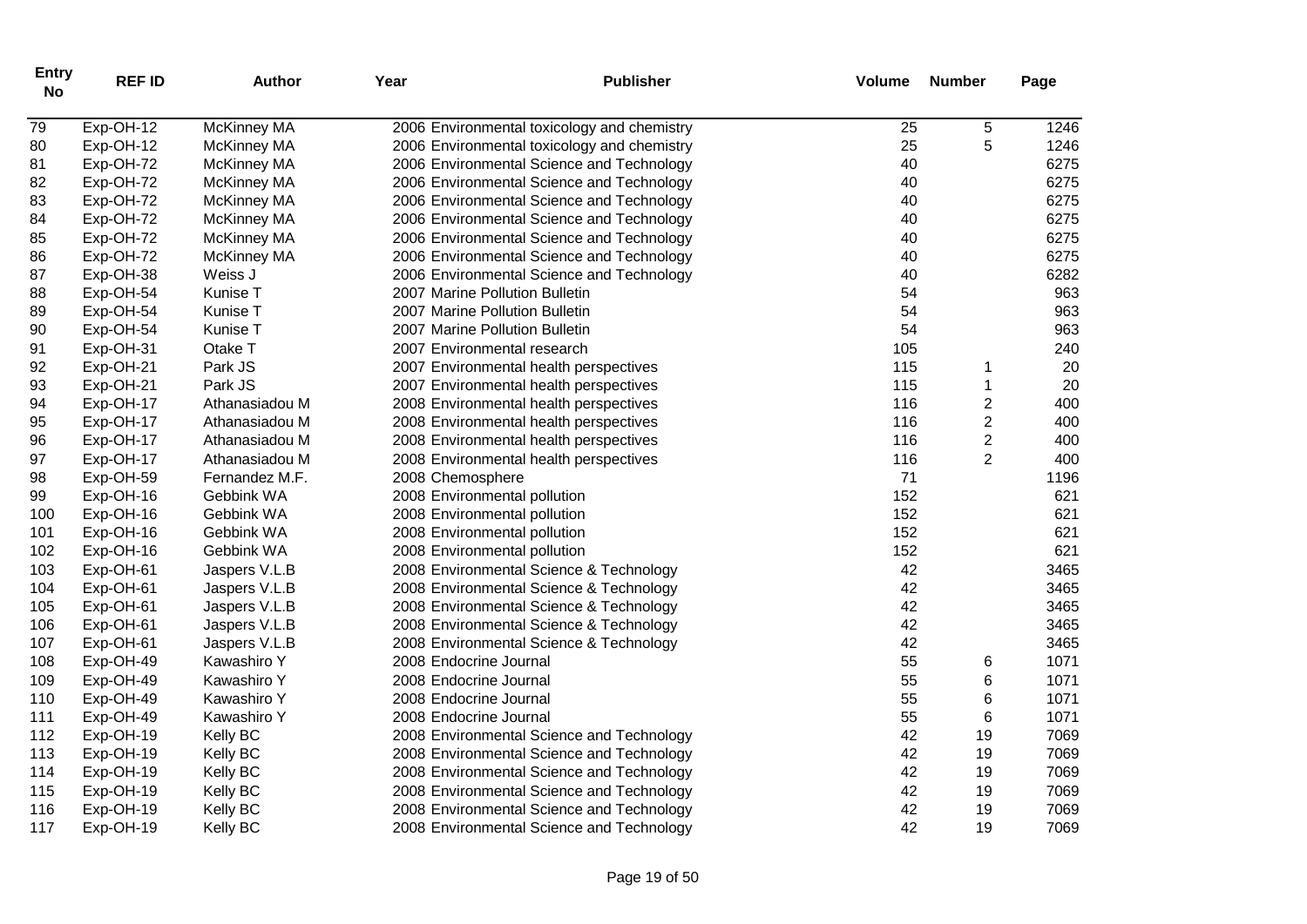| <b>Entry</b><br><b>No</b> | <b>Common name</b> | <b>Name</b>              | <b>Species</b><br>group I | Species group II | Gender  | <b>Age/Status</b> | <b>Source</b>    | Year | <b>Entry</b><br><b>No</b> |
|---------------------------|--------------------|--------------------------|---------------------------|------------------|---------|-------------------|------------------|------|---------------------------|
| 79                        | Beluga whale       | Delphinapterus leucas    | Whale                     | Cetacean         | Mixed   | Adult             | Hunters          | 2003 | 79                        |
| 80                        | Beluga whale       | Delphinapterus leucas    | Whale                     | Cetacean         | Mixed   | Adult             | Hunters          | 2003 | 80                        |
| 81                        | <b>Bald Eagle</b>  | Haliaeetus leucocephalus | Eagle                     | <b>Birds</b>     | Mixed   | Juvenile          | Survey           | 2003 | 81                        |
| 82                        | <b>Bald Eagle</b>  | Haliaeetus leucocephalus | Eagle                     | <b>Birds</b>     | Mixed   | Juvenile          | Survey           | 2003 | 82                        |
| 83                        | <b>Bald Eagle</b>  | Haliaeetus leucocephalus | Eagle                     | <b>Birds</b>     | Mixed   | Juvenile          | Survey           | 2003 | 83                        |
| 84                        | <b>Bald Eagle</b>  | Haliaeetus leucocephalus | Eagle                     | <b>Birds</b>     | Mixed   | Juvenile          | Survey           | 2003 | 84                        |
| 85                        | <b>Bald Eagle</b>  | Haliaeetus leucocephalus | Eagle                     | <b>Birds</b>     | Mixed   | Juvenile          | Survey           | 2003 | 85                        |
| 86                        | <b>Bald Eagle</b>  | Haliaeetus leucocephalus | Eagle                     | <b>Birds</b>     | Mixed   | Juvenile          | Survey           | 2003 | 86                        |
| 87                        | Human              | Hommo Sapiens            | Human                     | Human            | Females | Adult             | Survey           | 2000 | 87                        |
| 88                        | Melon-headed whale | Peponochephala electra   | Whale                     | Cetacean         | Mixed   | Adult             | Survey           | 2003 | 88                        |
| 89                        | Striped dolphins   | Stenella coeruleoalba    | Dolphin                   | Cetacean         | Mixed   | Adult             | Survey           | 2003 | 89                        |
| 90                        | Finless porpoise   | Neophocaena phocaenoides | Porpoise                  | Cetacean         | Males   | Adult             | Survey           | 2003 | 90                        |
| 91                        | Human              | Hommo Sapiens            | Human                     | Human            | Mixed   | Fetus             | Survey           | 2005 | 91                        |
| 92                        | Human              | Hommo Sapiens            | Human                     | Human            | Females | Pregnant          | Survey contam    | 2004 | 92                        |
| 93                        | Human              | Hommo Sapiens            | Human                     | Human            | Females | Pregnant          | Survey control   | 2004 | 93                        |
| 94                        | Human              | Hommo Sapiens            | Human                     | Human            | Mixed   | Juvenile          | Survey work exp  | 2002 | 94                        |
| 95                        | Human              | Hommo Sapiens            | Human                     | Human            | Mixed   | Juvenile          | Survey control   | 2002 | 95                        |
| 96                        | Human              | Hommo Sapiens            | Human                     | Human            | Females | Adult             | Survey fish exp  | 2002 | 96                        |
| 97                        | Human              | Hommo Sapiens            | Human                     | Human            | Females | Adult             | Survey urban exp | 2002 | 97                        |
| 98                        | Human              | Hommo Sapiens            | Human                     | Human            | Females | Adult             | Survey           | 2003 | 98                        |
| 99                        | Polar Bear         | Ursus maritimus          | Polar Bear                | Mammals          | Mixed   | Adult             | Survey           | 2001 | 99                        |
| 100                       | Polar Bear         | Ursus maritimus          | Polar Bear                | Mammals          | Mixed   | Adult             | Survey           | 2001 | 100                       |
| 101                       | Polar Bear         | Ursus maritimus          | Polar Bear                | <b>Mammals</b>   | Mixed   | Adult             | Survey           | 2001 | 101                       |
| 102                       | Polar Bear         | Ursus maritimus          | Polar Bear                | <b>Mammals</b>   | Mixed   | Adult             | Survey           | 2001 | 102                       |
| 103                       | <b>Grey Heron</b>  | Ardea cinerea            | Heron                     | <b>Birds</b>     | Mixed   | Adult             | Survey           | 2004 | 103                       |
| 104                       | <b>Barn Owl</b>    | Tyto alba                | Owl                       | <b>Birds</b>     | Mixed   | Adult             | Survey           | 2004 | 104                       |
| 105                       | Long eared owl     | Asio otus                | Owl                       | <b>Birds</b>     | Mixed   | Adult             | Survey           | 2004 | 105                       |
| 106                       | Common buzzard     | Buteo buteo              | <b>Buzzard</b>            | <b>Birds</b>     | Mixed   | Adult             | Survey           | 2004 | 106                       |
| 107                       | Sparrowhawk        | Accipiter nisus          | Hawk                      | <b>Birds</b>     | Mixed   | Adult             | Survey           | 2004 | 107                       |
| 108                       | Human              | Hommo Sapiens            | Human                     | Human            | Females | Pregnant          | Survey           | 2006 | 108                       |
| 109                       | Human              | Hommo Sapiens            | Human                     | Human            | Females | Pregnant          | Survey           | 2006 | 109                       |
| 110                       | Human              | Hommo Sapiens            | Human                     | Human            | Mixed   | Fetus             | Survey           | 2006 | 110                       |
| 111                       | Human              | Hommo Sapiens            | Human                     | Human            | Mixed   | Fetus             | Survey           | 2006 | 111                       |
| 112                       | Beluga whale       | Delphinapterus leucas    | Whale                     | Cetacean         | Calves  | Adult             | Survey           | 2003 | 112                       |
| 113                       | Beluga whale       | Delphinapterus leucas    | Whale                     | Cetacean         | Females | Adult             | Survey           | 2003 | 113                       |
| 114                       | Beluga whale       | Delphinapterus leucas    | Whale                     | Cetacean         | Females | Adult             | Survey           | 2003 | 114                       |
| 115                       | Beluga whale       | Delphinapterus leucas    | Whale                     | Cetacean         | Females | Adult             | Survey           | 2003 | 115                       |
| 116                       | Beluga whale       | Delphinapterus leucas    | Whale                     | Cetacean         | Males   | Adult             | Survey           | 2003 | 116                       |
| 117                       | Beluga whale       | Delphinapterus leucas    | Whale                     | Cetacean         | Males   | Adult             | Survey           | 2003 | 117                       |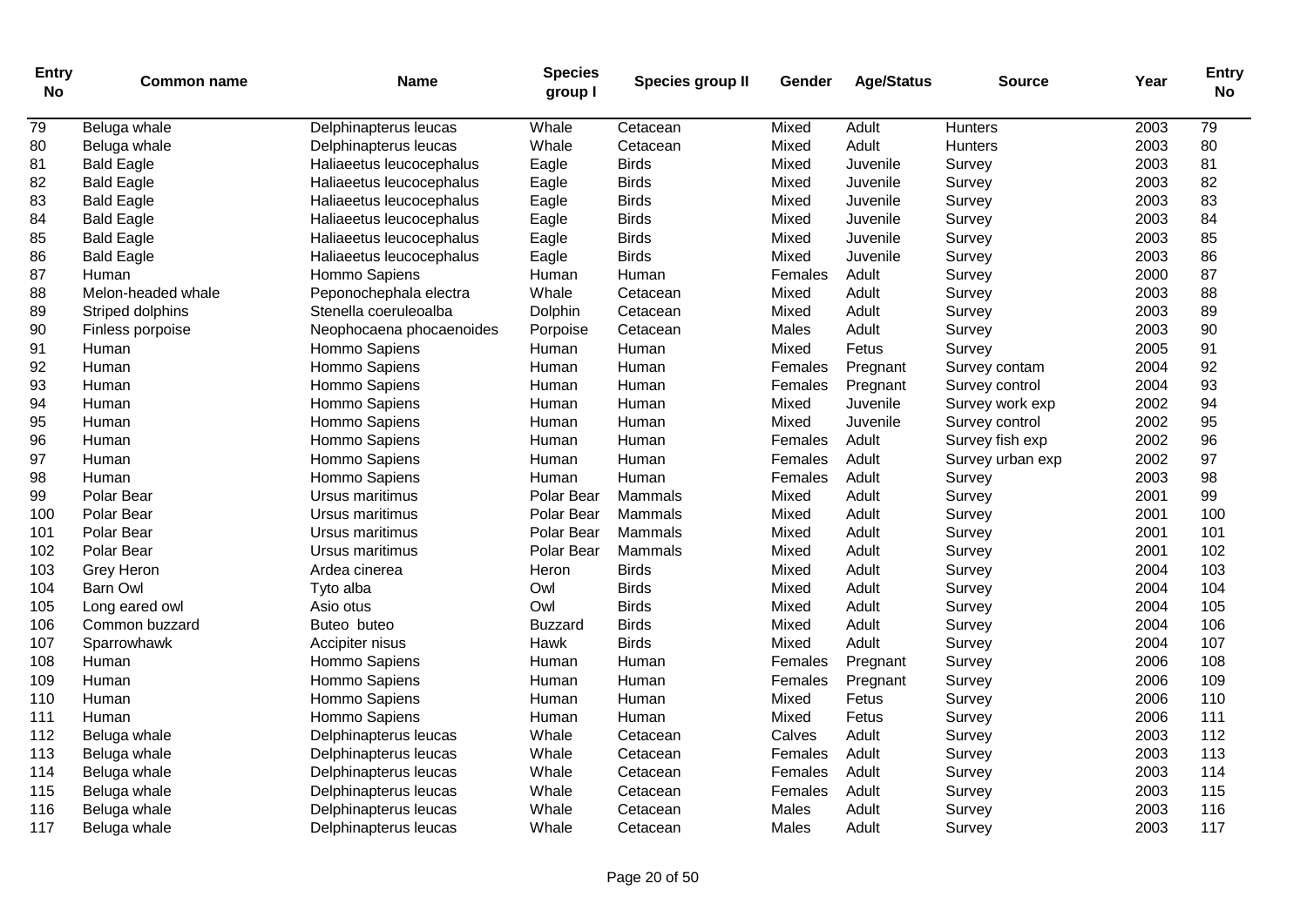| Region                  | Coastal    | Level of<br>exposure | <b>Original Tissue</b> | <b>Tissue</b>  | n                | Lipid %      | Average | LD values               |
|-------------------------|------------|----------------------|------------------------|----------------|------------------|--------------|---------|-------------------------|
| St Lawrence River (Can) | <b>YES</b> | High                 | Liver                  | Liver          | 6                | 3.2          | AM      | NS>MDL                  |
| Can. Arctic             | <b>YES</b> | Low                  | Liver                  | Liver          | 11               | 3.4          | AM      | NS>MDL                  |
| Canada                  | <b>YES</b> | Not especif          | Plasma                 | <b>Blood</b>   | 4                | 0.7          | AM      | NS>MDL                  |
| Canada                  | <b>YES</b> | Not especif          | Plasma                 | <b>Blood</b>   | 3                | $\mathbf{1}$ | AM      | NS>MDL                  |
| Canada                  | <b>YES</b> | Not especif          | Plasma                 | <b>Blood</b>   | 7                | 1.06         | AM      | NS>MDL                  |
| Canada                  | <b>YES</b> | Not especif          | Plasma                 | <b>Blood</b>   | 6                | 1.10         | AM      | NS>MDL                  |
| Canada                  | <b>YES</b> | Not especif          | Plasma                 | <b>Blood</b>   | 6                | 0.87         | AM      | NS>MDL                  |
| California              | <b>YES</b> | Not especif          | Plasma                 | <b>Blood</b>   | 1                | 0.65         | AM      | NS>MDL                  |
| Sweden                  | Not specif | Not especif          | Serum                  | <b>Blood</b>   | 53               | 0.7          | Median  | <b>NR</b>               |
| Japan                   | <b>YES</b> | Not especif          | <b>Brain</b>           | <b>Brain</b>   | 5                | <b>NR</b>    | Indiv   | Sam <lod< td=""></lod<> |
| Japan                   | <b>YES</b> | Not especif          | <b>Brain</b>           | <b>Brain</b>   | 3                | <b>NR</b>    | Indiv   | Sam <lod< td=""></lod<> |
| Japan                   | <b>YES</b> | Not especif          | <b>Brain</b>           | <b>Brain</b>   | 3                | <b>NR</b>    | Indiv   | Sam <lod< td=""></lod<> |
| Japan                   | Not specif | Not especif          | U.Cord                 | U.Cord         | 23               | 0.7          | AM      | Sam <lod< td=""></lod<> |
| Slovakia                | <b>NO</b>  | High                 | Serum                  | <b>Blood</b>   | 131              | 1.0          | AM      | Sam <lod< td=""></lod<> |
| Slovakia                | <b>NO</b>  | Low                  | Serum                  | <b>Blood</b>   | 31               | 1.0          | AM      | Sam <lod< td=""></lod<> |
| Nicaragua               | <b>NO</b>  | High                 | Serum                  | <b>Blood</b>   | 1                | 0.4          | Single  | Sam <lod< td=""></lod<> |
| Nicaragua               | <b>NO</b>  | Low                  | Serum                  | <b>Blood</b>   | 1                | 0.4          | Single  | Sam <lod< td=""></lod<> |
| Nicaragua               | <b>NO</b>  | High                 | Serum                  | <b>Blood</b>   | 1                | 0.5          | Single  | Sam <lod< td=""></lod<> |
| Nicaragua               | <b>NO</b>  | Medium               | Serum                  | <b>Blood</b>   | 1                | 0.7          | Single  | Sam <lod< td=""></lod<> |
| Spain                   | Not specif | Not especif          | Breast adipose         | Adipose        | 20               | 79           | AM      | NS>MDL                  |
| Greenland               | <b>YES</b> | Not especif          | Adipose                | Adipose        | 20               | 90.0         | AM      | Sam <lod< td=""></lod<> |
| Greenland               | <b>YES</b> | Not especif          | W.Blood                | <b>Blood</b>   | 20               | 1.3          | AM      | Sam <lod< td=""></lod<> |
| Greenland               | <b>YES</b> | Not especif          | <b>Brain</b>           | <b>Brain</b>   | 20               | 21.0         | AM      | Sam <lod< td=""></lod<> |
| Greenland               | <b>YES</b> | Not especif          | Liver                  | Liver          | 20               | 11.0         | AM      | Sam <lod< td=""></lod<> |
| Belgium                 | Not specif | Not especif          | Liver                  | Liver          | $\overline{7}$   | 3.1          | Median  | Sam <lod< td=""></lod<> |
| Belgium                 | Not specif | Not especif          | Liver                  | Liver          | 5                | 4.1          | Median  | Sam <lod< td=""></lod<> |
| Belgium                 | Not specif | Not especif          | Liver                  | Liver          | 3                | 3.75         | Median  | Sam <lod< td=""></lod<> |
| Belgium                 | Not specif | Not especif          | Liver                  | Liver          | 15               | 3            | Median  | Sam <lod< td=""></lod<> |
| Belgium                 | Not specif | Not especif          | Liver                  | Liver          | 5                | 3            | Median  | Sam <lod< td=""></lod<> |
| Japan                   | Not specif | Not especif          | W.Blood                | <b>Blood</b>   | 16               | 0.6          | AM      | NS>MDL                  |
| Japan                   | Not specif | Not especif          | Milk                   | Milk           | 8                | 3.3          | AM      | NS>MDL                  |
| Japan                   | Not specif | Not especif          | W.Blood                | <b>Blood</b>   | 8                | 0.3          | AM      | NS>MDL                  |
| Japan                   | Not specif | Not especif          | U.Cord                 | U.Cord         | 16               | 0.1          | AM      | NS>MDL                  |
| Canada                  | <b>YES</b> | Not especif          | Blubber                | <b>Blubber</b> | $\boldsymbol{9}$ | 89.0         | AM      | <b>NR</b>               |
| Canada                  | <b>YES</b> | Not especif          | W.Blood                | <b>Blood</b>   | $\overline{7}$   | 1.5          | AM      | <b>NR</b>               |
| Canada                  | <b>YES</b> | Not especif          | Milk                   | Milk           | 8                | 38.1         | AM      | <b>NR</b>               |
| Canada                  | <b>YES</b> | Not especif          | Blubber                | <b>Blubber</b> | 14               | 89.7         | AM      | <b>NR</b>               |
| Canada                  | <b>YES</b> | Not especif          | W.Blood                | <b>Blood</b>   | 7                | 1.6          | AM      | <b>NR</b>               |
| Canada                  | <b>YES</b> | Not especif          | Liver                  | Liver          | 17               | 3.2          | AM      | <b>NR</b>               |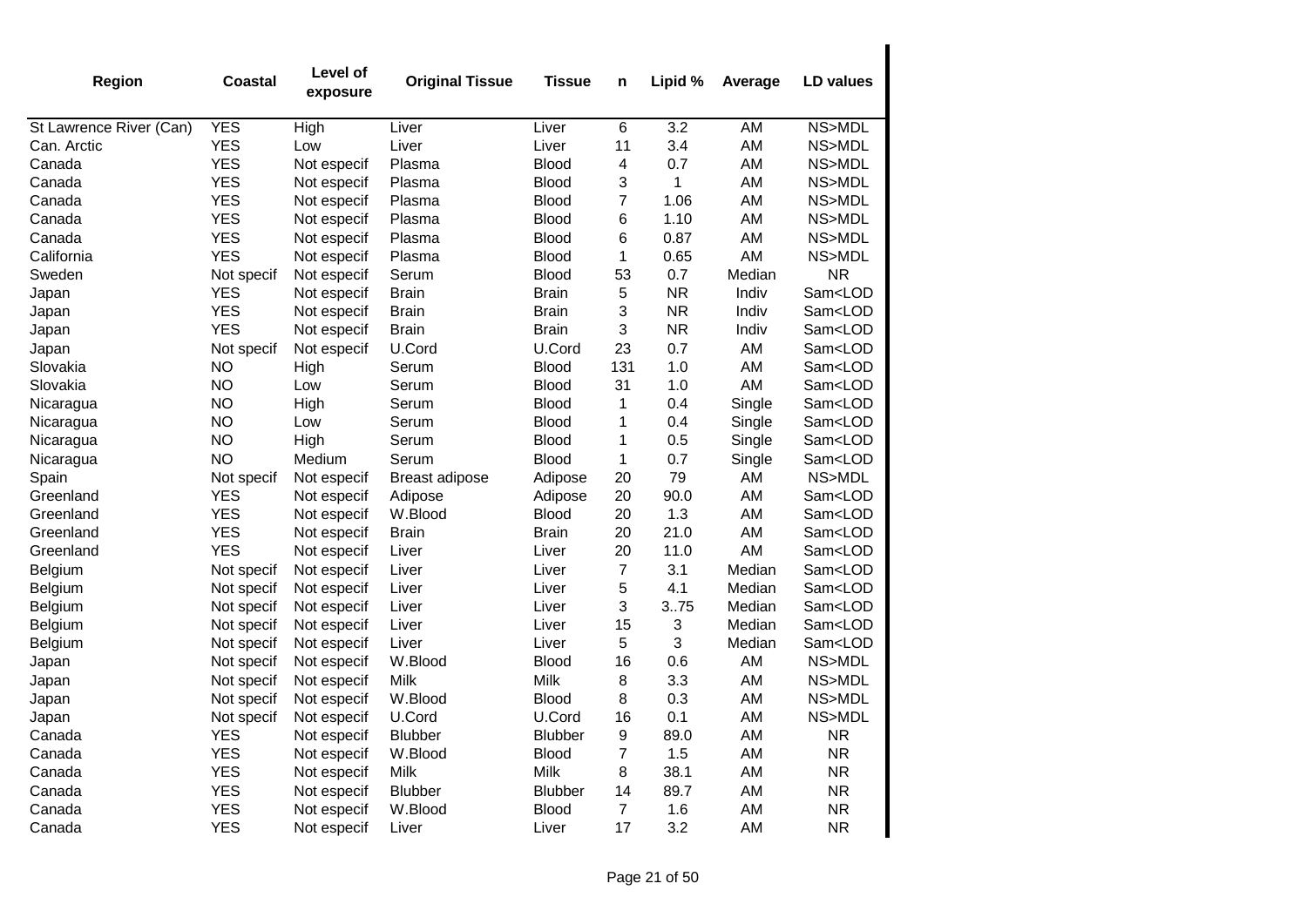| <b>Entry</b><br><b>No</b> |          | PCB 105 PCB 118 PCB 153 PCB 138 PCB 146 |        |        | <b>PCB</b><br>180 |        |       | PCB 183 PCB 187 >PCB 153 | No of cong<br>Sum PCBs<br>summed |            | > Sum<br><b>PCBs</b> |
|---------------------------|----------|-----------------------------------------|--------|--------|-------------------|--------|-------|--------------------------|----------------------------------|------------|----------------------|
| $\overline{79}$           |          |                                         |        |        |                   |        |       |                          | <b>NR</b>                        | 1022.0     | 1452.5               |
| 80                        |          |                                         |        |        |                   |        |       |                          | ${\sf NR}$                       | 59.1       | 148.5                |
| 81                        |          |                                         |        |        |                   |        |       |                          | 67                               | 2.7        | 4.2                  |
| 82                        |          |                                         |        |        |                   |        |       |                          | 67                               | 22.3       | 36.6                 |
| 83                        |          |                                         |        |        |                   |        |       |                          | 67                               | 19.3       | 97                   |
| 84                        |          |                                         |        |        |                   |        |       |                          | 67                               | 10.3       | 18.6                 |
| 85                        |          |                                         |        |        |                   |        |       |                          | 67                               | 5.7        | 12.7                 |
| 86                        |          |                                         |        |        |                   |        |       |                          | 67                               | 12.3       | 21.9                 |
| 87                        |          |                                         | 1.69   |        |                   |        |       | 4.03                     |                                  | 1.69       | 4.03                 |
| 88                        |          |                                         |        |        |                   |        |       |                          | <b>NR</b>                        | 83.7       | 160                  |
| 89                        |          |                                         |        |        |                   |        |       |                          | <b>NR</b>                        | 380        | 490                  |
| $90\,$                    |          |                                         |        |        |                   |        |       |                          | ${\sf NR}$<br>209                | 290<br>0.1 | 330                  |
| 91<br>92                  |          | 0.19                                    | 2.29   | 1.48   |                   |        |       | 5.72                     | $\,6$                            | 7.71       | 0.26<br>19.05        |
| 93                        |          | 0.09                                    | 1.05   | 0.67   |                   |        |       | 1.94                     | 6                                | 3.45       | 6.34                 |
| 94                        |          |                                         |        |        |                   |        |       |                          |                                  |            |                      |
| 95                        |          |                                         |        |        |                   |        |       |                          |                                  |            |                      |
| 96                        |          |                                         |        |        |                   |        |       |                          |                                  |            |                      |
| 97                        |          |                                         |        |        |                   |        |       |                          |                                  |            |                      |
| 98                        | 0.004148 | 21.33                                   | 140.62 | 69.757 | 146.15            | 14.931 | 44.24 | 289.93                   | 37                               | 582.23     | 1177.1               |
| 99                        |          |                                         |        |        |                   |        |       |                          | 40                               | 5387       | 12262                |
| 100                       |          |                                         |        |        |                   |        |       |                          | 40                               | 40         | 204                  |
| 101                       |          |                                         |        |        |                   |        |       |                          | 40                               | 148        | 459                  |
| 102                       |          |                                         |        |        |                   |        |       |                          | 40                               | 3125       | 7443                 |
| 103                       |          |                                         |        |        |                   |        |       |                          |                                  | 2770       | 8690                 |
| 104                       |          |                                         |        |        |                   |        |       |                          |                                  | 861        | 8960                 |
| 105                       |          |                                         |        |        |                   |        |       |                          |                                  | 942        | 1630                 |
| 106                       |          |                                         |        |        |                   |        |       |                          |                                  | 651        | 11100                |
| 107                       |          |                                         |        |        |                   |        |       |                          |                                  | 1500       | 1980                 |
| 108                       |          |                                         |        |        |                   |        |       |                          | 209                              | 0.56       | 1.2                  |
| 109                       |          |                                         |        |        |                   |        |       |                          | 209                              | 3.9        | 7.2                  |
| 110                       |          |                                         |        |        |                   |        |       |                          | 209                              | 0.12       | 0.21                 |
| 111                       |          |                                         |        |        |                   |        |       |                          | 209                              | 0.061      | 0.12                 |
| 112                       |          |                                         |        |        |                   |        |       |                          |                                  |            |                      |
| 113                       |          |                                         |        |        |                   |        |       |                          |                                  |            |                      |
| 114                       |          |                                         |        |        |                   |        |       |                          |                                  |            |                      |
| 115                       |          |                                         |        |        |                   |        |       |                          |                                  |            |                      |
| 116                       |          |                                         |        |        |                   |        |       |                          |                                  |            |                      |
| 117                       |          |                                         |        |        |                   |        |       |                          |                                  |            |                      |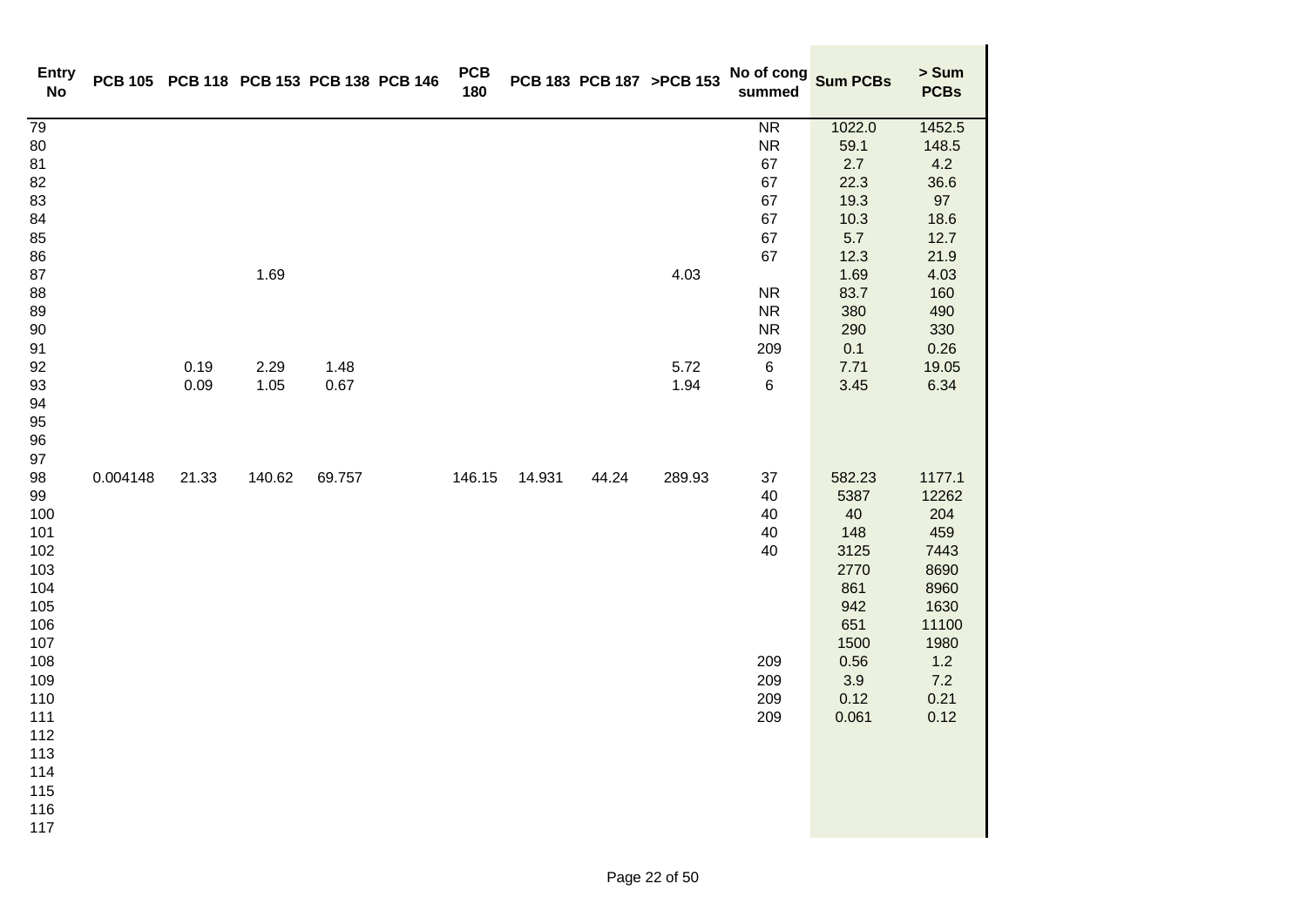| <b>Entry</b><br><b>No</b>                                                                                                              | 4-OH                                             | $3-OH$                                  | $3'$ -OH                                           | 4-OH<br>PCB 107 PCB 153 PCB 138 PCB 146 PCB 187 | 4-OH                                   | No of<br>cong<br>summed                                                                                                                  | <b>Sum OH-PCBs</b>                                                                                    | < Sum OH<br><b>PCBs</b>                                                                                   | >Sum OH<br><b>PCBs</b>                                                                               | <b>Sum OH</b><br>PCBs (nM)                    | <sum oh<br="">PCBs (nM)</sum>                 | >Sum OH<br>PCBs (nM)                          | <b>PCB</b><br><b>Ratio</b><br>sum                                                             | <b>PCB</b><br>Ratio<br>>Sum                                                                               |
|----------------------------------------------------------------------------------------------------------------------------------------|--------------------------------------------------|-----------------------------------------|----------------------------------------------------|-------------------------------------------------|----------------------------------------|------------------------------------------------------------------------------------------------------------------------------------------|-------------------------------------------------------------------------------------------------------|-----------------------------------------------------------------------------------------------------------|------------------------------------------------------------------------------------------------------|-----------------------------------------------|-----------------------------------------------|-----------------------------------------------|-----------------------------------------------------------------------------------------------|-----------------------------------------------------------------------------------------------------------|
| 79<br>80<br>81<br>82<br>83<br>84<br>85<br>86<br>87<br>88<br>89<br>90                                                                   | 0.00351<br>0.01<br>0.01<br>0.00                  |                                         | 0.0027<br>0.001<br>0.001                           | 0.00442<br>0.004<br>0.0023<br>0.001             | 0.003055<br>0.0459<br>0.0027<br>0.0036 | $\overline{13}$<br>13<br>29<br>29<br>29<br>29<br>29<br>29<br>3<br>19<br>19<br>19                                                         | 2.08<br>0.105<br>0.04<br>0.44<br>0.83<br>0.87<br>0.51<br>2.03<br>0.010985<br>0.1484<br>0.203<br>0.216 | 0.016<br>0.016<br>0.001<br>0.37<br>0.47<br>0.35<br>0.37<br>0.01<br>0.002925<br>0.02<br>0.24<br>0.17       | 4.64<br>0.16<br>0.09<br>0.56<br>2.28<br>1.98<br>1.02<br>2.03<br>0.04225<br>0.29<br>0.26<br>0.24      | 0.1<br>1.2<br>2.2<br>2.3<br>1.3<br>5.4<br>0.0 | 0.0<br>1.0<br>1.2<br>0.9<br>1.0<br>0.0<br>0.0 | 0.2<br>1.5<br>6.0<br>5.2<br>2.7<br>5.4<br>0.1 | 0.00<br>0.00<br>0.01<br>0.02<br>0.04<br>0.08<br>0.09<br>0.17<br>0.01<br>0.00<br>0.00<br>0.00  | 0.003<br>0.001<br>0.021<br>0.015<br>0.024<br>0.106<br>0.080<br>0.093<br>0.010<br>0.002<br>0.001<br>0.001  |
| 91<br>92<br>93<br>94<br>95<br>96<br>97                                                                                                 | 0.05<br>0.02                                     | 0.1<br>0.05                             | 0.08<br>0.04                                       | 0.17<br>0.06                                    | 0.31<br>0.12                           | 6<br>9<br>$9\,$                                                                                                                          | 0.012<br>0.83<br>0.35                                                                                 | 0.0023<br>0.2<br>0.12                                                                                     | 0.032<br>2.28<br>0.93                                                                                | 2.2<br>0.9                                    | 0.5<br>0.3                                    | 6.0<br>2.5                                    | 0.12<br>0.11<br>0.10                                                                          | 0.123<br>0.120<br>0.147                                                                                   |
| 98<br>99<br>100<br>101<br>102<br>103<br>104<br>105<br>106<br>107<br>108<br>109<br>110<br>111<br>112<br>113<br>114<br>115<br>116<br>117 | 0.000237<br>0.03<br>0.01<br>0.02<br>0.01<br>0.01 | 0.035<br>0.07<br>0.21<br>0.035<br>0.035 | 0.004195<br>0.23<br>0.03<br>0.675<br>0.01<br>0.015 | 0.7<br>0.18<br>0.245<br>0.175<br>0.175          | 1.11<br>1.06<br>1.09<br>0.79<br>0.135  | 10<br>30<br>30<br>30<br>30<br>14<br>14<br>14<br>14<br>14<br>$\boldsymbol{9}$<br>$\boldsymbol{9}$<br>$\boldsymbol{9}$<br>$\boldsymbol{9}$ | 0.0061541<br>60<br>1020<br>18<br>355<br>2.91<br>1.98<br>2.85<br>1.12<br>0.5<br>0.1<br>0.062<br>0.01   | 0.00474<br>20<br>385<br>4.8<br>176<br>0.965<br>0.67<br>1.48<br>0.375<br>0.325<br>0.052<br>0.029<br>0.0028 | 0.016037<br>173<br>2888<br>51<br>714<br>6.62<br>3.55<br>5.6<br>13.7<br>0.93<br>0.16<br>0.11<br>0.027 | 2692.7<br>0.3<br>0.2                          | 1016.4<br>0.1<br>0.1                          | 7624.1<br>0.4<br>0.3                          | 0.01<br>25.50<br>0.12<br>0.11<br>0.00<br>0.00<br>0.00<br>0.00<br>0.00<br>0.18<br>0.52<br>0.16 | 0.014<br>14.157<br>0.111<br>0.096<br>0.001<br>0.000<br>0.003<br>0.001<br>0.000<br>0.133<br>0.524<br>0.225 |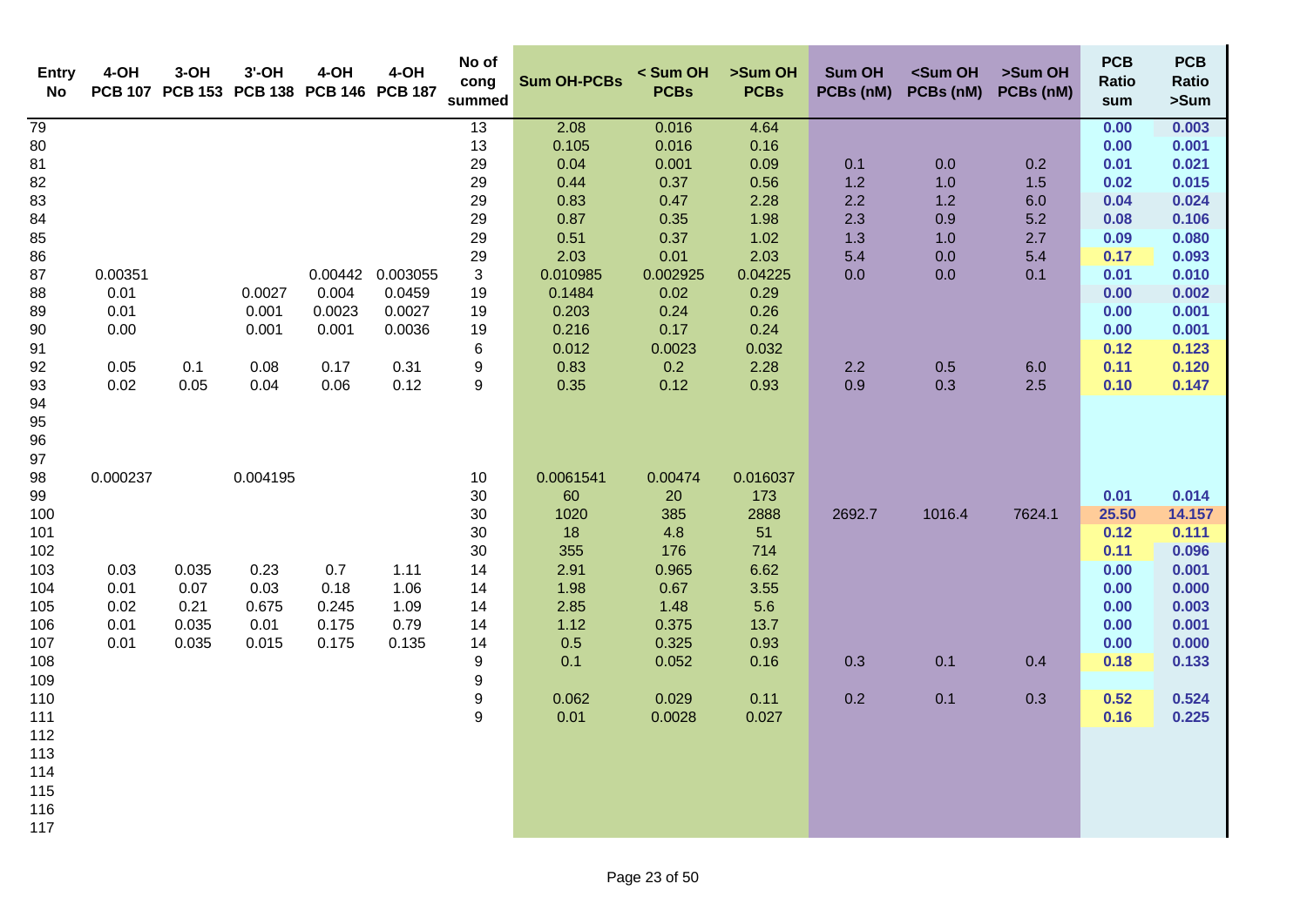| <b>Entry</b><br>No | <b>BDE-47</b> | <b>BDE 99</b> | <b>BDE 100</b> | <b>BDE 153</b> | <b>BDE 154-</b><br><b>BB 153</b> | <b>BDE 209</b> | >BDE 47 | No cong<br>summed |              | <b>Sum BDEs &gt;Sum BDEs</b> | 68 | 2'-OH BDE 4'-OH BDE<br>17 | 4-OH-BDE<br>42 |
|--------------------|---------------|---------------|----------------|----------------|----------------------------------|----------------|---------|-------------------|--------------|------------------------------|----|---------------------------|----------------|
| 79                 |               |               |                |                |                                  |                |         | $\boldsymbol{9}$  | 68.51        | 93.93                        |    |                           |                |
| 80                 |               |               |                |                |                                  |                |         | $\boldsymbol{9}$  | 1.802        | 5.673                        |    |                           |                |
| 81                 | 0.2           | 0.22          | 0.15           | 0.01           | 0.01                             | 0.01           | 0.42    | $\bf8$            | 0.4          | 1.25                         |    |                           |                |
| 82                 | 1.64          | 1.2           | 0.71           | 0.22           | 0.01                             | 0.01           | 3.2     | 8                 | 3.77         | 7.74                         |    |                           |                |
| 83                 | 4.51          | 1.72          | 1.94           | 0.31           | 0.01                             | 0.01           | 10.73   | 8                 | 8.49         | 18.87                        |    |                           |                |
| 84                 | 1.6           | 0.86          | 0.77           | 0.64           | 0.01                             | 0.01           | 3.54    | 8                 | 3.76         | 7.08                         |    |                           |                |
| 85                 | 0.86          | 0.35          | 0.44           | 0.13           | 0.01                             | 0.01           | 1.52    | $\,8\,$           | 1.78         | 3.4                          |    |                           |                |
| 86                 | 17.45         | 4.15          | 3.69           | 0.74           | 0.3                              | 0.01           |         | 8                 | 30.91        | 30.91                        |    |                           |                |
| 87                 | 0.005915      | 0.0013        | 0.001885       | 0.00715        | 0.002145                         | 0.00312        | 0.05265 | $\,6\,$           | 0.0234       | 0.13                         |    |                           |                |
| 88                 |               |               |                |                |                                  |                |         |                   |              |                              |    |                           |                |
| 89                 |               |               |                |                |                                  |                |         |                   |              |                              |    |                           |                |
| 90                 |               |               |                |                |                                  |                |         |                   |              |                              |    |                           |                |
| 91                 |               |               |                |                |                                  |                |         |                   |              |                              |    |                           |                |
| 92                 |               |               |                |                |                                  |                |         |                   |              |                              |    |                           |                |
| 93                 |               |               |                |                |                                  |                |         |                   |              |                              |    |                           |                |
| 94                 | 1.35          | 0.72          | 0.26           | 0.12           |                                  |                |         | 10                | 2.45         |                              |    | 0.031<br>0.002            | 0.020          |
| 95                 | 0.13<br>0.02  | 0.04<br>0.01  | 0.04<br>0.01   | 0.04<br>0.00   |                                  |                |         | 10<br>10          | 0.26<br>0.04 |                              |    | 0.000                     | 0.001<br>0.001 |
| 96<br>97           | 0.22          | 0.10          | 0.04           | 0.02           |                                  |                |         | 10                | 0.38         |                              |    | 0.003                     | 0.001          |
| 98                 |               |               |                |                |                                  |                |         |                   |              |                              |    |                           |                |
| 99                 |               |               |                |                |                                  |                |         | 13                | 83           | 422                          |    |                           |                |
| 100                |               |               |                |                |                                  |                |         | 13                | 1.2          | 1.9                          |    |                           |                |
| 101                |               |               |                |                |                                  |                |         | 13                | 2.9          | 7.6                          |    |                           |                |
| 102                |               |               |                |                |                                  |                |         | 13                | 40           | 103                          |    |                           |                |
| 103                |               |               |                |                |                                  |                |         |                   |              |                              |    |                           |                |
| 104                |               |               |                |                |                                  |                |         |                   |              |                              |    |                           |                |
| 105                |               |               |                |                |                                  |                |         |                   |              |                              |    |                           |                |
| 106                |               |               |                |                |                                  |                |         |                   |              |                              |    |                           |                |
| 107                |               |               |                |                |                                  |                |         |                   |              |                              |    |                           |                |
| 108                | 0.0073        | 0.0012        | 0.0013         | 0.0029         | 0.000084                         | 0.007          | 0.055   | 27                | 0.025        | 0.095                        |    |                           |                |
| 109                | 0.0084        | 0.015         | 0.011          | 0.013          | 0.0001                           | 0.00001        | 0.46    | 27                | 0.14         | 0.67                         |    |                           |                |
| 110                | 0.0003        | 0.00035       | 0.00037        | 0.00043        | 0.00001                          | 0.00001        | 0.011   | 27                | 0.0048       | 0.015                        |    |                           |                |
| 111                | 0.0016        | 0.00057       | 0.00025        | 0.00026        | 0.0003                           |                | 0.0077  | 27                | 0.0031       | 0.011                        |    |                           |                |
| 112                |               |               |                |                |                                  |                |         |                   | 24.03        |                              |    |                           |                |
| 113                |               |               |                |                |                                  |                |         |                   | 0.0585       |                              |    |                           |                |
| 114                |               |               |                |                |                                  |                |         |                   | 3.6576       |                              |    |                           |                |
| 115                |               |               |                |                |                                  |                |         |                   | 14.352       |                              |    |                           |                |
| 116                |               |               |                |                |                                  |                |         |                   | 0.1088       |                              |    |                           |                |
| 117                |               |               |                |                |                                  |                |         |                   | 0.576        |                              |    |                           |                |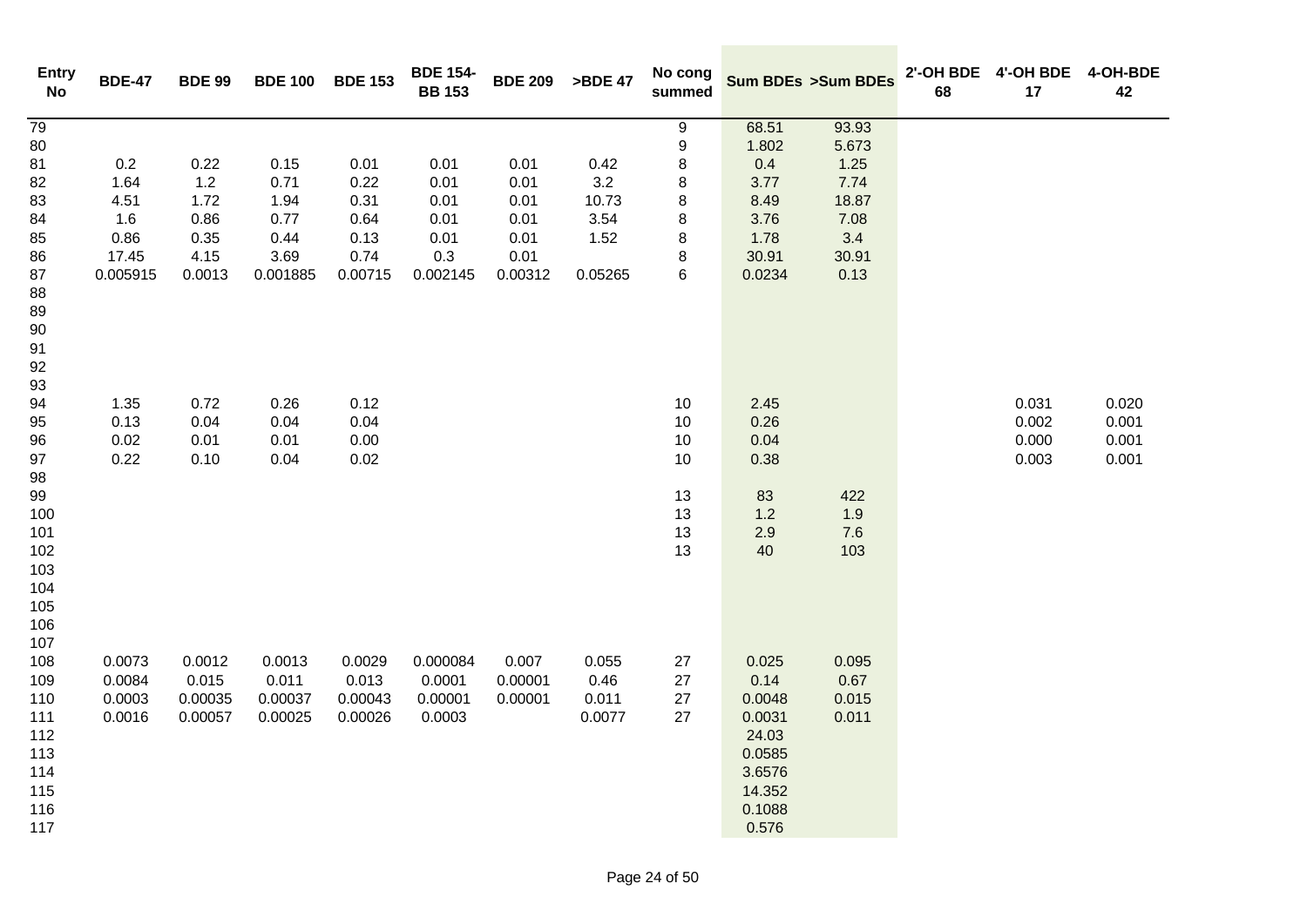| Entry<br>No | 47    | 47     | 3-OH-BDE 6-OH BDE 4'-OH BDE<br>49 | 4-OH-<br><b>BDE 90</b> | No cong<br>summed | Sum OH-<br><b>BDEs</b> | < Sum OH-<br><b>BDEs</b> | >Sum OH-<br><b>BDEs</b> | Sum OH | <sum oh<br="">PBDEs (nM) PBDEs (nM) PBDEs (nM)</sum> | >Sum OH | <b>BDE</b><br>Ratio<br><b>Sum</b> | <b>BDE</b><br>Ratio<br>>Sum |
|-------------|-------|--------|-----------------------------------|------------------------|-------------------|------------------------|--------------------------|-------------------------|--------|------------------------------------------------------|---------|-----------------------------------|-----------------------------|
| 79          |       |        |                                   |                        |                   | 0.016                  | 0.016                    | 0.016                   |        |                                                      |         |                                   |                             |
| 80          |       |        |                                   |                        |                   | 0.016                  | 0.016                    | 0.016                   |        |                                                      |         |                                   |                             |
| 81          |       | 0.2    | 0.01                              |                        | 14                | 0.2                    | 0.001                    | 0.47                    | 0.40   | 0.00                                                 | 0.94    | 0.50                              | 0.38                        |
| 82          |       | 0.32   | 0.01                              |                        | 14                | 0.46                   | 0.3                      | 0.75                    | 0.92   | 0.60                                                 | 1.50    | 0.12                              | 0.10                        |
| 83          |       | 0.38   | 0.01                              |                        | 14                | 0.92                   | 0.001                    | 1.51                    | 1.84   | 0.00                                                 | 3.02    | 0.11                              | 0.08                        |
| 84          |       | 0.31   | 0.01                              |                        | 14                | 0.77                   | 0.18                     | 1.85                    | 1.54   | 0.36                                                 | 3.70    | 0.20                              | 0.26                        |
| 85          |       | 0.31   | 0.01                              |                        | 14                | 0.31                   | 0.001                    | 0.64                    | 0.62   | 0.00                                                 | 1.28    | 0.17                              | 0.19                        |
| 86          |       | 0.01   | 2.1                               |                        | 14                | 2.1                    | 0.001                    | 2.1                     | 4.19   | 0.00                                                 | 4.19    | 0.07                              | 0.07                        |
| 87          |       |        |                                   |                        |                   |                        |                          |                         |        |                                                      |         |                                   |                             |
| 88          |       |        |                                   |                        |                   |                        |                          |                         |        |                                                      |         |                                   |                             |
| 89          |       |        |                                   |                        |                   |                        |                          |                         |        |                                                      |         |                                   |                             |
| 90          |       |        |                                   |                        |                   |                        |                          |                         |        |                                                      |         |                                   |                             |
| 91          |       |        |                                   |                        |                   |                        |                          |                         |        |                                                      |         |                                   |                             |
| 92          |       |        |                                   |                        |                   |                        |                          |                         |        |                                                      |         |                                   |                             |
| 93          |       |        |                                   |                        |                   |                        |                          |                         |        |                                                      |         |                                   |                             |
| 94          | 0.014 | 0.025  | 0.038                             | 0.132                  |                   | 0.260                  |                          |                         | 0.52   |                                                      |         | 0.11                              |                             |
| 95          | 0.002 | 0.009  | 0.001                             | 0.001                  |                   | 0.016                  |                          |                         | 0.03   |                                                      |         | 0.06                              |                             |
| 96          | 0.000 | 0.005  | 0.000                             | 0.002                  |                   | 0.009                  |                          |                         | 0.02   |                                                      |         | 0.21                              |                             |
| 97          | 0.002 | 0.014  | 0.005                             | 0.006                  |                   | 0.031                  |                          |                         | 0.06   |                                                      |         | 0.08                              |                             |
| 98          |       |        |                                   |                        |                   |                        |                          |                         |        |                                                      |         |                                   |                             |
| 99          |       |        |                                   |                        | 15                | 0.9                    | 0.3                      | 10                      |        |                                                      |         | 0.01                              | 0.02                        |
| 100         |       |        |                                   |                        | 15                | 2.9                    | 0.5                      | 13                      | 5.79   | 1.00                                                 | 25.97   | 2.42                              | 6.84                        |
| 101         |       |        |                                   |                        | 15                | 0.2                    | 0.2                      | 0.8                     |        |                                                      |         |                                   |                             |
| 102         |       |        |                                   |                        | 15                | 0.2                    | 0.5                      | 0.8                     |        |                                                      |         |                                   |                             |
| 103         |       |        |                                   |                        |                   |                        |                          |                         |        |                                                      |         |                                   |                             |
| 104         |       |        |                                   |                        |                   |                        |                          |                         |        |                                                      |         |                                   |                             |
| 105         |       |        |                                   |                        |                   |                        |                          |                         |        |                                                      |         |                                   |                             |
| 106         |       |        |                                   |                        |                   |                        |                          |                         |        |                                                      |         |                                   |                             |
| 107         |       |        |                                   |                        |                   |                        |                          |                         |        |                                                      |         |                                   |                             |
| 108         |       | 0.0085 |                                   |                        | 4                 | 0.013                  | 0.001                    | 0.051                   | 0.03   | 0.00                                                 | 0.10    | 0.52                              | 0.54                        |
| 109         |       |        |                                   |                        | 4                 |                        |                          |                         |        |                                                      |         |                                   |                             |
| 110         |       | 0.0014 |                                   |                        | 4                 | 0.0035                 | 0.001                    | 0.011                   | 0.01   | 0.00                                                 | 0.02    | 0.73                              | 0.73                        |
| 111         |       | 0.0084 |                                   |                        | 4                 | 0.009                  | 0.001                    | 0.019                   |        |                                                      |         | 2.90                              | 1.73                        |
| 112         |       |        |                                   |                        | 23                | 0.2047                 | 0.0445                   | 0.89                    |        |                                                      |         | 0.01                              |                             |
| 113         |       |        |                                   |                        | 23                | 0.0507                 | 0.0507                   | 0.0507                  | 0.10   | 0.10                                                 | 0.10    | 0.87                              |                             |
| 114         |       |        |                                   |                        | 23                | 0.01905                | 0.00762                  | 0.0762                  |        |                                                      |         | 0.01                              |                             |
| 115         |       |        |                                   |                        | 23                | 0.05382                | 0.00762                  | 0.0381                  |        |                                                      |         | 0.00                              |                             |
| 116         |       |        |                                   |                        | 23                | 0.0507                 |                          |                         |        |                                                      |         | 0.47                              |                             |
| 117         |       |        |                                   |                        | 23                | 0.0507                 |                          |                         |        |                                                      |         |                                   |                             |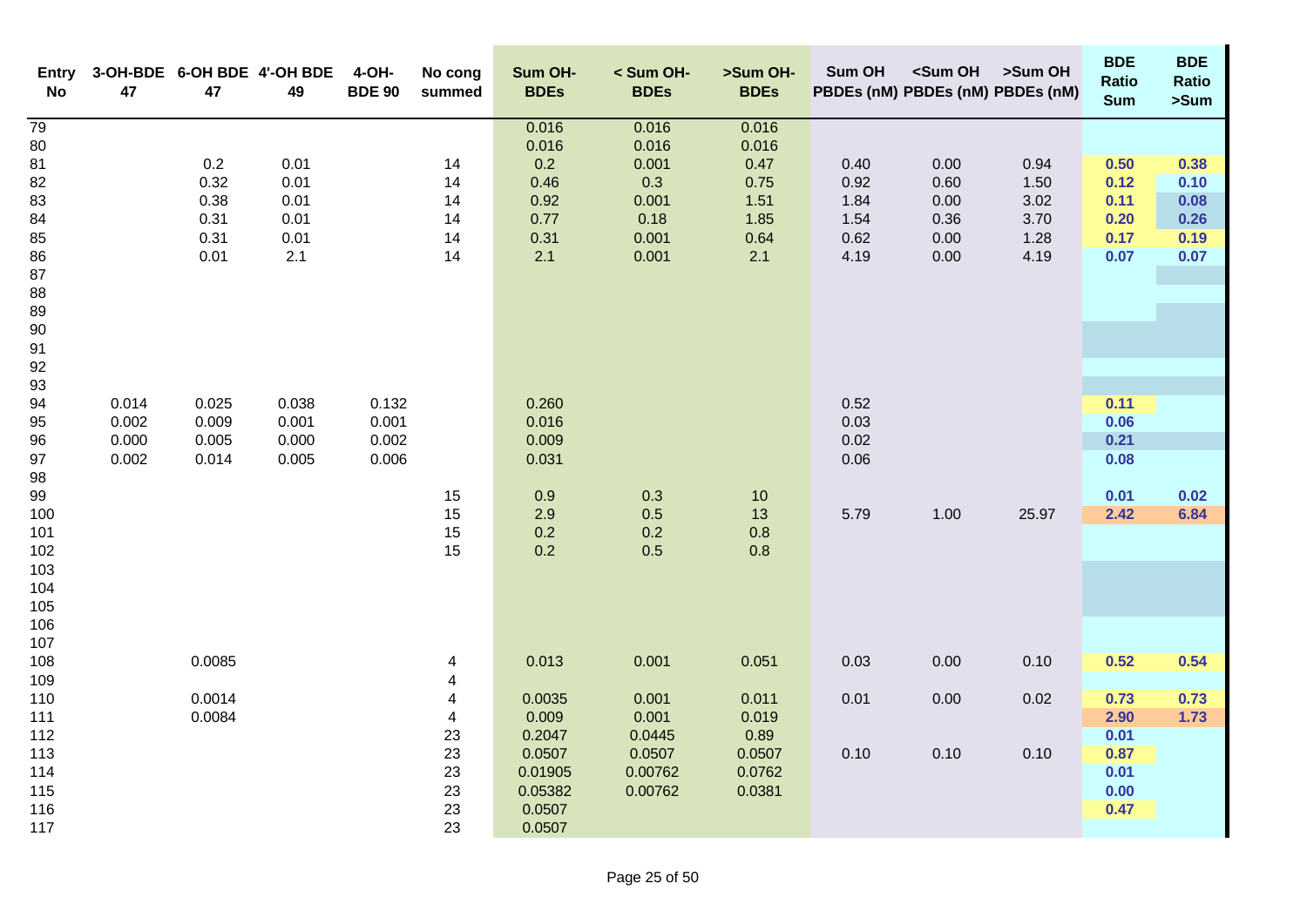| <b>Entry</b><br><b>No</b>                                                    | <b>Sum PCP</b>        | >Sum<br><b>PCP</b>   | <b>Sum PCP</b><br>nM | >Sum<br>PCP nM |                | 2,4,5 TBP 2,4,6 TBP Sum TBP | >Sum<br><b>TBP</b>    | Sum TBP<br>nM |                                                                | Sum 4- >Sum 4-<br>OH HpCS OH HpCS                              | <b>Sum 4-</b><br>nM                          | >Sum 4-<br>OH HpCS OH HpCS<br>nM             |                            | < Sum of Sum of > Sum of<br><b>HPCs nM HPCs nM HPCs nM</b> |                                                |
|------------------------------------------------------------------------------|-----------------------|----------------------|----------------------|----------------|----------------|-----------------------------|-----------------------|---------------|----------------------------------------------------------------|----------------------------------------------------------------|----------------------------------------------|----------------------------------------------|----------------------------|------------------------------------------------------------|------------------------------------------------|
| 79<br>$80\,$<br>81<br>82<br>83<br>84<br>85<br>86<br>87<br>88<br>89<br>$90\,$ |                       |                      |                      |                |                |                             |                       |               | 0.048<br>0.016<br>0.01<br>0.03<br>0.03<br>0.06<br>0.05<br>0.67 | 0.128<br>0.016<br>0.02<br>0.03<br>0.05<br>0.08<br>0.09<br>0.67 | 0.03<br>0.08<br>0.08<br>0.17<br>0.14<br>1.85 | 0.01<br>0.01<br>0.01<br>0.02<br>0.02<br>0.19 | 1.6<br>$1.2$<br>1.3<br>1.0 | 0.5<br>2.2<br>4.1<br>4.0<br>2.1<br>11.4<br>0.03            | 1.2<br>3.0<br>9.0<br>8.9<br>4.0<br>9.7<br>0.11 |
| 91<br>92<br>93<br>94<br>95<br>96<br>97<br>$98\,$                             | 1.02<br>0.74          | 3.24<br>1.98         | 3.83<br>2.78         | 12.16<br>7.43  |                |                             |                       |               |                                                                |                                                                |                                              |                                              | 0.5<br>0.3                 | $6.0\,$<br>$3.7$<br>$0.5\,$<br>$0.0\,$<br>$0.0\,$<br>0.1   | 18.2<br>9.9                                    |
| 99<br>100<br>101<br>102<br>103<br>104<br>105                                 | 3.36<br>3.2<br>5.72   | 6.57<br>7.38<br>6.89 |                      |                |                | 4.305<br>2.801<br>11.5      | 5.97<br>13.82<br>11.6 |               |                                                                |                                                                |                                              |                                              | 1017.4                     | 2698.5                                                     | 7650.0                                         |
| 106<br>107<br>108                                                            | 4.855<br>$\mathbf{1}$ | 11.2<br>14.5         |                      |                | 0.022          | 8.71<br>2.78<br>0.022       | 17.5<br>14.5<br>0.13  | 0.0           |                                                                |                                                                |                                              |                                              | 0.1                        | 0.3                                                        | 0.5                                            |
| 109<br>110<br>111                                                            |                       |                      |                      |                | 0.037<br>0.033 | 0.037<br>0.033              | 0.11<br>0.044         | 0.0           |                                                                |                                                                |                                              |                                              | 0.1                        | $0.2\,$                                                    | 0.3                                            |
| 112<br>113<br>114                                                            |                       |                      |                      |                |                |                             |                       |               |                                                                |                                                                |                                              |                                              | 0.1                        | 0.1                                                        | 0.1                                            |
| 115<br>116<br>117                                                            |                       |                      |                      |                |                |                             |                       |               |                                                                |                                                                |                                              |                                              |                            | $0.0\,$                                                    |                                                |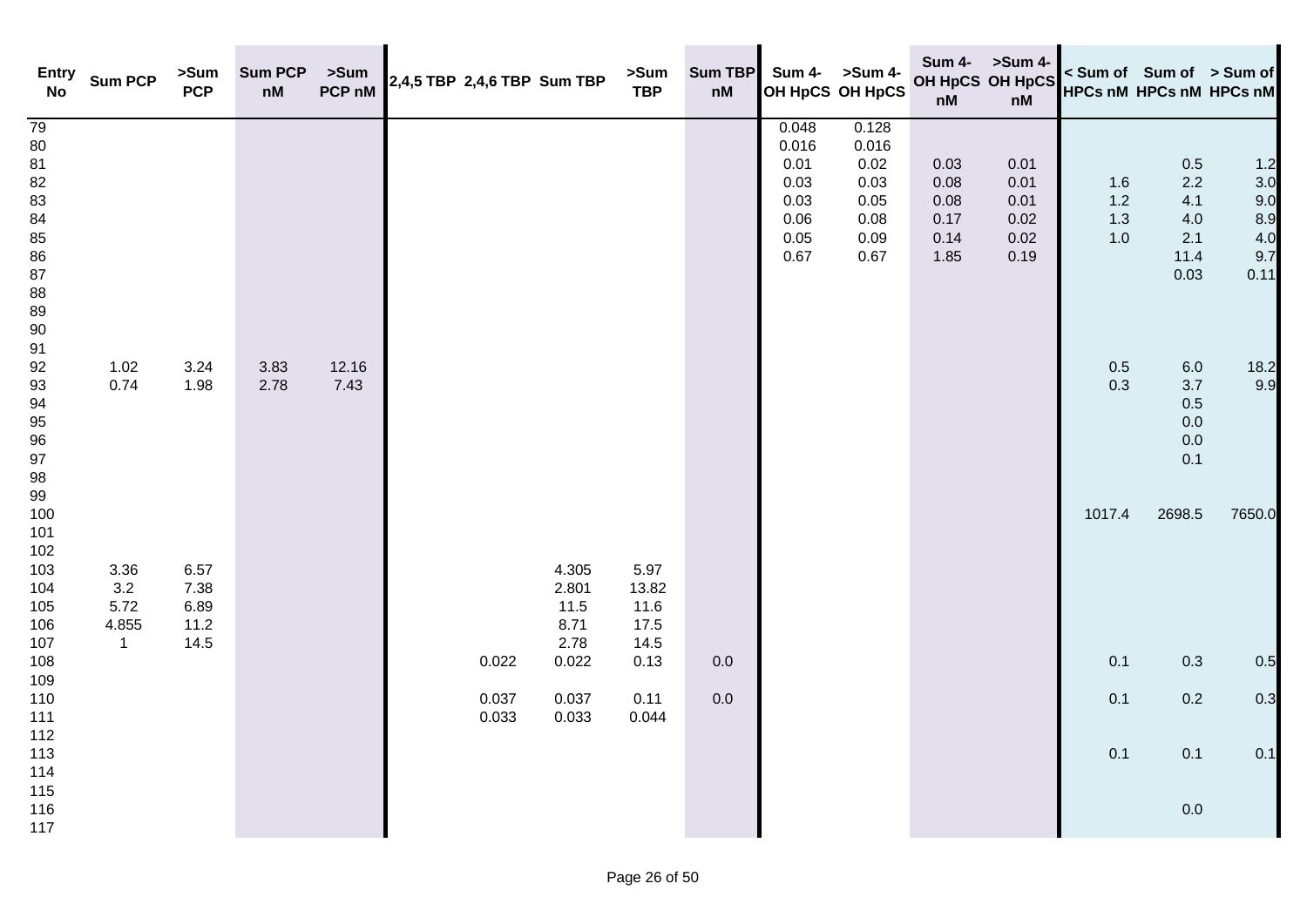| <b>Entry</b><br><b>No</b> | <b>REF ID</b> | <b>Author</b>   | Year             | <b>Publisher</b>                            | Volume | <b>Number</b> | Page |
|---------------------------|---------------|-----------------|------------------|---------------------------------------------|--------|---------------|------|
| 118                       | Exp-OH-19     | Kelly BC        |                  | 2008 Environmental Science and Technology   | 42     | 19            | 7069 |
| 119                       | Exp-OH-65     | Meijer L        |                  | 2008 Environmental Science and Technology   | 42     |               | 3428 |
| 120                       | Exp-OH-65     | Meijer L        |                  | 2008 Environmental Science and Technology   | 42     |               | 3428 |
| 121                       | Exp-OH-20     | Routti H        |                  | 2008 Environmental Science and Technology   | 43     | 23            | 8952 |
| 122                       | Exp-OH-20     | Routti H        |                  | 2008 Environmental Science and Technology   | 43     | 23            | 8952 |
| 123                       | Exp-OH-66     | Bennett E.R.    |                  | 2009 Marine Pollution Bulletin              | 58     |               | 1078 |
| 124                       | Exp-OH-23     | Dallaire R      |                  | 2009 Environmental health perspectives      | 117    | 9             | 1380 |
| 125                       | Exp-OH-56     | Dallaire R      |                  | 2009 Environmental health perspectives      | 117    | 6             | 1014 |
| 126                       | Exp-OH-56     | Dallaire R      |                  | 2009 Environmental health perspectives      | 117    | 6             | 1014 |
| 127                       | Exp-OH-43     | Houde M         |                  | 2009 Environmental toxicology and chemistry | 28     | 10            | 2061 |
| 128                       | Exp-OH-43     | Houde M         |                  | 2009 Environmental toxicology and chemistry | 28     | 10            | 2061 |
| 129                       | Exp-OH-41     | Jörundsdóttir H |                  | 2009 Science of the total environment       | 407    |               | 4174 |
| 130                       | Exp-OH-41     | Jörundsdóttir H |                  | 2009 Science of the total environment       | 407    |               | 4174 |
| 131                       | Exp-OH-41     | Jörundsdóttir H |                  | 2009 Science of the total environment       | 407    |               | 4174 |
| 132                       | Exp-OH-41     | Jörundsdóttir H |                  | 2009 Science of the total environment       | 407    |               | 4174 |
| 133                       | Exp-OH-41     | Jörundsdóttir H |                  | 2009 Science of the total environment       | 407    |               | 4174 |
| 134                       | Exp-OH-41     | Jörundsdóttir H |                  | 2009 Science of the total environment       | 407    |               | 4174 |
| 135                       | Exp-OH-55     | Kunise T        | 2009 Chemosphere |                                             | 74     |               | 950  |
| 136                       | Exp-OH-55     | Kunise T        | 2009 Chemosphere |                                             | 74     |               | 950  |
| 137                       | Exp-OH-55     | Kunise T        | 2009 Chemosphere |                                             | 74     |               | 950  |
| 138                       | Exp-OH-55     | Kunise T        | 2009 Chemosphere |                                             | 74     |               | 950  |
| 139                       | Exp-OH-55     | Kunise T        | 2009 Chemosphere |                                             | 74     |               | 950  |
| 140                       | Exp-OH-55     | Kunise T        | 2009 Chemosphere |                                             | 74     |               | 950  |
| 141                       | Exp-OH-55     | Kunise T        | 2009 Chemosphere |                                             | 74     |               | 950  |
| 142                       | Exp-OH-55     | Kunise T        | 2009 Chemosphere |                                             | 74     |               | 950  |
| 143                       | Exp-OH-60     | Montie E.W.     |                  | 2009 Environmental pollution                | 154    |               | 2345 |
| 144                       | Exp-OH-60     | Montie E.W.     |                  | 2009 Environmental pollution                | 154    |               | 2345 |
| 145                       | Exp-OH-60     | Montie E.W.     |                  | 2009 Environmental pollution                | 154    |               | 2345 |
| 146                       | Exp-OH-22     | Park JS         |                  | 2009 Marine environmental research          | 67     |               | 129  |
| 147                       | Exp-OH-22     | Park JS         |                  | 2009 Marine environmental research          | 67     |               | 129  |
| 148                       | Exp-OH-22     | Park JS         |                  | 2009 Marine environmental research          | 67     |               | 129  |
| 149                       | Exp-OH-35     | Park JS         |                  | 2009 Environmetn International              | 35     |               | 937  |
| 150                       | Exp-OH-35     | Park JS         |                  | 2009 Environmetn International              | 35     |               | 937  |
| 151                       | Exp-OH-36     | Park JS         |                  | 2009 ECL Report 2009-001                    |        |               |      |
| 152                       | Exp-OH-53     | Park JS         |                  | 2009 Environmental health perspectives      | 117    | 10            | 1600 |
| 153                       | Exp-OH-53     | Park JS         |                  | 2009 Environmental health perspectives      | 117    | 10            | 1600 |
| 154                       | Exp-OH-24     | Qiu X           |                  | 2009 Environmental health perspectives      | 117    | 1             | 93   |
| 155                       | Exp-OH-24     | Qiu X           |                  | 2009 Environmental health perspectives      | 117    | $\mathbf 1$   | 93   |
| 156                       | Exp-OH-25     | Routti H        |                  | 2009 Environmental Science and Technology   | 43     | 10            | 3494 |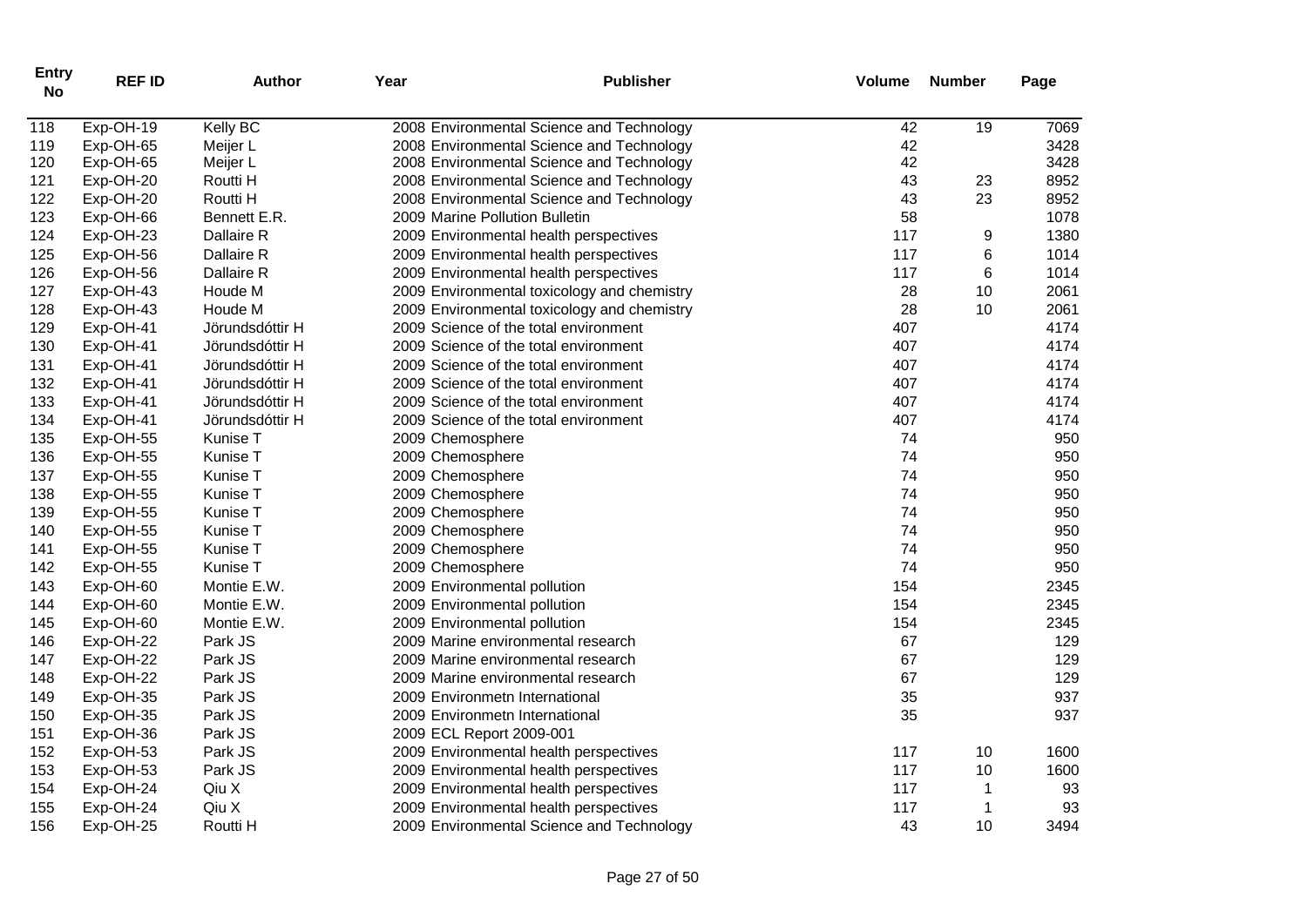| <b>Entry</b><br><b>No</b> | <b>Common name</b>           | Name                     | <b>Species</b><br>group I | Species group II | Gender  | <b>Age/Status</b> | <b>Source</b>    | Year | <b>Entry</b><br><b>No</b> |
|---------------------------|------------------------------|--------------------------|---------------------------|------------------|---------|-------------------|------------------|------|---------------------------|
| $\overline{118}$          | Beluga whale                 | Delphinapterus leucas    | Whale                     | Cetacean         | Males   | Adult             | Survey           | 2003 | 118                       |
| 119                       | Human                        | Hommo Sapiens            | Human                     | Human            | Females | Adult             | Cohort           | 2002 | 119                       |
| 120                       | Human                        | Hommo Sapiens            | Human                     | Human            | Mixed   | Fetus             | Cohort           | 2002 | 120                       |
| 121                       | Ringed seal                  | Phoca hispida            | Seal                      | Mammals          | Mixed   | Adult             | Survey           | 2007 | 121                       |
| 122                       | Ringed seal                  | Phoca hispida            | Seal                      | Mammals          | Mixed   | Adult             | Survey           | 2007 | 122                       |
| 123                       | Killer whale                 | Orcinus orca             | Whale                     | Cetacean         | Females | Adult             | Captive          | 2000 | 123                       |
| 124                       | Human                        | Hommo Sapiens            | Human                     | Human            | Mixed   | Adult             | Survey exp       | 2004 | 124                       |
| 125                       | Human                        | Hommo Sapiens            | Human                     | Human            | Females | Pregnant          | Survey           | 2001 | 125                       |
| 126                       | Human                        | Hommo Sapiens            | Human                     | Human            | Mixed   | Fetus             | Survey           | 2001 | 126                       |
| 127                       | Bottlenose dolphin           | Tursiops truncatus       | Dolphin                   | Cetacean         | Mixed   | Adult             | Survey           | 2004 | 127                       |
| 128                       | Bottlenose dolphin           | Tursiops truncatus       | Dolphin                   | Cetacean         | Mixed   | Adult             | Survey           | 2004 | 128                       |
| 129                       | Guillemot                    | Uria aalge               | Guillemot                 | <b>Birds</b>     | Eggs    | Fetus             | Survey           | 2005 | 129                       |
| 130                       | Guillemot                    | Uria aalge               | Guillemot                 | <b>Birds</b>     | Eggs    | Fetus             | Survey           | 2005 | 130                       |
| 131                       | Guillemot                    | Uria aalge               | Guillemot                 | <b>Birds</b>     | Eggs    | Fetus             | Survey           | 2005 | 131                       |
| 132                       | Guillemot                    | Uria aalge               | Guillemot                 | <b>Birds</b>     | Eggs    | Fetus             | Survey           | 2005 | 132                       |
| 133                       | Guillemot                    | Uria aalge               | Guillemot                 | <b>Birds</b>     | Eggs    | Fetus             | Survey           | 2005 | 133                       |
| 134                       | Guillemot                    | Uria aalge               | Guillemot                 | <b>Birds</b>     | Eggs    | Fetus             | Survey           | 2005 | 134                       |
| 135                       | Human                        | Hommo Sapiens            | Human                     | Human            | Males   | Adult             | <b>Bank</b>      | 2006 | 135                       |
| 136                       | Cat                          | Felis catus              | Feline                    | Mammals          | Mixed   | Adult             | <b>Bank</b>      | 2006 | 136                       |
| 137                       | Dog                          | Canis lupus familiaris   | Canine                    | Mammals          | Males   | Adult             | <b>Bank</b>      | 2006 | 137                       |
| 138                       | Raccoon dog                  | Nyctereutes procyonoides | Canine                    | Mammals          | Males   | Adult             | <b>Bank</b>      | 2006 | 138                       |
| 139                       | Northern fur seal            | Callorhinus ursinus      | Seal                      | Mammals          | Males   | Adult             | <b>Bank</b>      | 2006 | 139                       |
| 140                       | <b>Blak-tailed gull</b>      | Larus crassirostris      | Gulls                     | <b>Birds</b>     | Males   | Adult             | <b>Bank</b>      | 2006 | 140                       |
| 141                       | Common cormorant             | Phalacrocorax carbo      | Cormorant                 | <b>Birds</b>     | Females | Adult             | <b>Bank</b>      | 2006 | 141                       |
| 142                       | Jungle Crow                  | Corvus macrorhynchos     | Crow                      | <b>Birds</b>     | Males   | Adult             | <b>Bank</b>      | 2006 | 142                       |
| 143                       | Common dolphin               |                          | Dolphin                   | Cetacean         | Females | Adult             | Survey           | 2005 | 143                       |
| 144                       | Atlantic white-sided dolphin |                          | Dolphin                   | Cetacean         | Males   | Adult             | Survey           | 2005 | 144                       |
| 145                       | Atlantic white-sided dolphin |                          | Dolphin                   | Cetacean         | Females | Adult             | Survey           | 2005 | 145                       |
| 146                       | Harbor seal                  | Phoca vitulina           | Seal                      | Mammals          | Mixed   | Juvenile          | Survey           | 2003 | 146                       |
| 147                       | Harbor seal                  | Phoca vitulina           | Seal                      | Mammals          | Mixed   | Adult             | Survey           | 2003 | 147                       |
| 148                       | Harbor seal                  | Phoca vitulina           | Seal                      | Mammals          | Mixed   | Adult             | Survey           | 2003 | 148                       |
| 149                       | Human                        | Hommo Sapiens            | Human                     | Human            | Females | Pregnant          | Survey high PCBs | 1967 | 149                       |
| 150                       | Human                        | Hommo Sapiens            | Human                     | Human            | Females | Pregnant          | Survey Low PCBs  | 1967 | 150                       |
| 151                       | Kestrel                      |                          | Falcon                    | <b>Birds</b>     | Mixed   | Adult             | Survey           | 2007 | 151                       |
| 152                       | Human                        | Hommo Sapiens            | Human                     | Human            | Females | Pregnant          | Survey contam    | 2004 | 152                       |
| 153                       | Human                        | Hommo Sapiens            | Human                     | Human            | Mixed   | Fetus             | Survey contam    | 2004 | 153                       |
| 154                       | Human                        | Hommo Sapiens            | Human                     | Human            | Mixed   | Fetus             | Survey           | 2004 | 154                       |
| 155                       | Human                        | Hommo Sapiens            | Human                     | Human            | Females | Adult             | Survey           | 2004 | 155                       |
| 156                       | Ringed seal                  | Phoca hispida            | Seal                      | Mammals          | Mixed   | Adult             | Survey           | 2006 | 156                       |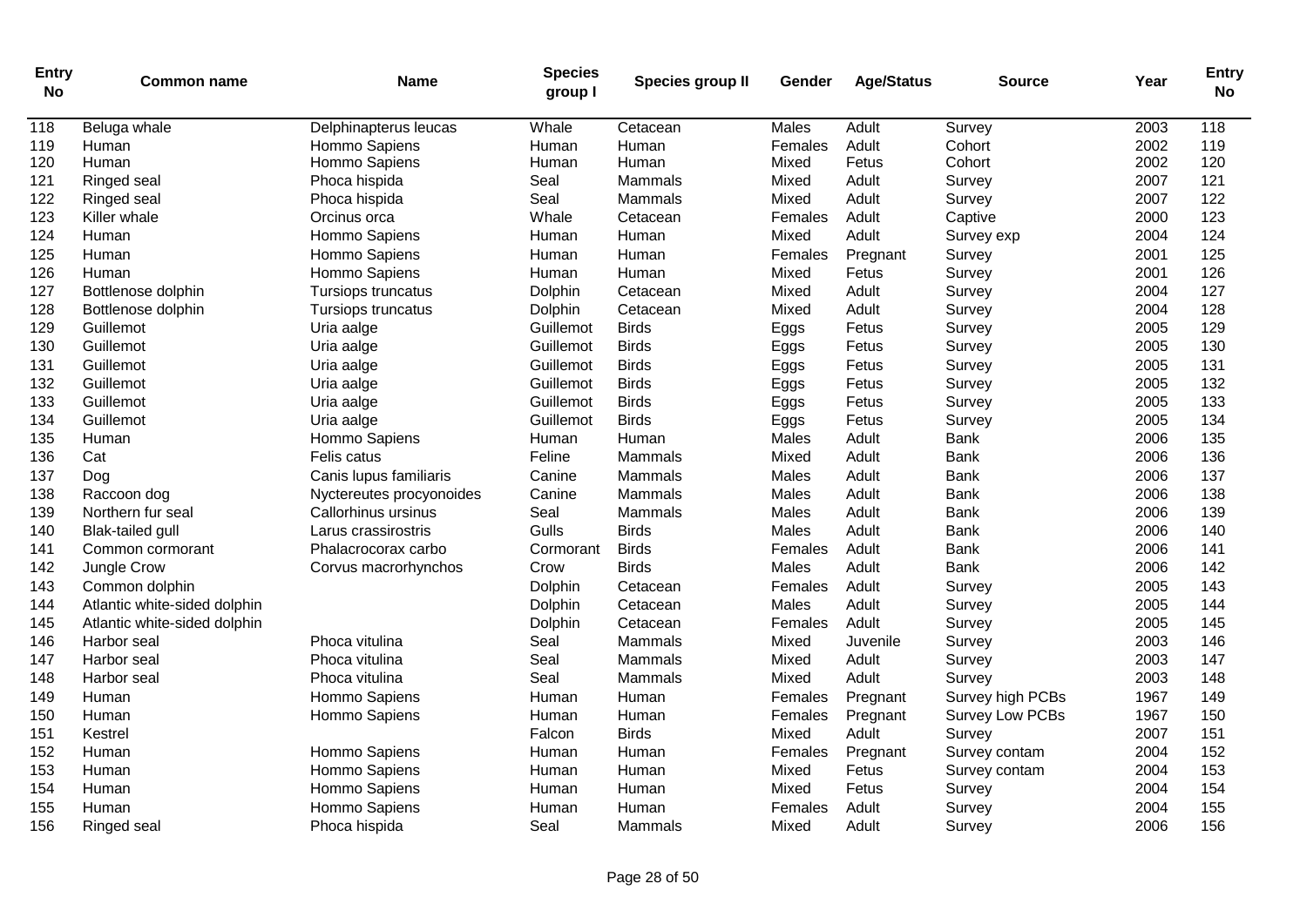| Region               | Coastal    | Level of<br>exposure | <b>Original Tissue</b> | <b>Tissue</b> | n              | Lipid %   | Average        | LD values               |
|----------------------|------------|----------------------|------------------------|---------------|----------------|-----------|----------------|-------------------------|
| Canada               | <b>YES</b> | Not especif          | <b>Blubber</b>         | Blubber       | 21             | 89.4      | AM             | <b>NR</b>               |
| Netherlands          | Not specif | Not especif          | Serum                  | Blood         | 90             | 0.7       | Median         | NS>MDL                  |
| Netherlands          | Not specif | Not especif          | Cord serum             | <b>Blood</b>  | 9              | 0.5       | Median         | NS>MDL                  |
| Svalbard             | <b>YES</b> | Medium               | Plasma                 | <b>Blood</b>  | 21             | 0.7       | AM             | Sam <lod< td=""></lod<> |
| <b>Baltic</b>        | <b>YES</b> | High                 | Plasma                 | <b>Blood</b>  | 23             | 0.7       | AM             | Sam <lod< td=""></lod<> |
| <b>USA</b>           | <b>YES</b> | Not especif          | Plasma                 | <b>Blood</b>  | 1              | 0.0781    | $\mathbf 1$    | <b>NR</b>               |
| Inuit                | Not specif | Not especif          | Plasma                 | <b>Blood</b>  | 623            | 0.7       | <b>GM</b>      | Sam <lod< td=""></lod<> |
| Inuit                | <b>YES</b> | Not especif          | Plasma                 | <b>Blood</b>  | 120            | <b>NR</b> | <b>GM</b>      | NS>MDL                  |
| Inuit                | <b>YES</b> | Not especif          | Cord plasma            | <b>Blood</b>  | 95             | <b>NR</b> | <b>GM</b>      | NS>MDL                  |
| Florida              | <b>YES</b> | Not especif          | Plasma                 | Blood         | 33             | 1.5       | AM             | NS>MDL                  |
| South Carolina       | <b>YES</b> | Not especif          | Plasma                 | <b>Blood</b>  | 20             | 1.5       | AM             | NS>MDL                  |
| Iceland              | Not specif | Low                  | Eggs                   | Eggs          | 10             | 13.0      | <b>GM</b>      | Sam <lod< td=""></lod<> |
| Faroe Islands        | Not specif | Medium               | Eggs                   | Eggs          | 10             | 12.0      | <b>GM</b>      | Sam <lod< td=""></lod<> |
| Norway               | Not specif | Low                  | Eggs                   | Eggs          | 10             | 15.0      | <b>GM</b>      | Sam <lod< td=""></lod<> |
| Norway               | Not specif | Low                  | Eggs                   | Eggs          | 10             | 13.0      | <b>GM</b>      | Sam <lod< td=""></lod<> |
| Norway               | Not specif | Low                  | Eggs                   | Eggs          | 10             | 12.0      | <b>GM</b>      | Sam <lod< td=""></lod<> |
| Sweden               | Not specif | High                 | Eggs                   | Eggs          | 10             | 14.0      | <b>GM</b>      | Sam <lod< td=""></lod<> |
| Japan                | Not specif | Not especif          | W.Blood                | <b>Blood</b>  | 1              | <b>NR</b> | $\mathbf 1$    | Sam <lod< td=""></lod<> |
| Japan                | Not specif | Not especif          | W.Blood                | Blood         | 1              | <b>NR</b> | 5              | Sam <lod< td=""></lod<> |
| Japan                | Not specif | Not especif          | W.Blood                | Blood         | 1              | <b>NR</b> | 1              | Sam <lod< td=""></lod<> |
| Japan                | Not specif | Not especif          | W.Blood                | Blood         | 1              | <b>NR</b> | $\mathbf 1$    | Sam <lod< td=""></lod<> |
| Japan                | Not specif | Not especif          | W.Blood                | <b>Blood</b>  | 1              | <b>NR</b> | $\mathbf 1$    | Sam <lod< td=""></lod<> |
| Japan                | Not specif | Not especif          | W.Blood                | <b>Blood</b>  | 1              | <b>NR</b> | $\overline{c}$ | Sam <lod< td=""></lod<> |
| Japan                | Not specif | Not especif          | W.Blood                | <b>Blood</b>  | 1              | <b>NR</b> | 1              | Sam <lod< td=""></lod<> |
| Japan                | Not specif | Not especif          | W.Blood                | <b>Blood</b>  | $\mathbf 1$    | <b>NR</b> | 1              | Sam <lod< td=""></lod<> |
| <b>USA</b>           | <b>YES</b> | Not especif          | <b>CSF</b>             | <b>Brain</b>  | $\overline{c}$ | <b>NR</b> | AM             | Sam <lod< td=""></lod<> |
| <b>USA</b>           | <b>YES</b> | Not especif          | <b>CSF</b>             | <b>Brain</b>  | $\overline{c}$ | <b>NR</b> | AM             | Sam <lod< td=""></lod<> |
| <b>USA</b>           | <b>YES</b> | Not especif          | <b>CSF</b>             | <b>Brain</b>  | 6              | <b>NR</b> | AM             | Sam <lod< td=""></lod<> |
| San Francisco        | <b>YES</b> | High                 | Liver                  | Liver         | 4              | 3.5       | Median         | <b>NR</b>               |
| San Francisco        | <b>YES</b> | High                 | Liver                  | Liver         | 5              | 3.5       | Median         | <b>NR</b>               |
| <b>Gulf of Maine</b> | <b>YES</b> | Medium               | Liver                  | Liver         | 5              | 3.5       | Median         | <b>NR</b>               |
| California           | Not specif | High                 | Serum                  | <b>Blood</b>  | 15             | 0.7       | Median         | Sam <lod< td=""></lod<> |
| California           | Not specif | Low                  | Serum                  | <b>Blood</b>  | 15             | 0.7       | Median         | Sam <lod< td=""></lod<> |
| California           | Not specif | Not especif          | Plasma                 | <b>Blood</b>  | 10             | 1.4       | Max            | <b>NR</b>               |
| Slovakia             | <b>NO</b>  | High                 | Plasma                 | Blood         | 147            | <b>NR</b> | AM             | all                     |
| Slovakia             | <b>NO</b>  | High                 | Cord plasma            | <b>Blood</b>  | 80             | <b>NR</b> | AM             | all                     |
| <b>USA</b>           | <b>NO</b>  | Not especif          | Cord plasma            | <b>Blood</b>  | 16             | 0.5       | AM             | NS>MDL                  |
| <b>USA</b>           | <b>NO</b>  | Not especif          | Plasma                 | <b>Blood</b>  | 4              | 0.7       | AM             | NS>MDL                  |
| Svalbard             | <b>YES</b> | Medium               | Plasma                 | Blood         | 18             | 0.7       | <b>GM</b>      | <b>NR</b>               |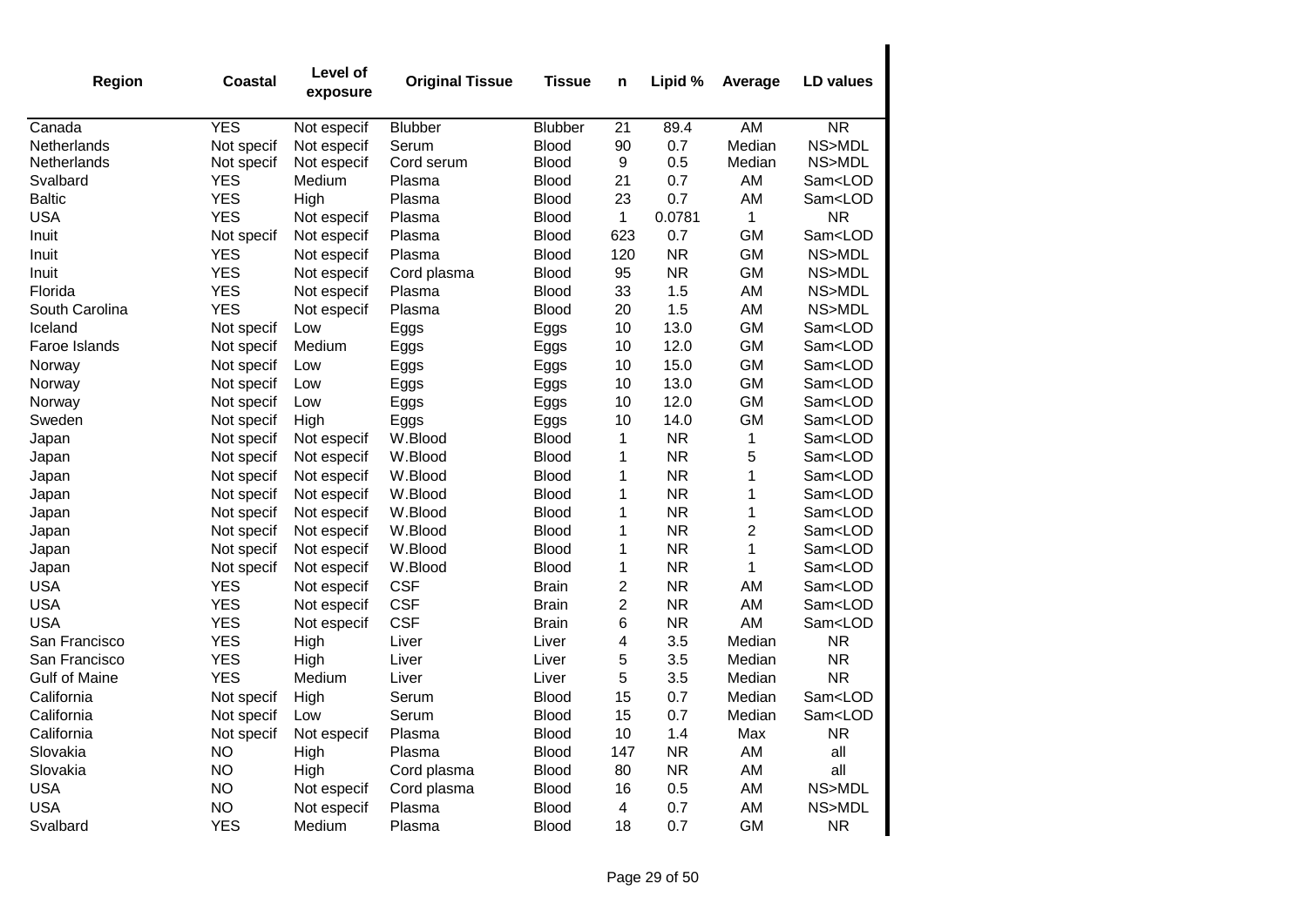| <b>Entry</b><br><b>No</b>                                                                             |                                            | PCB 105 PCB 118 PCB 153 PCB 138 PCB 146                   |                                                              |                                                                |                                              | <b>PCB</b><br>180                          |                                             |                                                                | PCB 183 PCB 187 >PCB 153                      | No of cong<br>summed                                                             | <b>Sum PCBs</b>                                                                                     | > Sum<br><b>PCBs</b>                                                       |
|-------------------------------------------------------------------------------------------------------|--------------------------------------------|-----------------------------------------------------------|--------------------------------------------------------------|----------------------------------------------------------------|----------------------------------------------|--------------------------------------------|---------------------------------------------|----------------------------------------------------------------|-----------------------------------------------|----------------------------------------------------------------------------------|-----------------------------------------------------------------------------------------------------|----------------------------------------------------------------------------|
| 118<br>119<br>120<br>121<br>122<br>123<br>124<br>125<br>126<br>127                                    | 0.078                                      | 0.023                                                     | 0.180<br>0.89<br>0.2                                         | 0.078                                                          | 0.022                                        |                                            | 0.008                                       | 0.035                                                          | 5.805                                         | $\mathbf 1$<br>$\mathbf{1}$<br>43<br>43<br>47<br>20                              | 0.441<br>0.45<br>22<br>57<br>31.9<br>4.452                                                          | 1.61<br>0.77<br>260<br>185<br>99.820                                       |
| 128<br>129<br>130<br>131<br>132<br>133<br>134<br>135<br>136<br>137<br>138<br>139<br>140<br>141<br>142 |                                            |                                                           | 48.1<br>30<br>43.5<br>46.8<br>34.8<br>350                    |                                                                |                                              |                                            |                                             |                                                                | 97.5<br>40.8<br>73.5<br>88.4<br>51.6<br>532   | 16<br>16<br>16<br>16<br>16<br>16<br>37<br>37<br>37<br>37<br>37<br>37<br>37<br>37 | 48.1<br>30<br>43.5<br>46.8<br>34.8<br>350<br>0.59<br>0.16<br>0.079<br>0.92<br>7.8<br>21<br>17<br>11 | 97.5<br>40.8<br>73.5<br>88.4<br>51.6<br>532                                |
| 143<br>144<br>145<br>146<br>147<br>148<br>149<br>150<br>151<br>152<br>153<br>154<br>155<br>156        | 0.03<br>0.04<br>0.04<br>1.05<br>2.1<br>1.4 | 0.6<br>0.2<br>0.19<br>2.45<br>5.95<br>2.8<br>0.49<br>0.29 | 1.3<br>3.5<br>1.1<br>46.2<br>324.1<br>254.45<br>0.85<br>0.43 | 0.7<br>1.8<br>0.6<br>34.532<br>188.65<br>148.05<br>0.82<br>0.4 | 0.18<br>0.31<br>0.15<br>8.4<br>47.6<br>31.15 | 0.32<br>1.2<br>0.3<br>21<br>135.1<br>83.65 | 0.1<br>0.3<br>0.15<br>7.7<br>43.05<br>24.15 | 0.26<br>0.92<br>0.28<br>23.8<br>158.55<br>78.75<br>0.22<br>0.1 | 1.57<br>3.99<br>2.47<br>300.3<br>310.8<br>777 | 46<br>46<br>46<br>8<br>8<br>8<br>11<br>11                                        | 6.03<br>13.205<br>4.93<br>228.55<br>1246<br>784<br>3.85<br>2.08                                     | 7.78<br>11.01<br>10.56<br>1256.5<br>1246<br>2229.5<br>7.99<br>2.67<br>45.4 |

 $\blacksquare$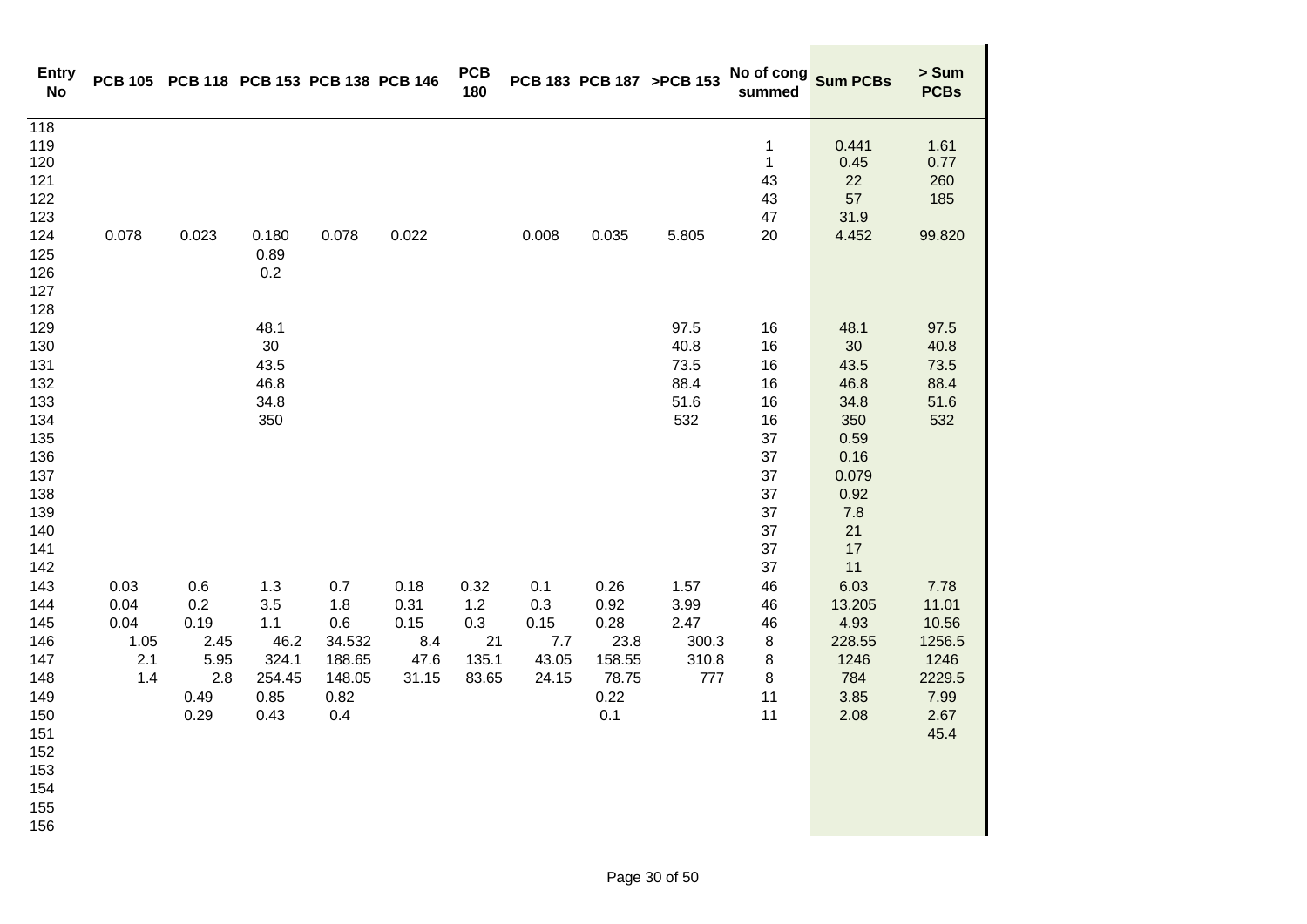| <b>Entry</b><br>No                                                                                                                                                                               | 4-OH                                                                                                                                  | $3-OH$                                                                                      | $3'$ -OH<br>PCB 107 PCB 153 PCB 138 PCB 146 PCB 187                                                                                                                                            | 4-OH                                                                                                                                  | 4-OH                                                                                                                               | No of<br>cong<br>summed                                                                                                                  | <b>Sum OH-PCBs</b>                                                                                                                                                                                               | < Sum OH<br><b>PCBs</b>                                                                             | >Sum OH<br><b>PCBs</b>                                                                                                   | <b>Sum OH</b><br>PCBs (nM)                                                        | <sum oh<br="">PCBs (nM)</sum>                 | >Sum OH<br>PCBs (nM)                            | <b>PCB</b><br><b>Ratio</b><br>sum                                                                                                                                             | <b>PCB</b><br><b>Ratio</b><br>>Sum                                                                       |
|--------------------------------------------------------------------------------------------------------------------------------------------------------------------------------------------------|---------------------------------------------------------------------------------------------------------------------------------------|---------------------------------------------------------------------------------------------|------------------------------------------------------------------------------------------------------------------------------------------------------------------------------------------------|---------------------------------------------------------------------------------------------------------------------------------------|------------------------------------------------------------------------------------------------------------------------------------|------------------------------------------------------------------------------------------------------------------------------------------|------------------------------------------------------------------------------------------------------------------------------------------------------------------------------------------------------------------|-----------------------------------------------------------------------------------------------------|--------------------------------------------------------------------------------------------------------------------------|-----------------------------------------------------------------------------------|-----------------------------------------------|-------------------------------------------------|-------------------------------------------------------------------------------------------------------------------------------------------------------------------------------|----------------------------------------------------------------------------------------------------------|
| 118<br>119<br>120<br>121<br>122<br>123<br>124<br>125<br>126<br>127                                                                                                                               | 0.026<br>0.017<br>0.173                                                                                                               | 0.036                                                                                       | 0.030                                                                                                                                                                                          | 0.1<br>0.09<br>0.137                                                                                                                  | 0.08<br>0.058<br>0.158                                                                                                             | 3<br>3<br>8<br>8<br>14<br>10.000                                                                                                         | 0.205<br>0.165<br>0.37<br>13.8<br>6.5<br>0.642<br>0.316<br>0.246                                                                                                                                                 | 0.072<br>0.078<br>0.02<br>3.1<br>0.039<br>0.109<br>0.195                                            | 1.3<br>0.467<br>1.2<br>37<br>14.600<br>1.517<br>0.309                                                                    | 0.5<br>0.4<br>1.0<br>36.4<br>17.2<br>1.7<br>0.8<br>0.6                            | 0.2<br>0.2<br>0.1<br>8.2<br>0.1<br>0.3<br>0.5 | 3.4<br>1.2<br>3.2<br>97.7<br>38.5<br>4.0<br>0.8 | 0.46<br>0.37<br>0.02<br>0.24<br>0.20<br>0.14                                                                                                                                  | 0.807<br>0.606<br>0.005<br>0.200<br>0.146                                                                |
| 128<br>129<br>130<br>131<br>132<br>133<br>134<br>135<br>136<br>137<br>138<br>139<br>140<br>141<br>142<br>143<br>144<br>145<br>146<br>147<br>148<br>149<br>150<br>151<br>152<br>153<br>154<br>155 | 0.035<br>0.1<br>0.015<br>0.02<br>0.046<br>0.017<br>14<br>0.0037<br>2.435<br>8.915<br>10.26<br>0.140<br>0.910<br>0.595<br>0.08<br>0.05 | 1.079<br>0.876<br>1.65<br>0.884<br>0.84<br>12.04<br>0.035<br>0.035<br>0.070<br>0.02<br>0.01 | 0.273<br>0.252<br>0.45<br>0.247<br>0.24<br>3.5<br>0.0054<br>0.0005<br>0.0005<br>0.0078<br>0.0005<br>0.0069<br>0.0035<br>0.0015<br>0.8<br>0.8<br>0.8<br>0.035<br>0.035<br>0.175<br>0.03<br>0.01 | 0.026<br>0.0069<br>0.089<br>0.16<br>0.0048<br>0.067<br>0.27<br>0.0046<br>0.8<br>0.8<br>0.8<br>0.035<br>0.070<br>0.280<br>0.05<br>0.03 | 0.059<br>0.0088<br>0.31<br>0.74<br>0.00048<br>0.69<br>0.47<br>0.04<br>0.8<br>0.8<br>0.8<br>0.035<br>0.140<br>0.280<br>0.28<br>0.19 | 14<br>14<br>14<br>14<br>14<br>14<br>19<br>19<br>19<br>19<br>19<br>19<br>19<br>19<br>32<br>32<br>32<br>17<br>17<br>17<br>8<br>8<br>8<br>8 | 1.508<br>1.272<br>2.31<br>1.248<br>1.182<br>17.92<br>0.22<br>0.84<br>2.3<br>$\overline{4}$<br>0.51<br>1.6<br>2.4<br>0.12<br>2.435<br>8.915<br>10.26<br>0.140<br>1.575<br>1.575<br>0.44<br>0.25<br>0.671<br>0.497 | 0.8788<br>0.6228<br>0.9876<br>0.534<br>0.7128<br>9.324<br>0.140<br>0.595<br>0.665<br>0.149<br>0.112 | 2.821<br>2.748<br>3.036<br>2.196<br>2.232<br>30.12<br>1.190<br>24.255<br>2.240<br>0.98<br>0.69<br>2.11<br>1.981<br>1.495 | 0.6<br>2.2<br>6.1<br>10.6<br>1.3<br>4.2<br>6.3<br>0.3<br>1.2<br>0.7<br>1.8<br>1.3 | 0.0<br>0.0<br>0.4<br>0.3                      | 2.6<br>1.8<br>5.6<br>5.2<br>3.9                 | 0.03<br>0.04<br>0.05<br>0.03<br>0.03<br>0.05<br>0.37<br>5.25<br>29.11<br>4.35<br>0.07<br>0.08<br>0.14<br>0.01<br>0.40<br>0.68<br>2.08<br>0.00<br>0.00<br>0.00<br>0.11<br>0.12 | 0.029<br>0.067<br>0.041<br>0.025<br>0.043<br>0.057<br>0.001<br>0.019<br>0.001<br>0.123<br>0.258<br>0.046 |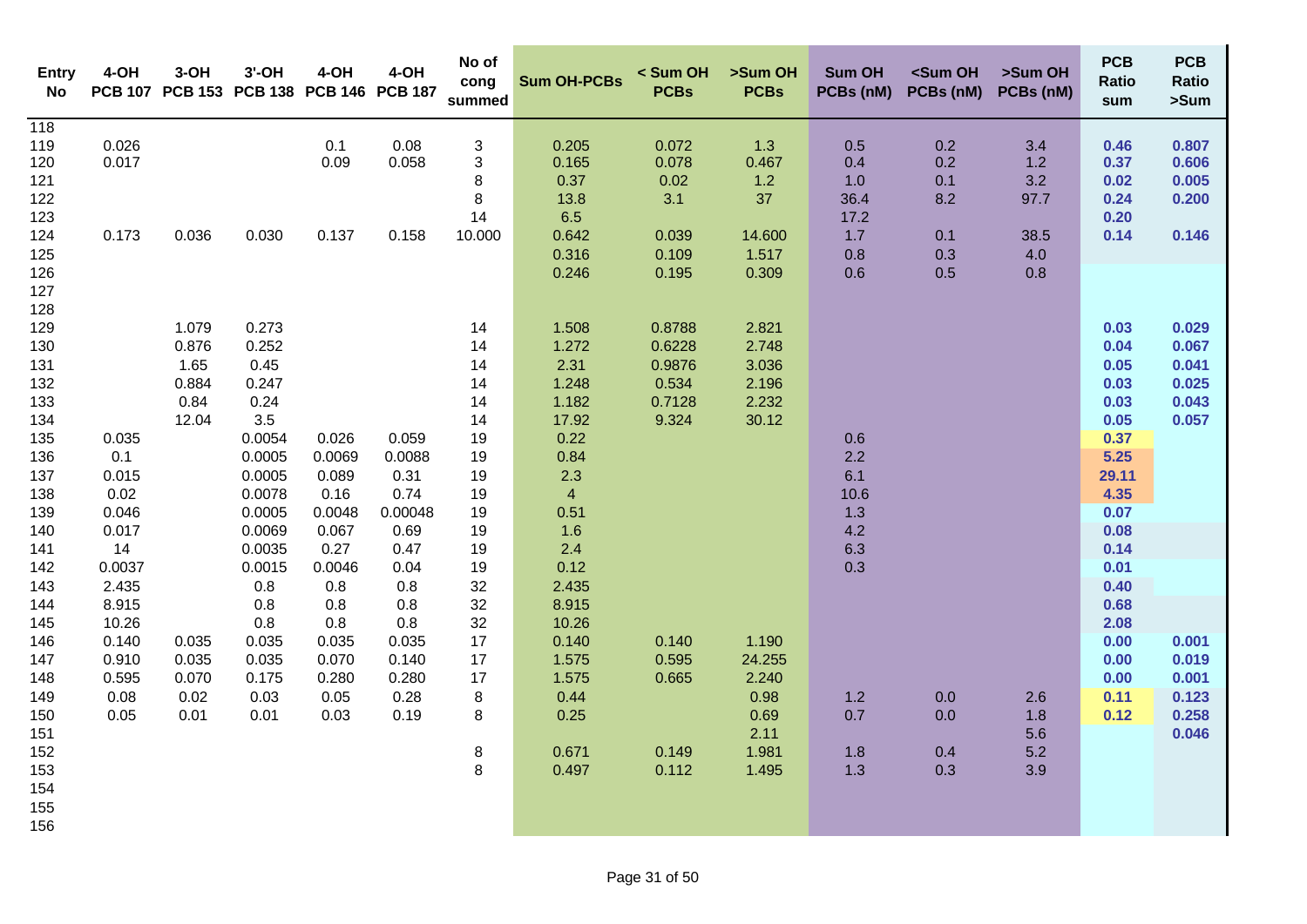| <b>Entry</b><br>No | <b>BDE-47</b> | <b>BDE 99</b> | <b>BDE 100</b> | <b>BDE 153</b> | <b>BDE 154-</b><br><b>BB 153</b> | <b>BDE 209</b> | >BDE 47 | No cong<br>summed |                  | Sum BDEs >Sum BDEs | 2'-OH BDE<br>68 | 4'-OH BDE<br>17 | 4-OH-BDE<br>42 |
|--------------------|---------------|---------------|----------------|----------------|----------------------------------|----------------|---------|-------------------|------------------|--------------------|-----------------|-----------------|----------------|
| 118<br>119         | 0.0056        | 0.0014        | 0.0014         | 0.0112         | 0.0035                           |                | 0.0427  | $\mathbf 5$       | 30.396<br>0.0231 | 0.2317             |                 |                 |                |
| 120                | 0.0025        | 0.0005        | 0.0007         | 0.0045         | 0.0015                           |                | 0.011   | $\mathbf 5$       | 0.0095           | 0.03               |                 |                 |                |
| 121                |               |               |                |                |                                  |                |         |                   |                  |                    |                 |                 |                |
| 122                |               |               |                |                |                                  |                |         |                   |                  |                    |                 |                 |                |
| 123                |               |               |                |                |                                  |                |         | 39                | 1.07             |                    |                 |                 |                |
| 124                |               |               |                |                |                                  |                |         |                   |                  |                    |                 |                 |                |
| 125                |               |               |                |                |                                  |                |         |                   |                  |                    |                 |                 |                |
| 126                |               |               |                |                |                                  |                |         |                   |                  |                    |                 |                 |                |
| 127                | 2.8           | 0.28          | 1.4            | 0.24           | 0.57                             |                |         | 12                | 5.5              | $5.6$              | 0.056           | 0.013           | 0.0088         |
| 128                | 18            | 2.2           | 6.5            | $1.2$          | $2.2\,$                          |                |         | 12                | 30 <sub>o</sub>  | 26                 | 0.06            | 0.105           | 0.049          |
| 129                | 4.94          | 1.32          |                | 0.31           |                                  | 0.11           | 11.52   | 15                | 6.30             | 12.84              | 0.0384          |                 |                |
| 130                | 2.52          | 0.94          |                | 0.25           |                                  | 0.11           | 7.54    | 15                | 3.82             | 10.66              | 0.026           |                 |                |
| 131                | 0.89          | 0.32          |                | 0.07           |                                  |                | 4.35    | 15                | 1.27             | 5.51               | 0.063           |                 |                |
| 132                | 1.56          | 0.22          |                | 0.06           |                                  |                | 3.64    | 15                | 1.84             | 4.36               | 0.0645          |                 |                |
| 133                | 1.20          | 0.20          |                | 0.03           |                                  |                | 3.24    | 15                | 1.44             | 4.00               | 0.00016154      |                 |                |
| 134                | 16.80         | 3.22          |                | 0.53           |                                  |                | 26.60   | 15                | 20.55            | 33.56              | 1.54            |                 |                |
| 135                |               |               |                |                |                                  |                |         |                   |                  |                    |                 |                 |                |
| 136<br>137         |               |               |                |                |                                  |                |         |                   |                  |                    |                 |                 |                |
| 138                |               |               |                |                |                                  |                |         |                   |                  |                    |                 |                 |                |
| 139                |               |               |                |                |                                  |                |         |                   |                  |                    |                 |                 |                |
| 140                |               |               |                |                |                                  |                |         |                   |                  |                    |                 |                 |                |
| 141                |               |               |                |                |                                  |                |         |                   |                  |                    |                 |                 |                |
| 142                |               |               |                |                |                                  |                |         |                   |                  |                    |                 |                 |                |
| 143                | 0.58          | 0.02          | 0.12           | 0.19           | 0.19                             | 0.19           |         | 35                | 0.64             |                    | 0.009           | 0.009           | 0.009          |
| 144                | 0.77          | 0.06          | 0.23           | 0.2            | 0.19                             | 0.19           |         | 35                | 1.145            |                    | 0.009           | 0.009           | 0.009          |
| 145                | 13.19         | 0.1           | 0.1            | 0.19           | 0.19                             | 0.19           |         | 35                | 13.29            |                    | 0.009           | 0.009           | 0.009          |
| 146                |               |               |                |                |                                  |                |         |                   |                  |                    |                 |                 |                |
| 147                |               |               |                |                |                                  |                |         |                   |                  |                    |                 |                 |                |
| 148                |               |               |                |                |                                  |                |         |                   |                  |                    |                 |                 |                |
| 149                |               |               |                |                |                                  |                |         |                   |                  |                    |                 |                 |                |
| 150                |               |               |                |                |                                  |                |         |                   |                  |                    |                 |                 |                |
| 151                |               |               |                |                |                                  |                |         |                   |                  |                    |                 |                 |                |
| 152                |               |               |                |                |                                  |                |         |                   |                  |                    |                 |                 |                |
| 153<br>154         | 0.35          | 0.11          | 0.06           | 0.047          | 0.023                            |                |         | 10                | 0.6              | 0.875              |                 | 0.00005         | 0.0045         |
| 155                | 0.0035        | 0.021         | 0.021          | 0.0469         | 0.0084                           |                |         | 10                | 0.238            | 0.392              |                 | 0.00007         | 0.00007        |
| 156                |               |               |                |                |                                  |                |         | 10                | 0.17             | 1.13               | 0.02            |                 |                |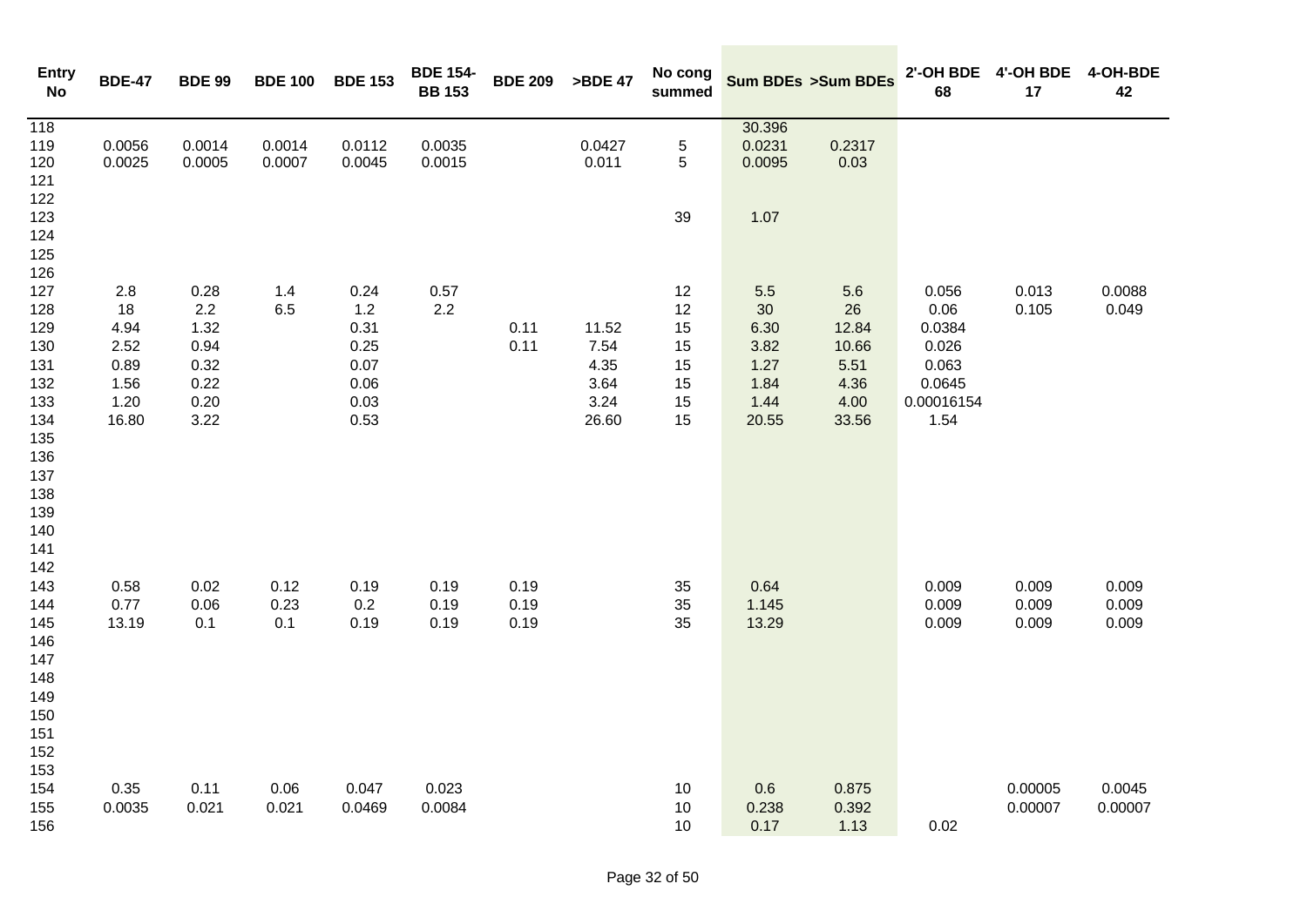| <b>Entry</b><br><b>No</b>                    | 47     | 47               | 3-OH-BDE 6-OH BDE 4'-OH BDE<br>49 | 4-OH-<br><b>BDE 90</b> | No cong<br>summed | Sum OH-<br><b>BDEs</b>     | < Sum OH-<br><b>BDEs</b> | >Sum OH-<br><b>BDEs</b> | Sum OH       | <sum oh<br="">PBDEs (nM) PBDEs (nM) PBDEs (nM)</sum> | >Sum OH | <b>BDE</b><br>Ratio<br><b>Sum</b> | <b>BDE</b><br><b>Ratio</b><br>>Sum |
|----------------------------------------------|--------|------------------|-----------------------------------|------------------------|-------------------|----------------------------|--------------------------|-------------------------|--------------|------------------------------------------------------|---------|-----------------------------------|------------------------------------|
| $\overline{118}$<br>119<br>120<br>121<br>122 |        | 0.0001<br>0.0001 |                                   |                        | 23                | 0.0894<br>0.0001<br>0.0001 | 0.0894                   | 0.05364                 | 0.00<br>0.00 |                                                      |         | 0.00<br>0.00<br>0.01              |                                    |
| 123<br>124<br>125<br>126                     |        |                  |                                   |                        | 15                | 0.076                      |                          |                         | 0.15         |                                                      |         | 0.07                              |                                    |
| 127                                          | 0.0075 | 0.384            | 0.024                             | 0.015                  | 19                | 0.624                      | 0.048                    | 2.1                     | 1.25         | 0.10                                                 | 4.19    | 0.11                              | 0.38                               |
| 128<br>129                                   | 0.041  | 0.541<br>0.504   | 0.091                             | 0.0073                 | 19<br>8           | 1.15<br>0.5496             | 0.347<br>0.3516          | 2.6<br>1.0356           | 2.30         | 0.69                                                 | 5.19    | 0.04<br>0.09                      | 0.10<br>0.08                       |
| 130                                          |        | 0.247            |                                   |                        | 8                 | 0.273                      | 0.12924                  | 0.65                    |              |                                                      |         | 0.07                              | 0.06                               |
| 131                                          |        | 0.345            |                                   |                        | 8                 | 0.405                      | 0.0996                   | 0.765                   |              |                                                      |         | 0.32                              | 0.14                               |
| 132                                          |        | 0.442            |                                   |                        | 8                 | 0.4979                     | 0.0984                   | 2.1463                  |              |                                                      |         | 0.27                              | 0.49                               |
| 133                                          |        | 1.116            |                                   |                        | 8                 | 1.14                       | 0.6096                   | 2.1                     |              |                                                      |         | 0.79                              | 0.52                               |
| 134<br>135                                   |        | 16.8             |                                   |                        | 8                 | 16.94                      | 10.644                   | 31.36                   |              |                                                      |         | 0.82                              | 0.93                               |
| 136                                          |        |                  |                                   |                        |                   |                            |                          |                         |              |                                                      |         |                                   |                                    |
| 137                                          |        |                  |                                   |                        |                   |                            |                          |                         |              |                                                      |         |                                   |                                    |
| 138                                          |        |                  |                                   |                        |                   |                            |                          |                         |              |                                                      |         |                                   |                                    |
| 139<br>140                                   |        |                  |                                   |                        |                   |                            |                          |                         |              |                                                      |         |                                   |                                    |
| 141                                          |        |                  |                                   |                        |                   |                            |                          |                         |              |                                                      |         |                                   |                                    |
| 142                                          |        |                  |                                   |                        |                   |                            |                          |                         |              |                                                      |         |                                   |                                    |
| 143                                          | 0.009  | 0.009            | 0.009                             | 0.009                  | 14                | 0.31                       |                          |                         |              |                                                      |         | 0.48                              |                                    |
| 144                                          | 0.009  | 0.05             | 0.009                             | 0.009                  | 14                | 0.05                       |                          |                         |              |                                                      |         | 0.04                              |                                    |
| 145<br>146                                   | 0.009  | 0.05             | 0.009                             | 0.009                  | 14                | 0.114                      |                          |                         |              |                                                      |         | 0.01                              |                                    |
| 147                                          |        |                  |                                   |                        |                   |                            |                          |                         |              |                                                      |         |                                   |                                    |
| 148                                          |        |                  |                                   |                        |                   |                            |                          |                         |              |                                                      |         |                                   |                                    |
| 149                                          |        |                  |                                   |                        |                   |                            |                          |                         |              |                                                      |         |                                   |                                    |
| 150                                          |        |                  |                                   |                        |                   |                            |                          |                         |              |                                                      |         |                                   |                                    |
| 151<br>152                                   |        |                  |                                   |                        |                   |                            |                          |                         |              |                                                      |         |                                   |                                    |
| 153                                          |        |                  |                                   |                        |                   |                            |                          |                         |              |                                                      |         |                                   |                                    |
| 154                                          | 0.008  | 0.0495           | 0.0045                            |                        | 18                | 0.485                      | 0.21                     | 0.76                    | 0.97         | 0.42                                                 | 1.52    | 0.81                              | 0.87                               |
| 155                                          | 0.0007 | 0.0021           | 0.0015                            |                        | 18                | 0.049                      | 0.0265                   | 0.0435                  | 0.10         | 0.05                                                 | 0.09    | 0.21                              | 0.11                               |
| 156                                          | 0.02   | 0.019            | 0.02                              | 0.02                   | 5                 | 0.019                      | 0.02                     | 0.11                    | 0.04         | 0.04                                                 | 0.22    | 0.11                              | 0.10                               |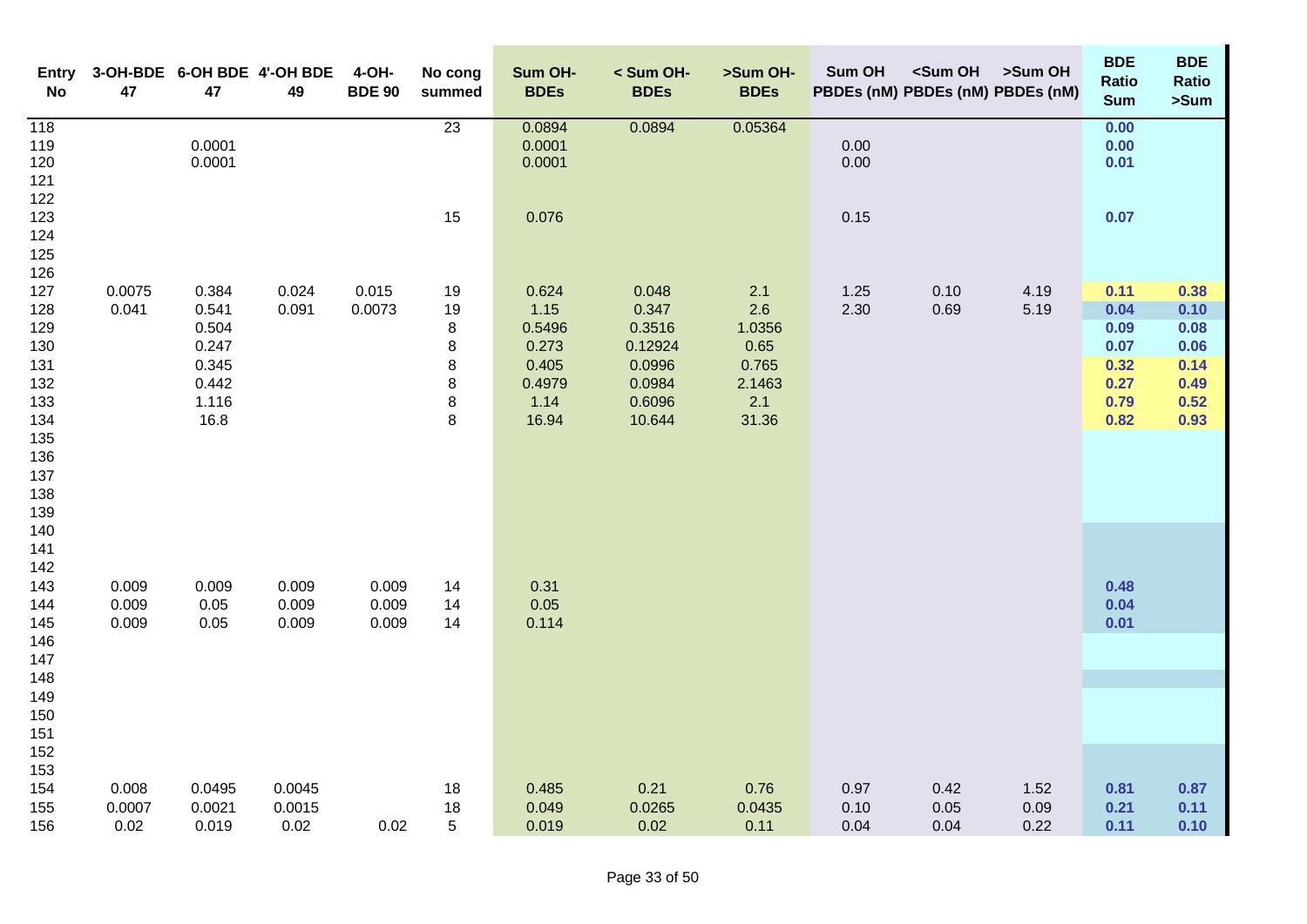| <b>Entry</b><br><b>No</b> | <b>Sum PCP</b> | >Sum<br><b>PCP</b> | <b>Sum PCP</b><br>$\mathsf{n}\mathsf{M}$ | >Sum<br>PCP nM | 2,4,5 TBP 2,4,6 TBP Sum TBP |        |        | >Sum<br><b>TBP</b> | <b>Sum TBP</b><br>nM |                                           | Sum 4- >Sum 4-<br>OH HpCS OH HpCS | OH HpCS OH HpCS<br>$\mathsf{n}\mathsf{M}$ | Sum 4- >Sum 4-<br>nM |            | < Sum of Sum of > Sum of<br>HPCs nM HPCs nM HPCs nM |            |
|---------------------------|----------------|--------------------|------------------------------------------|----------------|-----------------------------|--------|--------|--------------------|----------------------|-------------------------------------------|-----------------------------------|-------------------------------------------|----------------------|------------|-----------------------------------------------------|------------|
| $\overline{118}$<br>119   | 0.97           | $8.5\,$            | 3.64                                     | 31.9           |                             |        |        |                    |                      |                                           |                                   |                                           |                      | 0.2        | 4.2                                                 | 35.3       |
| 120                       | 1.5            | 1.9                | 5.63                                     | 7.1            |                             |        |        |                    |                      |                                           |                                   |                                           |                      | 0.2        | 6.1                                                 | 8.4        |
| 121                       |                |                    |                                          |                |                             |        |        |                    |                      |                                           |                                   |                                           |                      | 0.1        | 1.0                                                 | 3.2        |
| 122                       |                |                    |                                          |                |                             |        |        |                    |                      |                                           |                                   |                                           |                      | 8.2        | 36.4                                                | 97.7       |
| 123                       | 0.3            |                    | 1.13                                     |                |                             |        |        |                    |                      |                                           |                                   |                                           |                      | 0.0        | 18.4                                                | 0.0        |
| 124                       | 0.801          | 18                 | 3.01                                     | 67.57          |                             |        |        |                    |                      |                                           |                                   |                                           |                      | 0.1        | 4.7                                                 | 106.1      |
| 125                       | 0.931          | 2.898              | 3.49                                     | 10.9           |                             |        |        |                    |                      |                                           |                                   |                                           |                      | 0.3        | $4.3$                                               | 14.9       |
| 126<br>127                | 1.078          | 2.913              | 4.05                                     | 10.9           |                             |        |        |                    |                      |                                           |                                   |                                           |                      | 0.5        | 4.7<br>1.2                                          | 11.8       |
| 128                       |                |                    |                                          |                |                             |        |        |                    |                      |                                           |                                   |                                           |                      | 0.1<br>0.7 | 2.3                                                 | 4.2<br>5.2 |
| 129                       |                |                    |                                          |                |                             |        |        |                    |                      |                                           |                                   |                                           |                      |            |                                                     |            |
| 130                       |                |                    |                                          |                |                             |        |        |                    |                      |                                           |                                   |                                           |                      |            |                                                     |            |
| 131                       |                |                    |                                          |                |                             |        |        |                    |                      |                                           |                                   |                                           |                      |            |                                                     |            |
| 132                       |                |                    |                                          |                |                             |        |        |                    |                      |                                           |                                   |                                           |                      |            |                                                     |            |
| 133                       |                |                    |                                          |                |                             |        |        |                    |                      |                                           |                                   |                                           |                      |            |                                                     |            |
| 134                       |                |                    |                                          |                |                             |        |        |                    |                      |                                           |                                   |                                           |                      |            |                                                     |            |
| 135                       | 0.74           |                    | 2.78                                     |                |                             |        |        |                    |                      |                                           |                                   |                                           |                      |            | 3.4                                                 |            |
| 136                       | $2.2\,$        |                    | 8.26                                     |                |                             |        |        |                    |                      |                                           |                                   |                                           |                      |            | 10.5                                                |            |
| 137                       | 0.15           |                    | 0.56                                     |                |                             |        |        |                    |                      |                                           |                                   |                                           |                      |            | 6.6                                                 |            |
| 138<br>139                | 1.1<br>0.11    |                    | 4.13<br>0.41                             |                |                             |        |        |                    |                      |                                           |                                   |                                           |                      |            | 14.7<br>1.8                                         |            |
| 140                       | 0.036          |                    | 0.14                                     |                |                             |        |        |                    |                      |                                           |                                   |                                           |                      |            | 4.4                                                 |            |
| 141                       | 0.73           |                    | 2.74                                     |                |                             |        |        |                    |                      |                                           |                                   |                                           |                      |            | 9.1                                                 |            |
| 142                       | 0.13           |                    | 0.49                                     |                |                             |        |        |                    |                      |                                           |                                   |                                           |                      |            | 0.8                                                 |            |
| 143                       |                |                    |                                          |                |                             |        |        |                    |                      |                                           |                                   |                                           |                      |            |                                                     |            |
| 144                       |                |                    |                                          |                |                             |        |        |                    |                      | $\begin{array}{c} 0.8 \\ 0.8 \end{array}$ |                                   |                                           |                      |            |                                                     |            |
| 145                       |                |                    |                                          |                |                             |        |        |                    |                      | $0.8\,$                                   |                                   |                                           |                      |            |                                                     |            |
| 146                       |                |                    |                                          |                |                             |        |        |                    |                      |                                           |                                   |                                           |                      |            |                                                     |            |
| 147                       |                |                    |                                          |                |                             |        |        |                    |                      |                                           |                                   |                                           |                      |            |                                                     |            |
| 148                       |                |                    |                                          |                |                             |        |        |                    |                      |                                           |                                   |                                           |                      |            |                                                     |            |
| 149<br>150                |                |                    |                                          |                |                             |        |        |                    |                      |                                           |                                   |                                           |                      |            | 1.2<br>0.7                                          | 2.6<br>1.8 |
| 151                       |                |                    |                                          |                |                             |        |        |                    |                      |                                           |                                   |                                           |                      |            | 0.00                                                | 5.57       |
| 152                       |                |                    |                                          |                |                             |        |        |                    |                      |                                           |                                   |                                           |                      | 0.4        | 1.8                                                 | 5.2        |
| 153                       |                |                    |                                          |                |                             |        |        |                    |                      |                                           |                                   |                                           |                      | 0.3        | 1.3                                                 | 3.9        |
| 154                       |                |                    |                                          |                | 0.0395                      | 0.028  | 0.1675 |                    | 0.1                  |                                           |                                   |                                           |                      | 0.4        | 1.0                                                 | 1.5        |
| 155                       |                |                    |                                          |                | 0.0014                      | 0.0056 | 0.0175 |                    | 0.0                  |                                           |                                   |                                           |                      | 0.1        | 0.1                                                 | 0.1        |
| 156                       |                |                    |                                          |                |                             |        |        |                    |                      |                                           |                                   |                                           |                      |            | 0.04                                                | 0.22       |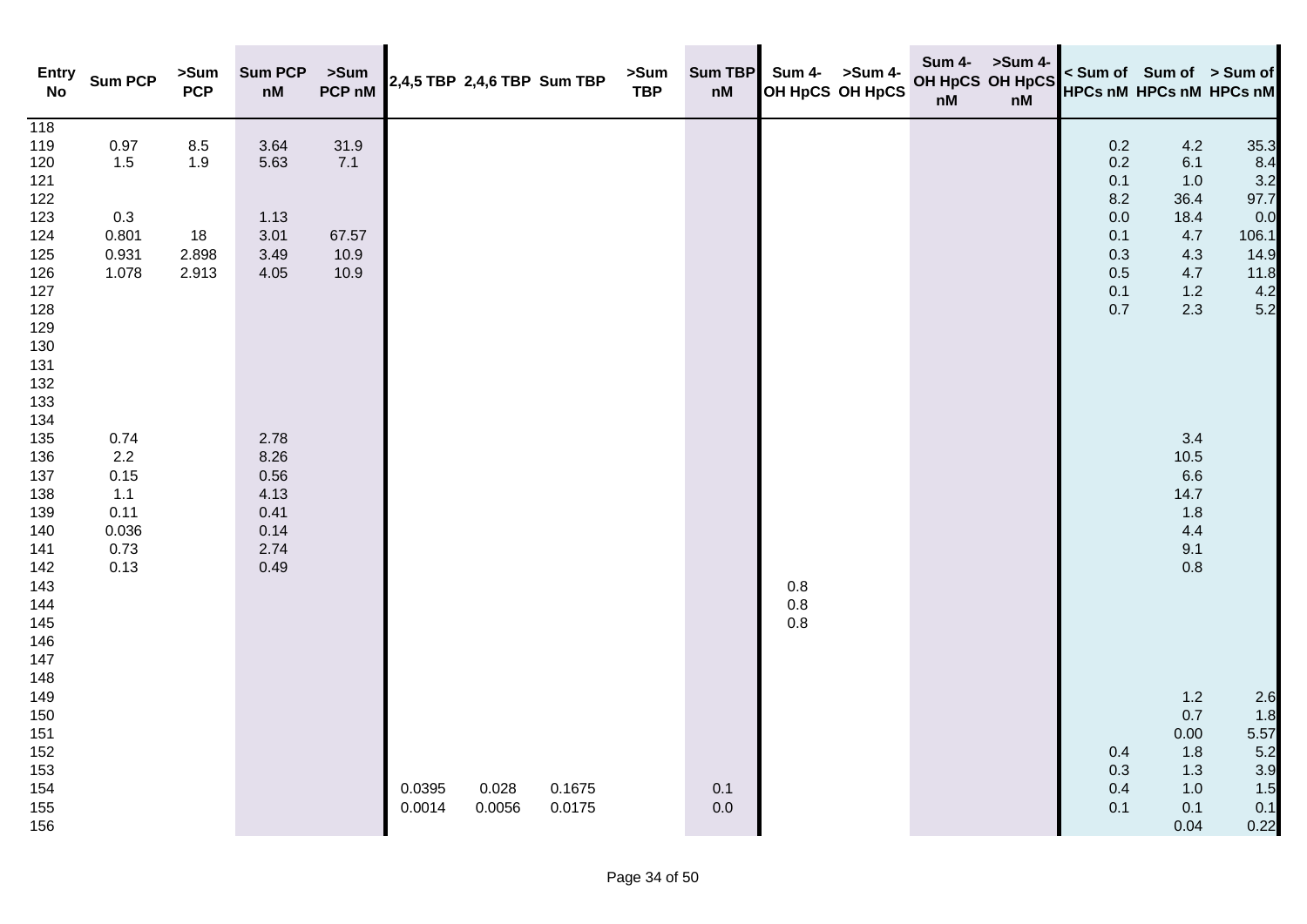| <b>Entry</b><br><b>No</b> | <b>REF ID</b> | <b>Author</b>   | Year             | <b>Publisher</b>                                            | <b>Volume</b> | <b>Number</b> | Page      |
|---------------------------|---------------|-----------------|------------------|-------------------------------------------------------------|---------------|---------------|-----------|
| 157                       | Exp-OH-25     | Routti H        |                  | 2009 Environmental Science and Technology                   | 43            | 10            | 3494      |
| 158                       | Exp-OH-30     | Weijs L         |                  | 2009 Environment International                              | 35            |               | 842       |
| 159                       | Exp-OH-30     | Weijs L         |                  | 2009 Environment International                              | 35            |               | 842       |
| 160                       | Exp-OH-70     | Dirtu A.C.      |                  | 2010 Environmental Science and Technology                   | 44            |               | 2876      |
| 161                       | Exp-OH-70     | Dirtu A.C.      |                  | 2010 Environmental Science and Technology                   | 44            |               | 2876      |
| 162                       | Exp-OH-71     | Fernie K.J.     |                  | 2010 Environmental Science and Technology                   | 44            |               | 3520      |
| 163                       | Exp-OH-26     | Gutleb AC       |                  | 2010 Environmental Science and Technology                   | 44            | 8             | 3150      |
| 164                       | Exp-OH-42     | Jörundsdóttir H |                  | 2010 Environmental Science and Technology                   | 44            |               | 3252      |
| 165                       | Exp-OH-42     | Jörundsdóttir H |                  | 2010 Environmental Science and Technology                   | 44            |               | 3252      |
| 166                       | Exp-OH-42     | Jörundsdóttir H |                  | 2010 Environmental Science and Technology                   | 44            |               | 3252      |
| 167                       | Exp-OH-42     | Jörundsdóttir H |                  | 2010 Environmental Science and Technology                   | 44            |               | 3252      |
| 168                       | Exp-OH-42     | Jörundsdóttir H |                  | 2010 Environmental Science and Technology                   | 44            |               | 3252      |
| 169                       | Exp-OH-42     | Jörundsdóttir H |                  | 2010 Environmental Science and Technology                   | 44            |               | 3252      |
| 170                       | Exp-OH-42     | Jörundsdóttir H |                  | 2010 Environmental Science and Technology                   | 44            |               | 3252      |
| 171                       | Exp-OH-73     | Liu J           |                  | 2010 Archives of environmental contamination and toxicology | 59            |               | 492       |
| 172                       | Exp-OH-73     | Liu J           |                  | 2010 Archives of environmental contamination and toxicology | 59            |               | 492       |
| 173                       | Exp-OH-73     | Liu J           |                  | 2010 Archives of environmental contamination and toxicology | 59            |               | 492       |
| 174                       | Exp-OH-62     | Nomiyama K      |                  | 2010 Environmental Science and Technology                   | 44            |               | 2890      |
| 175                       | Exp-OH-62     | Nomiyama K      |                  | 2010 Environmental Science and Technology                   | 44            |               | 2890      |
| 176                       | Exp-OH-67     | Strid A         |                  | 2010 Environmental toxicology and chemistry                 | 29            | 12            | 2653      |
| 177                       | Exp-OH-67     | Strid A         |                  | 2010 Environmental toxicology and chemistry                 | 29            | 12            | 2653      |
| 178                       | Exp-OH-44     | Zhang K         |                  | 2010 Environmental Science and Technology                   | 44            |               | 5781      |
| 179                       | Exp-OH-44     | Zhang K         |                  | 2010 Environmental Science and Technology                   | 44            |               | 5781      |
| 180                       | Exp-OH-44     | Zhang K         |                  | 2010 Environmental Science and Technology                   | 44            |               | 5781      |
| 181                       | Exp-OH-44     | Zhang K         |                  | 2010 Environmental Science and Technology                   | 44            |               | 5781      |
| 182                       | Exp-OH-27     | Glynn A         | 2011 Chemosphere |                                                             | 83            |               | 144       |
| 183                       | Exp-OH-28     | Gómara B        |                  | 2011 Environmental Science and Pollution Research           | 19            | 1             | 139       |
| 184                       | Exp-OH-45     | Nomiyama K      |                  | 2011 Env.Sci.Tech/Env.Poll                                  | 44/159        |               | 3732/3364 |
| 185                       | Exp-OH-45     | Nomiyama K      |                  | 2011 Env.Sci.Tech/Env.Poll                                  | 44/159        |               | 3732/3364 |
| 186                       | Exp-OH-45     | Nomiyama K      |                  | 2011 Env.Sci.Tech/Env.Poll                                  | 44/159        |               | 3732/3364 |
| 187                       | Exp-OH-45     | Nomiyama K      |                  | 2011 Env.Sci.Tech/Env.Poll                                  | 44/159        |               | 3732/3364 |
| 188                       | Exp-OH-45     | Nomiyama K      |                  | 2011 Env.Sci.Tech/Env.Poll                                  | 44/159        |               | 3732/3364 |
| 189                       | Exp-OH-45     | Nomiyama K      |                  | 2011 Env.Sci.Tech/Env.Poll                                  | 44/159        |               | 3732/3364 |
| 190                       | Exp-OH-45     | Nomiyama K      |                  | 2011 Env.Sci.Tech/Env.Poll                                  | 44/159        |               | 3732/3364 |
| 191                       | Exp-OH-45     | Nomiyama K      |                  | 2011 Env.Sci.Tech/Env.Poll                                  | 44/159        |               | 3732/3364 |
| 192                       | Exp-OH-45     | Nomiyama K      |                  | 2011 Env.Sci.Tech/Env.Poll                                  | 44/159        |               | 3732/3364 |
| 193                       | Exp-OH-45     | Nomiyama K      |                  | 2011 Env.Sci.Tech/Env.Poll                                  | 44/159        |               | 3732/3364 |
| 194                       | Exp-OH-45     | Nomiyama K      |                  | 2011 Env.Sci.Tech/Env.Poll                                  | 44/159        |               | 3732/3364 |
| 195                       | Exp-OH-63     | Nomiyama K      | 2011 Chemosphere |                                                             | 85            |               | 315       |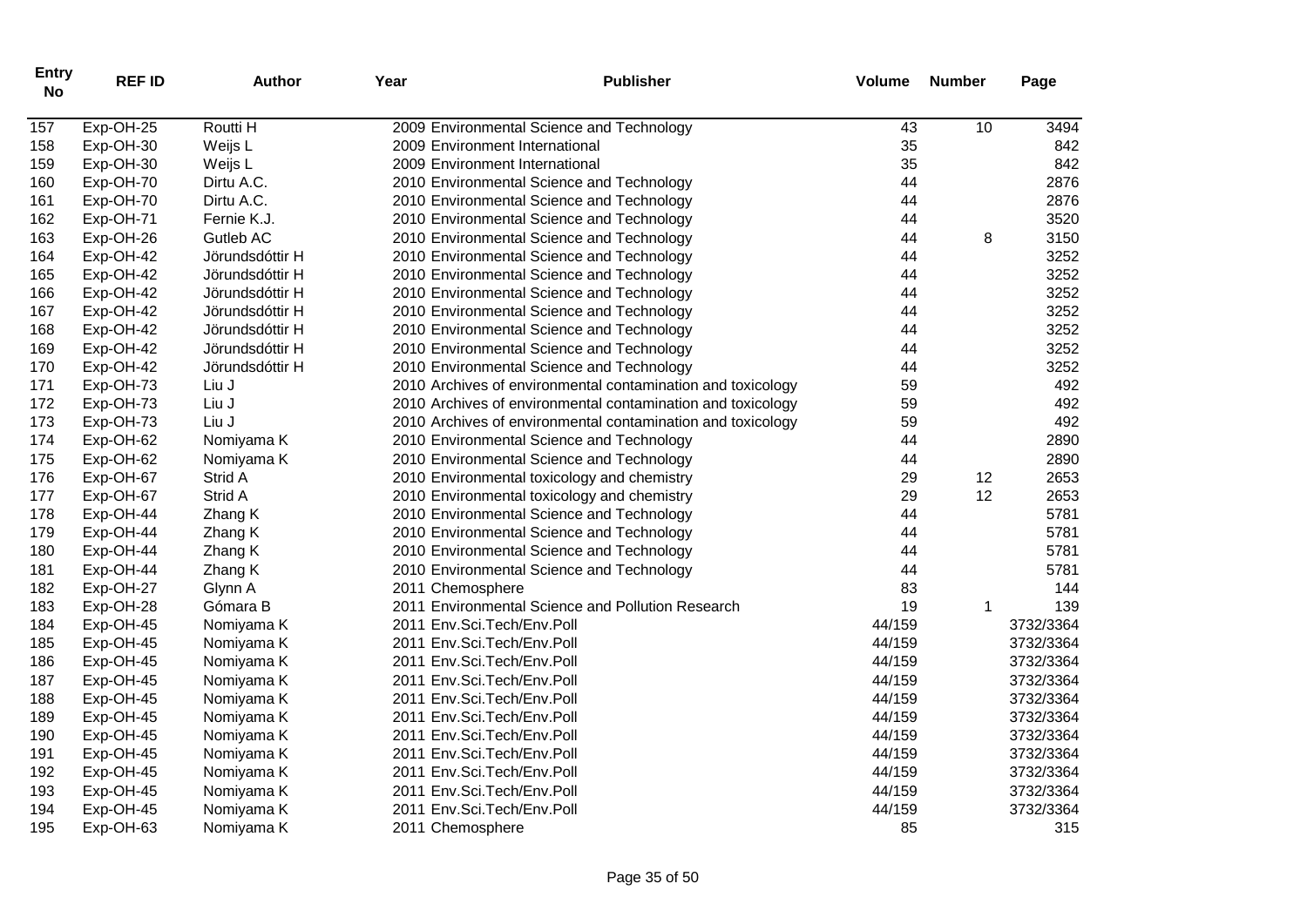| <b>Entry</b><br><b>No</b> | <b>Common name</b>           | <b>Name</b>                | <b>Species</b><br>group I | Species group II | Gender  | <b>Age/Status</b> | <b>Source</b> | Year | <b>Entry</b><br><b>No</b> |
|---------------------------|------------------------------|----------------------------|---------------------------|------------------|---------|-------------------|---------------|------|---------------------------|
| 157                       | Ringed seal                  | Phoca hispida              | Seal                      | Mammals          | Mixed   | Adult             | Survey        | 2006 | 157                       |
| 158                       | Harbor seal                  | Phoca vitulina             | Seal                      | Mammals          | Mixed   | Adult             | Survey        | 2008 | 158                       |
| 159                       | <b>Harbor Porpoises</b>      | Phocoena Phocoena          | Porpoise                  | Cetacean         | Mixed   | Adult             | Survey        | 2008 | 159                       |
| 160                       | Human                        | Hommo Sapiens              | Human                     | Human            | Mixed   | Adult             | Sample        | 2007 | 160                       |
| 161                       | Human                        | Hommo Sapiens              | Human                     | Human            | Mixed   | Adult             | Sample        | 2000 | 161                       |
| 162                       | Peregrine Falcon             | Falco peregrinus           | Falcon                    | <b>Birds</b>     | Mixed   | Juvenile          | Survey        | 2005 | 162                       |
| 163                       | Polar Bear                   | Ursus maritimus            | Polar Bear                | Mammals          | Mixed   | Adult             | Survey        | 2000 | 163                       |
| 164                       | Common eider                 | Somateria mollissima       | Eider                     | <b>Birds</b>     | Eggs    | Fetus             | Survey        | 2004 | 164                       |
| 165                       | Arctic tern                  | Sterna paradisaea          | Tern                      | <b>Birds</b>     | Eggs    | Fetus             | Survey        | 2004 | 165                       |
| 166                       | Guillemot                    | Uria aalge                 | Guillemot                 | <b>Birds</b>     | Eggs    | Fetus             | Survey        | 2004 | 166                       |
| 167                       | Fulmar                       | Fulmarus glacialis         | Fulmar                    | <b>Birds</b>     | Eggs    | Fetus             | Survey        | 2004 | 167                       |
| 168                       | Great black-backed gull      | Larus marinus              | Gulls                     | <b>Birds</b>     | Eggs    | Fetus             | Survey        | 2004 | 168                       |
| 169                       | Lesser black-backed gull     | Larus foscus               | Gulls                     | <b>Birds</b>     | Eggs    | Fetus             | Survey        | 2004 | 169                       |
| 170                       | Great skua                   | Stercorarius skua          | Skua                      | <b>Birds</b>     | Eggs    | Fetus             | Survey        | 2004 | 170                       |
| 171                       | White-breasted waterhen      | Amaurornis phoenicurus     | Waterhen                  | <b>Birds</b>     | Mixed   | Adult             | Survey        | 2008 | 171                       |
| 172                       | Pintail snipe                | Gallinago stenura          | Wader                     | <b>Birds</b>     | Mixed   | Adult             | Survey        | 2008 | 172                       |
| 173                       | Common pheasant              | Phasianus colchicus        | Pheasant                  | <b>Birds</b>     | Mixed   | Adult             | Survey        | 2008 | 173                       |
| 174                       | Human                        | Hommo Sapiens              | Human                     | Human            | Females | Adult             | Survey        | 2001 | 174                       |
| 175                       | Human                        | Hommo Sapiens              | Human                     | Human            | Females | Adult             | Survey        | 2001 | 175                       |
| 176                       | Greenland shark              | Somniosus microcephalus    | Shark                     | Fish             | Females | Adult             | Cought        | 2003 | 176                       |
| 177                       | Greenland shark              | Somniosus microcephalus    | Shark                     | Fish             | Females | Adult             | Cought        | 2003 | 177                       |
| 178                       | Chinese sturgeon             | Acipenser sinensis         | Sturgeon                  | Fish             | Eggs    | Fetus             | Survey        | 2006 | 178                       |
| 179                       | Chinese sturgeon             | Acipenser sinensis         | Sturgeon                  | Fish             | Mixed   | Adult             | Survey        | 2006 | 179                       |
| 180                       | Chinese sturgeon             | Acipenser sinensis         | Sturgeon                  | Fish             | Mixed   | Adult             | Survey        | 2006 | 180                       |
| 181                       | Chinese sturgeon             | Acipenser sinensis         | Sturgeon                  | Fish             | Mixed   | Adult             | Survey        | 2006 | 181                       |
| 182                       | Human                        | Hommo Sapiens              | Human                     | Human            | Females | Adult             | Survey        | 1999 | 182                       |
| 183                       | Human                        | Hommo Sapiens              | Human                     | Human            | Females | Adult             | Survey        | 2004 | 183                       |
| 184                       | Finless porpoise             | Neophocaena phocaenoides   | Porpoise                  | Cetacean         | Mixed   | Adult             | Survey        | 2007 | 184                       |
| 185                       | Melon-headed whale           | Peponochephala electra     | Whale                     | Cetacean         | Mixed   | Adult             | Survey        | 2007 | 185                       |
| 186                       | Pacific whithe-sided dolphin | Lagenorhynchus obliquidens | Dolphin                   | Cetacean         | Mixed   | Adult             | Survey        | 2007 | 186                       |
| 187                       | Beluga whale                 | Delphinapterus leucas      | Whale                     | Cetacean         | Males   | Adult             | Survey        | 2007 | 187                       |
| 188                       | Blainville's beaked whale    | Mesoplodon densirostris    | Whale                     | Cetacean         | Mixed   | Adult             | Survey        | 2007 | 188                       |
| 189                       | Sperm whale                  | Physeter macrocephalus     | Whale                     | Cetacean         | Mixed   | Adult             | Survey        | 2007 | 189                       |
| 190                       | Stejneger's beaked whale     | Mesoplodon stejnegeri      | Whale                     | Cetacean         | Mixed   | Adult             | Survey        | 2007 | 190                       |
| 191                       | Killer whale                 | Orcinus orca               | Whale                     | Cetacean         | Mixed   | Adult             | Survey        | 2007 | 191                       |
| 192                       | Eden's whale                 | Balaenoptera edeni         | Whale                     | Cetacean         | Males   | Adult             | Survey        | 2007 | 192                       |
| 193                       | Humpback whale               | Megaptera novaeangliae     | Whale                     | Cetacean         | Females | Adult             | Survey        | 2007 | 193                       |
| 194                       | Common minke whale           | Balaenoptera acutorostrata | Whale                     | Cetacean         | Mixed   | Adult             | Survey        | 2007 | 194                       |
| 195                       | Japanese amberjack           | Seriola quinqueradiata     | Shark                     | Fish             | Females | Adult             | Survey        | 2010 | 195                       |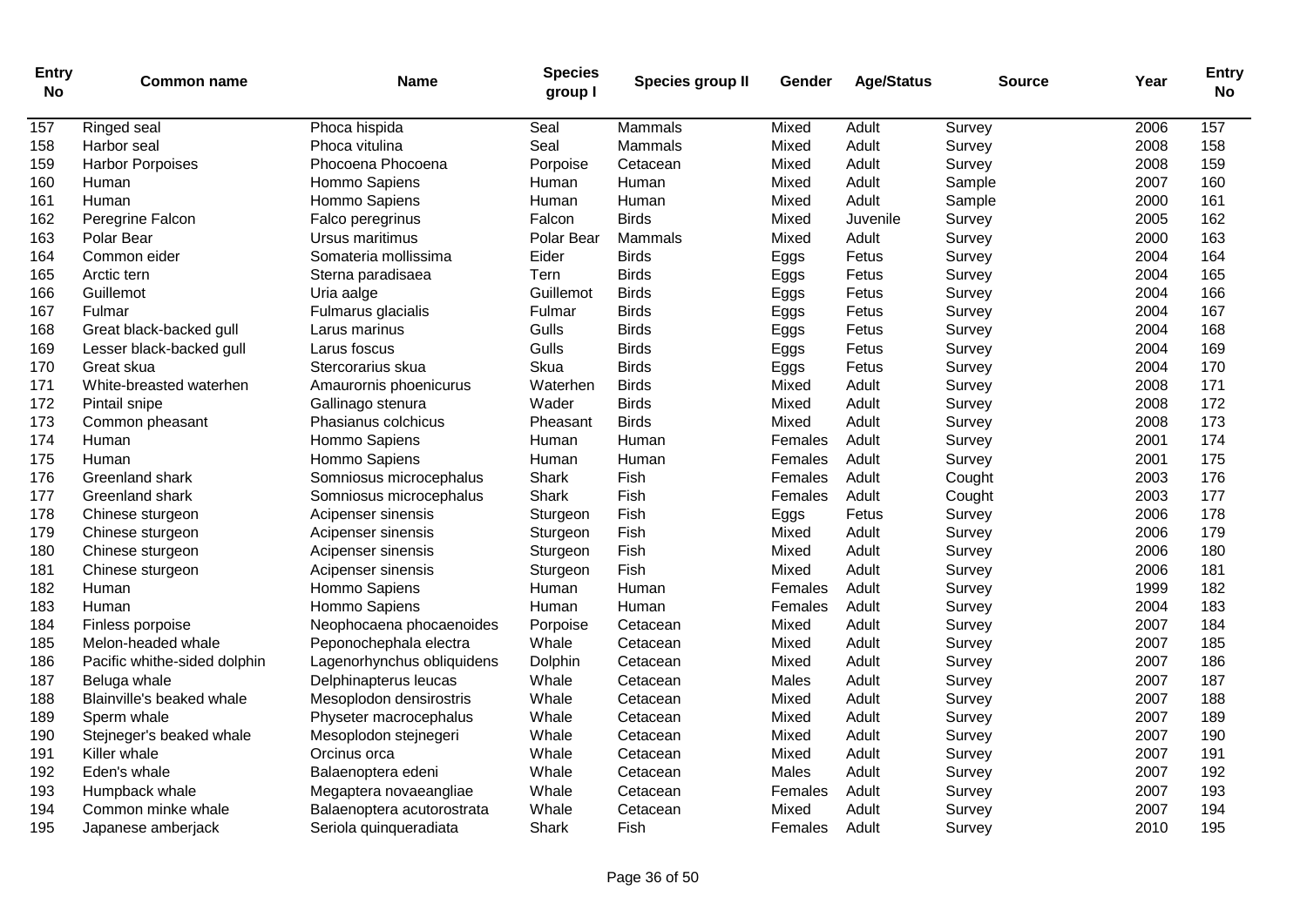| <b>Region</b> | <b>Coastal</b> | Level of<br>exposure | <b>Original Tissue</b> | <b>Tissue</b> | n              | Lipid %      | Average         | <b>LD values</b>        |
|---------------|----------------|----------------------|------------------------|---------------|----------------|--------------|-----------------|-------------------------|
| <b>Baltic</b> | <b>YES</b>     | High                 | Plasma                 | <b>Blood</b>  | 18             | 0.7          | $\overline{GM}$ | $\overline{\text{NR}}$  |
| Netherlands   | <b>YES</b>     | Not especif          | Serum                  | <b>Blood</b>  | 47             | 0.3          | Median          | Sam <lod< td=""></lod<> |
| Netherlands   | <b>YES</b>     | Not especif          | Serum                  | <b>Blood</b>  | 21             | 1.4          | Median          | Sam <lod< td=""></lod<> |
| Romania       | <b>NO</b>      | High                 | Serum                  | <b>Blood</b>  | 53             | 0.47         | Median          | Sam <lod< td=""></lod<> |
| Belgium       | Not specif     | Low                  | Serum                  | <b>Blood</b>  | 20             | 0.735        | Median          | Sam <lod< td=""></lod<> |
| Canada        | <b>NO</b>      | Not especif          | Plasma                 | <b>Blood</b>  | 34             | <b>NR</b>    | AM              | Sam <lod< td=""></lod<> |
| Norway        | <b>YES</b>     |                      | Plasma                 | <b>Blood</b>  | 6              | 1.0          | AM              | Sam <lod< td=""></lod<> |
| Iceland       | <b>YES</b>     | Not especif          | Eggs                   | Eggs          | 10             | 10.0         | <b>GM</b>       | <b>NR</b>               |
| Iceland       | <b>YES</b>     | Not especif          | Eggs                   | Eggs          | 6              | 10.0         | <b>GM</b>       | <b>NR</b>               |
| Iceland       | <b>YES</b>     | Not especif          | Eggs                   | Eggs          | 10             | 10.0         | <b>GM</b>       | <b>NR</b>               |
| Iceland       | <b>YES</b>     | Not especif          | Eggs                   | Eggs          | 10             | 10.0         | <b>GM</b>       | <b>NR</b>               |
| Iceland       | <b>YES</b>     | Not especif          | Eggs                   | Eggs          | 9              | 10.0         | GM              | <b>NR</b>               |
| Iceland       | <b>YES</b>     | Not especif          | Eggs                   | Eggs          | 8              | 10.0         | <b>GM</b>       | <b>NR</b>               |
| Iceland       | <b>YES</b>     | Not especif          | Eggs                   | Eggs          | 10             | 10.0         | <b>GM</b>       | <b>NR</b>               |
| China         | <b>NO</b>      | Not especif          | Serum                  | <b>Blood</b>  | 7              | 0.73         | AM              | Sam <lod< td=""></lod<> |
| China         | <b>NO</b>      | Not especif          | Serum                  | <b>Blood</b>  | $\overline{c}$ | 0.89         | AM              | Sam <lod< td=""></lod<> |
| China         | <b>NO</b>      | Not especif          | Serum                  | <b>Blood</b>  | $\overline{c}$ | $\mathbf{1}$ | AM              | Sam <lod< td=""></lod<> |
| Japan         | Not specif     | Not especif          | Serum                  | <b>Blood</b>  | 51             | 0.62         | AM              | Sam <lod< td=""></lod<> |
| Japan         | Not specif     | Not especif          | Breast adipose         | Adipose       | 51             | 80           | AM              | Sam <lod< td=""></lod<> |
| Iceland       | <b>YES</b>     | Not especif          | Muscle                 | Muscle        | 10             | 66           | Median          | Sam <lod< td=""></lod<> |
| Iceland       | <b>YES</b>     | Not especif          | Liver                  | Liver         | 10             | 3.5          | Median          | Sam <lod< td=""></lod<> |
| China         | <b>NO</b>      | Not especif          | Eggs                   | Eggs          | 15             | 35.0         | AM              | Sam <lod< td=""></lod<> |
| China         | <b>NO</b>      | Not especif          | Liver                  | Liver         | 8              | 13.0         | AM              | Sam <lod< td=""></lod<> |
| China         | <b>NO</b>      | Not especif          | Muscle                 | Muscle        | 5              | 66.0         | AM              | Sam <lod< td=""></lod<> |
| China         | <b>NO</b>      | Not especif          | Adipose                | Adipose       | 8              | 90.0         | AM              | Sam <lod< td=""></lod<> |
| Sweeden       | Not specif     | Not especif          | Serum                  | <b>Blood</b>  | 8              | 0.7          | Median          | <b>NR</b>               |
| Spain         | <b>NO</b>      | Not especif          | Placenta               | Placenta      | 17             | 0.7          | AM              | Sam <lod< td=""></lod<> |
| Japan         | <b>YES</b>     | Not especif          | W.Blood                | <b>Blood</b>  | 7              | 1.0          | Median          | Sam <lod< td=""></lod<> |
| Japan         | <b>YES</b>     | Not especif          | W.Blood                | <b>Blood</b>  | 10             | 1.0          | Median          | Sam <lod< td=""></lod<> |
| Japan         | <b>YES</b>     | Not especif          | W.Blood                | <b>Blood</b>  | 7              | 1.0          | Median          | Sam <lod< td=""></lod<> |
| Japan         | <b>YES</b>     | Not especif          | W.Blood                | <b>Blood</b>  | 1              | 1.0          | Median          | Sam <lod< td=""></lod<> |
| Japan         | <b>YES</b>     | Not especif          | W.Blood                | <b>Blood</b>  | 4              | 1.0          | Median          | Sam <lod< td=""></lod<> |
| Japan         | <b>YES</b>     | Not especif          | W.Blood                | <b>Blood</b>  | 2              | 1.0          | Median          | Sam <lod< td=""></lod<> |
| Japan         | <b>YES</b>     | Not especif          | W.Blood                | <b>Blood</b>  | 12             | 1.0          | Median          | Sam <lod< td=""></lod<> |
| Japan         | <b>YES</b>     | Not especif          | W.Blood                | <b>Blood</b>  | 3              | 1.0          | Median          | Sam <lod< td=""></lod<> |
| Japan         | <b>YES</b>     | Not especif          | W.Blood                | <b>Blood</b>  | 1              | 1.0          | Median          | Sam <lod< td=""></lod<> |
| Japan         | <b>YES</b>     | Not especif          | W.Blood                | <b>Blood</b>  | 1              | 1.0          | Median          | Sam <lod< td=""></lod<> |
| Japan         | <b>YES</b>     | Not especif          | W.Blood                | <b>Blood</b>  | 2              | 1.0          | Median          | Sam <lod< td=""></lod<> |
| Japan         | <b>YES</b>     | Not especif          | W.Blood                | <b>Blood</b>  | 10             | <b>NR</b>    | AM              | Sam <lod< td=""></lod<> |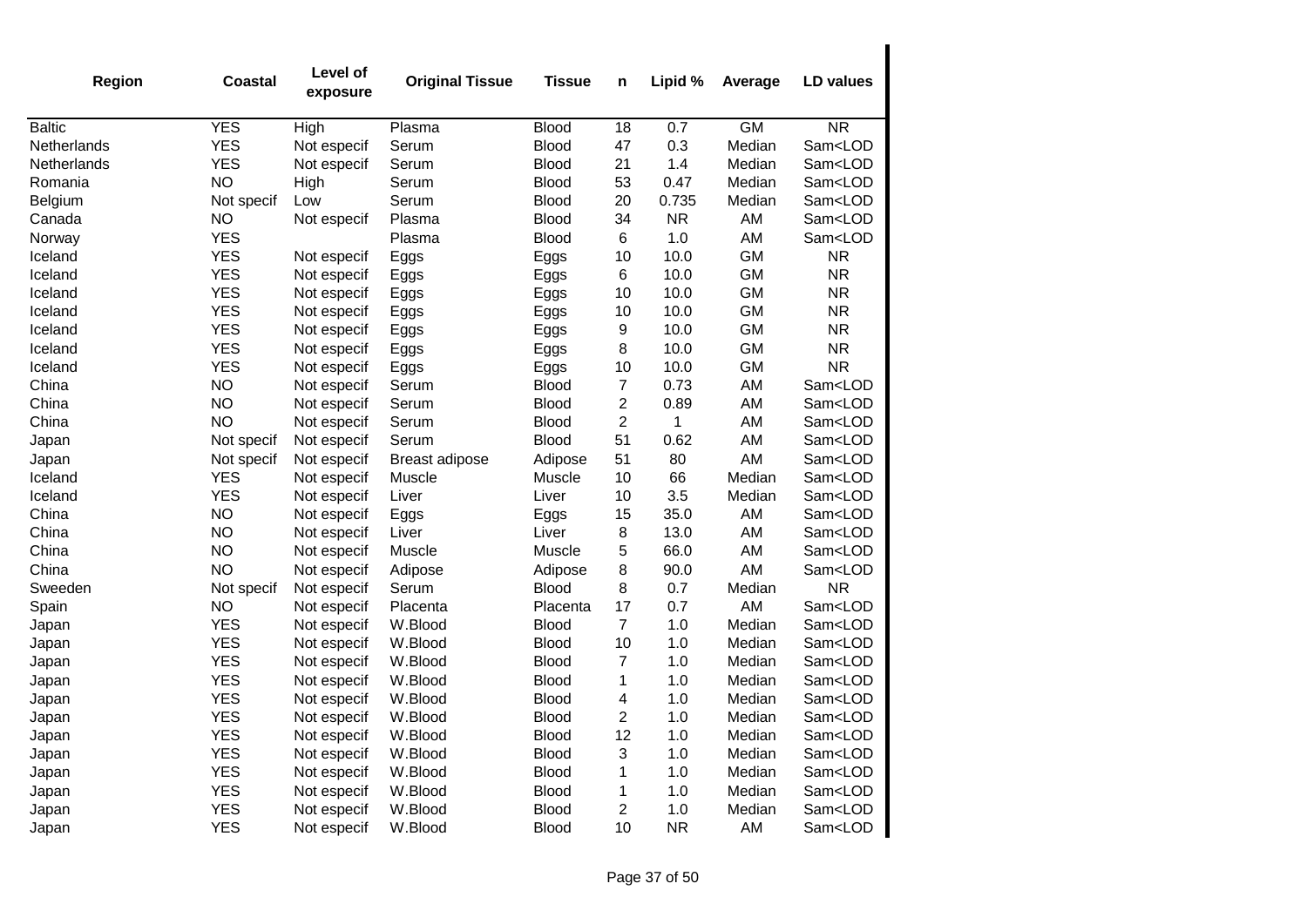| <b>Entry</b><br><b>No</b> | <b>PCB 105</b> | PCB 118 PCB 153 PCB 138 PCB 146 |       |       |       | <b>PCB</b><br>180 |       |      | PCB 183 PCB 187 >PCB 153 | No of cong<br>summed | <b>Sum PCBs</b> | > Sum<br><b>PCBs</b> |
|---------------------------|----------------|---------------------------------|-------|-------|-------|-------------------|-------|------|--------------------------|----------------------|-----------------|----------------------|
| 157                       |                |                                 |       |       |       |                   |       |      |                          |                      |                 |                      |
| 158                       | 0.06           | 0.25                            | 16    | 7.67  |       |                   | 0.72  | 4.03 | 79.8                     | 19                   | 39.52           | 160                  |
| 159                       | 0.199          | 1.2                             | 6.88  | 3.39  |       |                   | 0.399 | 1.82 | 51.3                     | 19                   | 24.179          | 134                  |
| 160                       | 0.015          | 0.06                            | 0.68  | 0.565 | 0.058 | 0.88              | 0.073 | 0.25 | 3.83                     | 13                   | 3.1             | 19.43                |
| 161                       | 0.01           | 0.15                            | 1.115 | 0.725 | 0.088 | 0.71              | 0.07  | 0.11 | 2.405                    | 13                   | 3.38            | 6.97                 |
| 162                       |                |                                 |       |       |       |                   |       |      |                          |                      | 73.28           | 368.21               |
| 163                       |                | 0.2                             | 57.3  | 12.9  |       |                   | 0.8   | 0.1  | 125                      | 16                   | 154.8           | 324                  |
| 164                       |                |                                 | 15    | 13    |       |                   | 0.89  | 3.2  |                          | 17                   | 56              |                      |
| 165                       |                |                                 | 16    | 13    |       |                   | 1.3   | 2.9  |                          | 17                   | 56              |                      |
| 166                       |                |                                 | 37    | 36    |       |                   | 3.8   | 21   |                          | 17                   | 180             |                      |
| 167                       |                |                                 | 180   | 76    |       |                   | 18    | 3.8  |                          | 17                   | 540             |                      |
| 168                       |                |                                 | 190   | 16    |       |                   | 18    | 37   |                          | 17                   | 710             |                      |
| 169                       |                |                                 | 160   | 12    |       |                   | 22    | 43   |                          | $17$                 | 600             |                      |
| 170                       |                |                                 | 1800  | 92    |       |                   | 220   | 280  |                          | 17                   | 6200            |                      |
| 171                       | 0.05           | 0.89                            | 0.69  | 3.93  |       | 2.27              |       | 0.17 |                          | 13                   | 12.22           |                      |
| 172                       | 0.13           | 0.43                            | 0.26  | 2.94  |       | 0.21              |       | 0.00 |                          | 13                   | 7.12            |                      |
| 173                       | 4.85           | 30.35                           | 28.22 | 17.57 |       | 18.26             |       | 1.81 |                          | 13                   | 143.78          |                      |
| 174                       | 0.032          | 0.14                            | 0.48  | 0.32  | 0.089 | 0.37              | 0.028 | 0.18 | 1.3                      | 50                   | 3.2             | 6.9                  |
| 175                       | 4.24           | 19.2                            | 96    | 67.2  | 1.36  | 73.6              | 8.8   | 36   | 288                      | 50                   | 432             | 960                  |
| 176                       |                |                                 |       |       |       |                   |       |      |                          |                      |                 |                      |
| 177                       |                |                                 |       |       |       |                   |       |      |                          |                      |                 |                      |
| 178                       |                |                                 |       |       |       |                   |       |      |                          |                      |                 |                      |
| 179                       |                |                                 |       |       |       |                   |       |      |                          |                      |                 |                      |
| 180                       |                |                                 |       |       |       |                   |       |      |                          |                      |                 |                      |
| 181                       |                |                                 |       |       |       |                   |       |      |                          |                      |                 |                      |
| 182                       |                | 0.06                            | 0.37  | 0.18  |       |                   |       |      | 0.75                     | 10                   | 0.91            | 1.69                 |
| 183                       |                | 112                             | 309   | 226   | 59    |                   | 56    |      | 664                      | 15                   | 2546            | 4331                 |
| 184                       | 0.2            | 1.1                             | 6.6   | 3.5   |       | 1.8               | 0.7   | 2.5  | 12                       | 62                   | 33              | 54                   |
| 185                       | 0.2            | 0.3                             | 1.1   | 1.2   |       | 0.5               | 0.1   | 0.4  | 6.1                      | 62                   | 6.6             | 36                   |
| 186                       | 0.8            | $\overline{2}$                  | 13    | 8.5   |       | 4.2               | 1.1   | 2.6  | 79                       | 62                   | 50              | 420                  |
| 187                       | 0.3            | 1.5                             | 4.9   | 4.5   |       | 1.3               | 0.4   | 1.2  |                          | 62                   | 33              | 33                   |
| 188                       | 0.1            | 0.5                             | 1.2   | 1.1   |       | 0.4               | 0.1   | 0.4  | 2.5                      | 62                   | 6.3             | 15                   |
| 189                       | 0.4            | 1.7                             | 3.3   | 3.2   |       | $\mathbf{1}$      | 0.3   | 0.9  | 5.9                      | 62                   | 22              | 39                   |
| 190                       | 0.9            | 5.4                             | 12    | 11    |       | 0.5               | 1.2   | 2.5  | 71                       | 62                   | 37              | 410                  |
| 191                       | 5.4            | 20                              | 81    | 76    |       | 28                | 8.9   | 18   | 280                      | 62                   | 390             | 5600                 |
| 192                       | 0.1            | 0.2                             | 0.5   | 0.1   |       | 0.2               | 0.1   | 0.1  | 0.8                      | 62                   | 4.9             | 4.9                  |
| 193                       | 0.1            | 0.1                             | 0.1   | 1     |       | 0.1               | 0.1   | 0.3  |                          | 62                   | 0.1             | 0.1                  |
| 194                       | 0.1            | 0.5                             | 1.1   | 0.5   |       | 0.4               | 0.1   | 0.2  | 1.2                      | 62                   | 5.3             | 5.3                  |
| 195                       | 0.043          |                                 | 0.25  | 0.18  |       | 0.068             | 0.033 | 0.12 |                          | 62                   | 2.2             |                      |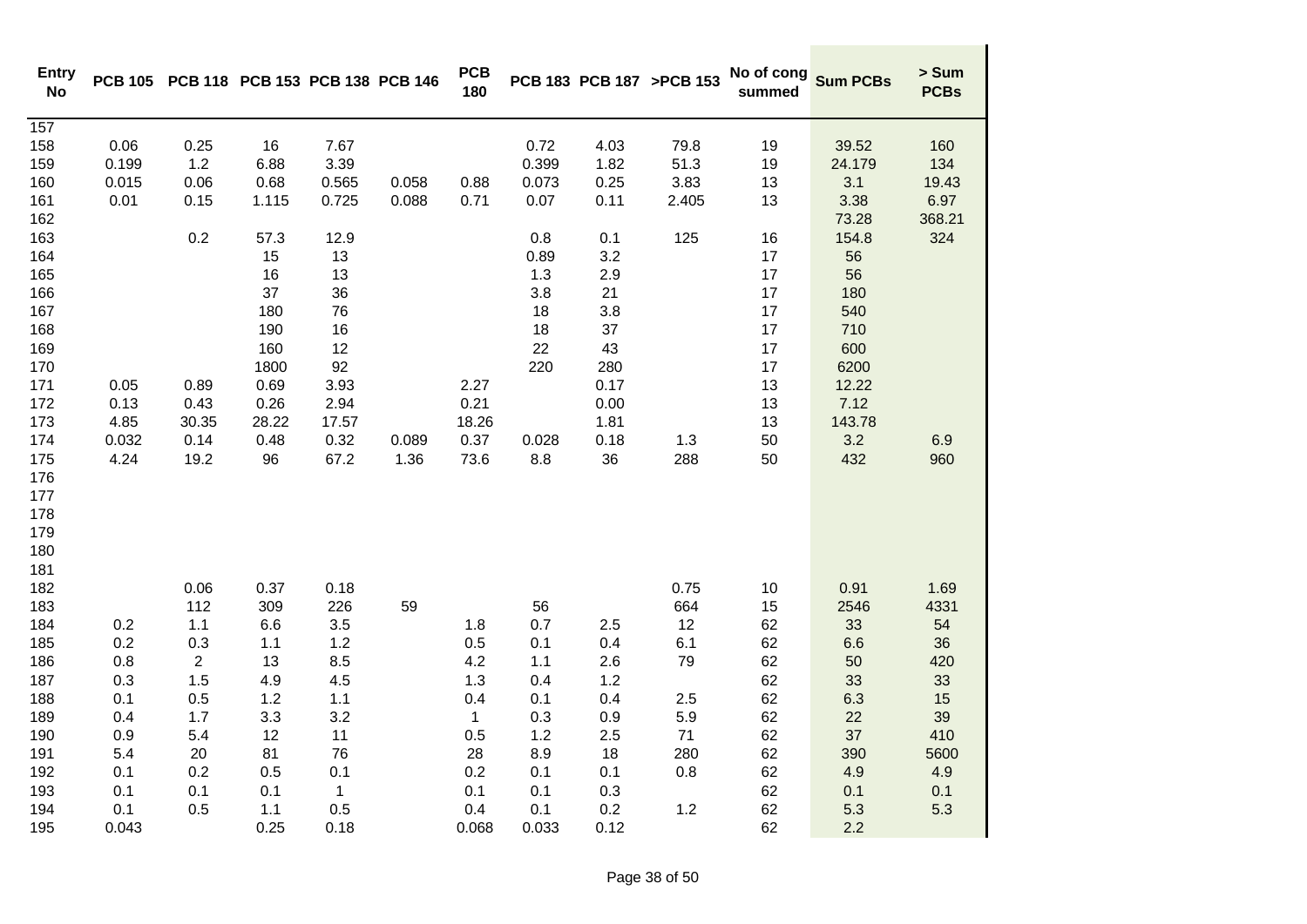| Entry<br>No                                                                                                | 4-OH                                                                                                                  | $3-OH$                                                                                                            | $3'$ -OH<br>PCB 107 PCB 153 PCB 138 PCB 146 PCB 187                                                             | 4-OH                                                                                                                                 | 4-OH                                                                                                                                 | No of<br>cong<br>summed                                                         | <b>Sum OH-PCBs</b>                                                                                                 | < Sum OH<br><b>PCBs</b>                                                                                    | >Sum OH<br><b>PCBs</b>                                                                                          | <b>Sum OH</b><br>PCBs (nM)                                                              | <sum oh<br="">PCBs (nM)</sum>                                                    | >Sum OH<br>PCBs (nM)                                                              | <b>PCB</b><br>Ratio<br>sum                                                                                         | <b>PCB</b><br><b>Ratio</b><br>>Sum                                                                       |
|------------------------------------------------------------------------------------------------------------|-----------------------------------------------------------------------------------------------------------------------|-------------------------------------------------------------------------------------------------------------------|-----------------------------------------------------------------------------------------------------------------|--------------------------------------------------------------------------------------------------------------------------------------|--------------------------------------------------------------------------------------------------------------------------------------|---------------------------------------------------------------------------------|--------------------------------------------------------------------------------------------------------------------|------------------------------------------------------------------------------------------------------------|-----------------------------------------------------------------------------------------------------------------|-----------------------------------------------------------------------------------------|----------------------------------------------------------------------------------|-----------------------------------------------------------------------------------|--------------------------------------------------------------------------------------------------------------------|----------------------------------------------------------------------------------------------------------|
| $\frac{1}{157}$<br>158<br>159<br>160<br>161<br>162<br>163<br>164<br>165<br>166<br>167<br>168<br>169<br>170 | 1.84<br>0.02<br>0.012<br>0.078<br>13.6                                                                                | 0.024<br>0.015<br>0.0085<br>0.015<br>0.002<br>0.002<br>0.002<br>0.002<br>0.002<br>0.002<br>0.023                  | 0.117<br>0.015<br>0.014<br>0.022                                                                                | 0.491<br>0.015<br>0.037<br>0.092<br>166<br>0.002<br>0.002<br>0.027<br>0.33<br>0.002<br>0.002<br>0.11                                 | 0.253<br>0.01<br>0.052<br>0.057<br>68.7                                                                                              | 21<br>21<br>12<br>12<br>4<br>14<br>14<br>14<br>14<br>14<br>14<br>14             | 3.361<br>0.2<br>0.175<br>0.312<br>14.39<br>248.3<br>0.05<br>0.035<br>1.1<br>1.7<br>1.5<br>0.13<br>0.4              | 0.45<br>0.1<br>0.05<br>0.155<br>0.51                                                                       | $1.5$<br>0.28<br>0.795<br>0.68<br>46.2<br>379.3                                                                 | 8.9<br>0.5<br>0.5<br>0.8<br>38.0<br>655.5                                               | $1.2$<br>0.3<br>0.1<br>0.4<br>1.3<br>0.0                                         | 4.0<br>0.7<br>2.1<br>1.8<br>122.0<br>1001.3                                       | 0.09<br>0.01<br>0.06<br>0.09<br>0.20<br>1.60<br>0.0009<br>0.0006<br>0.0061<br>0.0031<br>0.0021<br>0.0002<br>0.0001 | 0.009<br>0.002<br>0.041<br>0.098<br>0.125<br>1.171                                                       |
| 171<br>172<br>173<br>174<br>175<br>176<br>177<br>178<br>179<br>180<br>181                                  | 0.1<br>0.0112                                                                                                         | 0.04<br>0.0328                                                                                                    | 0.031<br>0.00008                                                                                                | 0.083<br>0.00592                                                                                                                     | 0.12<br>0.0088                                                                                                                       | 90<br>90                                                                        | 0.69<br>0.12                                                                                                       | 0.17<br>0.032                                                                                              | 0.96<br>0.44                                                                                                    | 1.8                                                                                     | 0.4                                                                              | 2.5                                                                               | 0.22<br>0.00                                                                                                       | 0.139<br>0.000                                                                                           |
| 182<br>183<br>184<br>185<br>186<br>187<br>188<br>189<br>190<br>191<br>192<br>193<br>194<br>195             | 0.2<br>0.0075<br>0.0052<br>0.0007<br>0.0023<br>0.11<br>0.013<br>0.0059<br>0.0032<br>1.1<br>0.0024<br>0.0023<br>0.0042 | 0.014<br>0.0005<br>0.0008<br>0.0008<br>0.006<br>0.006<br>0.0035<br>0.0021<br>0.0034<br>0.0005<br>0.0007<br>0.0006 | 0.011<br>0.006<br>0.006<br>0.008<br>0.0006<br>0.0006<br>0.0011<br>0.009<br>0.0026<br>0.0006<br>0.0006<br>0.0006 | 0.13<br>0.028<br>0.0006<br>0.0006<br>0.0009<br>0.0006<br>0.0017<br>0.0006<br>0.0006<br>0.0025<br>0.0009<br>0.0021<br>0.0028<br>0.001 | 0.21<br>0.053<br>0.0006<br>0.0006<br>0.0013<br>0.0023<br>0.0013<br>0.0021<br>0.0014<br>0.0034<br>0.0006<br>0.0013<br>0.0006<br>0.001 | 3<br>13<br>52<br>52<br>52<br>52<br>52<br>52<br>52<br>52<br>52<br>52<br>52<br>52 | 0.54<br>0.137<br>0.019<br>0.049<br>0.064<br>0.15<br>0.12<br>0.14<br>0.25<br>2.1<br>0.068<br>0.094<br>0.36<br>0.085 | 0.35<br>0.053<br>0.014<br>0.03<br>0.037<br>0.15<br>0.072<br>0.11<br>0.057<br>1.3<br>0.061<br>0.094<br>0.35 | 1.05<br>0.261<br>0.064<br>0.22<br>0.13<br>0.15<br>0.22<br>0.17<br>$\mathbf{1}$<br>8.9<br>0.074<br>0.094<br>0.38 | 1.4<br>0.1<br>0.1<br>0.2<br>0.4<br>0.3<br>0.4<br>0.7<br>5.5<br>0.2<br>0.2<br>1.0<br>0.2 | 0.9<br>0.0<br>0.1<br>0.1<br>0.4<br>0.2<br>0.3<br>0.2<br>3.4<br>0.2<br>0.2<br>0.9 | 2.8<br>0.2<br>0.6<br>0.3<br>0.4<br>0.6<br>0.4<br>2.6<br>23.5<br>0.2<br>0.2<br>1.0 | 0.59<br>0.00<br>0.00<br>0.01<br>0.00<br>0.00<br>0.02<br>0.01<br>0.01<br>0.01<br>0.01<br>0.01<br>0.07<br>0.04       | 0.621<br>0.000<br>0.001<br>0.006<br>0.000<br>0.005<br>0.015<br>0.004<br>0.002<br>0.002<br>0.015<br>0.010 |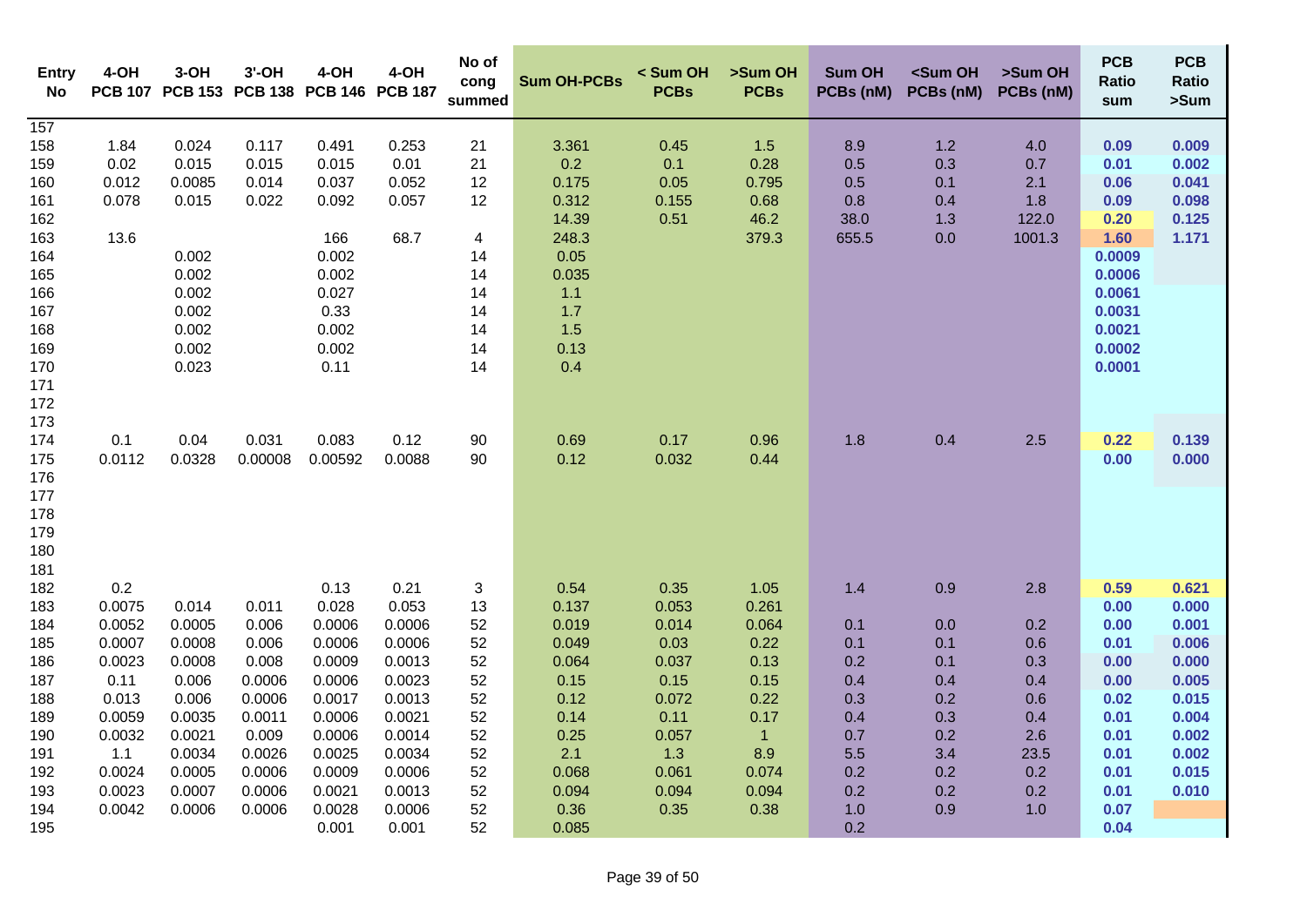| <b>Entry</b><br>No | <b>BDE-47</b> | <b>BDE 99</b> | <b>BDE 100</b> | <b>BDE 153</b> | <b>BDE 154-</b><br><b>BB 153</b> | <b>BDE 209</b> | >BDE 47      | No cong<br>summed |                | Sum BDEs >Sum BDEs | 68      | 2'-OH BDE 4'-OH BDE<br>17 | 4-OH-BDE<br>42 |
|--------------------|---------------|---------------|----------------|----------------|----------------------------------|----------------|--------------|-------------------|----------------|--------------------|---------|---------------------------|----------------|
| $\overline{157}$   |               |               |                |                |                                  |                |              | 10                | 0.69           | $\overline{1}$     | 0.079   |                           |                |
| 158                | 0.059         | 0.01          | 0.057          | 0.01           | 0.01                             |                | 0.348        | $\,6$             | 0.116          | 3.26               |         |                           |                |
| 159                | 0.668         | 0.155         | 0.334          | 0.031          | 0.078                            |                | 1.67         | 6                 | 1.162          | 0.72               |         |                           |                |
| 160                |               |               |                |                |                                  |                |              |                   |                |                    |         |                           |                |
| 161                |               |               |                |                |                                  |                |              |                   |                |                    |         |                           |                |
| 162                |               |               |                |                |                                  |                |              | 14                | 37.62          | 195.79             |         |                           |                |
| 163                |               |               |                |                |                                  |                |              |                   |                |                    |         |                           |                |
| 164                |               |               |                |                |                                  |                |              |                   |                |                    |         |                           |                |
| 165                |               |               |                |                |                                  |                |              |                   |                |                    |         |                           |                |
| 166                |               |               |                |                |                                  |                |              |                   |                |                    |         |                           |                |
| 167                |               |               |                |                |                                  |                |              |                   |                |                    |         |                           |                |
| 168                |               |               |                |                |                                  |                |              |                   |                |                    |         |                           |                |
| 169                |               |               |                |                |                                  |                |              |                   |                |                    |         |                           |                |
| 170                |               |               |                |                |                                  |                |              |                   |                |                    |         |                           |                |
| 171                | 0.21          | 0.25          | 0.09           | 0.33           | 0.26                             |                |              | $10$              | 1.24           |                    | 0.01    | 0.03                      |                |
| 172                | 0.14          | 0.11          | 0.02           | 0.04           | 0.03                             |                |              | 10                | 0.38           |                    | 0.01    | 0.00                      |                |
| 173                | 36.21         | 3.99          | 1.92           | 2.77           | 1.10                             |                |              | 10                | 46.86          |                    | 0.10    | 0.00                      |                |
| 174                |               |               |                |                |                                  |                |              |                   |                |                    |         |                           |                |
| 175                |               |               |                |                |                                  |                |              |                   |                |                    |         |                           |                |
| 176                |               |               |                |                |                                  |                |              | 8                 | 23.1           | 125.4              |         |                           |                |
| 177                |               |               |                |                |                                  |                |              | 8                 | 1.435          | $\overline{7}$     |         |                           |                |
| 178                | 14            | 0.3           | $2.5\,$        | 0.5            | $2.2\,$                          |                | 48           | 11                | 21             | 71                 | 0.0001  |                           |                |
| 179                | 15            | 0.2           | 3.9            | $\mathbf{1}$   | 3.6                              |                | 49           | 11                | 25             | 61                 | 0.0029  |                           |                |
| 180                | 29            | 0.5           | 5.7            | 1.1            | 3.5                              |                | 85           | 11                | 42             | 115                | 0.0001  |                           |                |
| 181                | 0.5           | 0.03          | 0.1            | 0.04           | 0.1                              |                | 1.3          | 11                | 0.89           | $\mathbf{3}$       | 0.0001  |                           |                |
| 182                |               |               |                |                |                                  |                |              |                   |                |                    |         |                           |                |
| 183                |               |               |                |                |                                  |                |              |                   |                |                    |         |                           |                |
| 184                | 160           | 1             | $\mathbf{1}$   | 11             | 43                               |                | 510          | 9                 | 290            | 1600               | 0.0047  |                           |                |
| 185                | $\mathbf{1}$  | $\mathbf{1}$  | $\mathbf{1}$   | $\mathbf{1}$   | $\mathbf{1}$                     |                | 120          | 9                 | $\overline{1}$ | 300                | 0.021   |                           |                |
| 186                | 1400          | 750           | 990            | 380            | 980                              |                | 3800         | 9                 | 4900           | 10000              | 0.012   |                           |                |
| 187                | 110           | 22            | 13             | 40             | 89                               |                | 110          | 9                 | 270            | 270                | 0.0036  |                           |                |
| 188                | 41            | $\mathbf{1}$  | $\mathbf{1}$   | $\mathbf{1}$   | 12                               |                | 88           | 9                 | 58             | 290                | 0.12    |                           |                |
| 189                | 280           | 42            | 67             | 25             | 100                              |                | 420          | 9                 | 520            | 720                | 0.044   |                           |                |
| 190                | 420           | 120           | 150            | 350            | 360                              |                | 6200         | $\boldsymbol{9}$  | 1000           | 10000              | 0.0075  |                           |                |
| 191                | 4600          | 1300          | 1100           | 710            | 1300                             |                | 6300         | $\boldsymbol{9}$  | 10000          | 54000              | 0.0013  | 0.011                     |                |
| 192                | $\mathbf{1}$  | $\mathbf{1}$  | $\mathbf{1}$   | $\mathbf{1}$   | $\mathbf{1}$                     |                | $\mathbf{1}$ | 9                 | $\mathbf{1}$   | $\overline{1}$     | 0.002   |                           |                |
| 193                | 1             | $\mathbf{1}$  | $\mathbf{1}$   | 1              | $\mathbf{1}$                     |                | $\mathbf{1}$ | 9                 | $\mathbf{1}$   | $\overline{1}$     | 0.00022 |                           |                |
| 194                | 510           | 130           | 110            | $\mathbf{1}$   | 12                               |                | 930          | 9                 | 760            | 1400               | 0.001   |                           |                |
| 195                | 0.012         | 0.0005        | 0.0005         | 0.0005         | 0.0021                           |                |              | $\overline{7}$    | 0.015          |                    | 0.055   | 0.001                     | 0.001          |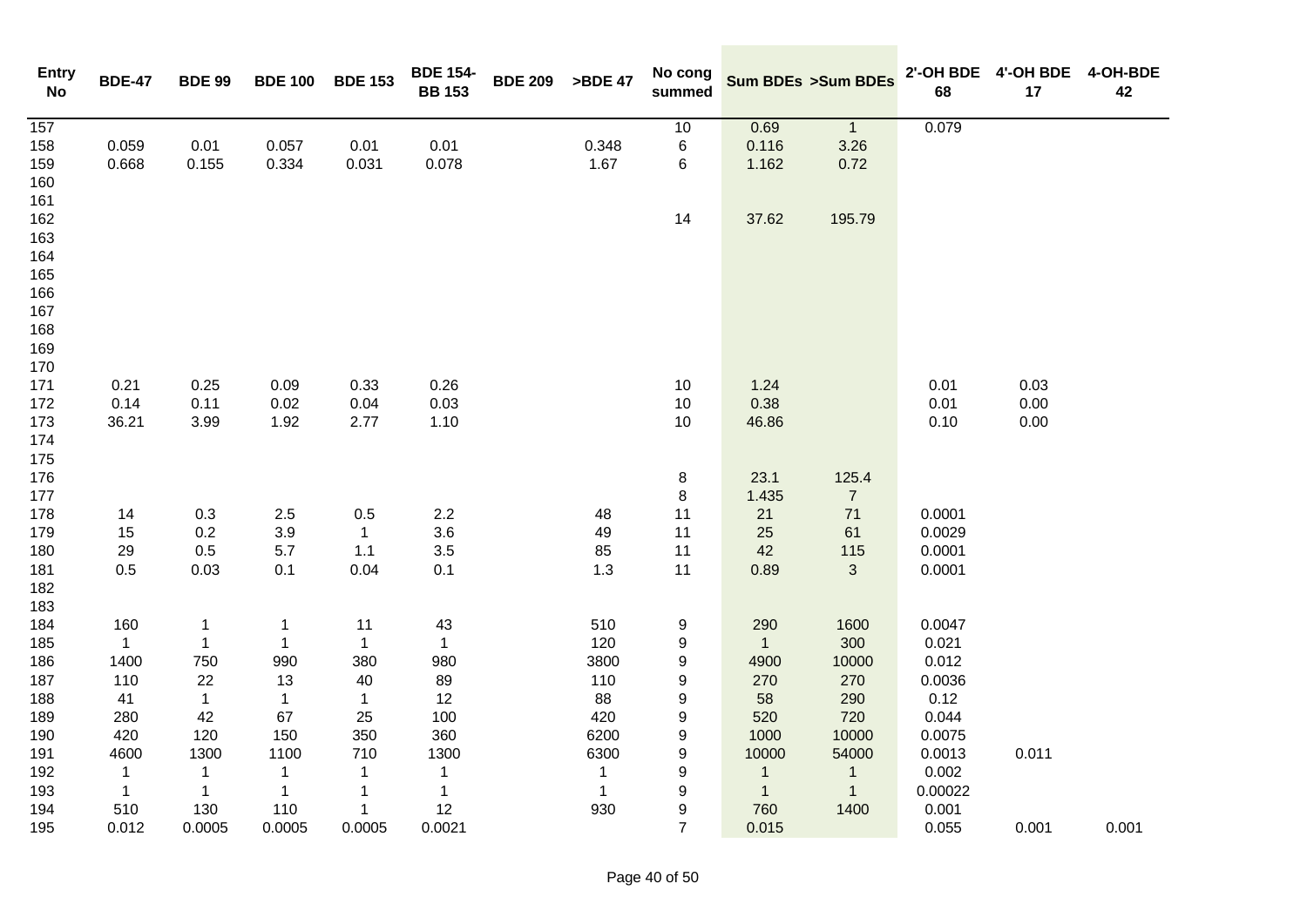| <b>Entry</b><br>No | 47     | 47         | 3-OH-BDE 6-OH BDE 4'-OH BDE<br>49 | 4-OH-<br><b>BDE 90</b> | No cong<br>summed | Sum OH-<br><b>BDEs</b> | < Sum OH-<br><b>BDEs</b> | >Sum OH-<br><b>BDEs</b> | Sum OH       | <sum oh<="" th=""><th>&gt;Sum OH<br/>PBDEs (nM) PBDEs (nM) PBDEs (nM)</th><th><b>BDE</b><br/><b>Ratio</b><br/><b>Sum</b></th><th><b>BDE</b><br/><b>Ratio</b><br/>&gt;Sum</th></sum> | >Sum OH<br>PBDEs (nM) PBDEs (nM) PBDEs (nM) | <b>BDE</b><br><b>Ratio</b><br><b>Sum</b> | <b>BDE</b><br><b>Ratio</b><br>>Sum |
|--------------------|--------|------------|-----------------------------------|------------------------|-------------------|------------------------|--------------------------|-------------------------|--------------|-------------------------------------------------------------------------------------------------------------------------------------------------------------------------------------|---------------------------------------------|------------------------------------------|------------------------------------|
| 157                | 0.066  | 0.074      | 0.026                             | 0.07                   | $\overline{5}$    | 0.36                   | 0.02                     | 1.06                    | 0.72         | 0.04                                                                                                                                                                                | 2.12                                        | 0.52                                     | 1.06                               |
| 158                |        |            |                                   |                        | 8                 | 0.01                   | 0.01                     | 0.01                    | 0.02         | 0.02                                                                                                                                                                                | 0.02                                        | 0.09                                     | 0.00                               |
| 159                |        |            |                                   |                        | 8                 | 0.01                   | 0.01                     | 0.01                    | 0.02         | 0.02                                                                                                                                                                                | 0.02                                        | 0.01                                     | 0.01                               |
| 160                |        |            |                                   |                        |                   |                        |                          |                         |              |                                                                                                                                                                                     |                                             |                                          |                                    |
| 161                |        |            |                                   |                        |                   |                        |                          |                         |              |                                                                                                                                                                                     |                                             |                                          |                                    |
| 162                |        |            |                                   |                        | 14                | 2.33                   | 0.01                     | 12.06                   | 4.65         | 0.02                                                                                                                                                                                | 24.09                                       | 0.06                                     | 0.06                               |
| 163                |        |            |                                   |                        |                   |                        |                          |                         |              |                                                                                                                                                                                     |                                             |                                          |                                    |
| 164                |        |            |                                   |                        |                   |                        |                          |                         |              |                                                                                                                                                                                     |                                             |                                          |                                    |
| 165<br>166         |        |            |                                   |                        |                   |                        |                          |                         |              |                                                                                                                                                                                     |                                             |                                          |                                    |
| 167                |        |            |                                   |                        |                   |                        |                          |                         |              |                                                                                                                                                                                     |                                             |                                          |                                    |
| 168                |        |            |                                   |                        |                   |                        |                          |                         |              |                                                                                                                                                                                     |                                             |                                          |                                    |
| 169                |        |            |                                   |                        |                   |                        |                          |                         |              |                                                                                                                                                                                     |                                             |                                          |                                    |
| 170                |        |            |                                   |                        |                   |                        |                          |                         |              |                                                                                                                                                                                     |                                             |                                          |                                    |
| 171                | 0.08   | 0.02       | 0.03                              |                        | 5                 | 0.19                   |                          |                         | 0.39         |                                                                                                                                                                                     |                                             | 0.16                                     |                                    |
| 172                | 0.42   | 0.02       | 0.00                              |                        | $\mathbf 5$       | 0.13                   |                          |                         | 0.25         |                                                                                                                                                                                     |                                             | 0.33                                     |                                    |
| 173                | 0.27   | 0.00       | 0.00                              |                        | 5                 | 0.64                   |                          |                         | 1.28         |                                                                                                                                                                                     |                                             | 0.01                                     |                                    |
| 174                |        |            |                                   |                        |                   |                        |                          |                         |              |                                                                                                                                                                                     |                                             |                                          |                                    |
| 175                |        |            |                                   |                        |                   |                        |                          |                         |              |                                                                                                                                                                                     |                                             |                                          |                                    |
| 176                |        |            |                                   |                        | $\boldsymbol{2}$  | 0.020                  | 0.007                    | 0.046                   |              |                                                                                                                                                                                     |                                             | 0.00                                     | 0.00                               |
| 177                |        |            |                                   |                        | $\boldsymbol{2}$  | 0.004                  | 0.001                    | 0.035                   |              |                                                                                                                                                                                     |                                             | 0.00                                     | 0.01                               |
| 178                |        | 0.18       | 0.0088                            |                        | $\boldsymbol{9}$  | 0.1912                 | 0.017                    | 1.3                     |              |                                                                                                                                                                                     |                                             | 0.01                                     | 0.02                               |
| 179                |        | 0.17       | 0.015                             |                        | $\boldsymbol{9}$  | 0.204                  | 0.035                    | 0.679                   |              |                                                                                                                                                                                     |                                             | 0.01                                     | 0.01                               |
| 180                |        | 0.017      | 0.0001                            |                        | $\boldsymbol{9}$  | 0.031                  | 0.001                    | 0.01                    |              |                                                                                                                                                                                     |                                             | 0.00                                     | 0.00                               |
| 181                |        | 0.0052     | 0.0001                            |                        | $\boldsymbol{9}$  | 0.0052                 | 0.001                    | 0.018                   |              |                                                                                                                                                                                     |                                             | 0.01                                     | 0.01                               |
| 182                |        |            |                                   |                        |                   |                        |                          |                         |              |                                                                                                                                                                                     |                                             |                                          |                                    |
| 183                |        |            |                                   |                        |                   |                        |                          |                         |              |                                                                                                                                                                                     |                                             |                                          |                                    |
| 184                |        | 0.52       |                                   |                        | 28                | 0.53                   | 0.035                    | 2.7                     | 1.06         | 0.07                                                                                                                                                                                | 5.39                                        | 0.00                                     | 0.00                               |
| 185<br>186         | 0.0027 | 0.1<br>0.7 | 0.0087                            |                        | 28<br>28          | 0.13<br>0.75           | 0.052<br>0.17            | 2.44<br>1.6             | 0.26<br>1.50 | 0.10<br>0.34                                                                                                                                                                        | 4.87<br>3.20                                | 0.13<br>0.00                             | 0.01                               |
| 187                |        | 0.047      | 0.0024                            |                        | 28                | 0.053                  | 0.053                    | 0.053                   | 0.11         | 0.11                                                                                                                                                                                | 0.11                                        | 0.00                                     | 0.00<br>0.00                       |
| 188                |        | 0.078      | 0.013                             |                        | 28                | 0.21                   | 0.14                     | 0.46                    | 0.42         | 0.28                                                                                                                                                                                | 0.92                                        | 0.00                                     | 0.00                               |
| 189                |        | 2.2        |                                   |                        | 28                | 2.3                    | 2.28                     | 2.29                    | 4.59         | 4.55                                                                                                                                                                                | 4.57                                        | 0.00                                     | 0.00                               |
| 190                |        | 0.2        | 0.02                              |                        | 28                | 0.31                   | 0.1                      | 0.6                     | 0.62         | 0.20                                                                                                                                                                                | 1.20                                        | 0.00                                     | 0.00                               |
| 191                |        | 0.3        | 0.0093                            |                        | 28                | 1.35                   | 0.22                     | 3.5                     | 2.70         | 0.44                                                                                                                                                                                | 6.99                                        | 0.00                                     | 0.00                               |
| 192                |        | 0.17       | 0.039                             |                        | 28                | 0.24                   | 0.24                     | 0.24                    | 0.48         | 0.48                                                                                                                                                                                | 0.48                                        | 0.24                                     | 0.24                               |
| 193                |        | 0.18       |                                   |                        | 28                | 0.18                   | 0.18                     | 0.18                    | 0.36         | 0.36                                                                                                                                                                                | 0.36                                        | 0.18                                     | 0.18                               |
| 194                |        | 0.41       |                                   |                        | 28                | 0.41                   | 0.31                     | 0.5                     | 0.82         | 0.62                                                                                                                                                                                | 1.00                                        | 0.00                                     | 0.00                               |
| 195                | 0.001  | 0.099      | 0.001                             | 0.001                  | 28                | 0.15                   |                          |                         | 0.30         |                                                                                                                                                                                     |                                             | 10.00                                    |                                    |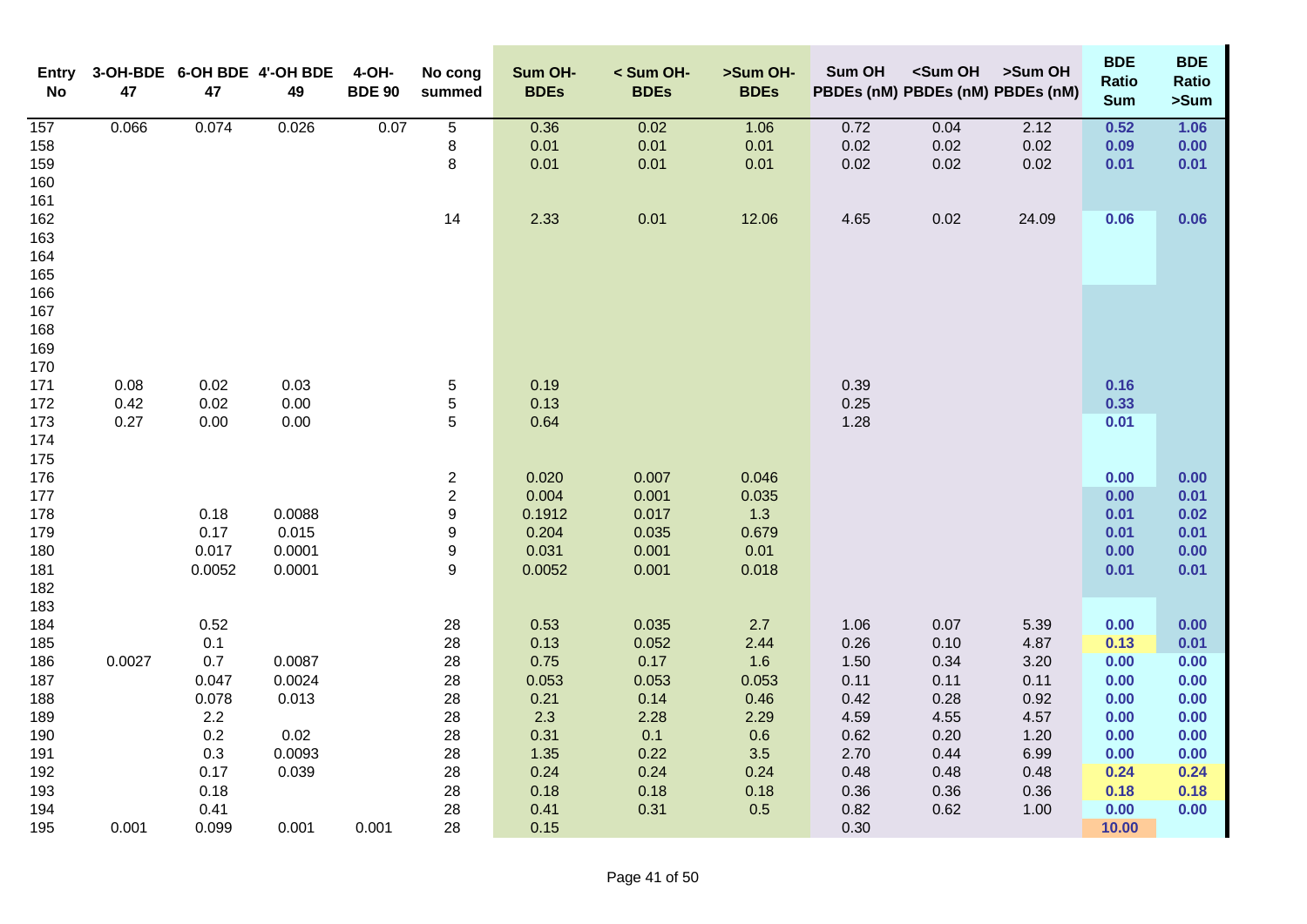| <b>Entry</b><br><b>No</b>                                                                                                                                            | <b>Sum PCP</b>     | >Sum<br><b>PCP</b>      | <b>Sum PCP</b><br>$\mathsf{n}\mathsf{M}$ | >Sum<br>PCP nM      | 2,4,5 TBP 2,4,6 TBP Sum TBP                                                                               |                                                                                   |                                                                                   | >Sum<br><b>TBP</b>                                         | <b>Sum TBP</b><br>nM                                                      |      | Sum 4- >Sum 4-<br>OH HpCS OH HpCS | <b>Sum 4-</b><br>nM | >Sum 4-<br>OH HpCS OH HpCS<br>nM | < Sum of Sum of > Sum of<br><b>HPCs nM HPCs nM HPCs nM</b>                       |                                                                                                  |                                                                                    |
|----------------------------------------------------------------------------------------------------------------------------------------------------------------------|--------------------|-------------------------|------------------------------------------|---------------------|-----------------------------------------------------------------------------------------------------------|-----------------------------------------------------------------------------------|-----------------------------------------------------------------------------------|------------------------------------------------------------|---------------------------------------------------------------------------|------|-----------------------------------|---------------------|----------------------------------|----------------------------------------------------------------------------------|--------------------------------------------------------------------------------------------------|------------------------------------------------------------------------------------|
| 157<br>158<br>159<br>160<br>161<br>162<br>163<br>164<br>165<br>166<br>167<br>168<br>169<br>170<br>171<br>172<br>173<br>174<br>175<br>176<br>177<br>178<br>179<br>180 | 0.5<br>6.3<br>5.76 | 1.205<br>20.25<br>24.44 | 1.88<br>23.65<br>21.62                   | 4.5<br>76.0<br>91.8 |                                                                                                           | 0.2442<br>0.0098                                                                  | 0.2442<br>0.0098                                                                  |                                                            |                                                                           | 0.09 | 0.71                              | 0.25                | 0.20                             | 1.2<br>0.3<br>0.1<br>0.4<br>1.4<br>0.4                                           | 0.7<br>8.9<br>0.5<br>2.3<br>24.5<br>64.5<br>655.5<br>0.4<br>0.3<br>1.3<br>1.8                    | 2.1<br>4.0<br>0.8<br>6.6<br>77.8<br>238.0<br>1001.3<br>2.5                         |
| 181<br>182<br>183<br>184<br>185<br>186<br>187<br>188<br>189<br>190<br>191<br>192<br>193<br>194<br>195                                                                | 2.9                | 8.1                     | 10.89                                    | 30.41               | 0.001<br>0.0016<br>0.00088<br>0.0016<br>0.0031<br>0.0062<br>0.0053<br>0.081<br>0.0005<br>0.0005<br>0.0043 | 0.87<br>0.24<br>0.25<br>0.48<br>0.37<br>0.8<br>0.24<br>0.45<br>1.4<br>1.4<br>0.98 | 0.87<br>0.24<br>0.25<br>0.48<br>0.37<br>0.8<br>0.24<br>0.45<br>1.4<br>1.4<br>0.98 | 2.1<br>0.88<br>0.66<br>0.67<br>0.89<br>0.45<br>0.5<br>0.99 | 0.3<br>0.1<br>0.1<br>0.1<br>0.1<br>0.2<br>0.1<br>0.1<br>0.4<br>0.4<br>0.3 |      |                                   |                     |                                  | 0.9<br>0.1<br>0.2<br>0.4<br>0.5<br>0.5<br>4.8<br>0.4<br>3.9<br>0.6<br>0.6<br>1.5 | 12.3<br>1.4<br>$0.5\,$<br>1.7<br>0.6<br>$0.8\,$<br>5.2<br>1.4<br>8.4<br>1.1<br>1.0<br>2.1<br>0.5 | 33.2<br>5.6<br>5.5<br>3.5<br>0.5<br>1.5<br>5.0<br>3.8<br>30.5<br>0.7<br>0.6<br>2.0 |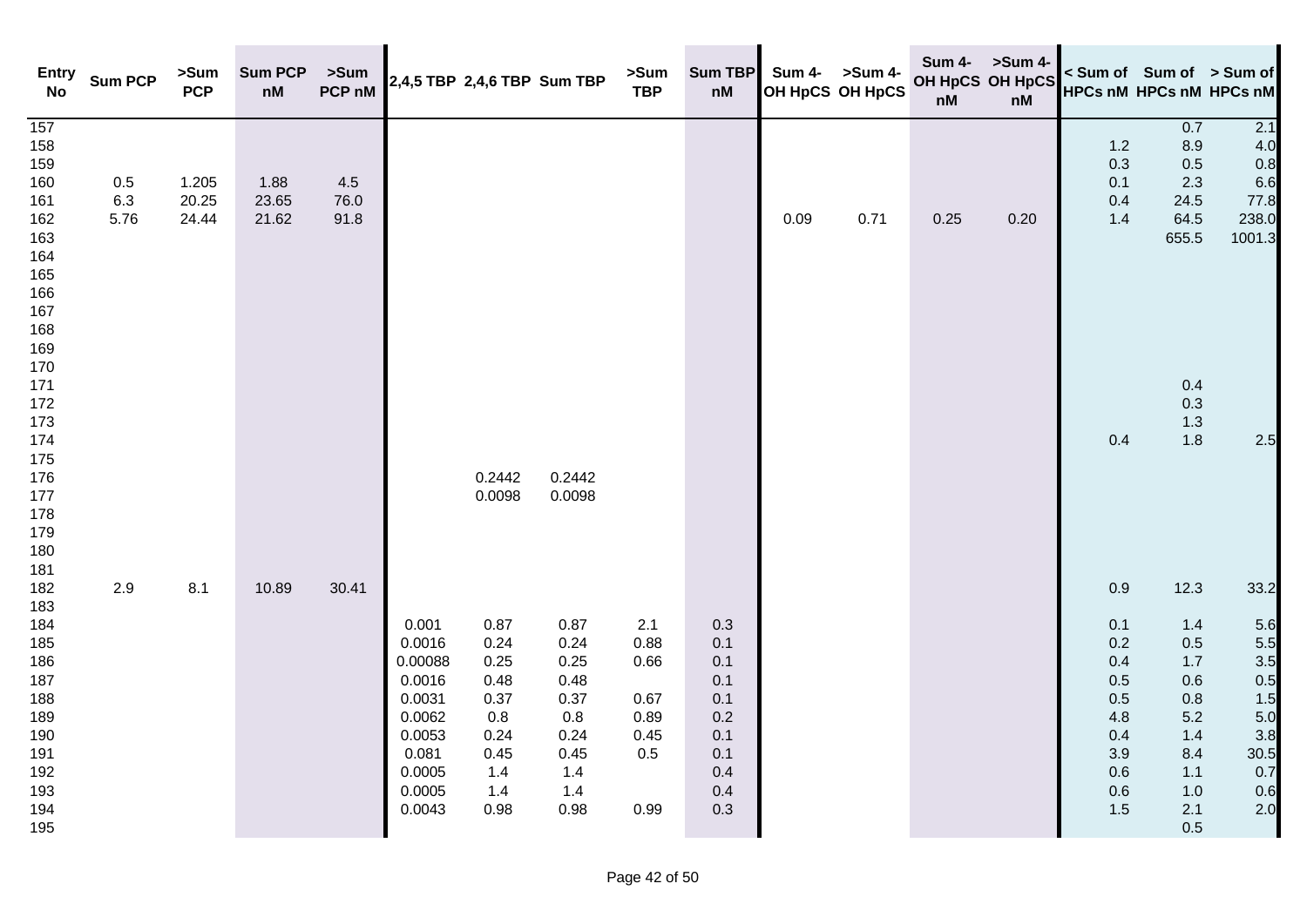| <b>Entry</b><br>No | <b>REF ID</b> | <b>Author</b>          | Year | <b>Publisher</b>                          | <b>Volume</b> | <b>Number</b> | Page     |
|--------------------|---------------|------------------------|------|-------------------------------------------|---------------|---------------|----------|
| 196                | Exp-OH-63     | Nomiyama K             |      | 2011 Chemosphere                          | 85            |               | 315      |
| 197                | Exp-OH-63     | Nomiyama K             |      | 2011 Chemosphere                          | 85            |               | 315      |
| 198                | Exp-OH-63     | Nomiyama K             |      | 2011 Chemosphere                          | 85            |               | 315      |
| 199                | Exp-OH-37     | Zota AR                |      | 2011 Environmental Science and Technology | 45            |               | 7896     |
| 200                | Exp-OH-74     | Bytingsvik J           |      | 2012 Science of the total environment     | 417-418       |               | 117      |
| 201                | Exp-OH-74     | Bytingsvik J           |      | 2012 Science of the total environment     | 417-418       |               | 117      |
| 202                | Exp-OH-74     | Bytingsvik J           |      | 2012 Science of the total environment     | 417-418       |               | 117      |
| 203                | Exp-OH-74     | Bytingsvik J           |      | 2012 Science of the total environment     | 417-418       |               | 117      |
| 204                | Exp-OH-68     | Eguchi A               |      | 2012 Environment International            | 47            |               | 8        |
| 205                | Exp-OH-68     | Eguchi A               |      | 2012 Environment International            | 47            |               | 8        |
| 206                | Exp-OH-68     | Eguchi A               |      | 2012 Environment International            | 47            |               | 8        |
| 207                | Exp-OH-69     | Helgason L / Nøst T.H. |      | 2012 Comp. Bioch. Physio. / Sci total Env | 152 / 414     |               | 34 / 248 |
| 208                | Exp-OH-69     | Helgason L / Nøst T.H. |      | 2012 Comp. Bioch. Physio. / Sci total Env | 152 / 414     |               | 34/248   |
| 209                | Exp-OH-1      | Bergman A              |      | 1994 Environmental health perspectives    | 102           |               | 464      |
| 210                | Exp-OH-1      | Bergman A              |      | 1994 Environmental health perspectives    | 102           |               | 464      |
| 211                | Exp-OH-1      | Bergman A              |      | 1994 Environmental health perspectives    | 102           |               | 464      |
| 212                | Exp-OH-1      | Bergman A              |      | 1994 Environmental health perspectives    | 102           |               | 464      |
| 213                | Exp-OH-1      | Bergman A              |      | 1994 Environmental health perspectives    | 102           |               | 464      |
| 214                | Exp-OH-14     | Qiu X                  |      | 2007 Environmental health perspectives    | 115           |               | 1052     |
| 215                | Exp-OH-14     | Qiu X                  |      | 2007 Environmental health perspectives    | 115           |               | 1052     |
| 216                | Exp-OH-14     | Qiu X                  |      | 2007 Environmental health perspectives    | 115           | 7             | 1052     |
| 217                | Exp-OH-29     | Berg V                 |      | 2010 Chemosphere                          | 80            |               | 1144     |
| 218                | Exp-OH-29     | Berg V                 |      | 2010 Chemosphere                          | 80            |               | 1144     |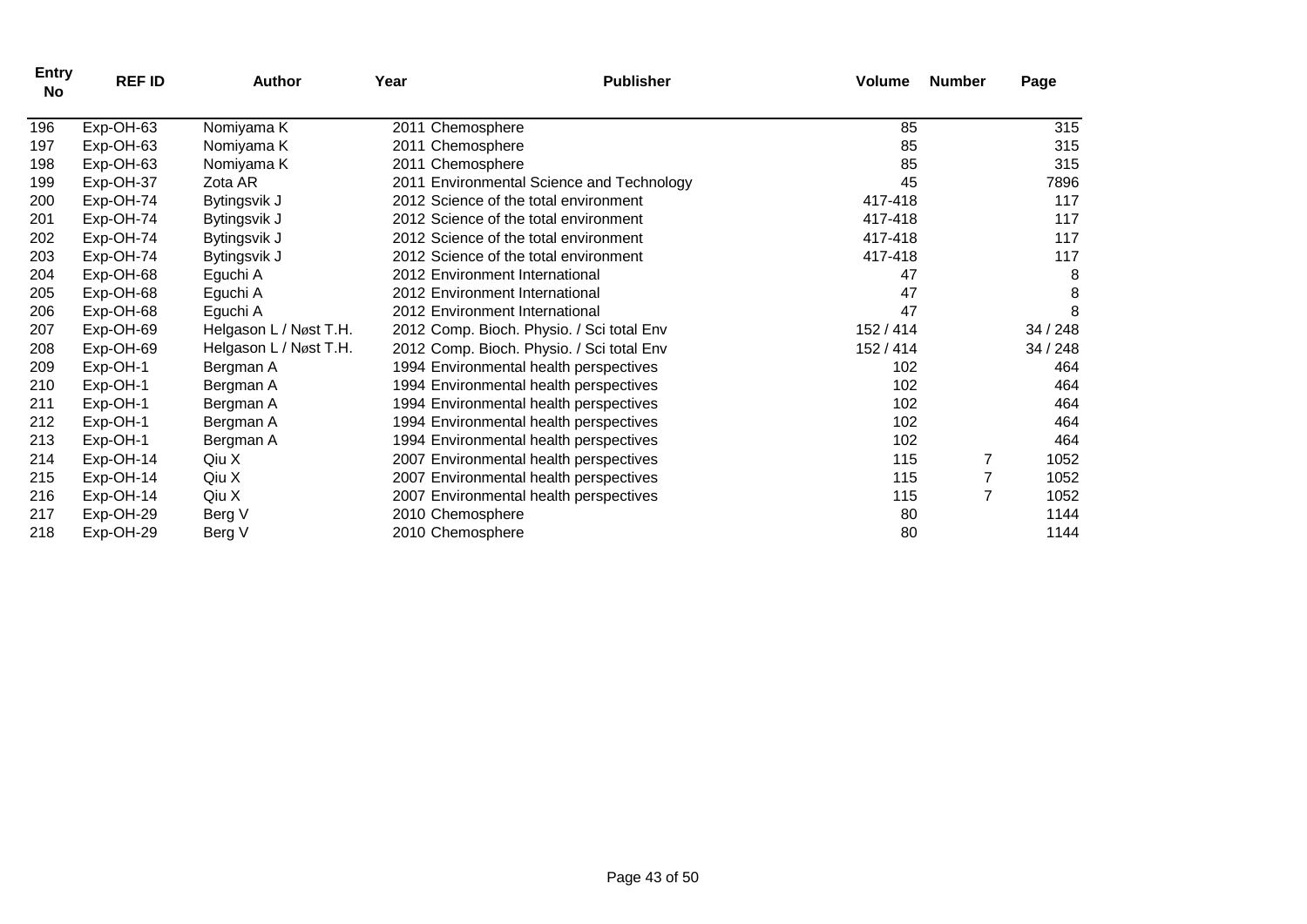| <b>Entry</b><br><b>No</b> | <b>Common name</b>          | <b>Name</b>            | <b>Species</b><br>group I | Species group II | Gender  | <b>Age/Status</b> | <b>Source</b>      | Year | <b>Entry</b><br><b>No</b> |
|---------------------------|-----------------------------|------------------------|---------------------------|------------------|---------|-------------------|--------------------|------|---------------------------|
| 196                       | Japanese amberjack          | Seriola quinqueradiata | Shark                     | Fish             | Males   | Adult             | Survey             | 2010 | 196                       |
| 197                       | Scalloped hammerrhead shark | Sphyrna lewini         | Shark                     | Fish             | Females | Adult             | Survev             | 2010 | 197                       |
| 198                       | Scalloped hammerrhead shark | Sphyrna lewini         | Shark                     | Fish             | Males   | Adult             | Survey             | 2010 | 198                       |
| 199                       | Human                       | Hommo Sapiens          | <b>Human</b>              | Human            | Females | Pregnant          | Survey             | 2009 | 199                       |
| 200                       | Polar Bear                  | Ursus maritimus        | Polar Bear                | Mammals          | Females | Adult             | Survey             | 1998 | 200                       |
| 201                       | Polar Bear                  | Ursus maritimus        | Polar Bear                | Mammals          | Females | Adult             | Survey             | 1998 | 201                       |
| 202                       | Polar Bear                  | Ursus maritimus        | Polar Bear                | Mammals          | Mixed   | Juvenile          | Survey             | 2008 | 202                       |
| 203                       | Polar Bear                  | Ursus maritimus        | Polar Bear                | Mammals          | Mixed   | Juvenile          | Survey             | 2008 | 203                       |
| 204                       | Human                       | Hommo Sapiens          | Human                     | Human            | Mixed   | Adult             | Survey             | 2007 | 204                       |
| 205                       | Human                       | Hommo Sapiens          | Human                     | Human            | Mixed   | Adult             | Survey             | 2007 | 205                       |
| 206                       | Human                       | Hommo Sapiens          | Human                     | Human            | Mixed   | Adult             | Survey             | 2007 | 206                       |
| 207                       | Blak-legged kittiwake       | Rissa tridactyla       | Gulls                     | <b>Birds</b>     | Mixed   | Juvenile          | Sample             | 2006 | 207                       |
| 208                       | Fulmar                      | Fulmarus glacialis     | Fulmar                    | <b>Birds</b>     | Mixed   | Juvenile          | Sample             | 2006 | 208                       |
| 209                       | Rat                         | Sprague-Dawley         | Rat                       | Mammals          | Females | Adult             | Aroclor            | 1994 | 209                       |
| 210                       | Rat                         | Sprague-Dawley         | Rat                       | Mammals          | Females | Adult             | Aroclor            | 1994 | 210                       |
| 211                       | Rat                         | Sprague-Dawley         | Rat                       | Mammals          | Females | Adult             | Aroclor            | 1994 | 211                       |
| 212                       | Rat                         | Sprague-Dawley         | Rat                       | Mammals          | Females | Adult             | Aroclor            | 1994 | 212                       |
| 213                       | Rat                         | Sprague-Dawley         | Rat                       | Mammals          | Females | Adult             | Aroclor            | 1994 | 213                       |
| 214                       | Mouse                       | <b>BALBc</b>           | Mouse                     | Mammals          | Females | Adult             | DE-71 oral         | 2006 | 214                       |
| 215                       | Mouse                       | <b>BALBc</b>           | Mouse                     | Mammals          | Females | Adult             | DE-71 sc injection | 2006 | 215                       |
| 216                       | Mouse                       | <b>BALBc</b>           | Mouse                     | Mammals          | Females | Adult             | Control            | 2006 | 216                       |
| 217                       | Norwegian Dala              | Ovis aries             | Sheep                     | Mammals          | Females | Adult             | <b>PCBs</b>        | 2010 | 217                       |
| 218                       | Norwegian Dala              | Ovis aries             | Sheep                     | Mammals          | Females | Adult             | <b>PCBs</b>        | 2010 | 218                       |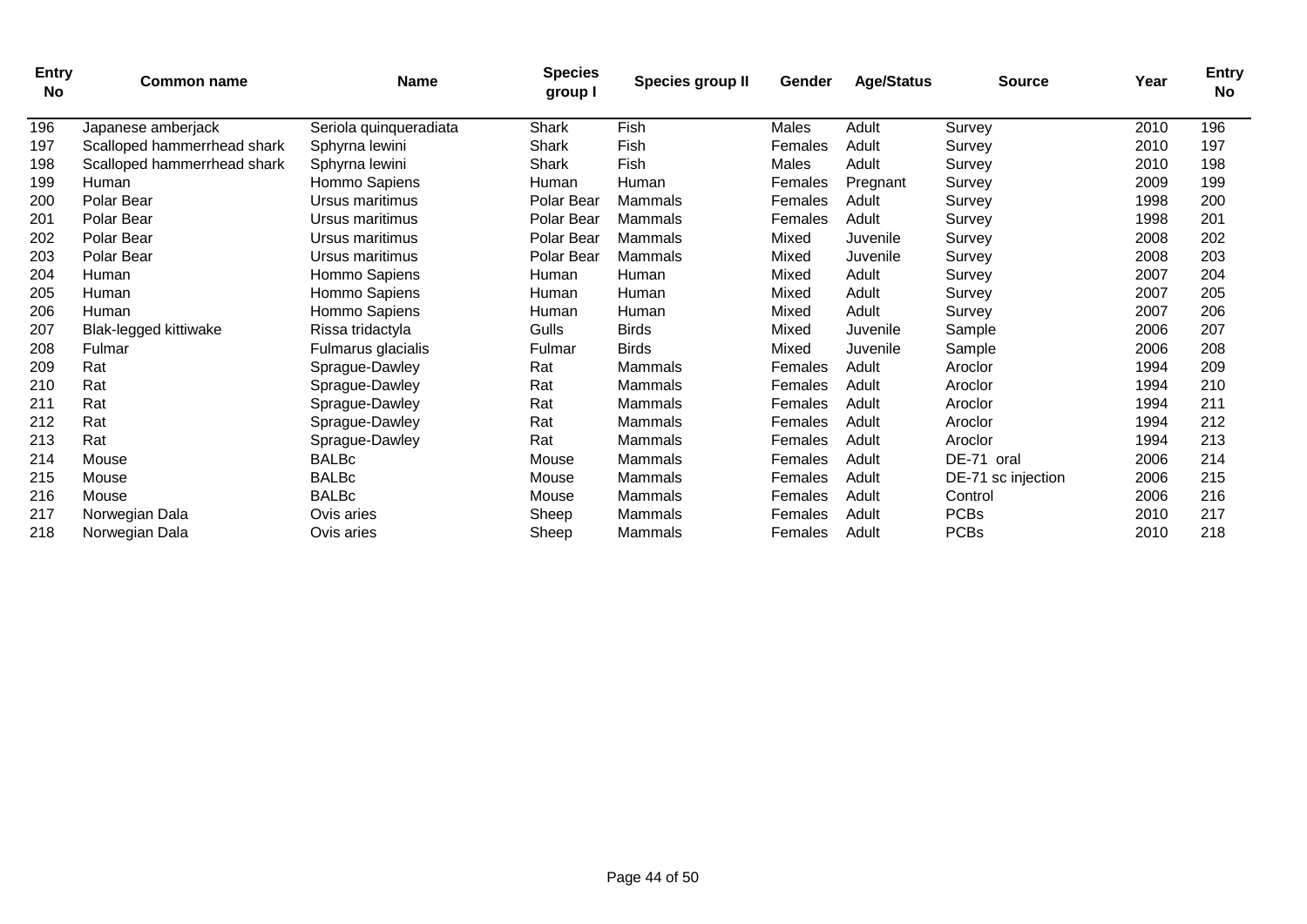| <b>Region</b> | <b>Coastal</b> | Level of<br>exposure | <b>Original Tissue</b> | <b>Tissue</b> | n  | Lipid %   | Average   | LD values               |
|---------------|----------------|----------------------|------------------------|---------------|----|-----------|-----------|-------------------------|
| Japan         | <b>YES</b>     | Not especif          | W.Blood                | <b>Blood</b>  | 5  | <b>NR</b> | AM        | Sam <lod< td=""></lod<> |
| Japan         | <b>YES</b>     | Not especif          | W.Blood                | <b>Blood</b>  | 3  | NR.       | AM        | Sam <lod< td=""></lod<> |
| Japan         | <b>YES</b>     | Not especif          | W.Blood                | <b>Blood</b>  | 4  | <b>NR</b> | AM        | Sam <lod< td=""></lod<> |
| California    | Not specif     | Not especif          | Plasma                 | <b>Blood</b>  | 25 | 0.7       | <b>GM</b> | NS>MDL                  |
| Svalbard      | <b>YES</b>     | Not especif          | Plasma                 | <b>Blood</b>  | 16 | 11        | AM        | NS>MDL                  |
| Svalbard      | <b>YES</b>     | Not especif          | Plasma                 | <b>Blood</b>  | 10 | 1.3       | AM        | NS>MDL                  |
| Svalbard      | <b>YES</b>     | Not especif          | Plasma                 | <b>Blood</b>  | 16 | 0.9       | AM        | NS>MDL                  |
| Svalbard      | <b>YES</b>     | Not especif          | Plasma                 | <b>Blood</b>  | 10 | 1.3       | AM        | NS>MDL                  |
| India         | <b>NO</b>      | Medium               | Serum                  | <b>Blood</b>  | 25 | <b>NR</b> | AM        | Sam <lod< td=""></lod<> |
| India         | <b>NO</b>      | High                 | Serum                  | <b>Blood</b>  | 20 | NR.       | AM        | Sam <lod< td=""></lod<> |
| India         | <b>YES</b>     | Medium               | Serum                  | <b>Blood</b>  | 20 | <b>NR</b> | AM        | Sam <lod< td=""></lod<> |
| Svalbard      | <b>YES</b>     | Not especif          | Plasma                 | <b>Blood</b>  | 10 | 0.93      | Mean      | NS>MDL                  |
| Svalbard      | <b>YES</b>     | Not especif          | Plasma                 | <b>Blood</b>  | 10 | 1.17      | Mean      | NS>MDL                  |
| Exposed       |                |                      | Plasma                 | <b>Blood</b>  | 4  | 0.7       | AM        |                         |
| Exposed       |                |                      | Lung                   | Lung          | 4  | nr        | AM        |                         |
| Exposed       |                |                      | Liver                  | Liver         | 4  | 3.5       | AM        |                         |
| Exposed       |                |                      | Kidney                 | Kidney        | 4  | nr        | AM        |                         |
| Exposed       |                |                      | Adipose                | Adipose       | 4  | 100.0     | AM        |                         |
| Exposed       |                |                      | Plasma                 | <b>Blood</b>  | 15 | 0.7       | AM        |                         |
| Exposed       |                |                      | Plasma                 | <b>Blood</b>  | 14 | 0.7       | AM        |                         |
| Exposed       |                |                      | Plasma                 | <b>Blood</b>  | 19 | 0.7       | AM        |                         |
| Exposed       | <b>NO</b>      |                      | Plasma                 | <b>Blood</b>  | 16 | 1.0       | AM        |                         |
| Exposed       | <b>NO</b>      |                      | Plasma                 | <b>Blood</b>  | 16 | 1.0       | AM        |                         |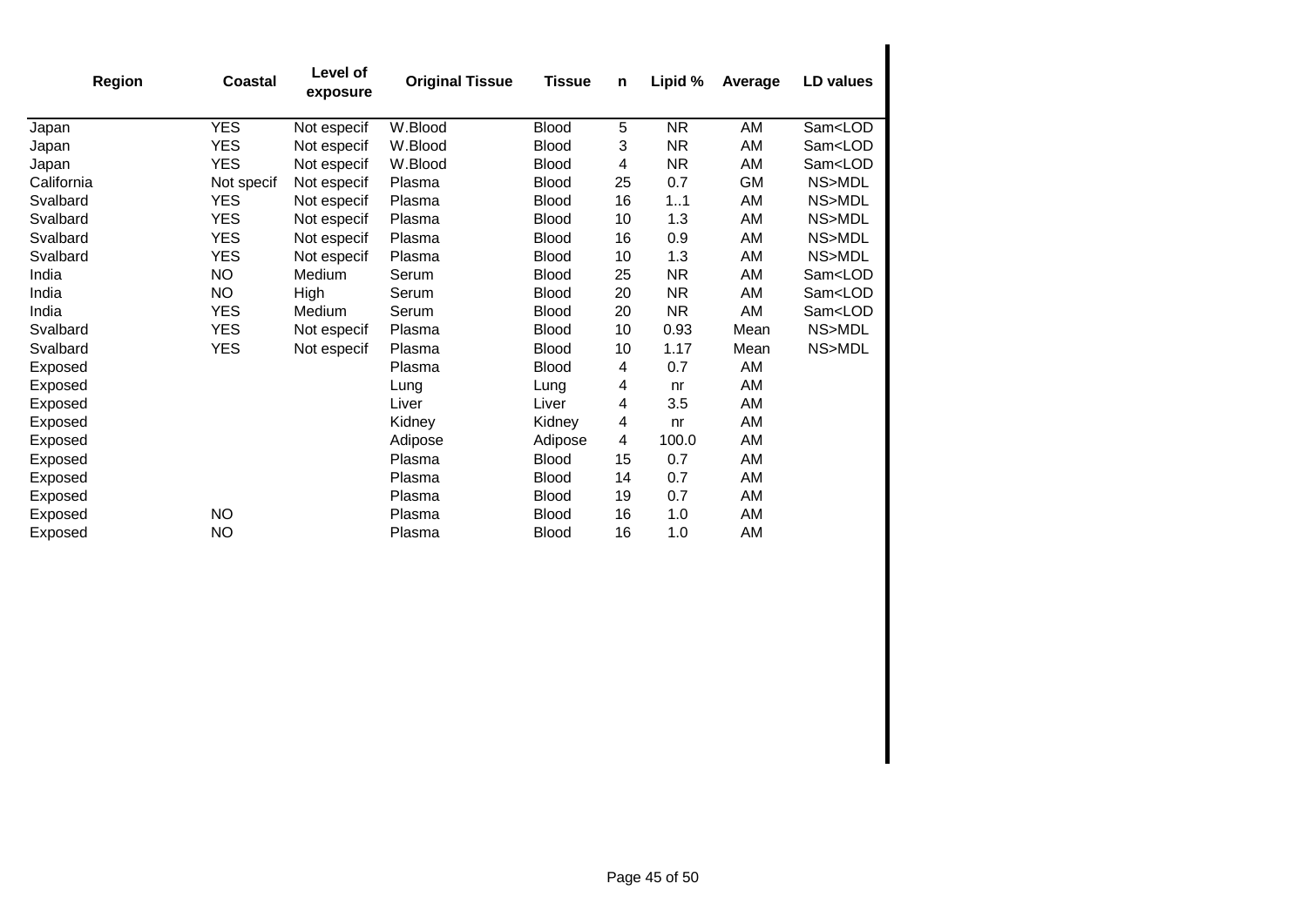| <b>Entry</b><br>No                                                                                                                |                           |                                |                                 | PCB 105 PCB 118 PCB 153 PCB 138 PCB 146 | <b>PCB</b><br>180       |                            |      | PCB 183 PCB 187 >PCB 153               | No of cong<br>summed                               | <b>Sum PCBs</b>                                                                                                                            | > Sum<br><b>PCBs</b>              |
|-----------------------------------------------------------------------------------------------------------------------------------|---------------------------|--------------------------------|---------------------------------|-----------------------------------------|-------------------------|----------------------------|------|----------------------------------------|----------------------------------------------------|--------------------------------------------------------------------------------------------------------------------------------------------|-----------------------------------|
| 196                                                                                                                               | 0.038                     |                                | 0.22                            | 0.15                                    | 0.044                   | 0.032                      | 0.14 |                                        | 62                                                 | 1.8                                                                                                                                        |                                   |
| 197                                                                                                                               | 0.059                     |                                | 53                              | 0.29                                    | 0.36                    | 0.084                      | 0.27 |                                        | 62                                                 | 2.7                                                                                                                                        |                                   |
| 198                                                                                                                               | 0.11                      |                                | 0.94                            | 0.53                                    | 0.69                    | 0.18                       | 0.51 |                                        | 62                                                 | 4.4                                                                                                                                        |                                   |
| 199<br>200<br>201<br>202<br>203<br>204<br>205<br>206<br>207<br>208<br>209<br>210<br>211<br>212<br>213<br>214<br>215<br>216<br>217 | 0.001<br>0.0052<br>0.0044 | 0.0011<br>0.014<br>0.017<br>10 | 0.0029<br>0.041<br>0.026<br>8.1 | 0.007<br>0.029<br>0.028                 | 0.0038<br>0.05<br>0.014 | 0.00024<br>0.012<br>0.0013 |      | 0.011<br>0.42<br>0.086<br>0.01<br>0.06 | 21<br>21<br>21<br>21<br>62<br>62<br>62<br>32<br>32 | 62.88<br>33.33<br>132.02<br>78.98<br>0.06<br>0.36<br>0.14<br>4.47<br>21.4<br>$\overline{7}$<br>6.6<br>1.7<br>$\overline{4}$<br>3.5<br>18.1 | 0.1<br>3.2<br>0.4<br>10.7<br>35.1 |
| 218                                                                                                                               |                           | 1.4                            | 44                              |                                         |                         |                            |      |                                        |                                                    | 45.4                                                                                                                                       |                                   |
|                                                                                                                                   |                           |                                |                                 |                                         |                         |                            |      |                                        |                                                    |                                                                                                                                            |                                   |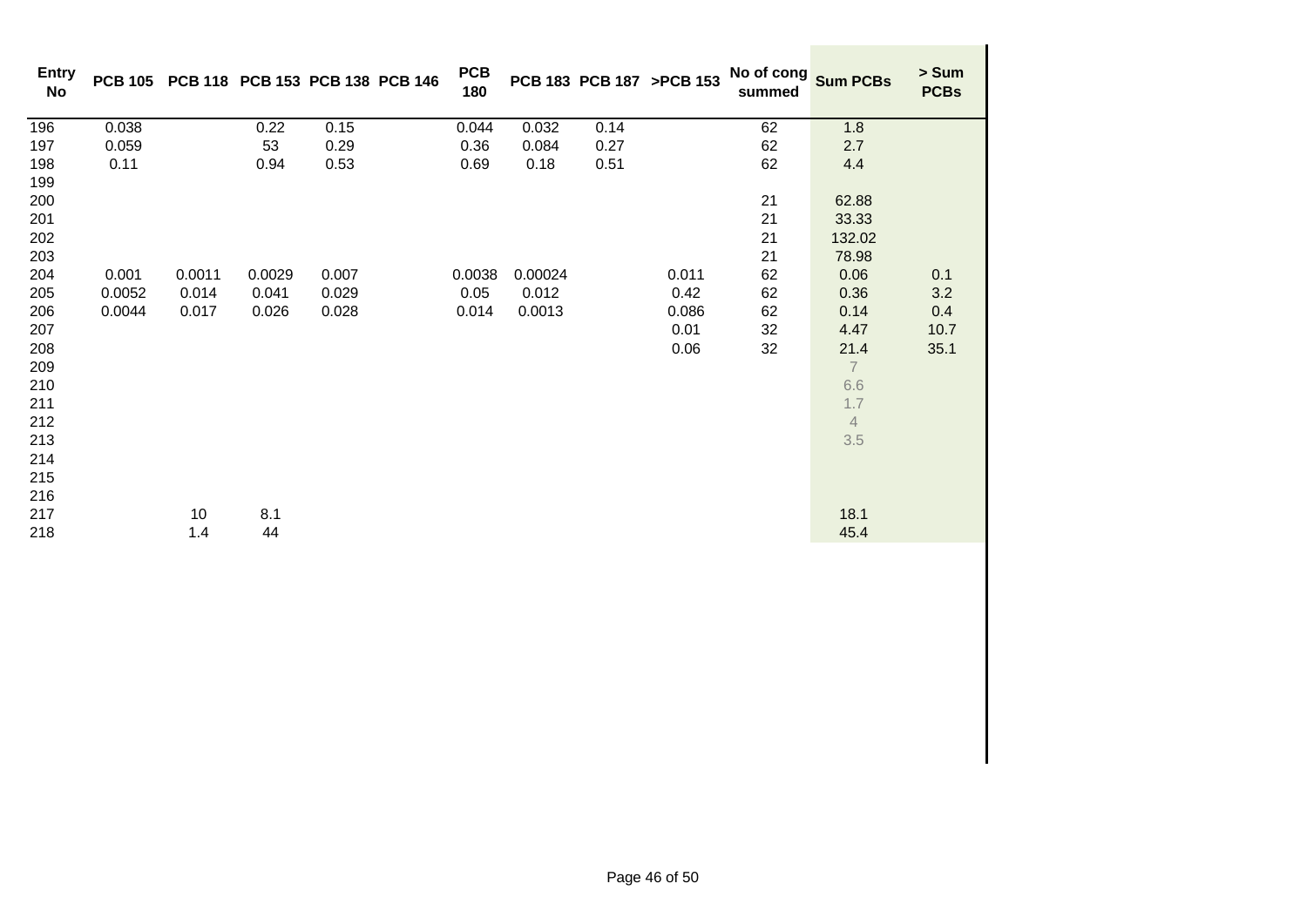| <b>Entry</b><br>No | 4-OH   | $3-OH$  | $3'$ -OH<br>PCB 107 PCB 153 PCB 138 | $4-OH$<br>PCB 146 PCB 187 | 4-OH   | No of<br>cong<br>summed | <b>Sum OH-PCBs</b> | < Sum OH<br><b>PCBs</b> | >Sum OH<br><b>PCBs</b> | Sum OH<br>PCBs (nM) | <sum oh<br="">PCBs (nM)</sum> | >Sum OH<br>PCBs (nM) | <b>PCB</b><br>Ratio<br>sum | <b>PCB</b><br>Ratio<br>>Sum |
|--------------------|--------|---------|-------------------------------------|---------------------------|--------|-------------------------|--------------------|-------------------------|------------------------|---------------------|-------------------------------|----------------------|----------------------------|-----------------------------|
| 196                |        |         |                                     | 0.001                     | 0.001  | 52                      | 0.1                |                         |                        | 0.3                 |                               |                      | 0.06                       |                             |
| 197                |        |         |                                     | 0.034                     | 0.001  | 52                      | 0.44               |                         |                        | 1.2                 |                               |                      | 0.16                       |                             |
| 198                |        |         |                                     | 0.01                      | 0.001  | 52                      | 0.3                |                         |                        | 0.8                 |                               |                      | 0.07                       |                             |
| 199                |        |         |                                     |                           |        |                         |                    |                         |                        |                     |                               |                      |                            |                             |
| 200                |        |         |                                     |                           |        |                         | 267.70             |                         |                        | 706.7               |                               |                      | 4.26                       |                             |
| 201                |        |         |                                     |                           |        |                         | 92.10              |                         |                        | 243.1               |                               |                      | 2.76                       |                             |
| 202                |        |         |                                     |                           |        |                         | 123.70             |                         |                        | 326.6               |                               |                      | 0.94                       |                             |
| 203                |        |         |                                     |                           |        |                         | 65.10              |                         |                        | 171.9               |                               |                      | 0.82                       |                             |
| 204                | 0.0067 | 0.0002  | 0.00055                             | 0.0038                    | 0.0036 | 52                      | 0.03               | 0.014                   | 0.054                  | 0.1                 | 0.0                           | 0.1                  | 0.50                       | 0.540                       |
| 205                | 0.011  | 0.0003  | 0.0013                              | 0.0038                    | 0.0031 | 52                      | 0.045              | 0.012                   | 0.15                   | 0.1                 | 0.0                           | 0.4                  | 0.13                       | 0.047                       |
| 206                | 0.016  | 0.00021 | 0.00097                             | 0.0082                    | 0.005  | 52                      | 0.047              | 0.013                   | 0.12                   | 0.1                 | 0.0                           | 0.3                  | 0.34                       | 0.300                       |
| 207                |        | 0.01    |                                     | 0.01                      | 0.5    |                         | 1.0                | 0.5                     | $\overline{1}$         | 2.6                 | 1.3                           | 2.6                  | 0.22                       | 0.093                       |
| 208                |        | 0.35    |                                     | 12                        | 33     |                         | 44.0               | 21.18                   | 81.65                  | 116.2               | 55.9                          | 215.5                | 2.06                       | 2.326                       |
| 209                |        |         |                                     |                           |        |                         |                    |                         |                        |                     |                               |                      | 10.29                      |                             |
| 210                |        |         |                                     |                           |        |                         |                    |                         |                        |                     |                               |                      | 0.55                       |                             |
| 211                |        |         |                                     |                           |        |                         |                    |                         |                        |                     |                               |                      | 1.06                       |                             |
| 212                |        |         |                                     |                           |        |                         |                    |                         |                        |                     |                               |                      | 0.23                       |                             |
| 213                |        |         |                                     |                           |        |                         |                    |                         |                        |                     |                               |                      |                            |                             |
| 214                |        |         |                                     |                           |        |                         |                    |                         |                        |                     |                               |                      |                            |                             |
| 215<br>216         |        |         |                                     |                           |        |                         |                    |                         |                        |                     |                               |                      |                            |                             |
| 217                | 308    |         |                                     | 0.8                       |        |                         | 308.08             |                         |                        |                     |                               |                      | 17.02                      |                             |
| 218                | 13     |         |                                     | 3                         |        |                         | 16                 |                         |                        |                     |                               |                      | 0.35                       |                             |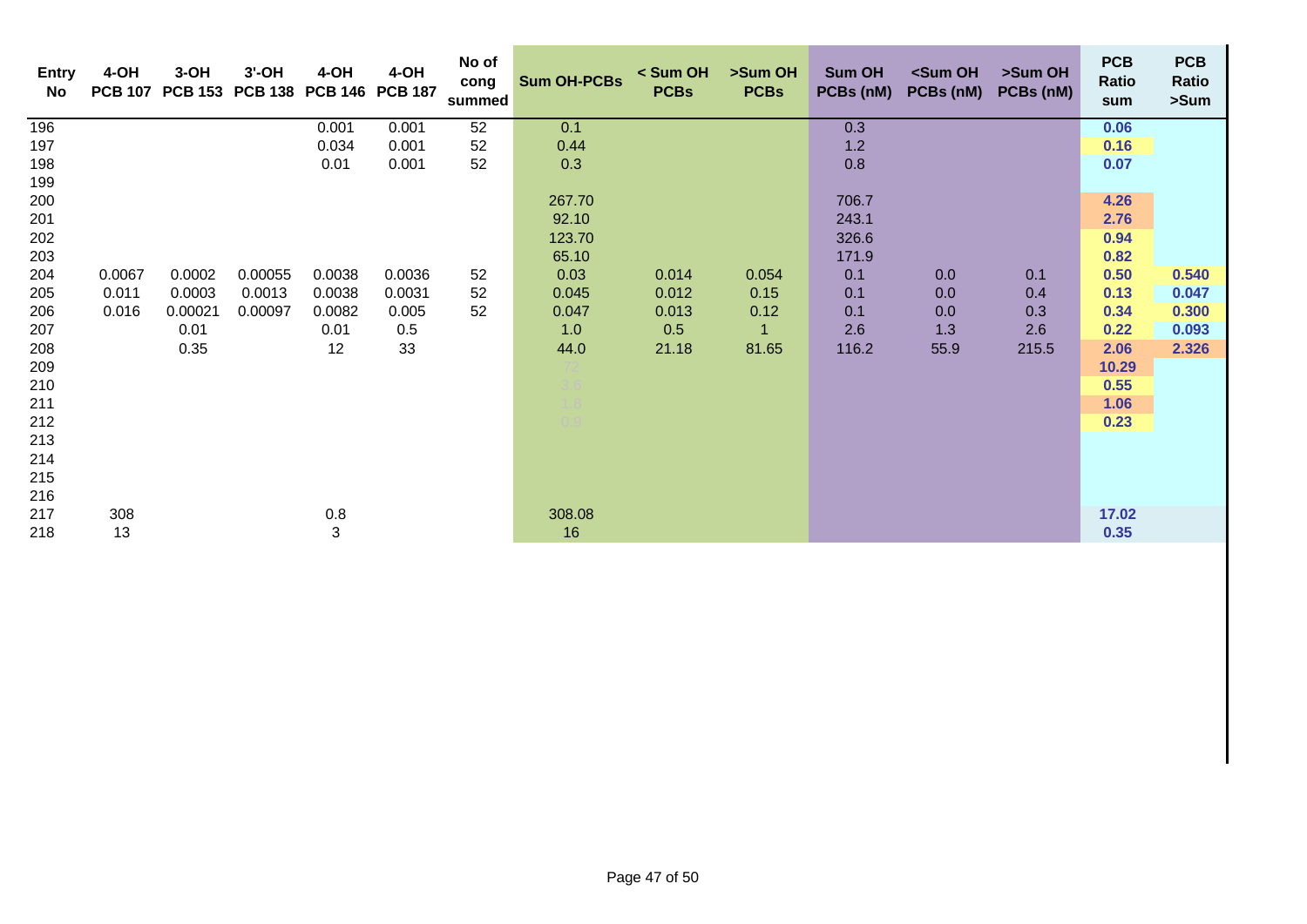| <b>Entry</b><br>No | <b>BDE-47</b> | <b>BDE 99</b> | <b>BDE 100</b> | <b>BDE 153</b> | <b>BDE 154-</b><br><b>BB 153</b> | <b>BDE 209</b> | >BDE 47 | No cong<br>summed |                | Sum BDEs >Sum BDEs | 2'-OH BDE<br>68 | 4'-OH BDE<br>17 | 4-OH-BDE<br>42 |
|--------------------|---------------|---------------|----------------|----------------|----------------------------------|----------------|---------|-------------------|----------------|--------------------|-----------------|-----------------|----------------|
| 196                | 0.0073        | 0.0005        | 0.0007         | 0.0006         | 0.0023                           |                |         | $\overline{7}$    | 0.012          |                    | 0.11            | 0.001           | 0.001          |
| 197                | 0.005         | 0.0005        | 0.0005         | 0.001          | 0.0015                           |                |         | 7                 | 0.0083         |                    | 0.0049          | 0.001           | 0.001          |
| 198                | 0.007         | 0.0005        | 0.0008         | 0.0016         | 0.0028                           |                |         | $\overline{7}$    | 0.012          |                    | 0.0015          | 0.001           | 0.001          |
| 199                | 0.294         | 0.079         | 0.061          | 0.105          |                                  |                |         | 19                | 0.584          | 1.355              |                 | 0.014           |                |
| 200                |               |               |                |                |                                  |                |         |                   |                |                    |                 |                 |                |
| 201                |               |               |                |                |                                  |                |         |                   |                |                    |                 |                 |                |
| 202                |               |               |                |                |                                  |                |         |                   |                |                    |                 |                 |                |
| 203                |               |               |                |                |                                  |                |         |                   |                |                    |                 |                 |                |
| 204                | 0.0031        | 0.0035        | 0.0012         | 0.0063         | 0.00042                          | 0.066          | 0.0061  | 14                | 0.12           | 0.36               | 0.00026         |                 |                |
| 205                | 0.0035        | 0.0029        | 0.0019         | 0.0085         | 0.00062                          | 0.45           | 0.0077  | 14                | 0.54           | 2.9                | 0.00026         |                 |                |
| 206                | 0.0041        | 0.0068        | 0.0003         | 0.0063         | 0.0036                           | 0.27           | 0.015   | 14                | 0.33           | 2.9                | 0.00099         |                 |                |
| 207                |               |               |                |                |                                  |                |         |                   | 0.09           | 0.17               |                 |                 |                |
| 208                |               |               |                |                |                                  |                |         |                   | 0.17           | 0.72               |                 |                 |                |
| 209                |               |               |                |                |                                  |                |         |                   |                |                    |                 |                 |                |
| 210                |               |               |                |                |                                  |                |         |                   |                |                    |                 |                 |                |
| 211                |               |               |                |                |                                  |                |         |                   |                |                    |                 |                 |                |
| 212                |               |               |                |                |                                  |                |         |                   |                |                    |                 |                 |                |
| 213                |               |               |                |                |                                  |                |         |                   |                |                    |                 |                 |                |
| 214                | 390           | 410           | 140            | 1100           | 22                               |                |         | 10                | 2150           | 2650               |                 | 17              | 180            |
| 215                | 360           | 330           | 110            | 290            | 20                               |                |         | 10                | 1150           | 1280               |                 | 11              | 120            |
| 216                | 3             | 2.3           | 0.4            | 0.6            | 0.1                              |                |         | 10                | $\overline{7}$ | 12                 |                 |                 | 1.1            |
| 217                |               |               |                |                |                                  |                |         |                   |                |                    |                 |                 |                |
| 218                |               |               |                |                |                                  |                |         |                   |                |                    |                 |                 |                |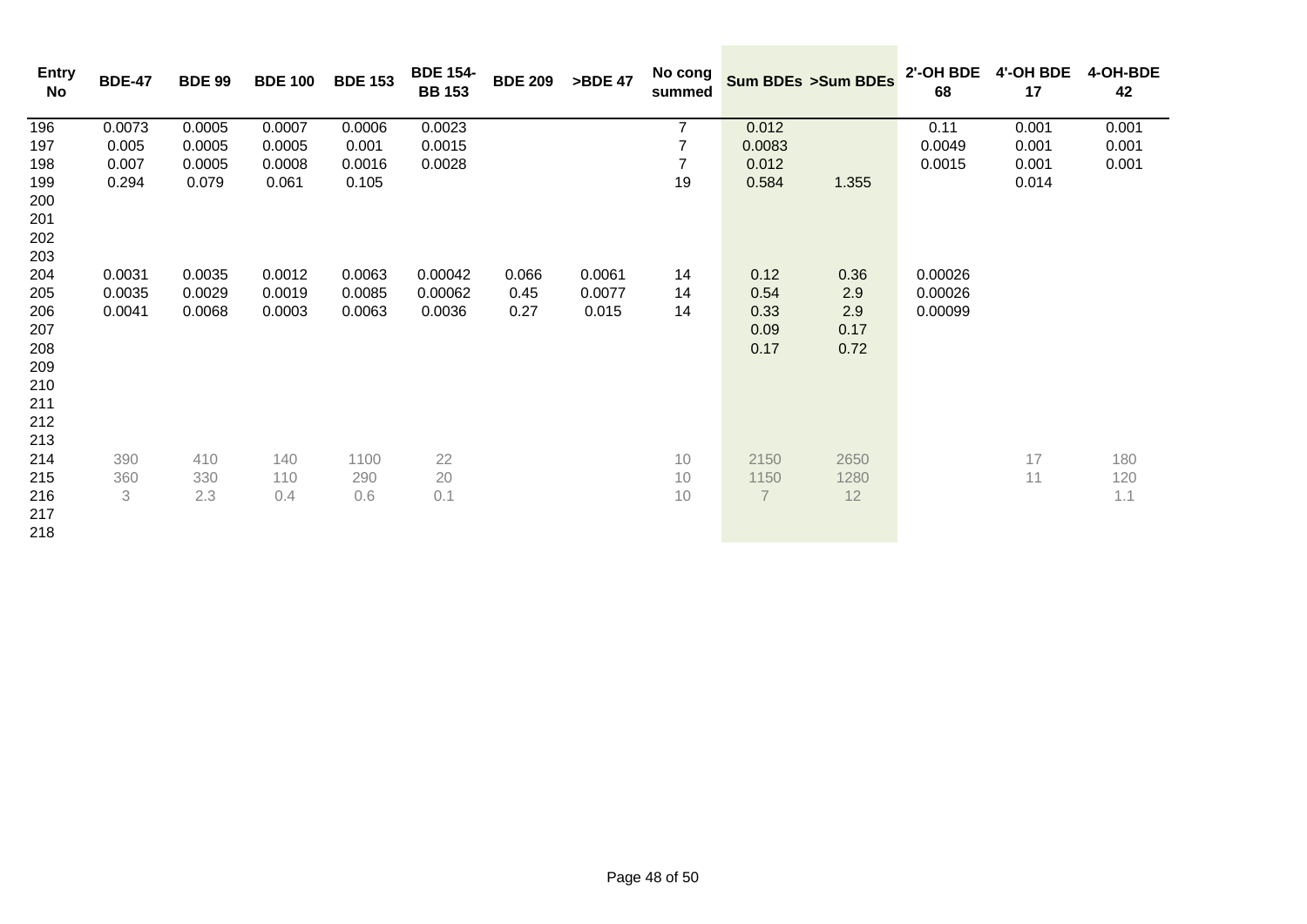| <b>Entry</b><br>No | 47    | 47      | 3-OH-BDE 6-OH BDE 4'-OH BDE<br>49 | 4-OH-<br><b>BDE 90</b> | No cong<br>summed | Sum OH-<br><b>BDEs</b> | $<$ Sum OH-<br><b>BDEs</b> | >Sum OH-<br><b>BDEs</b> | Sum OH | <sum oh<="" th=""><th>&gt;Sum OH<br/>PBDEs (nM) PBDEs (nM) PBDEs (nM)</th><th><b>BDE</b><br/>Ratio<br/><b>Sum</b></th><th><b>BDE</b><br/>Ratio<br/>&gt;Sum</th></sum> | >Sum OH<br>PBDEs (nM) PBDEs (nM) PBDEs (nM) | <b>BDE</b><br>Ratio<br><b>Sum</b> | <b>BDE</b><br>Ratio<br>>Sum |
|--------------------|-------|---------|-----------------------------------|------------------------|-------------------|------------------------|----------------------------|-------------------------|--------|-----------------------------------------------------------------------------------------------------------------------------------------------------------------------|---------------------------------------------|-----------------------------------|-----------------------------|
| 196                | 0.001 | 0.15    | 0.001                             | 0.001                  | 28                | 0.25                   |                            |                         | 0.50   |                                                                                                                                                                       |                                             | 20.83                             |                             |
| 197                | 0.001 | 0.015   | 0.001                             | 0.001                  | 28                | 0.02                   |                            |                         | 0.04   |                                                                                                                                                                       |                                             | 2.41                              |                             |
| 198                | 0.001 | 0.012   | 0.001                             | 0.001                  | 28                | 0.014                  |                            |                         | 0.03   |                                                                                                                                                                       |                                             | 1.17                              |                             |
| 199                |       | 0.025   | 0.008                             |                        | 18                | 0.092                  |                            | 0.34                    | 0.18   | 0.00                                                                                                                                                                  | 0.68                                        | 0.16                              | 0.25                        |
| 200                |       |         |                                   |                        |                   |                        |                            |                         |        |                                                                                                                                                                       |                                             |                                   |                             |
| 201                |       |         |                                   |                        |                   |                        |                            |                         |        |                                                                                                                                                                       |                                             |                                   |                             |
| 202<br>203         |       |         |                                   |                        |                   |                        |                            |                         |        |                                                                                                                                                                       |                                             |                                   |                             |
| 204                |       | 0.00067 |                                   |                        | 23                | 0.013                  | 0.0003                     | 0.052                   | 0.03   | 0.00                                                                                                                                                                  | 0.10                                        | 0.11                              | 0.14                        |
| 205                |       | 0.0026  |                                   |                        | 23                | 0.019                  | 0.0003                     | 0.073                   | 0.04   | 0.00                                                                                                                                                                  | 0.15                                        | 0.04                              | 0.03                        |
| 206                |       | 0.033   |                                   |                        | 23                | 0.034                  | 0.0066                     | 0.12                    | 0.07   | 0.01                                                                                                                                                                  | 0.24                                        | 0.10                              | 0.04                        |
| 207                |       |         |                                   |                        |                   |                        |                            |                         |        |                                                                                                                                                                       |                                             |                                   |                             |
| 208                |       |         |                                   |                        |                   |                        |                            |                         |        |                                                                                                                                                                       |                                             |                                   |                             |
| 209                |       |         |                                   |                        |                   |                        |                            |                         |        |                                                                                                                                                                       |                                             |                                   |                             |
| 210                |       |         |                                   |                        |                   |                        |                            |                         |        |                                                                                                                                                                       |                                             |                                   |                             |
| 211                |       |         |                                   |                        |                   |                        |                            |                         |        |                                                                                                                                                                       |                                             |                                   |                             |
| 212                |       |         |                                   |                        |                   |                        |                            |                         |        |                                                                                                                                                                       |                                             |                                   |                             |
| 213                |       |         |                                   |                        |                   |                        |                            |                         |        |                                                                                                                                                                       |                                             |                                   |                             |
| 214                | 53    | 22      | 42                                |                        | 6                 | 330                    |                            | 450                     | 659    |                                                                                                                                                                       | 899                                         | 0.15                              | 0.17                        |
| 215                | 33    | 8.5     | 34                                |                        | 6                 | 210                    |                            | 298                     | 419    |                                                                                                                                                                       | 595                                         | 0.18                              | 0.23                        |
| 216                |       |         | 0.3                               |                        | $\,6\,$           | 1.5                    |                            | 2.3                     | 3.00   |                                                                                                                                                                       | 4.59                                        | 0.21                              | 0.19                        |
| 217                |       |         |                                   |                        |                   |                        |                            |                         |        |                                                                                                                                                                       |                                             |                                   |                             |
| 218                |       |         |                                   |                        |                   |                        |                            |                         |        |                                                                                                                                                                       |                                             |                                   |                             |